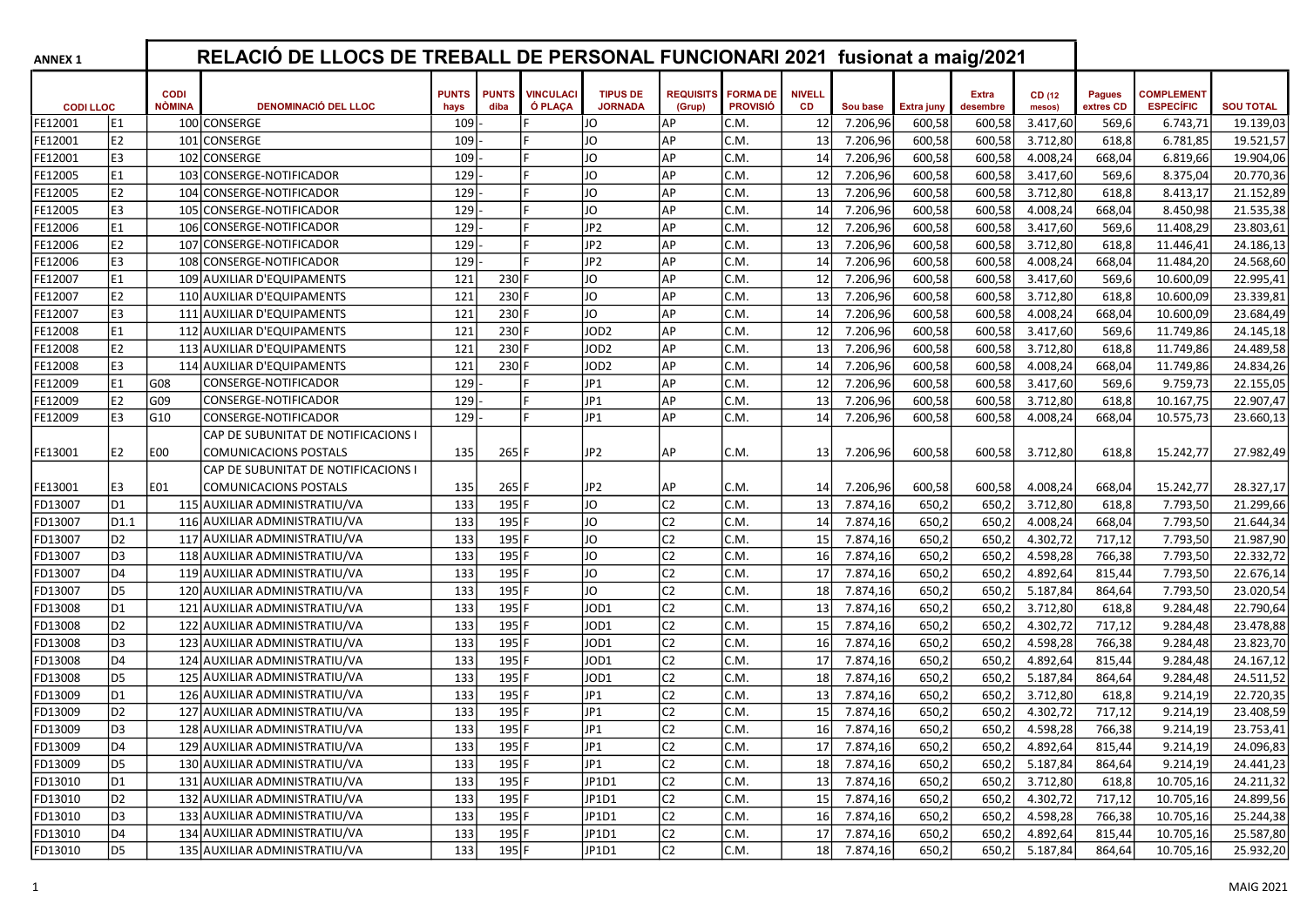| ANNEX 1         |                | RELACIÓ DE LLOCS DE TREBALL DE PERSONAL FUNCIONARI 2021 fusionat a maig/2021 |                      |                      |                             |                                   |                            |                                    |                     |          |                   |                          |                  |                            |                                       |                  |
|-----------------|----------------|------------------------------------------------------------------------------|----------------------|----------------------|-----------------------------|-----------------------------------|----------------------------|------------------------------------|---------------------|----------|-------------------|--------------------------|------------------|----------------------------|---------------------------------------|------------------|
| <b>CODILLOC</b> |                | <b>CODI</b><br><b>NÒMINA</b><br><b>DENOMINACIÓ DEL LLOC</b>                  | <b>PUNTS</b><br>hays | <b>PUNTS</b><br>diba | <b>VINCULACI</b><br>Ó PLAÇA | <b>TIPUS DE</b><br><b>JORNADA</b> | <b>REQUISITS</b><br>(Grup) | <b>FORMA DE</b><br><b>PROVISIÓ</b> | <b>NIVELL</b><br>CD | Sou base | <b>Extra juny</b> | <b>Extra</b><br>desembre | CD (12<br>mesos) | <b>Pagues</b><br>extres CD | <b>COMPLEMENT</b><br><b>ESPECÍFIC</b> | <b>SOU TOTAL</b> |
| FD13011         | D1             | 136 AUXILIAR ADMINISTRATIU/VA                                                | 133                  | 195                  |                             | JP <sub>2</sub>                   | C <sub>2</sub>             | C.M.                               | 13                  | 7.874,16 | 650,2             | 650,2                    | 3.712,80         | 618,8                      | 10.632,74                             | 24.138,90        |
| FD13011         | D2             | 137 AUXILIAR ADMINISTRATIU/VA                                                | 133                  | 195                  |                             | JP <sub>2</sub>                   | C <sub>2</sub>             | C.M.                               | 15                  | 7.874,16 | 650,2             | 650,2                    | 4.302,72         | 717,12                     | 10.632,74                             | 24.827,14        |
| FD13011         | D3             | 138 AUXILIAR ADMINISTRATIU/VA                                                | 133                  | 195                  |                             | JP <sub>2</sub>                   | C <sub>2</sub>             | C.M                                | 16                  | 7.874,16 | 650,2             | 650,2                    | 4.598,28         | 766,38                     | 10.632,74                             | 25.171,96        |
| FD13011         | D4             | 139 AUXILIAR ADMINISTRATIU/VA                                                | 133                  | 195                  |                             | JP <sub>2</sub>                   | C <sub>2</sub>             | C.M.                               | 17                  | 7.874,16 | 650,2             | 650,2                    | 4.892,64         | 815,44                     | 10.632,74                             | 25.515,38        |
| FD13011         | D5             | 140 AUXILIAR ADMINISTRATIU/VA                                                | 133                  | 195                  |                             | JP <sub>2</sub>                   | C <sub>2</sub>             | C.M.                               | 18                  | 7.874,16 | 650,2             | 650,2                    | 5.187,84         | 864,64                     | 10.632,74                             | 25.859,78        |
| FD13012         | D1             | 141 AUXILIAR ADMINISTRATIU/VA                                                | 133                  | 195                  |                             | <b>JPD</b>                        | C <sub>2</sub>             | C.M.                               | 13                  | 7.874,16 | 650,2             | 650,2                    | 3.712,80         | 618,8                      | 12.123,72                             | 25.629,88        |
| FD13012         | D <sub>2</sub> | 142 AUXILIAR ADMINISTRATIU/VA                                                | 133                  | 195                  |                             | <b>JPD</b>                        | C <sub>2</sub>             | C.M.                               | 15                  | 7.874,16 | 650,2             | 650,2                    | 4.302,72         | 717,12                     | 12.123,72                             | 26.318,12        |
| FD13012         | D <sub>3</sub> | 143 AUXILIAR ADMINISTRATIU/VA                                                | 133                  | 195                  |                             | <b>JPD</b>                        | C <sub>2</sub>             | C.M.                               | 16                  | 7.874,16 | 650,2             | 650,2                    | 4.598,28         | 766,38                     | 12.123,72                             | 26.662,94        |
| FD13012         | D4             | 144 AUXILIAR ADMINISTRATIU/VA                                                | 133                  | 195                  |                             | <b>JPD</b>                        | C <sub>2</sub>             | C.M                                | 17                  | 7.874,16 | 650,2             | 650,2                    | 4.892,64         | 815,44                     | 12.123,72                             | 27.006,36        |
| FD13012         | D5             | 145 AUXILIAR ADMINISTRATIU/VA                                                | 133                  | 195                  |                             | <b>JPD</b>                        | C <sub>2</sub>             | C.M                                | 18                  | 7.874,16 | 650,2             | 650,2                    | 5.187,84         | 864,64                     | 12.123,72                             | 27.350,76        |
| FD13016         | D1             | 161 AUXILIAR TÈCNIC DE PROTOCOL                                              | 148                  |                      |                             | <b>JPD</b>                        | C <sub>2</sub>             | D.                                 | 13                  | 7.874,16 | 650,2             | 650,2                    | 3.712,80         | 618,8                      | 13.585,12                             | 27.091,28        |
| FD13016         | D <sub>2</sub> | 162 AUXILIAR TÈCNIC DE PROTOCOL                                              | 148                  |                      |                             | <b>JPD</b>                        | C <sub>2</sub>             | L.D.                               | 15                  | 7.874,16 | 650,2             | 650,2                    | 4.302,72         | 717,12                     | 13.660,93                             | 27.855,33        |
| FD13016         | D3             | 163 AUXILIAR TÈCNIC DE PROTOCOL                                              | 148                  |                      |                             | <b>JPD</b>                        | C <sub>2</sub>             | L.D.                               | 16                  | 7.874,16 | 650,2             | 650,2                    | 4.598,28         | 766,38                     | 13.698,63                             | 28.237,85        |
| FD13016         | D4             | 164 AUXILIAR TÈCNIC DE PROTOCOL                                              | 148                  |                      |                             | <b>JPD</b>                        | C <sub>2</sub>             | L.D.                               | 17                  | 7.874,16 | 650,2             | 650,2                    | 4.892,64         | 815,44                     | 13.736,55                             | 28.619,19        |
| FD13016         | D <sub>5</sub> | 165 AUXILIAR TÈCNIC DE PROTOCOL                                              | 148                  |                      |                             | <b>JPD</b>                        | C <sub>2</sub>             | .D.                                | 18                  | 7.874,16 | 650,2             | 650,2                    | 5.187,84         | 864,64                     | 13.774,50                             | 29.001,54        |
| FD13017         | D1             | 166 AUXILIAR TÈCNIC/A                                                        | 133                  |                      |                             | JOD1                              | C <sub>2</sub>             | C.M                                | 13                  | 7.874,16 | 650,2             | 650,2                    | 3.712,80         | 618,8                      | 9.020,29                              | 22.526,45        |
| FD13017         | D <sub>2</sub> | 167 AUXILIAR TÈCNIC/A                                                        | 133                  |                      |                             | JOD1                              | C <sub>2</sub>             | C.M                                | 15                  | 7.874,16 | 650,2             | 650,2                    | 4.302,72         | 717,12                     | 9.096,10                              | 23.290,50        |
| FD13017         | D3             | 168 AUXILIAR TÈCNIC/A                                                        | 133                  |                      |                             | JOD1                              | C <sub>2</sub>             | C.M                                | 16                  | 7.874,16 | 650,2             | 650,2                    | 4.598,28         | 766,38                     | 9.133,79                              | 23.673,01        |
| FD13017         | D4             | 169 AUXILIAR TÈCNIC/A                                                        | 133                  |                      |                             | JOD1                              | C <sub>2</sub>             | C.M.                               | 17                  | 7.874,16 | 650,2             | 650,2                    | 4.892,64         | 815,44                     | 9.171,71                              | 24.054,35        |
| FD13017         | D5             | 170 AUXILIAR TÈCNIC/A                                                        | 133                  |                      |                             | JOD1                              | C <sub>2</sub>             | C.M.                               | 18                  | 7.874,16 | 650,2             | 650,2                    | 5.187,84         | 864,64                     | 9.209,66                              | 24.436,70        |
| FD13018         | D1             | 171 AUXILIAR TÈCNIC/A D'EQUIPAMENTS                                          | 160                  | 265                  |                             | JO                                | C <sub>2</sub>             | C.M.                               | 13                  | 7.874,16 | 650,2             | 650,2                    | 3.712,80         | 618,8                      | 11.185,00                             | 24.691,16        |
| FD13018         | D1.1           | 172 AUXILIAR TÉCNIC/A D'EQUIPAMENTS                                          | 160                  | 265                  |                             | JO                                | C <sub>2</sub>             | C.M.                               | 14                  | 7.874,16 | 650,2             | 650,2                    | 4.008,24         | 668,04                     | 11.185,00                             | 25.035,84        |
| FD13018         | D <sub>2</sub> | 173 AUXILIAR TÈCNIC/A D'EQUIPAMENTS                                          | 160                  | 265                  |                             | JO                                | C <sub>2</sub>             | C.M.                               | 15                  | 7.874,16 | 650,2             | 650,2                    | 4.302,72         | 717,12                     | 11.185,00                             | 25.379,40        |
| FD13018         | D <sub>3</sub> | 174 AUXILIAR TÈCNIC/A D'EQUIPAMENTS                                          | 160                  | 265                  |                             | JO                                | C <sub>2</sub>             | C.M.                               | 16                  | 7.874,16 | 650,2             | 650,2                    | 4.598,28         | 766,38                     | 11.185,00                             | 25.724,22        |
| FD13018         | D4             | 175 AUXILIAR TÈCNIC/A D'EQUIPAMENTS                                          | 160                  | 265                  |                             | JO                                | C <sub>2</sub>             | C.M                                | 17                  | 7.874,16 | 650,2             | 650,2                    | 4.892,64         | 815,44                     | 11.185,00                             | 26.067,64        |
| FD13018         | D <sub>5</sub> | 176 AUXILIAR TÈCNIC/A D'EQUIPAMENTS                                          | 160                  | 265                  |                             | JO                                | C <sub>2</sub>             | C.M.                               | 18                  | 7.874,16 | 650,2             | 650,2                    | 5.187,84         | 864,64                     | 11.185,00                             | 26.412,04        |
| FD13019         | D1             | 177 AUXILIAR TÈCNIC/A D'EQUIPAMENTS                                          | 160                  | 265                  |                             | JP <sub>1</sub>                   | C <sub>2</sub>             | C.M                                | 13                  | 7.874,16 | 650,2             | 650,2                    | 3.712,80         | 618,8                      | 12.831,90                             | 26.338,06        |
| FD13019         | D <sub>2</sub> | 178 AUXILIAR TÉCNIC/A D'EQUIPAMENTS                                          | 160                  | 265                  |                             | JP <sub>1</sub>                   | C <sub>2</sub>             | C.M                                | 15                  | 7.874,16 | 650,2             | 650,2                    | 4.302,72         | 717,12                     | 12.831,90                             | 27.026,30        |
| FD13019         | D <sub>3</sub> | 179 AUXILIAR TÉCNIC/A D'EQUIPAMENTS                                          | 160                  | 265 F                |                             | JP <sub>1</sub>                   | C <sub>2</sub>             | C.M.                               | 16                  | 7.874,16 | 650,2             | 650,2                    | 4.598,28         | 766,38                     | 12.831,90                             | 27.371,12        |
| FD13019         | D <sub>4</sub> | 180 AUXILIAR TÈCNIC/A D'EQUIPAMENTS                                          | 160                  | 265                  |                             | JP <sub>1</sub>                   | C <sub>2</sub>             | C.M.                               | 17                  | 7.874,16 | 650,2             | 650,2                    | 4.892,64         | 815,44                     | 12.831,90                             | 27.714,54        |
| FD13019         | D5             | 181 AUXILIAR TÈCNIC/A D'EQUIPAMENTS                                          | 160                  | 265                  |                             | JP1                               | C <sub>2</sub>             | C.M.                               | 18                  | 7.874,16 | 650,2             | 650,2                    | 5.187,84         | 864,64                     | 12.831,90                             | 28.058,94        |
| FD13020         | D1             | 182 AUXILIAR TÈCNIC/A D'EQUIPAMENTS                                          | 160                  | 265                  |                             | JOD <sub>2</sub>                  | C <sub>2</sub>             | C.M                                | 13                  | 7.874,16 | 650,2             | 650,2                    | 3.712,80         | 618,8                      | 12.419,56                             | 25.925,72        |
| FD13020         | D1.1           | 183 AUXILIAR TÈCNIC/A D'EQUIPAMENTS                                          | 160                  | 265                  |                             | JOD <sub>2</sub>                  | C <sub>2</sub>             | C.M.                               | 14                  | 7.874,16 | 650,2             | 650,2                    | 4.008,24         | 668,04                     | 12.419,56                             | 26.270,40        |
| FD13020         | D2             | 184 AUXILIAR TÈCNIC/A D'EQUIPAMENTS                                          | 160                  | 265                  |                             | JOD <sub>2</sub>                  | C <sub>2</sub>             | C.M.                               | 15                  | 7.874,16 | 650,2             | 650,                     | 4.302,72         | 717,12                     | 12.419,56                             | 26.613,96        |
| FD13020         | D3             | 185 AUXILIAR TÈCNIC/A D'EQUIPAMENTS                                          | 160                  | 265                  |                             | JOD <sub>2</sub>                  | C <sub>2</sub>             | C.M                                | 16                  | 7.874,16 | 650,2             | 650,2                    | 4.598,28         | 766,38                     | 12.419,56                             | 26.958,78        |
| FD13020         | D <sub>4</sub> | 186 AUXILIAR TÈCNIC/A D'EQUIPAMENTS                                          | 160                  | 265 F                |                             | JOD <sub>2</sub>                  | C <sub>2</sub>             | C.M.                               | 17                  | 7.874,16 | 650,2             | 650,2                    | 4.892,64         | 815,44                     | 12.419,56                             | 27.302,20        |
| FD13020         | D5             | 187 AUXILIAR TÈCNIC/A D'EQUIPAMENTS                                          | 160                  | 265 F                |                             | JOD <sub>2</sub>                  | C <sub>2</sub>             | C.M.                               | 18                  | 7.874,16 | 650,2             | 650,2                    | 5.187,84         | 864,64                     | 12.419,56                             | 27.646,60        |
| FD13021         | D1             | 968 OPERADOR/A D'ATENCIÓ TELEFÒNICA                                          | 133                  |                      |                             | JP <sub>2</sub>                   | $\overline{C2}$            | C.E.                               | 13                  | 7.874,16 | 650,2             | 650,2                    | 3.712,80         | 618,8                      | 10.591,05                             | 24.097,21        |
| FD13021         | D <sub>2</sub> | 969 OPERADOR/A D'ATENCIÓ TELEFÒNICA                                          | 133                  |                      |                             | JP <sub>2</sub>                   | C <sub>2</sub>             | C.E.                               | 15                  | 7.874,16 | 650,2             | 650,2                    | 4.302,72         | 717,12                     | 10.666,88                             | 24.861,28        |
| FD13021         | D3             | 970 OPERADOR/A D'ATENCIÓ TELEFÒNICA                                          | 133                  |                      |                             | JP <sub>2</sub>                   | C <sub>2</sub>             | C.E.                               | 16                  | 7.874,16 | 650,2             | 650,2                    | 4.598,28         | 766,38                     | 10.704,57                             | 25.243,79        |
| FD13021         | D4             | 971 OPERADOR/A D'ATENCIÓ TELEFÒNICA                                          | 133                  |                      |                             | JP2                               | C <sub>2</sub>             | C.E.                               | 17                  | 7.874,16 | 650,2             | 650,2                    | 4.892,64         | 815,44                     | 10.742,47                             | 25.625,11        |
| FD13021         | D5             | 972 OPERADOR/A D'ATENCIÓ TELEFÒNICA                                          | 133                  |                      |                             | JP <sub>2</sub>                   | C <sub>2</sub>             | C.E.                               | 18                  | 7.874,16 | 650,2             | 650,2                    | 5.187,84         | 864,64                     | 10.780,42                             | 26.007,46        |
| FD14027         | D1             | 188 AGENT POLICIA LOCAL                                                      | 181                  | 350 F                |                             | JP1D2                             | $\overline{C2}$            | C.M.                               | 14                  | 7.874,16 | 650,2             | 650,2                    | 4.008,24         | 668,04                     | 18.320,63                             | 32.171,47        |
|                 |                |                                                                              |                      |                      |                             |                                   |                            |                                    |                     |          |                   |                          |                  |                            |                                       |                  |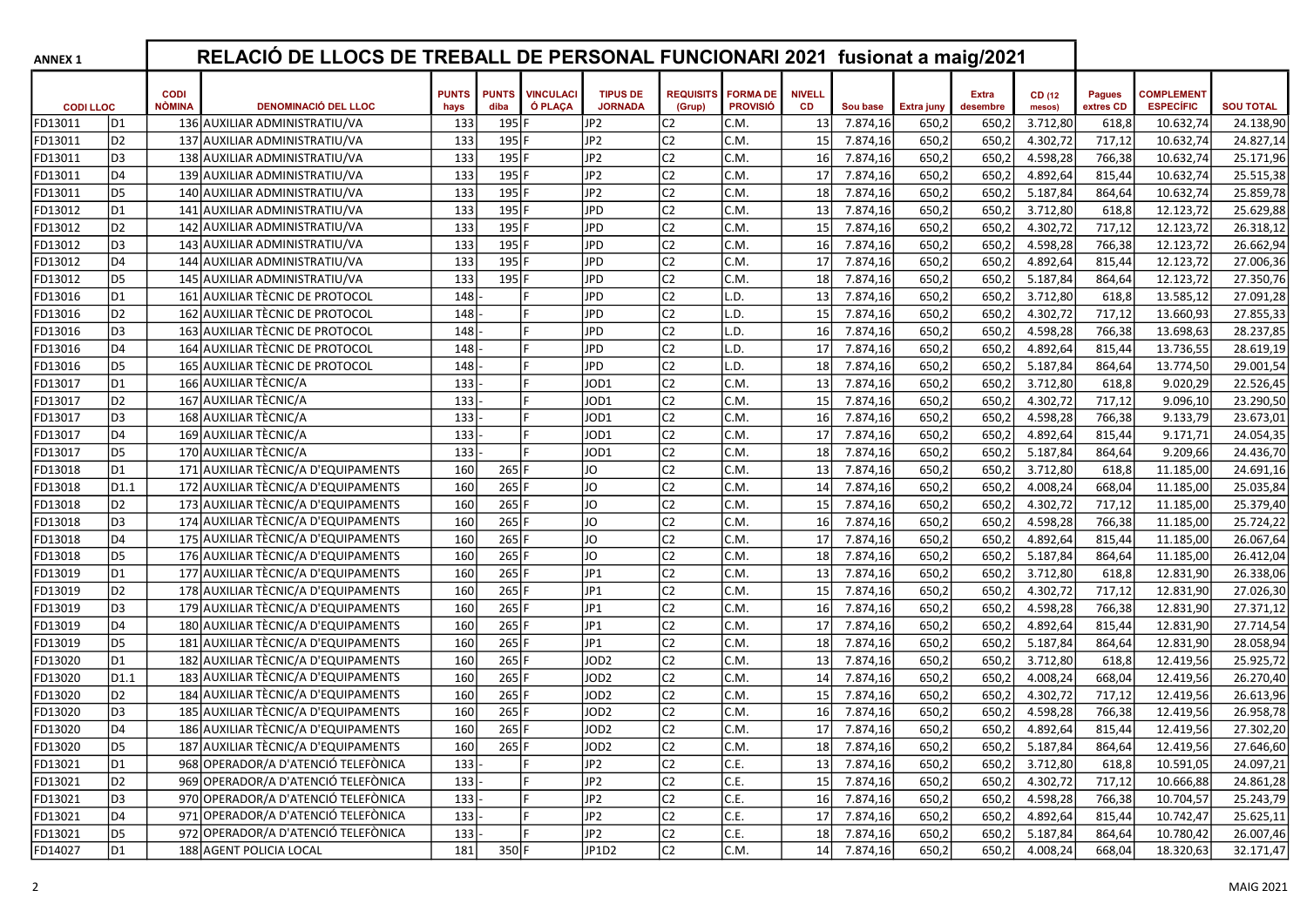| <b>ANNEX 1</b>  |                | RELACIÓ DE LLOCS DE TREBALL DE PERSONAL FUNCIONARI 2021 fusionat a maig/2021 |                      |                      |                             |                                   |                            |                                    |                     |          |                   |                          |                  |                            |                                       |                  |
|-----------------|----------------|------------------------------------------------------------------------------|----------------------|----------------------|-----------------------------|-----------------------------------|----------------------------|------------------------------------|---------------------|----------|-------------------|--------------------------|------------------|----------------------------|---------------------------------------|------------------|
| <b>CODILLOC</b> |                | <b>CODI</b><br><b>NÒMINA</b><br><b>DENOMINACIÓ DEL LLOC</b>                  | <b>PUNTS</b><br>hays | <b>PUNTS</b><br>diba | <b>VINCULACI</b><br>Ó PLAÇA | <b>TIPUS DE</b><br><b>JORNADA</b> | <b>REQUISITS</b><br>(Grup) | <b>FORMA DE</b><br><b>PROVISIÓ</b> | <b>NIVELL</b><br>CD | Sou base | <b>Extra juny</b> | <b>Extra</b><br>desembre | CD (12<br>mesos) | <b>Pagues</b><br>extres CD | <b>COMPLEMENT</b><br><b>ESPECÍFIC</b> | <b>SOU TOTAL</b> |
| FD14027         | D <sub>2</sub> | 189 AGENT POLICIA LOCAL                                                      | 181                  | 350                  |                             | JP1D2                             | C <sub>2</sub>             | C.M.                               | 15                  | 7.874,16 | 650,2             | 650,2                    | 4.302,72         | 717,12                     | 18.320,63                             | 32.515,03        |
| FD14027         | D <sub>3</sub> | 190 AGENT POLICIA LOCAL                                                      | 181                  | 350                  |                             | JP1D2                             | C <sub>2</sub>             | C.M.                               | 16                  | 7.874,16 | 650,2             | 650,2                    | 4.598,28         | 766,38                     | 18.320,63                             | 32.859,85        |
| FD14027         | D4             | 191 AGENT POLICIA LOCAL                                                      | 181                  | 350                  |                             | JP1D2                             | C <sub>2</sub>             | C.M                                | 17                  | 7.874,16 | 650,2             | 650,2                    | 4.892,64         | 815,44                     | 18.320,63                             | 33.203,27        |
| FD14027         | D5             | 192 AGENT POLICIA LOCAL                                                      | 181                  | 350                  |                             | JP1D2                             | C <sub>2</sub>             | C.M.                               | 18                  | 7.874,16 | 650,2             | 650,2                    | 5.187,84         | 864,64                     | 18.320,63                             | 33.547,67        |
| FD14028         | D <sub>1</sub> | 193 AGENT POLICIA LOCAL                                                      | 181                  | 350                  |                             | JP2D2                             | C <sub>2</sub>             | C.M.                               | 14                  | 7.874,16 | 650,2             | 650,2                    | 4.008,24         | 668,04                     | 20.239,33                             | 34.090,17        |
| FD14028         | D <sub>2</sub> | 194 AGENT POLICIA LOCAL                                                      | 181                  | 350                  |                             | JP2D2                             | C <sub>2</sub>             | C.M.                               | 15                  | 7.874,16 | 650,2             | 650,2                    | 4.302,72         | 717,12                     | 20.239,33                             | 34.433,73        |
| FD14028         | D <sub>3</sub> | 195 AGENT POLICIA LOCAL                                                      | 181                  | 350                  |                             | JP2D2                             | C <sub>2</sub>             | C.M                                | 16                  | 7.874,16 | 650,2             | 650,2                    | 4.598,28         | 766,38                     | 20.239,33                             | 34.778,55        |
| FD14028         | D <sub>4</sub> | 196 AGENT POLICIA LOCAL                                                      | 181                  | 350                  |                             | JP2D2                             | C <sub>2</sub>             | C.M.                               | 17                  | 7.874,16 | 650,2             | 650,2                    | 4.892,64         | 815,44                     | 20.239,33                             | 35.121,97        |
| FD14028         | D5             | 197 AGENT POLICIA LOCAL                                                      | 181                  | 350                  |                             | JP2D2                             | C <sub>2</sub>             | C.M                                | 18                  | 7.874,16 | 650,2             | 650,2                    | 5.187,84         | 864,64                     | 20.239,33                             | 35.466,37        |
| FD16044         | D <sub>3</sub> | 198 CONDUCTOR ALCALDIA                                                       | 199                  |                      |                             | <b>JPD</b>                        | C <sub>2</sub>             | .D.                                | 16                  | 7.874,16 | 650,2             | 650,2                    | 4.598,28         | 766,38                     | 23.591,81                             | 38.131,03        |
| FD16044         | D4             | 199 CONDUCTOR ALCALDIA                                                       | 199                  |                      |                             | <b>JPD</b>                        | C <sub>2</sub>             | .D.                                | 17                  | 7.874,16 | 650,2             | 650,2                    | 4.892,64         | 815,44                     | 23.622,49                             | 38.505,13        |
| FD16044         | D <sub>5</sub> | 200 CONDUCTOR ALCALDIA                                                       | 199                  |                      |                             | <b>JPD</b>                        | C <sub>2</sub>             | L.D.                               | 18                  | 7.874,16 | 650,2             | 650,2                    | 5.187,84         | 864,64                     | 23.653,33                             | 38.880,37        |
| FD16045         | D <sub>3</sub> | 201 CAPORAL                                                                  | 236                  | 455 F                |                             | JP1D2                             | C <sub>2</sub>             | C.M.                               | 16                  | 7.874,16 | 650,2             | 650,2                    | 4.598,28         | 766,38                     | 23.313,18                             | 37.852,40        |
| FD16045         | D4             | 202 CAPORAL                                                                  | 236                  | 455                  |                             | JP1D2                             | C <sub>2</sub>             | C.M                                | 17                  | 7.874,16 | 650,2             | 650,2                    | 4.892,64         | 815,44                     | 23.313,18                             | 38.195,82        |
| FD16045         | D <sub>5</sub> | 203 CAPORAL                                                                  | 236                  | 455 F                |                             | JP1D2                             | C <sub>2</sub>             | C.M.                               | 18                  | 7.874,16 | 650,2             | 650,2                    | 5.187,84         | 864,64                     | 23.313,18                             | 38.540,22        |
| FD16046         | D <sub>3</sub> | 204 CAPORAL                                                                  | 236                  | 455                  |                             | JP2D2                             | C <sub>2</sub>             | C.M.                               | 16                  | 7.874,16 | 650,2             | 650,2                    | 4.598,28         | 766,38                     | 25.570,70                             | 40.109,92        |
| FD16046         | D4             | 205 CAPORAL                                                                  | 236                  | 455                  |                             | JP2D2                             | C <sub>2</sub>             | C.M                                | 17                  | 7.874,16 | 650,2             | 650,2                    | 4.892,64         | 815,44                     | 25.570,70                             | 40.453,34        |
| FD16046         | D5             | 206 CAPORAL                                                                  | 236                  | 455                  |                             | JP2D2                             | C <sub>2</sub>             | C.M                                | 18                  | 7.874,16 | 650,2             | 650,2                    | 5.187,84         | 864,64                     | 25.570,70                             | 40.797,74        |
| FC14019         | C1             | 207 ADMINISTRATIU/VA                                                         | 179                  | 280                  |                             | JOD1                              | C <sub>1</sub>             | C.M.                               | 14                  | 9.461,04 | 681,43            | 681,43                   | 4.008,24         | 668,04                     | 11.696,98                             | 27.197,16        |
| FC14019         | C <sub>2</sub> | 208 ADMINISTRATIU/VA                                                         | 179                  | 280                  |                             | JOD1                              | C <sub>1</sub>             | C.M.                               | 16                  | 9.461,04 | 681,43            | 681,43                   | 4.598,28         | 766,38                     | 11.696,98                             | 27.885,54        |
| FC14019         | C3             | 209 ADMINISTRATIU/VA                                                         | 179                  | 280                  |                             | JOD1                              | C <sub>1</sub>             | C.M.                               | 18                  | 9.461,04 | 681,43            | 681,43                   | 5.187,84         | 864,64                     | 11.696,98                             | 28.573,36        |
| FC14019         | C4             | 210 ADMINISTRATIU/VA                                                         | 179                  | 280                  |                             | JOD1                              | C <sub>1</sub>             | C.M.                               | 20                  | 9.461,04 | 681,43            | 681,43                   | 5.777,76         | 962,96                     | 11.696,98                             | 29.261,60        |
| FC14019         | C5             | 211 ADMINISTRATIU/VA                                                         | 179                  | 280                  |                             | JOD1                              | C <sub>1</sub>             | C.M.                               | 22                  | 9.461,04 | 681,43            | 681,43                   | 6.699,36         | 1.116,56                   | 11.696,98                             | 30.336,80        |
| FC14020         | C1             | 212 ADMINISTRATIU/VA                                                         | 179                  | 280                  |                             | JP <sub>1</sub>                   | C <sub>1</sub>             | C.M                                | 14                  | 9.461,04 | 681,43            | 681,43                   | 4.008,24         | 668,04                     | 11.613,10                             | 27.113,28        |
| FC14020         | C1.1           | 979 ADMINISTRATIU/VA                                                         | 179                  | 280                  |                             | JP <sub>1</sub>                   | C <sub>1</sub>             | C.M                                | 15                  | 9.461,04 | 681,43            | 681,43                   | 4.302,72         | 717,12                     | 11.613,10                             | 27.456,84        |
| FC14020         | C2             | 213 ADMINISTRATIU/VA                                                         | 179                  | 280                  |                             | JP <sub>1</sub>                   | C <sub>1</sub>             | C.M.                               | 16                  | 9.461,04 | 681,43            | 681,43                   | 4.598,28         | 766,38                     | 11.613,10                             | 27.801,66        |
| FC14020         | C3             | 214 ADMINISTRATIU/VA                                                         | 179                  | 280                  |                             | JP <sub>1</sub>                   | C <sub>1</sub>             | C.M                                | 18                  | 9.461,04 | 681,43            | 681,43                   | 5.187,84         | 864,64                     | 11.613,10                             | 28.489,48        |
| FC14020         | C4             | 215 ADMINISTRATIU/VA                                                         | 179                  | 280                  |                             | JP <sub>1</sub>                   | C <sub>1</sub>             | C.M                                | 20                  | 9.461,04 | 681,43            | 681,43                   | 5.777,76         | 962,96                     | 11.613,10                             | 29.177,72        |
| FC14020         | C5             | 216 ADMINISTRATIU/VA                                                         | 179                  | 280                  |                             | JP <sub>1</sub>                   | C <sub>1</sub>             | C.M.                               | 22                  | 9.461,04 | 681,43            | 681,43                   | 6.699,36         | 1.116,56                   | 11.613,10                             | 30.252,92        |
| FC14021         | C1             | 217 ADMINISTRATIU/VA                                                         | 179                  | 280                  |                             | JP1D1                             | C <sub>1</sub>             | C.M.                               | 14                  | 9.461,04 | 681,43            | 681,43                   | 4.008,24         | 668,04                     | 13.392,36                             | 28.892,54        |
| FC14021         | C2             | 218 ADMINISTRATIU/VA                                                         | 179                  | 280                  |                             | JP1D1                             | C <sub>1</sub>             | C.M.                               | 16                  | 9.461,04 | 681,43            | 681,43                   | 4.598,28         | 766,38                     | 13.392,36                             | 29.580,92        |
| FC14021         | C3             | 219 ADMINISTRATIU/VA                                                         | 179                  | 280                  |                             | JP1D1                             | C <sub>1</sub>             | C.M                                | 18                  | 9.461,04 | 681,43            | 681,43                   | 5.187,84         | 864,64                     | 13.392,36                             | 30.268,74        |
| FC14021         | C4             | 220 ADMINISTRATIU/VA                                                         | 179                  | 280                  |                             | JP1D1                             | C <sub>1</sub>             | C.M.                               | 20                  | 9.461,04 | 681,43            | 681,43                   | 5.777,76         | 962,96                     | 13.392,36                             | 30.956,98        |
| FC14021         | C5             | 221 ADMINISTRATIU/VA                                                         | 179                  | 280                  |                             | JP1D1                             | C <sub>1</sub>             | C.M.                               | 22                  | 9.461,04 | 681,43            | 681,43                   | 6.699,36         | 1.116,56                   | 13.392,36                             | 32.032,18        |
| FC14022         | C1             | 222 ADMINISTRATIU/VA                                                         | 179                  | 280                  |                             | <b>JPD</b>                        | C <sub>1</sub>             | C.M                                | 14                  | 9.461,04 | 681,43            | 681,43                   | 4.008,24         | 668,04                     | 15.085,19                             | 30.585,37        |
| FC14022         | C <sub>2</sub> | 223 ADMINISTRATIU/VA                                                         | 179                  | 280F                 |                             | <b>JPD</b>                        | lc1                        | C.M.                               | 16                  | 9.461,04 | 681,43            | 681,43                   | 4.598,28         | 766,38                     | 15.085.19                             | 31.273,75        |
| FC14022         | C3             | 224 ADMINISTRATIU/VA                                                         | 179                  | 280 F                |                             | <b>JPD</b>                        | C1                         | C.M.                               | 18                  | 9.461,04 | 681,43            | 681,43                   | 5.187,84         | 864,64                     | 15.085,19                             | 31.961,57        |
| FC14022         | C4             | 225 ADMINISTRATIU/VA                                                         | 179                  | 280 F                |                             | <b>JPD</b>                        | C1                         | C.M.                               | 20                  | 9.461,04 | 681,43            | 681,43                   | 5.777,76         | 962,96                     | 15.085,19                             | 32.649,81        |
| FC14022         | C5             | 226 ADMINISTRATIU/VA                                                         | 179                  | 280 F                |                             | <b>JPD</b>                        | C <sub>1</sub>             | C.M.                               | 22                  | 9.461,04 | 681,43            | 681,43                   | 6.699,36         | 1.116,56                   | 15.085,19                             | 33.725,01        |
| FC14023         | C1             | 227 ADMINISTRATIU/VA                                                         | 179                  | 280 F                |                             | JO                                | C <sub>1</sub>             | C.M.                               | 14                  | 9.461,04 | 681,43            | 681,43                   | 4.008,24         | 668,04                     | 9.917,73                              | 25.417,91        |
| FC14023         | C1.1           | 228 ADMINISTRATIU/VA                                                         | 179                  | 280 F                |                             | JO                                | C <sub>1</sub>             | C.M.                               | 15                  | 9.461,04 | 681,43            | 681,43                   | 4.302,72         | 717,12                     | 9.917,73                              | 25.761,47        |
| FC14023         | C2             | 229 ADMINISTRATIU/VA                                                         | 179                  | 280 F                |                             | JO                                | C1                         | C.M.                               | 16                  | 9.461,04 | 681,43            | 681,43                   | 4.598,28         | 766,38                     | 9.917,73                              | 26.106,29        |
| FC14023         | C3             | 230 ADMINISTRATIU/VA                                                         | 179                  | 280 F                |                             | JO                                | C1                         | C.M.                               | 18                  | 9.461,04 | 681,43            | 681,43                   | 5.187,84         | 864,64                     | 9.917,73                              | 26.794,11        |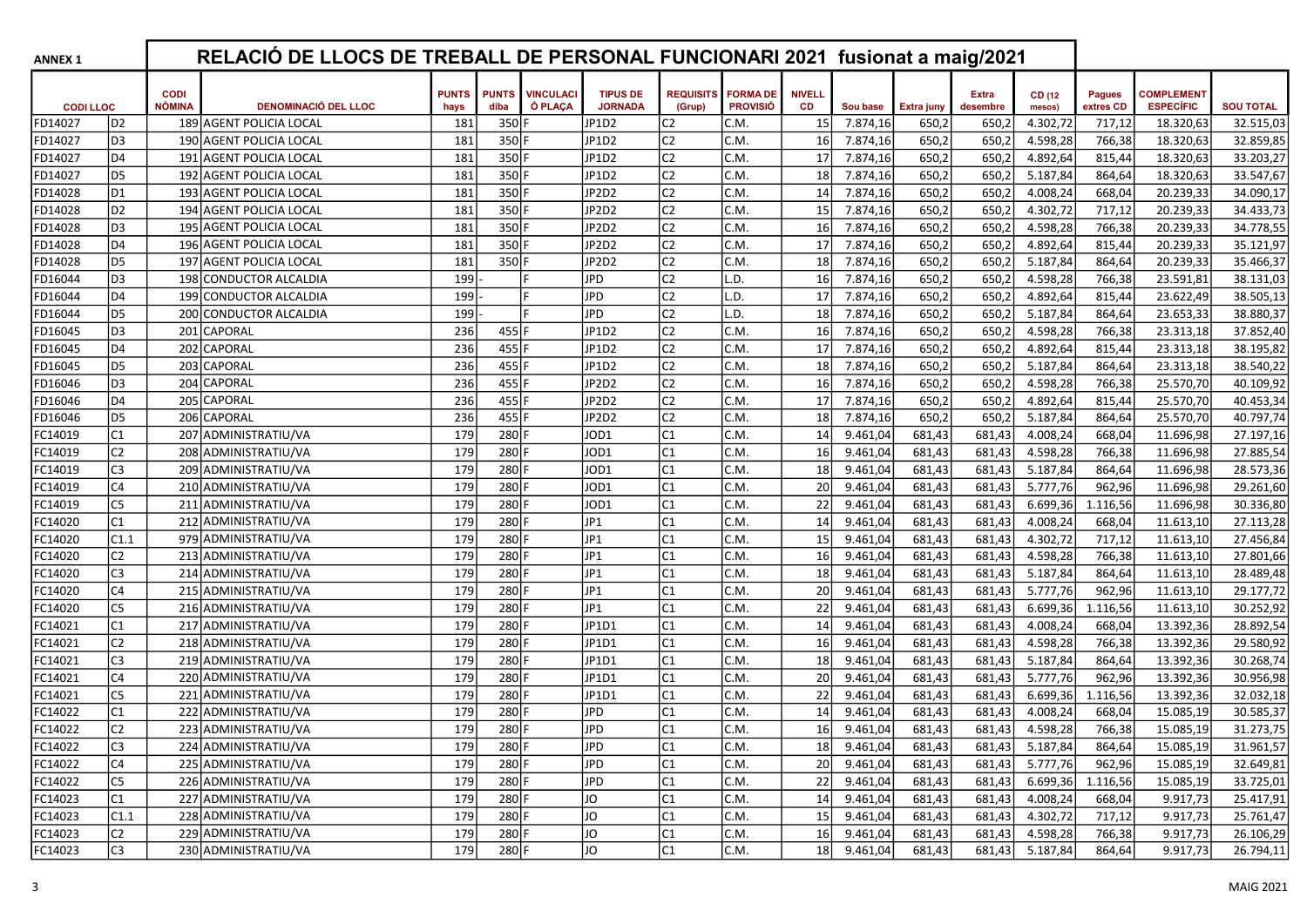| <b>ANNEX 1</b>  |                |                              | RELACIÓ DE LLOCS DE TREBALL DE PERSONAL FUNCIONARI 2021 fusionat a maig/2021 |                      |                      |                             |                                   |                            |                                    |                     |          |                   |                          |                  |                            |                                       |                  |
|-----------------|----------------|------------------------------|------------------------------------------------------------------------------|----------------------|----------------------|-----------------------------|-----------------------------------|----------------------------|------------------------------------|---------------------|----------|-------------------|--------------------------|------------------|----------------------------|---------------------------------------|------------------|
| <b>CODILLOC</b> |                | <b>CODI</b><br><b>NÒMINA</b> | <b>DENOMINACIÓ DEL LLOC</b>                                                  | <b>PUNTS</b><br>hays | <b>PUNTS</b><br>diba | <b>VINCULACI</b><br>Ó PLACA | <b>TIPUS DE</b><br><b>JORNADA</b> | <b>REQUISITS</b><br>(Grup) | <b>FORMA DE</b><br><b>PROVISIÓ</b> | <b>NIVELL</b><br>CD | Sou base | <b>Extra juny</b> | <b>Extra</b><br>desembre | CD (12<br>mesos) | <b>Pagues</b><br>extres CD | <b>COMPLEMENT</b><br><b>ESPECÍFIC</b> | <b>SOU TOTAL</b> |
| FC14023         | C <sub>4</sub> |                              | 231 ADMINISTRATIU/VA                                                         | 179                  | 280                  |                             | JO                                | lC1                        | C.M.                               | 20                  | 9.461,04 | 681,43            | 681,43                   | 5.777,76         | 962,96                     | 9.917,73                              | 27.482,35        |
| FC14023         | C5             |                              | 232 ADMINISTRATIU/VA                                                         | 179                  | 280 F                |                             | JO                                | lc1                        | C.M.                               | 22                  | 9.461,04 | 681,43            | 681,43                   | 6.699,36         | 1.116,56                   | 9.917,73                              | 28.557,55        |
| FC14024         | C1             |                              | 233 ADMINISTRATIU/VA                                                         | 179                  | 280 F                |                             | JP <sub>2</sub>                   | IC1                        | C.M.                               | 14                  | 9.461,04 | 681,43            | 681,43                   | 4.008,24         | 668,04                     | 13.305,94                             | 28.806,12        |
| FC14024         | C <sub>2</sub> |                              | 234 ADMINISTRATIU/VA                                                         | 179                  | $280$ F              |                             | JP <sub>2</sub>                   | lc1                        | C.M.                               | 16                  | 9.461,04 | 681,43            | 681,43                   | 4.598,28         | 766,38                     | 13.305,94                             | 29.494,50        |
| FC14024         | C3             |                              | 235 ADMINISTRATIU/VA                                                         | 179                  | 280 F                |                             | JP <sub>2</sub>                   | IC1                        | C.M.                               | 18                  | 9.461,04 | 681,43            | 681,43                   | 5.187,84         | 864,64                     | 13.305,94                             | 30.182,32        |
| FC14024         | C4             |                              | 236 ADMINISTRATIU/VA                                                         | 179                  | 280F                 |                             | JP <sub>2</sub>                   | C1                         | C.M.                               | 20                  | 9.461,04 | 681,43            | 681,43                   | 5.777,76         | 962,96                     | 13.305,94                             | 30.870,56        |
| FC14024         | C <sub>5</sub> |                              | 237 ADMINISTRATIU/VA                                                         | 179                  | 280 F                |                             | JP <sub>2</sub>                   | lc1                        | C.M.                               | 22                  | 9.461,04 | 681,43            | 681,43                   | 6.699,36         | 1.116,56                   | 13.305,94                             | 31.945,76        |
| FC14025         | C1             | C19                          | ADMINISTRATIU/VA                                                             | 179                  | 280 F                |                             | JP1D2                             | lc1                        | C.M.                               | 14                  | 9.461,04 | 681,43            | 681,43                   | 4.008,24         | 668,04                     | 12.884,00                             | 28.384,18        |
| FC14025         | C <sub>2</sub> | C20                          | ADMINISTRATIU/VA                                                             | 179                  | 280 F                |                             | JP1D2                             | C1                         | C.M.                               | 16                  | 9.461,04 | 681,43            | 681,43                   | 4.598,28         | 766,38                     | 12.884,00                             | 29.072,56        |
| FC14025         | C <sub>3</sub> | C <sub>21</sub>              | ADMINISTRATIU/VA                                                             | 179                  | 280 F                |                             | JP1D2                             | lc1                        | C.M.                               | 18                  | 9.461,04 | 681,43            | 681,43                   | 5.187,84         | 864,64                     | 12.884,00                             | 29.760,38        |
| FC14025         | C4             | C <sub>22</sub>              | ADMINISTRATIU/VA                                                             | 179                  | 280 F                |                             | JP1D2                             | IC1                        | C.M.                               | 20                  | 9.461,04 | 681,43            | 681,43                   | 5.777,76         | 962,96                     | 12.884,00                             | 30.448,62        |
| FC14025         | C <sub>5</sub> | C <sub>23</sub>              | ADMINISTRATIU/VA                                                             | 179                  | 280 F                |                             | JP1D2                             | IC1                        | C.M.                               | 22                  | 9.461,04 | 681,43            | 681,43                   | 6.699,36         | 1.116,56                   | 12.884,00                             | 31.523,82        |
| FC14027         | D <sub>1</sub> | $\overline{CO8}$             | AGENT POLICIA LOCAL                                                          | 181                  | 350 F                |                             | JP1D2                             | C1                         | C.M.                               | 14                  | 9.461,04 | 681,43            | 681,43                   | 4.008,24         | 668,04                     | 16.671,29                             | 32.171,47        |
| FC14027         | D <sub>2</sub> | C09                          | <b>AGENT POLICIA LOCAL</b>                                                   | 181                  | 350 F                |                             | JP1D2                             | IC1                        | C.M.                               | 15                  | 9.461,04 | 681,43            | 681,43                   | 4.302,72         | 717,12                     | 16.671,29                             | 32.515,03        |
| FC14027         | D <sub>3</sub> | C10                          | AGENT POLICIA LOCAL                                                          | 181                  | 350F                 |                             | JP1D2                             | lc1                        | C.M.                               | 16                  | 9.461,04 | 681,43            | 681,43                   | 4.598,28         | 766,38                     | 16.671,29                             | 32.859,85        |
| FC14027         | D <sub>4</sub> | C11                          | AGENT POLICIA LOCAL                                                          | 181                  | 350F                 |                             | JP1D2                             | C1                         | C.M.                               | 17                  | 9.461,04 | 681,43            | 681,43                   | 4.892,64         | 815,44                     | 16.671,29                             | 33.203,27        |
| FC14027         | D <sub>5</sub> | C12                          | AGENT POLICIA LOCAL                                                          | 181                  | 350 F                |                             | JP1D2                             | lc1                        | C.M.                               | 18                  | 9.461,04 | 681,43            | 681,43                   | 5.187,84         | 864,64                     | 16.671,29                             | 33.547,67        |
| FC14028         | D <sub>1</sub> | C35                          | <b>AGENT POLICIA LOCAL</b>                                                   | 181                  | 350F                 |                             | JP2D2                             | lc1                        | C.M.                               | 14                  | 9.461,04 | 681,43            | 681,43                   | 4.008,24         | 668,04                     | 18.589,99                             | 34.090,17        |
| FC14028         | D <sub>2</sub> | C36                          | <b>AGENT POLICIA LOCAL</b>                                                   | 181                  | 350F                 |                             | JP2D2                             | C1                         | C.M.                               | 15                  | 9.461,04 | 681,43            | 681,43                   | 4.302,72         | 717,12                     | 18.589,99                             | 34.433,73        |
| FC14028         | D <sub>3</sub> | C <sub>37</sub>              | <b>AGENT POLICIA LOCAL</b>                                                   | 181                  | 350F                 |                             | JP2D2                             | lc1                        | C.M.                               | 16                  | 9.461,04 | 681,43            | 681,43                   | 4.598,28         | 766,38                     | 18.589,99                             | 34.778,55        |
| FC14028         | D <sub>4</sub> | C38                          | <b>AGENT POLICIA LOCAL</b>                                                   | 181                  | 350F                 |                             | JP2D2                             | lc1                        | C.M.                               | 17                  | 9.461,04 | 681,43            | 681,43                   | 4.892,64         | 815,44                     | 18.589,99                             | 35.121,97        |
| FC14028         | D <sub>5</sub> | C39                          | <b>AGENT POLICIA LOCAL</b>                                                   | 181                  | 350F                 |                             | JP2D2                             | lc1                        | C.M.                               | 18                  | 9.461,04 | 681,43            | 681,43                   | 5.187,84         | 864,64                     | 18.589,99                             | 35.466,37        |
| FC15017         | C1             |                              | 238 TÈCNIC/A ESPECIALISTA BIBLIOTECA                                         | 190                  | 300 F                |                             | JO                                | lc1                        | C.E.                               | 15                  | 9.461,04 | 681,43            | 681,43                   | 4.302,72         | 717,12                     | 10.543,17                             | 26.386,91        |
| FC15017         | C <sub>2</sub> |                              | 239 TÈCNIC/A ESPECIALISTA BIBLIOTECA                                         | 190                  | 300 F                |                             | JO                                | lc1                        | C.E.                               | 16                  | 9.461,04 | 681,43            | 681,43                   | 4.598,28         | 766,38                     | 10.543,17                             | 26.731,73        |
| FC15017         | C3             |                              | 240 TÈCNIC/A ESPECIALISTA BIBLIOTECA                                         | 190                  | 300 F                |                             | JO                                | lc1                        | C.E.                               | 18                  | 9.461,04 | 681,43            | 681,43                   | 5.187,84         | 864,64                     | 10.543,17                             | 27.419,55        |
| FC15017         | C4             |                              | 241 TÈCNIC/A ESPECIALISTA BIBLIOTECA                                         | 190                  | $300$ F              |                             | <b>JO</b>                         | IC1                        | C.E.                               | 20                  | 9.461,04 | 681,43            | 681,43                   | 5.777,76         | 962,96                     | 10.543,17                             | 28.107,79        |
| FC15017         | C5             |                              | 242 TÈCNIC/A ESPECIALISTA BIBLIOTECA                                         | 190                  | 300 F                |                             | JO                                | lc1                        | C.E.                               | 22                  | 9.461,04 | 681,43            | 681,43                   | 6.699,36         | 1.116,56                   | 10.543,17                             | 29.182,99        |
| FC15018         | C1             |                              | 243 TÈCNIC/A ESPECIALISTA BIBLIOTECA                                         | 190                  | 300 F                |                             | JOD <sub>2</sub>                  | lc1                        | C.E.                               | 15                  | 9.461,04 | 681,43            | 681,43                   | 4.302,72         | 717,12                     | 11.862,52                             | 27.706,26        |
| FC15018         | C <sub>2</sub> |                              | 244 TÈCNIC/A ESPECIALISTA BIBLIOTECA                                         | 190                  | 300 F                |                             | JOD <sub>2</sub>                  | IC1                        | C.E.                               | 16                  | 9.461,04 | 681,43            | 681,43                   | 4.598,28         | 766,38                     | 11.862,52                             | 28.051,08        |
| FC15018         | C <sub>3</sub> |                              | 245 TÈCNIC/A ESPECIALISTA BIBLIOTECA                                         | 190                  | 300 F                |                             | JOD <sub>2</sub>                  | lc1                        | C.E.                               | 18                  | 9.461,04 | 681,43            | 681,43                   | 5.187,84         | 864,64                     | 11.862,52                             | 28.738,90        |
| FC15018         | C4             |                              | 246 TÈCNIC/A ESPECIALISTA BIBLIOTECA                                         | 190                  | 300 F                |                             | JOD <sub>2</sub>                  | IC1                        | C.E.                               | 20                  | 9.461,04 | 681,43            | 681,43                   | 5.777,76         | 962,96                     | 11.862,52                             | 29.427,14        |
| FC15018         | C <sub>5</sub> |                              | 247 TÈCNIC/A ESPECIALISTA BIBLIOTECA                                         | 190                  | 300 F                |                             | JOD <sub>2</sub>                  | C1                         | C.E.                               | 22                  | 9.461,04 | 681,43            | 681,43                   | 6.699,36         | 1.116,56                   | 11.862,52                             | 30.502,34        |
|                 |                |                              | TÈCNIC/A ESPECIALISTA EN EDUCACIÓ                                            |                      |                      |                             |                                   |                            |                                    |                     |          |                   |                          |                  |                            |                                       |                  |
| FC15019         | C1             |                              | 248 INFANTIL                                                                 | 190                  |                      |                             | JO                                | IC1                        | C.E.                               | 15                  | 9.461,04 | 681,43            | 681,43                   | 4.302,72         | 717,12                     | 9.297,09                              | 25.140,83        |
|                 |                |                              | TÈCNIC/A ESPECIALISTA EN EDUCACIÓ                                            |                      |                      |                             |                                   |                            |                                    |                     |          |                   |                          |                  |                            |                                       |                  |
| FC15019         | C <sub>2</sub> |                              | 249 INFANTIL                                                                 | 190                  |                      |                             | JO                                | IC1                        | C.E.                               | 16                  | 9.461,04 | 681,43            | 681,43                   | 4.598,28         | 766,38                     | 9.334,75                              | 25.523,31        |
|                 |                |                              | TÈCNIC/A ESPECIALISTA EN EDUCACIÓ                                            |                      |                      |                             |                                   |                            |                                    |                     |          |                   |                          |                  |                            |                                       |                  |
| FC15019         | C3             |                              | 250 INFANTIL                                                                 | 190                  |                      |                             | JO                                | lC1                        | C.E.                               | 18 <sup>1</sup>     | 9.461,04 | 681,43            | 681,43                   | 5.187,84         | 864,64                     | 9.410,63                              | 26.287,01        |
|                 |                |                              | TÈCNIC/A ESPECIALISTA EN EDUCACIÓ                                            |                      |                      |                             |                                   |                            |                                    |                     |          |                   |                          |                  |                            |                                       |                  |
| FC15019         | C4             |                              | 251 INFANTIL                                                                 | 190                  |                      |                             | JO                                | lC1                        | C.E.                               | 20 <sup>1</sup>     | 9.461,04 | 681,43            | 681,43                   | 5.777,76         | 962,96                     | 9.486,50                              | 27.051,12        |
|                 |                |                              | TÈCNIC/A ESPECIALISTA EN EDUCACIÓ                                            |                      |                      |                             |                                   |                            |                                    |                     |          |                   |                          |                  |                            |                                       |                  |
| FC15019         | C5             |                              | 252 INFANTIL                                                                 | 190                  |                      |                             | JO                                | IC1                        | C.E.                               | 22                  | 9.461,04 | 681,43            | 681,43                   | 6.699,36         | 1.116,56                   | 9.604,68                              | 28.244,50        |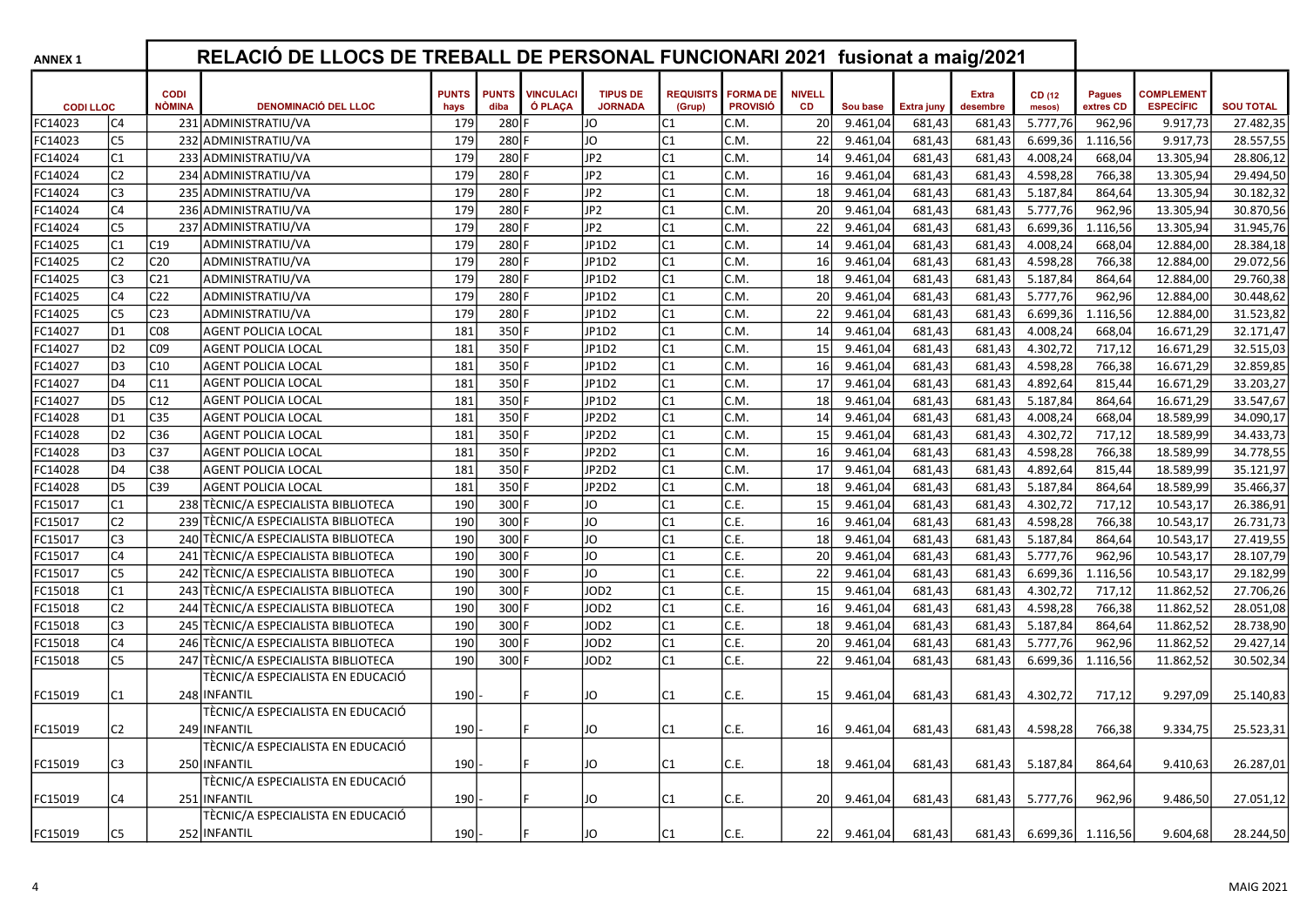| <b>ANNEX 1</b>  |                |                              | RELACIÓ DE LLOCS DE TREBALL DE PERSONAL FUNCIONARI 2021 fusionat a maig/2021 |                      |                      |                             |                                   |                            |                                    |                            |          |                   |                   |                  |                            |                                       |                  |
|-----------------|----------------|------------------------------|------------------------------------------------------------------------------|----------------------|----------------------|-----------------------------|-----------------------------------|----------------------------|------------------------------------|----------------------------|----------|-------------------|-------------------|------------------|----------------------------|---------------------------------------|------------------|
| <b>CODILLOC</b> |                | <b>CODI</b><br><b>NÒMINA</b> | <b>DENOMINACIÓ DEL LLOC</b>                                                  | <b>PUNTS</b><br>hays | <b>PUNTS</b><br>diba | <b>VINCULACI</b><br>Ó PLACA | <b>TIPUS DE</b><br><b>JORNADA</b> | <b>REQUISITS</b><br>(Grup) | <b>FORMA DE</b><br><b>PROVISIÓ</b> | <b>NIVELL</b><br><b>CD</b> | Sou base | <b>Extra juny</b> | Extra<br>desembre | CD (12<br>mesos) | <b>Pagues</b><br>extres CD | <b>COMPLEMENT</b><br><b>ESPECÍFIC</b> | <b>SOU TOTAL</b> |
|                 |                |                              | TÈCNIC/A ESPECIALISTA                                                        |                      |                      |                             |                                   |                            |                                    |                            |          |                   |                   |                  |                            |                                       |                  |
| FC15020         | C1             |                              | 253 DINAMITZADOR/A SOCIOCULTURAL                                             | 190                  |                      |                             | JO                                | IC1                        | C.E.                               | 15                         | 9.461,04 | 681,43            | 681,43            | 4.302,72         | 717,12                     | 9.297,09                              | 25.140,83        |
|                 |                |                              | TÈCNIC/A ESPECIALISTA                                                        |                      |                      |                             |                                   |                            |                                    |                            |          |                   |                   |                  |                            |                                       |                  |
| FC15020         | C2             |                              | 254 DINAMITZADOR/A SOCIOCULTURAL                                             | 190                  |                      |                             | JO                                | IC1                        | C.E.                               | 16                         | 9.461,04 | 681,43            | 681,43            | 4.598,28         | 766,38                     | 9.334,75                              | 25.523,31        |
|                 |                |                              | TÈCNIC/A ESPECIALISTA                                                        |                      |                      |                             |                                   |                            |                                    |                            |          |                   |                   |                  |                            |                                       |                  |
| FC15020         | C3             |                              | 255 DINAMITZADOR/A SOCIOCULTURAL                                             | 190                  |                      |                             | JO                                | C1                         | C.E.                               | 18                         | 9.461,04 | 681,43            | 681,43            | 5.187,84         | 864,64                     | 9.410,63                              | 26.287,01        |
|                 |                |                              | TÈCNIC/A ESPECIALISTA                                                        |                      |                      |                             |                                   |                            |                                    |                            |          |                   |                   |                  |                            |                                       |                  |
| FC15020         | C4             |                              | 256 DINAMITZADOR/A SOCIOCULTURAL                                             | 190l                 |                      |                             | JO                                | lc1                        | C.E.                               | 20 <sup>1</sup>            | 9.461,04 | 681,43            | 681,43            | 5.777,76         | 962,96                     | 9.486,50                              | 27.051,12        |
|                 |                |                              | TÈCNIC/A ESPECIALISTA                                                        |                      |                      |                             |                                   |                            |                                    |                            |          |                   |                   |                  |                            |                                       |                  |
| FC15020         | C5             |                              | 257 DINAMITZADOR/A SOCIOCULTURAL                                             | 190                  |                      |                             | JO                                | lc1                        | C.E.                               | 22                         | 9.461,04 | 681,43            | 681,43            | 6.699,36         | 1.116,56                   | 9.604,68                              | 28.244,50        |
|                 |                |                              | TÈCNIC/A ESPECIALISTA                                                        |                      |                      |                             |                                   |                            |                                    |                            |          |                   |                   |                  |                            |                                       |                  |
| FC15021         | C1             |                              | 887 DINAMITZADOR/A SOCIOCULTURAL                                             | 190                  |                      |                             | JOD <sub>2</sub>                  | lC1                        | IC.E.                              | 15                         | 9.461,04 | 681,43            | 681,43            | 4.302,72         | 717,12                     | 10.607,73                             | 26.451,47        |
|                 |                |                              | TÈCNIC/A ESPECIALISTA                                                        |                      |                      |                             |                                   |                            |                                    |                            |          |                   |                   |                  |                            |                                       |                  |
| FC15021         | C <sub>2</sub> |                              | 888 DINAMITZADOR/A SOCIOCULTURAL                                             | 190                  |                      |                             | JOD <sub>2</sub>                  | lc1                        | C.E.                               | 16                         | 9.461,04 | 681,43            | 681,43            | 4.598,28         | 766,38                     | 10.645,38                             | 26.833,94        |
|                 |                |                              | TÈCNIC/A ESPECIALISTA                                                        |                      |                      |                             |                                   |                            |                                    |                            |          |                   |                   |                  |                            |                                       |                  |
| FC15021         | C3             |                              | 889 DINAMITZADOR/A SOCIOCULTURAL                                             | 190                  |                      |                             | JOD <sub>2</sub>                  | C1                         | C.E.                               | 18                         | 9.461,04 | 681,43            | 681,43            | 5.187,84         | 864,64                     | 10.721,27                             | 27.597,65        |
|                 |                |                              | TÈCNIC/A ESPECIALISTA                                                        |                      |                      |                             |                                   |                            |                                    |                            |          |                   |                   |                  |                            |                                       |                  |
| FC15021         | C4             |                              | 890 DINAMITZADOR/A SOCIOCULTURAL                                             | 190                  |                      |                             | JOD2                              | IC1                        | C.E.                               | 20                         | 9.461,04 | 681,43            | 681,43            | 5.777,76         | 962,96                     | 10.797,10                             | 28.361,72        |
|                 |                |                              | TÈCNIC/A ESPECIALISTA                                                        |                      |                      |                             |                                   |                            |                                    |                            |          |                   |                   |                  |                            |                                       |                  |
| FC15021         | C5             |                              | 891 DINAMITZADOR/A SOCIOCULTURAL                                             | 190                  |                      |                             | JOD <sub>2</sub>                  | lC1                        | C.E.                               | 22                         | 9.461,04 | 681,43            | 681,43            | 6.699,36         | 1.116,56                   | 10.915,32                             | 29.555,14        |
| FC15031         | C1             |                              | 278 AGENT EXECUTIU                                                           | 190                  | 290 F                |                             | JP1                               | lc1                        | C.E.                               | 15                         | 9.461,04 | 681,43            | 681,43            | 4.302,72         | 717,12                     | 11.786,36                             | 27.630,10        |
| FC15031         | C <sub>2</sub> |                              | 279 AGENT EXECUTIU                                                           | 190                  | 290 F                |                             | JP1                               | lc1                        | C.E.                               | 16                         | 9.461,04 | 681,43            | 681,43            | 4.598,28         | 766,38                     | 11.786,36                             | 27.974,92        |
| FC15031         | C3             |                              | 280 AGENT EXECUTIU                                                           | 190                  | 290 F                |                             | JP1                               | lc1                        | C.E.                               | 18                         | 9.461,04 | 681,43            | 681,43            | 5.187,84         | 864,64                     | 11.786,36                             | 28.662,74        |
| FC15031         | C <sub>4</sub> |                              | 281 AGENT EXECUTIU                                                           | 190                  | 290 F                |                             | JP1                               | lc1                        | C.E.                               | 20                         | 9.461,04 | 681,43            | 681,43            | 5.777,76         | 962,96                     | 11.786,36                             | 29.350,98        |
| FC15031         | C <sub>5</sub> |                              | 282 AGENT EXECUTIU                                                           | 190                  | 290 F                |                             | JP1                               | lc1                        | C.E.                               | 22                         | 9.461,04 | 681,43            | 681,43            | 6.699,36         | 1.116,56                   | 11.786,36                             | 30.426,18        |
| FC15032         | C1             |                              | 283 AGENT EXECUTIU                                                           | 190                  | 290 F                |                             | <b>JPD</b>                        | IC1                        | C.E.                               | 15                         | 9.461,04 | 681,43            | 681,43            | 4.302,72         | 717,12                     | 15.324,63                             | 31.168,37        |
| FC15032         | C <sub>2</sub> |                              | 284 AGENT EXECUTIU                                                           | 190                  | 290 F                |                             | <b>JPD</b>                        | IC1                        | C.E.                               | 16                         | 9.461,04 | 681,43            | 681,43            | 4.598,28         | 766,38                     | 15.324,63                             | 31.513,19        |
| FC15032         | C <sub>3</sub> |                              | 285 AGENT EXECUTIU                                                           | 190                  | 290 F                |                             | <b>JPD</b>                        | C1                         | C.E.                               | 18                         | 9.461,04 | 681,43            | 681,43            | 5.187,84         | 864,64                     | 15.324,63                             | 32.201,01        |
| FC15032         | C4             |                              | 286 AGENT EXECUTIU                                                           | 190                  | 290 F                |                             | <b>JPD</b>                        | C1                         | C.E.                               | 20                         | 9.461,04 | 681,43            | 681,43            | 5.777,76         | 962,96                     | 15.324,63                             | 32.889,25        |
| FC15032         | C5             |                              | 287 AGENT EXECUTIU                                                           | 190                  | 290 F                |                             | <b>JPD</b>                        | IC1                        | C.E.                               | 22                         | 9.461,04 | 681,43            | 681,43            | 6.699,36         | 1.116,56                   | 15.324,63                             | 33.964,45        |
|                 |                |                              | TÈCNIC/A ESPECIALISTA EN SISTEMES                                            |                      |                      |                             |                                   |                            |                                    |                            |          |                   |                   |                  |                            |                                       |                  |
| FC15034         | C1             |                              | 293 INFORMATICS                                                              | 190                  | 300 F                |                             | <b>JPD</b>                        | IC1                        | C.E.                               | 15                         | 9.461,04 | 681,43            | 681,43            | 4.302,72         | 717,12                     | 15.907,63                             | 31.751,37        |
|                 |                |                              | TÈCNIC/A ESPECIALISTA EN SISTEMES                                            |                      |                      |                             |                                   |                            |                                    |                            |          |                   |                   |                  |                            |                                       |                  |
| FC15034         | C <sub>2</sub> |                              | 294 INFORMATICS                                                              | 190                  | 300 F                |                             | <b>JPD</b>                        | lC1                        | C.E.                               | 16                         | 9.461,04 | 681,43            | 681,43            | 4.598,28         | 766,38                     | 15.907,63                             | 32.096,19        |
|                 |                |                              | TÈCNIC/A ESPECIALISTA EN SISTEMES                                            |                      |                      |                             |                                   |                            |                                    |                            |          |                   |                   |                  |                            |                                       |                  |
| FC15034         | C <sub>3</sub> |                              | 295 INFORMATICS                                                              | 190                  | 300                  |                             | <b>JPD</b>                        | lC1                        | C.E.                               | 18                         | 9.461,04 | 681,43            | 681,43            | 5.187,84         | 864,64                     | 15.907,63                             | 32.784,01        |
|                 |                |                              | TÈCNIC/A ESPECIALISTA EN SISTEMES                                            |                      |                      |                             |                                   |                            |                                    |                            |          |                   |                   |                  |                            |                                       |                  |
| FC15034         | C4             |                              | 296 INFORMATICS                                                              | 190                  | 300 F                |                             | <b>JPD</b>                        | IC1                        | C.E.                               | 20 <sup>1</sup>            | 9.461,04 | 681,43            | 681,43            | 5.777,76         | 962,96                     | 15.907,63                             | 33.472,25        |
|                 |                |                              | TÈCNIC/A ESPECIALISTA EN SISTEMES                                            |                      |                      |                             |                                   |                            |                                    |                            |          |                   |                   |                  |                            |                                       |                  |
| FC15034         | C5             |                              | 297 INFORMATICS                                                              | 190                  | 300 F                |                             | <b>JPD</b>                        | lC1                        | C.E.                               | 22                         | 9.461,04 | 681.43            | 681.43            | 6.699,36         | 1.116,56                   | 15.907.63                             | 34.547,45        |
|                 |                |                              | TÈCNIC/A ESPECIALISTA EN SISTEMES                                            |                      |                      |                             |                                   |                            |                                    |                            |          |                   |                   |                  |                            |                                       |                  |
| FC15035         | C1             |                              | 298 INFORMATICS                                                              | 190                  | 300 F                |                             | JO.                               | IC1                        | C.E.                               | 15                         | 9.461,04 | 681,43            | 681,43            | 4.302,72         | 717,12                     | 10.543,17                             | 26.386,91        |
|                 |                |                              |                                                                              |                      |                      |                             |                                   |                            |                                    |                            |          |                   |                   |                  |                            |                                       |                  |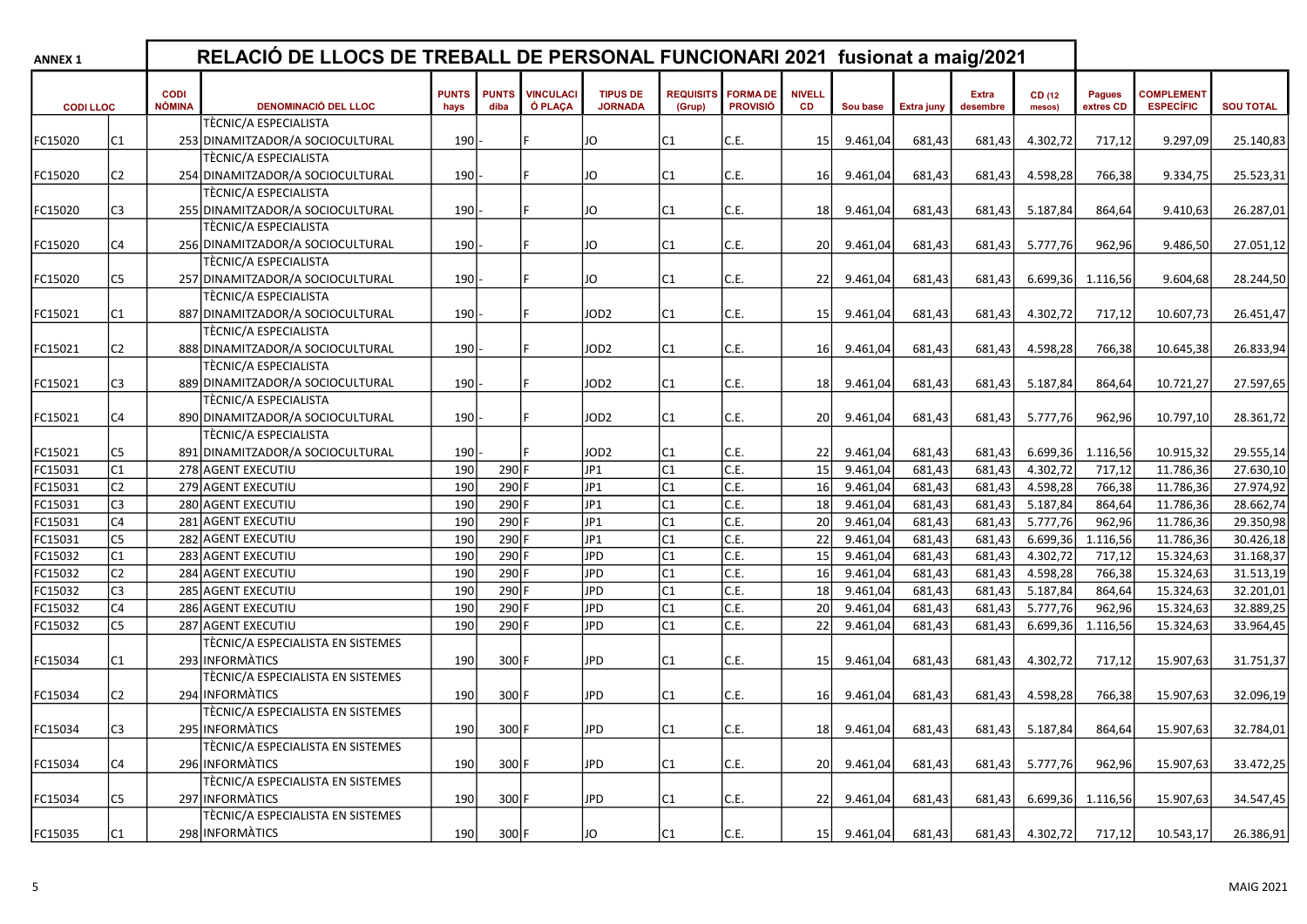| <b>ANNEX 1</b>  |                |                       | RELACIÓ DE LLOCS DE TREBALL DE PERSONAL FUNCIONARI 2021 fusionat a maig/2021 |                      |                      |                             |                                   |                            |                                    |                     |             |            |                   |                  |                            |                                       |                  |
|-----------------|----------------|-----------------------|------------------------------------------------------------------------------|----------------------|----------------------|-----------------------------|-----------------------------------|----------------------------|------------------------------------|---------------------|-------------|------------|-------------------|------------------|----------------------------|---------------------------------------|------------------|
| <b>CODILLOC</b> |                | <b>CODI</b><br>NÒMINA | <b>DENOMINACIÓ DEL LLOC</b>                                                  | <b>PUNTS</b><br>hays | <b>PUNTS</b><br>diba | <b>VINCULACI</b><br>Ó PLAÇA | <b>TIPUS DE</b><br><b>JORNADA</b> | <b>REQUISITS</b><br>(Grup) | <b>FORMA DE</b><br><b>PROVISIÓ</b> | <b>NIVELL</b><br>CD | Sou base    | Extra juny | Extra<br>desembre | CD (12<br>mesos) | <b>Pagues</b><br>extres CD | <b>COMPLEMENT</b><br><b>ESPECÍFIC</b> | <b>SOU TOTAL</b> |
|                 |                |                       | TÈCNIC/A ESPECIALISTA EN SISTEMES                                            |                      |                      |                             |                                   |                            |                                    |                     |             |            |                   |                  |                            |                                       |                  |
| FC15035         | C <sub>2</sub> |                       | 299 INFORMATICS                                                              | 190                  | 300 F                |                             | JO                                | IC1                        | C.E.                               | 16 <sup>1</sup>     | 9.461,04    | 681,43     | 681,43            | 4.598,28         | 766,38                     | 10.543,17                             | 26.731,73        |
|                 |                |                       | TÈCNIC/A ESPECIALISTA EN SISTEMES                                            |                      |                      |                             |                                   |                            |                                    |                     |             |            |                   |                  |                            |                                       |                  |
| FC15035         | C3             |                       | 300 INFORMATICS                                                              | 190                  | 300 F                |                             | JO                                | IC1                        | C.E.                               | 18                  | 9.461,04    | 681,43     | 681,43            | 5.187,84         | 864,64                     | 10.543,17                             | 27.419,55        |
|                 |                |                       | TÈCNIC/A ESPECIALISTA EN SISTEMES                                            |                      |                      |                             |                                   |                            |                                    |                     |             |            |                   |                  |                            |                                       |                  |
| FC15035         | C4             |                       | 301 INFORMATICS                                                              | 190                  | 300 F                |                             | JO                                | IC1                        | C.E.                               | <b>20</b>           | 9.461,04    | 681,43     | 681,43            | 5.777,76         | 962,96                     | 10.543,17                             | 28.107,79        |
|                 |                |                       | TÈCNIC/A ESPECIALISTA EN SISTEMES                                            |                      |                      |                             |                                   |                            |                                    |                     |             |            |                   |                  |                            |                                       |                  |
| FC15035         | C5             |                       | 302 INFORMATICS                                                              | 190                  | 300 F                |                             | JO                                | IC1                        | C.E.                               | 22                  | 9.461,04    | 681,43     | 681,43            | 6.699,36         | 1.116,56                   | 10.543,17                             | 29.182,99        |
| FC15036         | C1             |                       | 303 TÈCNIC/A ESPECIALISTA EN DELINEACIÓ                                      | 190                  | 300 F                |                             | <b>JO</b>                         | C <sub>1</sub>             | C.E.                               | 15                  | 9.461,04    | 681,43     | 681,43            | 4.302,72         | 717,12                     | 10.543,17                             | 26.386,91        |
| FC15036         | C <sub>2</sub> |                       | 304 TÈCNIC/A ESPECIALISTA EN DELINEACIÓ                                      | 190                  | 300 F                |                             | <b>JO</b>                         | IC1                        | C.E.                               | 16                  | 9.461,04    | 681,43     | 681,43            | 4.598,28         | 766,38                     | 10.543,17                             | 26.731,73        |
| FC15036         | C <sub>3</sub> |                       | 305 TÈCNIC/A ESPECIALISTA EN DELINEACIÓ                                      | 190                  | 300 F                |                             | <b>JO</b>                         | IC1                        | C.E.                               | 18                  | 9.461,04    | 681,43     | 681,43            | 5.187,84         | 864,64                     | 10.543,17                             | 27.419,55        |
| FC15036         | C <sub>4</sub> |                       | 306 TÈCNIC/A ESPECIALISTA EN DELINEACIÓ                                      | 190                  | 300 F                |                             | <b>JO</b>                         | lc1                        | C.E.                               | 20                  | 9.461,04    | 681,43     | 681,43            | 5.777,76         | 962,96                     | 10.543,17                             | 28.107,79        |
| FC15036         | C5             |                       | 307 TÈCNIC/A ESPECIALISTA EN DELINEACIÓ                                      | 190                  | 300 F                |                             | JO                                | C <sub>1</sub>             | C.E.                               | 22                  | 9.461,04    | 681,43     | 681,43            | 6.699,36         | 1.116,56                   | 10.543,17                             | 29.182,99        |
| FC15037         | C1             |                       | 308 INFORMADOR/A CIUTADÀ/NA                                                  | 190                  | 290 F                |                             | <b>JPD</b>                        | IC1                        | C.E.                               | 15                  | 9.461,04    | 681,43     | 681,43            | 4.302,72         | 717,12                     | 15.324,63                             | 31.168,37        |
| FC15037         | C <sub>2</sub> |                       | 309 INFORMADOR/A CIUTADÀ/NA                                                  | 190                  | 290 F                |                             | <b>JPD</b>                        | IC1                        | C.E.                               | 16                  | 9.461,04    | 681,43     | 681,43            | 4.598,28         | 766,38                     | 15.324,63                             | 31.513,19        |
| FC15037         | C3             |                       | 310 INFORMADOR/A CIUTADÀ/NA                                                  | 190                  | 290 F                |                             | <b>JPD</b>                        | IC1                        | C.E.                               | 18                  | 9.461,04    | 681,43     | 681,43            | 5.187,84         | 864,64                     | 15.324,63                             | 32.201,01        |
| FC15037         | C <sub>4</sub> |                       | 311 INFORMADOR/A CIUTADA/NA                                                  | 190                  | 290 F                |                             | <b>JPD</b>                        | C <sub>1</sub>             | C.E.                               | 20                  | 9.461,04    | 681,43     | 681,43            | 5.777,76         | 962,96                     | 15.324,63                             | 32.889,25        |
| FC15037         | C5             |                       | 312 INFORMADOR/A CIUTADÀ/NA                                                  | 190                  | 290 F                |                             | <b>JPD</b>                        | IC1                        | C.E.                               | 22                  | 9.461,04    | 681,43     | 681,43            | 6.699,36         | 1.116,56                   | 15.324,63                             | 33.964,45        |
| FC15038         | C <sub>1</sub> |                       | 313 TÈCNIC/A ESPECIALISTA EN DELINEACIÓ                                      | 190                  | 300 F                |                             | JP1                               | lc1                        | C.E.                               | 15                  | 9.461,04    | 681,43     | 681,43            | 4.302,72         | 717,12                     | 12.303,18                             | 28.146,92        |
| FC15038         | C <sub>2</sub> |                       | 314 TÈCNIC/A ESPECIALISTA EN DELINEACIÓ                                      | 190                  | 300 F                |                             | JP1                               | IC1                        | C.E.                               | 16                  | 9.461,04    | 681,43     | 681,43            | 4.598,28         | 766,38                     | 12.303,18                             | 28.491,74        |
| FC15038         | C <sub>3</sub> |                       | 315 TÈCNIC/A ESPECIALISTA EN DELINEACIÓ                                      | 190                  | 300 F                |                             | JP <sub>1</sub>                   | IC1                        | C.E.                               | 18                  | 9.461,04    | 681,43     | 681,43            | 5.187,84         | 864,64                     | 12.303,18                             | 29.179,56        |
| FC15038         | C <sub>4</sub> |                       | 316 TÈCNIC/A ESPECIALISTA EN DELINEACIÓ                                      | 190                  | 300 F                |                             | JP1                               | C <sub>1</sub>             | C.E.                               | 20                  | 9.461,04    | 681,43     | 681,43            | 5.777,76         | 962,96                     | 12.303,18                             | 29.867,80        |
| FC15038         | C <sub>5</sub> |                       | 317 TÈCNIC/A ESPECIALISTA EN DELINEACIÓ                                      | 190                  | 300 F                |                             | JP1                               | lc1                        | C.E.                               | 22                  | 9.461,04    | 681,43     | 681,43            | 6.699,36         | 1.116,56                   | 12.303,18                             | 30.943,00        |
|                 |                |                       | TÈCNIC/A ESPECIALISTA EN INFORMÀTICA                                         |                      |                      |                             |                                   |                            |                                    |                     |             |            |                   |                  |                            |                                       |                  |
| FC15039         | C1             |                       | 318 DE GESTIÓ                                                                | 190                  |                      |                             | JO                                | IC1                        | C.E.                               | 15                  | 9.461,04    | 681,43     | 681,43            | 4.302,72         | 717,12                     | 9.297,09                              | 25.140,83        |
|                 |                |                       | TÈCNIC/A ESPECIALISTA EN INFORMÀTICA                                         |                      |                      |                             |                                   |                            |                                    |                     |             |            |                   |                  |                            |                                       |                  |
| FC15039         | C2             |                       | 319 DE GESTIÓ                                                                | 190                  |                      |                             | JO                                | IC1                        | C.E.                               | <b>16</b>           | 9.461,04    | 681,43     | 681,43            | 4.598,28         | 766,38                     | 9.334,75                              | 25.523,31        |
|                 |                |                       | TÈCNIC/A ESPECIALISTA EN INFORMÀTICA                                         |                      |                      |                             |                                   |                            |                                    |                     |             |            |                   |                  |                            |                                       |                  |
| FC15039         | C <sub>3</sub> |                       | 320 DE GESTIÓ                                                                | 190                  |                      |                             | JO                                | IC1                        | C.E.                               | 18 <sup>l</sup>     | 9.461,04    | 681,43     | 681,43            | 5.187,84         | 864,64                     | 9.410,63                              | 26.287,01        |
|                 |                |                       | TÈCNIC/A ESPECIALISTA EN INFORMÀTICA                                         |                      |                      |                             |                                   |                            |                                    |                     |             |            |                   |                  |                            |                                       |                  |
| FC15039         | C4             |                       | 321 DE GESTIÓ                                                                | 190                  |                      |                             | JO                                | IC1                        | C.E.                               | 20                  | 9.461,04    | 681,43     | 681,43            | 5.777,76         | 962,96                     | 9.486,50                              | 27.051,12        |
|                 |                |                       | TÈCNIC/A ESPECIALISTA EN INFORMÀTICA                                         |                      |                      |                             |                                   |                            |                                    |                     |             |            |                   |                  |                            |                                       |                  |
| FC15039         | C5             |                       | 322 DE GESTIÓ                                                                | 190                  |                      |                             | JO                                | IC1                        | C.E.                               | 22                  | 9.461,04    | 681,43     | 681,43            | 6.699,36         | 1.116.56                   | 9.604,68                              | 28.244,50        |
|                 |                |                       |                                                                              |                      |                      |                             |                                   |                            |                                    |                     |             |            |                   |                  |                            |                                       |                  |
| FC15040         | C1             |                       | 323 TÉCNIC/A ESPECIALISTA BANC DE DADES                                      | 190                  | 300                  |                             | JO                                | IC1                        | C.M.                               | 15                  | 9.461,04    | 681,43     | 681,43            | 4.302,72         | 717,12                     | 10.543,17                             | 26.386,91        |
|                 |                |                       |                                                                              |                      |                      |                             |                                   |                            |                                    |                     |             |            |                   |                  |                            |                                       |                  |
| FC15040         | C <sub>2</sub> |                       | 324 TÈCNIC/A ESPECIALISTA BANC DE DADES                                      | 190                  | $300$ F              |                             | JO                                | C <sub>1</sub>             | C.M.                               | 16                  | 9.461,04    | 681,43     | 681,43            | 4.598,28         | 766,38                     | 10.543,17                             | 26.731,73        |
|                 |                |                       |                                                                              |                      |                      |                             |                                   |                            |                                    |                     |             |            |                   |                  |                            |                                       |                  |
| FC15040         | C3             |                       | 325 TÈCNIC/A ESPECIALISTA BANC DE DADES                                      | 190                  | 300 F                |                             | JO                                | C <sub>1</sub>             | C.M.                               | 18                  | 9.461,04    | 681,43     | 681,43            | 5.187,84         | 864,64                     | 10.543,17                             | 27.419,55        |
|                 |                |                       |                                                                              |                      |                      |                             |                                   |                            |                                    |                     |             |            |                   |                  |                            |                                       |                  |
| FC15040         | C4             |                       | 326 TÈCNIC/A ESPECIALISTA BANC DE DADES                                      | 190                  | 300 F                |                             | JO                                | IC1                        | C.M.                               |                     | 20 9.461,04 | 681,43     | 681,43            | 5.777,76         | 962,96                     | 10.543,17                             | 28.107,79        |
|                 |                |                       |                                                                              |                      |                      |                             |                                   |                            |                                    |                     |             |            |                   |                  |                            |                                       |                  |
| FC15040         | C5             |                       | 327 TÈCNIC/A ESPECIALISTA BANC DE DADES                                      | 190                  | 300 F                |                             | JO                                | C <sub>1</sub>             | C.M.                               |                     | 22 9.461,04 | 681,43     | 681,43            |                  | 6.699,36 1.116,56          | 10.543,17                             | 29.182,99        |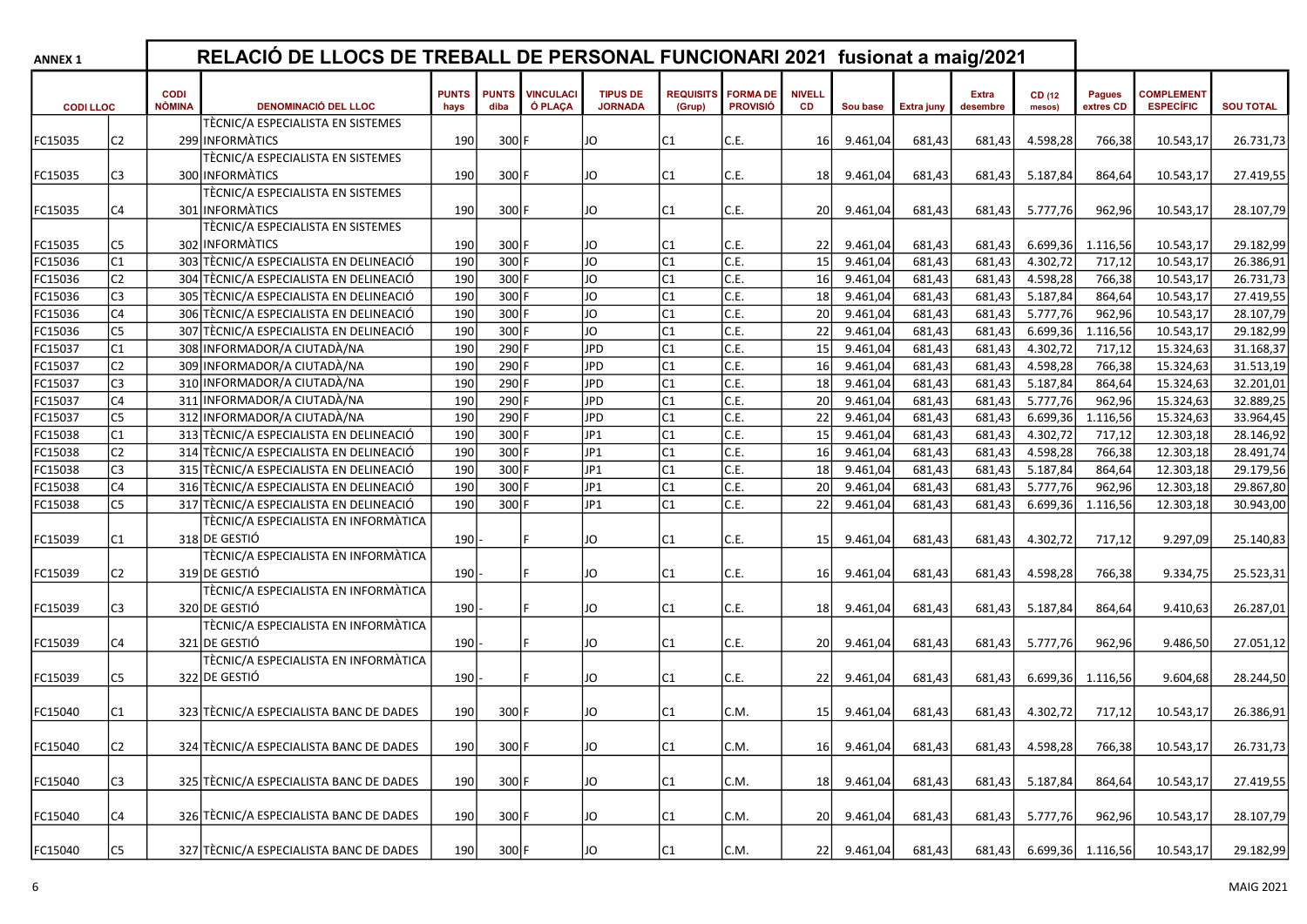| <b>ANNEX 1</b>  |                |                              | RELACIÓ DE LLOCS DE TREBALL DE PERSONAL FUNCIONARI 2021 fusionat a maig/2021 |                      |                      |                             |                                   |                            |                                    |                     |          |                   |                          |                  |                            |                                       |                  |
|-----------------|----------------|------------------------------|------------------------------------------------------------------------------|----------------------|----------------------|-----------------------------|-----------------------------------|----------------------------|------------------------------------|---------------------|----------|-------------------|--------------------------|------------------|----------------------------|---------------------------------------|------------------|
| <b>CODILLOC</b> |                | <b>CODI</b><br><b>NÒMINA</b> | <b>DENOMINACIÓ DEL LLOC</b>                                                  | <b>PUNTS</b><br>hays | <b>PUNTS</b><br>diba | <b>VINCULACI</b><br>Ó PLACA | <b>TIPUS DE</b><br><b>JORNADA</b> | <b>REQUISITS</b><br>(Grup) | <b>FORMA DE</b><br><b>PROVISIÓ</b> | <b>NIVELL</b><br>CD | Sou base | <b>Extra juny</b> | <b>Extra</b><br>desembre | CD (12<br>mesos) | <b>Pagues</b><br>extres CD | <b>COMPLEMENT</b><br><b>ESPECÍFIC</b> | <b>SOU TOTAL</b> |
| FC15041         | C1             |                              | 328 TÈCNIC/A ESPECIALISTA SIG                                                | 190                  |                      |                             | JO                                | lC1                        | C.E.                               | 15                  | 9.461.04 | 681,43            | 681,43                   | 4.302,72         | 717.12                     | 9.297,09                              | 25.140,83        |
| FC15041         | C <sub>2</sub> |                              | 329 TÈCNIC/A ESPECIALISTA SIG                                                | 190                  |                      |                             | JO                                | lc1                        | C.E.                               | 16                  | 9.461,04 | 681,43            | 681,43                   | 4.598,28         | 766,38                     | 9.334,75                              | 25.523,31        |
| FC15041         | C3             |                              | 330 TÈCNIC/A ESPECIALISTA SIG                                                | 190                  |                      |                             | JO                                | IC1                        | C.E.                               | 18                  | 9.461,04 | 681,43            | 681,43                   | 5.187,84         | 864,64                     | 9.410,63                              | 26.287,01        |
| FC15041         | C <sub>4</sub> |                              | 331 TÈCNIC/A ESPECIALISTA SIG                                                | 190                  |                      |                             | JO                                | lc1                        | C.E.                               | 20l                 | 9.461,04 | 681,43            | 681,43                   | 5.777,76         | 962,96                     | 9.486,50                              | 27.051,12        |
| FC15041         | C <sub>5</sub> |                              | 332 TÈCNIC/A ESPECIALISTA SIG                                                | 190                  |                      |                             | <b>JO</b>                         | lc1                        | C.E.                               | 22                  | 9.461,04 | 681,43            | 681,43                   | 6.699,36         | 1.116,56                   | 9.604,68                              | 28.244,50        |
| FC15042         | C1             |                              | 333 INFORMADOR/A CIUTADÀ/NA                                                  | 190                  | 290 F                |                             | JP1D1                             | C1                         | C.E.                               | 15                  | 9.461,04 | 681,43            | 681,43                   | 4.302,72         | 717,12                     | 13.599,53                             | 29.443,27        |
| FC15042         | C <sub>2</sub> |                              | 334 INFORMADOR/A CIUTADÀ/NA                                                  | 190                  | 290 F                |                             | JP1D1                             | lc1                        | C.E.                               | 16                  | 9.461,04 | 681,43            | 681,43                   | 4.598,28         | 766,38                     | 13.599,53                             | 29.788,09        |
| FC15042         | C <sub>3</sub> |                              | 335 INFORMADOR/A CIUTADÀ/NA                                                  | 190                  | 290 F                |                             | JP1D1                             | lc1                        | C.E.                               | 18                  | 9.461,04 | 681,43            | 681,43                   | 5.187,84         | 864,64                     | 13.599,53                             | 30.475,91        |
| FC15042         | C <sub>4</sub> |                              | 336 INFORMADOR/A CIUTADÀ/NA                                                  | 190                  | 290 F                |                             | JP1D1                             | lc1                        | C.E.                               | 20 <sup>1</sup>     | 9.461,04 | 681,43            | 681,43                   | 5.777,76         | 962,96                     | 13.599,53                             | 31.164,15        |
| FC15042         | C <sub>5</sub> |                              | 337 INFORMADOR/A CIUTADÀ/NA                                                  | 190                  | 290 F                |                             | JP1D1                             | lc1                        | C.E.                               | 22                  | 9.461,04 | 681,43            | 681,43                   | 6.699,36         | 1.116,56                   | 13.599,53                             | 32.239,35        |
| FC15043         | C1             |                              | 338 INFORMADOR/A CIUTADÀ/NA                                                  | 190                  | 290 F                |                             | JO                                | lc1                        | C.E.                               | 15                  | 9.461,04 | 681,43            | 681,43                   | 4.302,72         | 717,12                     | 10.058,67                             | 25.902,41        |
| FC15043         | C <sub>2</sub> |                              | 339 INFORMADOR/A CIUTADÀ/NA                                                  | 190                  | 290 F                |                             | JO                                | lc1                        | C.E.                               | 16                  | 9.461,04 | 681,43            | 681,43                   | 4.598,28         | 766,38                     | 10.058,67                             | 26.247,23        |
| FC15043         | C <sub>3</sub> |                              | 340 INFORMADOR/A CIUTADÀ/NA                                                  | 190                  | 290 F                |                             | JO                                | lc1                        | C.E.                               | 18                  | 9.461,04 | 681,43            | 681,43                   | 5.187,84         | 864,64                     | 10.058,67                             | 26.935,05        |
| FC15043         | C <sub>4</sub> |                              | 341 INFORMADOR/A CIUTADÀ/NA                                                  | 190                  | 290                  |                             | JO                                | lc1                        | C.E.                               | 20                  | 9.461,04 | 681,43            | 681,43                   | 5.777,76         | 962,96                     | 10.058,67                             | 27.623,29        |
| FC15043         | C <sub>5</sub> |                              | 342 INFORMADOR/A CIUTADÀ/NA                                                  | 190                  | 290                  |                             | JO                                | lc1                        | C.E.                               | 22                  | 9.461,04 | 681,43            | 681,43                   | 6.699,36         | 1.116,56                   | 10.058,67                             | 28.698,49        |
|                 |                |                              | TÈCNIC/A ESPECIALISTA EN SISTEMES                                            |                      |                      |                             |                                   |                            |                                    |                     |          |                   |                          |                  |                            |                                       |                  |
| FC15044         | C1             |                              | 343 INFORMATICS                                                              | 190                  | 300 F                |                             | JP2                               | lC1                        | C.E.                               | 15                  | 9.461.04 | 681.43            | 681,43                   | 4.302,72         | 717,12                     | 14.060,55                             | 29.904,29        |
|                 |                |                              | TÈCNIC/A ESPECIALISTA EN SISTEMES                                            |                      |                      |                             |                                   |                            |                                    |                     |          |                   |                          |                  |                            |                                       |                  |
| FC15044         | C <sub>2</sub> |                              | 344 INFORMATICS                                                              | 190                  | 300 F                |                             | JP <sub>2</sub>                   | C1                         | C.E.                               | 16                  | 9.461,04 | 681,43            | 681,43                   | 4.598,28         | 766,38                     | 14.060,55                             | 30.249,11        |
|                 |                |                              | TÈCNIC/A ESPECIALISTA EN SISTEMES                                            |                      |                      |                             |                                   |                            |                                    |                     |          |                   |                          |                  |                            |                                       |                  |
| FC15044         | C3             |                              | 345 INFORMATICS                                                              | 190                  | 300 F                |                             | JP <sub>2</sub>                   | IC1                        | C.E.                               | 18                  | 9.461,04 | 681,43            | 681,43                   | 5.187,84         | 864,64                     | 14.060,55                             | 30.936,93        |
|                 |                |                              | TÈCNIC/A ESPECIALISTA EN SISTEMES                                            |                      |                      |                             |                                   |                            |                                    |                     |          |                   |                          |                  |                            |                                       |                  |
| FC15044         | C4             |                              | 346 INFORMATICS                                                              | 190                  | 300                  |                             | JP <sub>2</sub>                   | IC1                        | C.E.                               | 20                  | 9.461,04 | 681,43            | 681,43                   | 5.777,76         | 962,96                     | 14.060,55                             | 31.625,17        |
|                 |                |                              | TÈCNIC/A ESPECIALISTA EN SISTEMES                                            |                      |                      |                             |                                   |                            |                                    |                     |          |                   |                          |                  |                            |                                       |                  |
| FC15044         | C5             |                              | 347 INFORMATICS                                                              | 190                  | 300 F                |                             | JP <sub>2</sub>                   | lC1                        | C.E.                               | 22                  | 9.461,04 | 681,43            | 681,43                   | 6.699,36         | 1.116,56                   | 14.060,55                             | 32.700,37        |
| FC15045         | C1             |                              | 348 INSPECTOR/A D'OBRES I SERVEIS                                            | 199                  | 310 F                |                             | JO                                | lc1                        | C.E.                               | 15                  | 9.461,04 | 681,43            | 681,43                   | 4.302,72         | 717,12                     | 11.027,67                             | 26.871,41        |
| FC15045         | C <sub>2</sub> |                              | 349 INSPECTOR/A D'OBRES I SERVEIS                                            | 199                  | 310F                 |                             | JO                                | lc1                        | C.E.                               | 16                  | 9.461,04 | 681,43            | 681,43                   | 4.598,28         | 766,38                     | 11.027,67                             | 27.216,23        |
| FC15045         | C <sub>3</sub> |                              | 350 INSPECTOR/A D'OBRES I SERVEIS                                            | 199                  | 310 F                |                             | <b>JO</b>                         | lc1                        | C.E.                               | 18                  | 9.461,04 | 681,43            | 681,43                   | 5.187,84         | 864,64                     | 11.027,67                             | 27.904,05        |
| FC15045         | C <sub>4</sub> |                              | 351 INSPECTOR/A D'OBRES I SERVEIS                                            | 199                  | 310F                 |                             | JO                                | C <sub>1</sub>             | C.E.                               | 20                  | 9.461,04 | 681,43            | 681,43                   | 5.777,76         | 962,96                     | 11.027,67                             | 28.592,29        |
| FC15045         | C <sub>5</sub> |                              | 352 INSPECTOR/A D'OBRES I SERVEIS                                            | 199                  | 310F                 |                             | JO                                | lc1                        | C.E.                               | 22                  | 9.461,04 | 681,43            | 681,43                   | 6.699,36         | 1.116,56                   | 11.027,67                             | 29.667,49        |
| FC15046         | C <sub>1</sub> |                              | 353 INSPECTOR/A D'OBRES I SERVEIS                                            | 199                  | 310 F                |                             | JP <sub>2</sub>                   | lc1                        | C.E.                               | 15                  | 9.461,04 | 681,43            | 681,43                   | 4.302,72         | 717,12                     | 14.609,63                             | 30.453,37        |
| FC15046         | C <sub>2</sub> |                              | 354 INSPECTOR/A D'OBRES I SERVEIS                                            | 199                  | 310F                 |                             | JP <sub>2</sub>                   | lc1                        | C.E.                               | 16                  | 9.461,04 | 681,43            | 681,43                   | 4.598,28         | 766,38                     | 14.609,63                             | 30.798,19        |
| FC15046         | C <sub>3</sub> |                              | 355 INSPECTOR/A D'OBRES I SERVEIS                                            | 199                  | 310 <sub>F</sub>     |                             | JP <sub>2</sub>                   | lc1                        | C.E.                               | 18                  | 9.461,04 | 681,43            | 681,43                   | 5.187,84         | 864,64                     | 14.609,63                             | 31.486,01        |
| FC15046         | C4             |                              | 356 INSPECTOR/A D'OBRES I SERVEIS                                            | 199                  | 310F                 |                             | JP <sub>2</sub>                   | lc1                        | C.E.                               | 20                  | 9.461,04 | 681,43            | 681,43                   | 5.777,76         | 962,96                     | 14.609,63                             | 32.174,25        |
| FC15046         | C5             |                              | 357 INSPECTOR/A D'OBRES I SERVEIS                                            | 199                  | 310F                 |                             | JP <sub>2</sub>                   | lc1                        | C.E.                               | 22                  | 9.461,04 | 681,43            | 681,43                   | 6.699,36         | 1.116,56                   | 14.609,63                             | 33.249,45        |
| FC15047         | C1             |                              | 358 TÈCNIC/A ESPECIALISTA DE GESTIÓ                                          | 190                  | 300 F                |                             | JO                                | lc1                        | C.M.                               | 15                  | 9.461,04 | 681,43            | 681,43                   | 4.302,72         | 717,12                     | 10.543,17                             | 26.386,91        |
| FC15047         | C <sub>2</sub> |                              | 359 TÈCNIC/A ESPECIALISTA DE GESTIÓ                                          | 190                  | 300 F                |                             | JO                                | lc1                        | C.M.                               | 16                  | 9.461,04 | 681,43            | 681,43                   | 4.598,28         | 766,38                     | 10.543,17                             | 26.731,73        |
| FC15047         | C <sub>3</sub> |                              | 360 TÈCNIC/A ESPECIALISTA DE GESTIÓ                                          | 190                  | 300 <sub>1</sub>     |                             | JO                                | lc1                        | C.M.                               | 18                  | 9.461,04 | 681,43            | 681,43                   | 5.187,84         | 864,64                     | 10.543,17                             | 27.419,55        |
| FC15047         | C4             |                              | 361 TÈCNIC/A ESPECIALISTA DE GESTIÓ                                          | 190                  | 300 F                |                             | JO                                | IC1                        | C.M.                               | 20                  | 9.461,04 | 681,43            | 681,43                   | 5.777,76         | 962,96                     | 10.543,17                             | 28.107,79        |
| FC15047         | C5             |                              | 362 TÈCNIC/A ESPECIALISTA DE GESTIÓ                                          | 190                  | 300 F                |                             | JO                                | lc1                        | C.M.                               | 22                  | 9.461,04 | 681,43            | 681,43                   | 6.699,36         | 1.116,56                   | 10.543,17                             | 29.182,99        |
|                 |                |                              |                                                                              |                      |                      |                             |                                   |                            |                                    |                     |          |                   |                          |                  |                            |                                       |                  |
| FC15048         | C1             |                              | 363 TÈCNIC/A ESPECIALISTA BANC DE DADES                                      | 190                  | 300 F                |                             | JP <sub>2</sub>                   | IC1                        | C.M.                               | 15 <sup>1</sup>     | 9.461,04 | 681,43            | 681,43                   | 4.302,72         | 717,12                     | 14.060,55                             | 29.904,29        |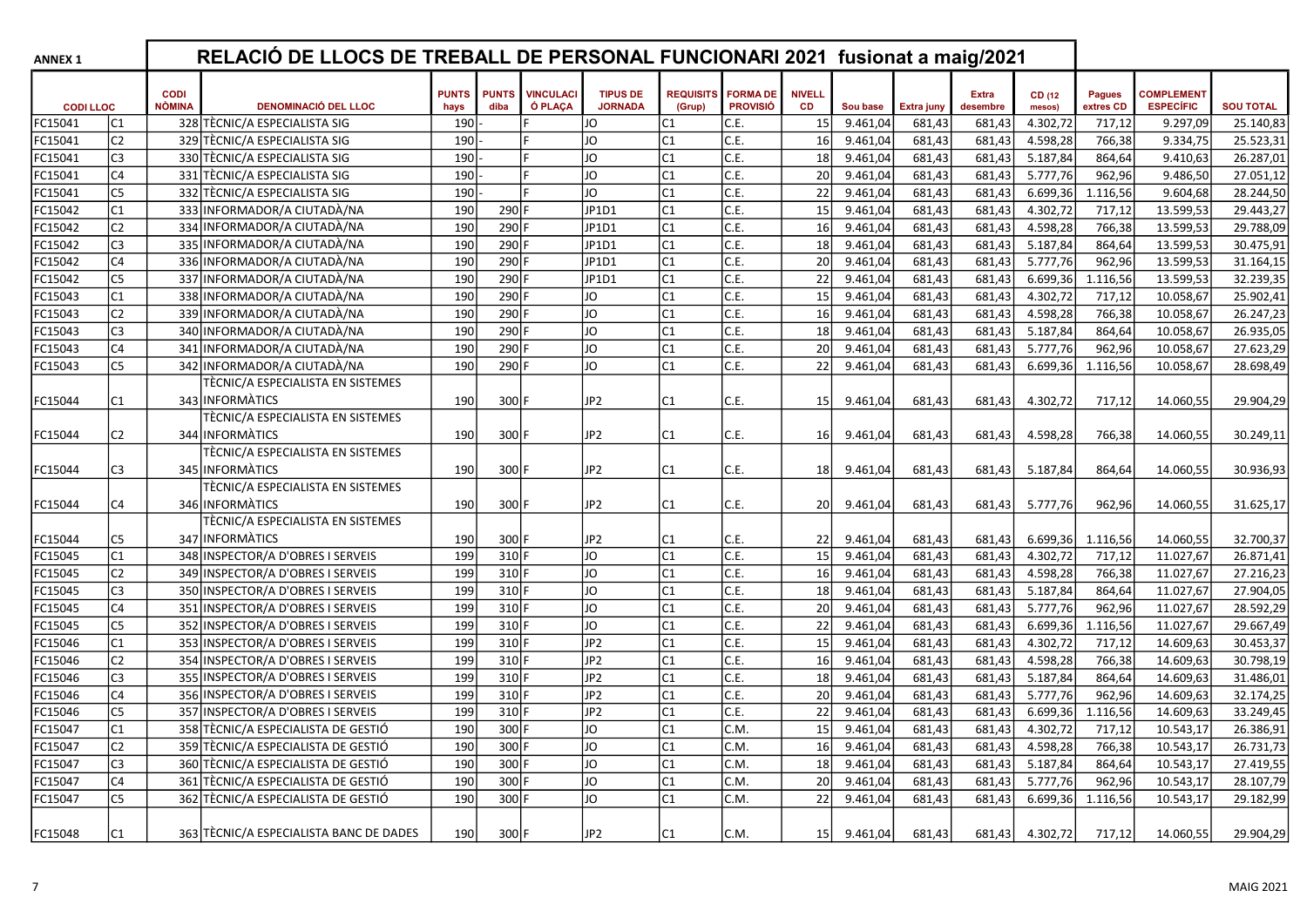|                           |                              | RELACIÓ DE LLOCS DE TREBALL DE PERSONAL FUNCIONARI 2021 fusionat a maig/2021 |                      |                      |                      |                                   |                            |                                    |                     |          |                   |                          |                  |                            |                                       |                  |
|---------------------------|------------------------------|------------------------------------------------------------------------------|----------------------|----------------------|----------------------|-----------------------------------|----------------------------|------------------------------------|---------------------|----------|-------------------|--------------------------|------------------|----------------------------|---------------------------------------|------------------|
| <b>CODILLOC</b>           | <b>CODI</b><br><b>NÒMINA</b> | <b>DENOMINACIÓ DEL LLOC</b>                                                  | <b>PUNTS</b><br>hays | <b>PUNTS</b><br>diba | VINCULACI<br>Ó PLAÇA | <b>TIPUS DE</b><br><b>JORNADA</b> | <b>REQUISITS</b><br>(Grup) | <b>FORMA DE</b><br><b>PROVISIÓ</b> | <b>NIVELL</b><br>CD | Sou base | <b>Extra juny</b> | <b>Extra</b><br>desembre | CD (12<br>mesos) | <b>Pagues</b><br>extres CD | <b>COMPLEMENT</b><br><b>ESPECÍFIC</b> | <b>SOU TOTAL</b> |
| C <sub>2</sub><br>FC15048 |                              | 364 TÈCNIC/A ESPECIALISTA BANC DE DADES                                      | 190                  | 300 F                |                      | JP2                               | C <sub>1</sub>             | C.M.                               | 16                  | 9.461,04 | 681,43            | 681,43                   | 4.598,28         | 766,38                     | 14.060,55                             | 30.249,11        |
| FC15048<br>C3             |                              | 365 TÉCNIC/A ESPECIALISTA BANC DE DADES                                      | 190                  | 300 F                |                      | JP2                               | C <sub>1</sub>             | C.M.                               | 18                  | 9.461,04 | 681,43            | 681,43                   | 5.187,84         | 864,64                     | 14.060,55                             | 30.936,93        |
| FC15048<br>C4             |                              | 366 TÈCNIC/A ESPECIALISTA BANC DE DADES                                      | 190                  | $300$                |                      | JP2                               | C <sub>1</sub>             | C.M.                               | 20                  | 9.461,04 | 681,43            | 681,43                   | 5.777,76         | 962,96                     | 14.060,55                             | 31.625,17        |
| FC15048<br>C5             |                              | 367 TÉCNIC/A ESPECIALISTA BANC DE DADES                                      | 190                  | 300 F                |                      | JP <sub>2</sub>                   | C <sub>1</sub>             | C.M.                               | 22                  | 9.461,04 | 681,43            | 681,43                   | 6.699,36         | 1.116,56                   | 14.060,55                             | 32.700,37        |
| FC15049<br>C1             |                              | 368 INFORMADOR/A TURÍSTIC                                                    | 190                  |                      |                      | JP <sub>1</sub>                   | C1                         | C.E.                               | 15                  | 9.461,04 | 681,43            | 681,43                   | 4.302,72         | 717,12                     | 11.169,36                             | 27.013,10        |
| C <sub>2</sub><br>FC15049 |                              | 369 INFORMADOR/A TURÍSTIC                                                    | 190                  |                      |                      | JP <sub>1</sub>                   | C <sub>1</sub>             | C.E.                               | 16                  | 9.461,04 | 681,43            | 681,43                   | 4.598,28         | 766,38                     | 11.207,04                             | 27.395,60        |
| FC15049<br>C3             |                              | 370 INFORMADOR/A TURÍSTIC                                                    | 190                  |                      |                      | JP <sub>1</sub>                   | C <sub>1</sub>             | C.E.                               | 18                  | 9.461,04 | 681,43            | 681,43                   | 5.187,84         | 864,64                     | 11.282,90                             | 28.159,28        |
| FC15049<br>C <sub>4</sub> |                              | 371 INFORMADOR/A TURÍSTIC                                                    | 190                  |                      |                      | JP <sub>1</sub>                   | C <sub>1</sub>             | C.E.                               | 20                  | 9.461,04 | 681,43            | 681,43                   | 5.777,76         | 962,96                     | 11.358,77                             | 28.923,39        |
| FC15049<br>C5             |                              | 372 INFORMADOR/A TURÍSTIC                                                    | 190                  |                      |                      | JP <sub>1</sub>                   | C <sub>1</sub>             | C.E.                               | 22                  | 9.461,04 | 681,43            | 681,43                   | 6.699,36         | 1.116,56                   | 11.476,97                             | 30.116,79        |
| C1<br>FC15050             |                              | 373 INFORMADOR/A CIUTADÀ/ANA                                                 | 190                  | 290 F                |                      | JP <sub>1</sub>                   | C <sub>1</sub>             | C.E.                               | 15                  | 9.461,04 | 681,43            | 681,43                   | 4.302,72         | 717,12                     | 11.786,36                             | 27.630,10        |
| C <sub>2</sub><br>FC15050 |                              | 374 INFORMADOR/A CIUTADÀ/ANA                                                 | 190                  | 290 <sub>F</sub>     |                      | JP <sub>1</sub>                   | C <sub>1</sub>             | C.E.                               | 16                  | 9.461,04 | 681,43            | 681,43                   | 4.598,28         | 766,38                     | 11.786,36                             | 27.974,92        |
| FC15050<br>C3             |                              | 375 INFORMADOR/A CIUTADÀ/ANA                                                 | 190                  | 290                  |                      | JP <sub>1</sub>                   | C <sub>1</sub>             | C.E.                               | 18                  | 9.461,04 | 681,43            | 681,43                   | 5.187,84         | 864,64                     | 11.786,36                             | 28.662,74        |
| FC15050<br>C4             |                              | 376 INFORMADOR/A CIUTADÀ/ANA                                                 | 190                  | 290                  |                      | JP <sub>1</sub>                   | C1                         | C.E.                               | 20                  | 9.461,04 | 681,43            | 681,43                   | 5.777,76         | 962,96                     | 11.786,36                             | 29.350,98        |
| FC15050<br>C5             |                              | 377 INFORMADOR/A CIUTADÀ/ANA                                                 | 190                  | 290                  |                      | JP <sub>1</sub>                   | C <sub>1</sub>             | C.E.                               | 22                  | 9.461,04 | 681,43            | 681,43                   | 6.699,36         | 1.116,56                   | 11.786,36                             | 30.426,18        |
| C1<br>FC15051             |                              | 921 INFORMADOR/A CIUTADÀ/ANA                                                 | 190                  | 290                  |                      | JP <sub>2</sub>                   | C1                         | C.E.                               | 15                  | 9.461,04 | 681,43            | 681,43                   | 4.302,72         | 717,12                     | 13.511,46                             | 29.355,20        |
| C <sub>2</sub><br>FC15051 | 922 l                        | INFORMADOR/A CIUTADÀ/ANA                                                     | 190                  | 290 F                |                      | JP <sub>2</sub>                   | C <sub>1</sub>             | C.E.                               | 16                  | 9.461,04 | 681,43            | 681,43                   | 4.598,28         | 766,38                     | 13.511,46                             | 29.700,02        |
| C3<br>FC15051             |                              | 923 INFORMADOR/A CIUTADÀ/ANA                                                 | 190                  | 290 F                |                      | JP <sub>2</sub>                   | C <sub>1</sub>             | C.E.                               | 18                  | 9.461,04 | 681,43            | 681,43                   | 5.187,84         | 864,64                     | 13.511,46                             | 30.387,84        |
| FC15051<br>C4             |                              | 924 INFORMADOR/A CIUTADÀ/ANA                                                 | 190                  | 290 <sub>I</sub>     |                      | JP <sub>2</sub>                   | C <sub>1</sub>             | C.E.                               | 20                  | 9.461,04 | 681,43            | 681,43                   | 5.777,76         | 962,96                     | 13.511,46                             | 31.076,08        |
| C <sub>5</sub><br>FC15051 |                              | 925 INFORMADOR/A CIUTADÀ/ANA                                                 | 190                  | 290                  |                      | JP <sub>2</sub>                   | C <sub>1</sub>             | C.E.                               | 22                  | 9.461,04 | 681,43            | 681,43                   | 6.699,36         | 1.116,56                   | 13.511,46                             | 32.151,28        |
| FC15052<br>C1             |                              | 980 TÈCNIC/A ESPECIALISTA DE GESTIÓ                                          | 190                  | 300                  |                      | JP1                               | C1                         | C.E.                               | 15                  | 9.461,04 | 681,43            | 681,43                   | 4.302,72         | 717,12                     | 12.303,18                             | 28.146,92        |
| FC15052<br>C2             |                              | 981 TÈCNIC/A ESPECIALISTA DE GESTIÓ                                          | 190                  | 300                  |                      | JP <sub>1</sub>                   | C <sub>1</sub>             | C.E.                               | 16                  | 9.461,04 | 681,43            | 681,43                   | 4.598,28         | 766,38                     | 12.303,18                             | 28.491,74        |
| C <sub>3</sub><br>FC15052 |                              | 982 TÈCNIC/A ESPECIALISTA DE GESTIÓ                                          | 190                  | 300                  |                      | JP <sub>1</sub>                   | C <sub>1</sub>             | C.E.                               | 18                  | 9.461,04 | 681,43            | 681,43                   | 5.187,84         | 864,64                     | 12.303,18                             | 29.179,56        |
| FC15052<br>C4             |                              | 983 TÈCNIC/A ESPECIALISTA DE GESTIÓ                                          | 190                  | 300 F                |                      | JP <sub>1</sub>                   | C <sub>1</sub>             | C.E.                               | 20                  | 9.461,04 | 681,43            | 681,43                   | 5.777,76         | 962,96                     | 12.303,18                             | 29.867,80        |
| C5<br>FC15052             |                              | 984 TÈCNIC/A ESPECIALISTA DE GESTIÓ                                          | 190                  | 300 F                |                      | JP1                               | C <sub>1</sub>             | C.E.                               | 22                  | 9.461,04 | 681,43            | 681,43                   | 6.699,36         | 1.116,56                   | 12.303,18                             | 30.943,00        |
| C1<br>FC15053             |                              | 985 TÈCNIC/A ESPECIALISTA DE GESTIÓ                                          | 190                  | 300                  |                      | JP <sub>2</sub>                   | C <sub>1</sub>             | C.E.                               | 15                  | 9.461,04 | 681,43            | 681,43                   | 4.302,72         | 717,12                     | 14.060,55                             | 29.904,29        |
| FC15053<br>C <sub>2</sub> |                              | 986 TÈCNIC/A ESPECIALISTA DE GESTIÓ                                          | 190                  | 300 F                |                      | JP <sub>2</sub>                   | C <sub>1</sub>             | C.E.                               | 16                  | 9.461,04 | 681,43            | 681,43                   | 4.598,28         | 766,38                     | 14.060,55                             | 30.249,11        |
| FC15053<br>C3             |                              | 987 TÈCNIC/A ESPECIALISTA DE GESTIÓ                                          | 190                  | 300                  |                      | JP <sub>2</sub>                   | C1                         | C.E.                               | 18                  | 9.461,04 | 681,43            | 681,43                   | 5.187,84         | 864,64                     | 14.060,55                             | 30.936,93        |
| FC15053<br>C4             |                              | 988 TÈCNIC/A ESPECIALISTA DE GESTIÓ                                          | 190                  | 300                  |                      | JP <sub>2</sub>                   | C <sub>1</sub>             | C.E.                               | 20                  | 9.461,04 | 681,43            | 681,43                   | 5.777,76         | 962,96                     | 14.060,55                             | 31.625,17        |
| C <sub>5</sub><br>FC15053 |                              | 989 TÈCNIC/A ESPECIALISTA DE GESTIÓ                                          | 190                  | 300                  |                      | JP <sub>2</sub>                   | C1                         | C.E.                               | 22                  | 9.461,04 | 681,43            | 681,43                   | 6.699,36         | 1.116,56                   | 14.060,55                             | 32.700.37        |
| FC15054<br>C1             | C <sub>24</sub>              | <b>AGENT D'ACOLLIDA</b>                                                      | 190                  | 290 F                |                      | JP <sub>1</sub>                   | C <sub>1</sub>             | C.E.                               | 15                  | 9.461,04 | 681,43            | 681,43                   | 4.302,72         | 717,12                     | 11.786,36                             | 27.630,10        |
| C <sub>2</sub><br>FC15054 | C <sub>25</sub>              | AGENT D'ACOLLIDA                                                             | 190                  | 290                  |                      | JP <sub>1</sub>                   | C <sub>1</sub>             | C.E.                               | 16                  | 9.461,04 | 681,43            | 681,43                   | 4.598,28         | 766,38                     | 11.786,36                             | 27.974,92        |
| FC15054<br>C <sub>3</sub> | C <sub>26</sub>              | AGENT D'ACOLLIDA                                                             | 190                  | 290 F                |                      | JP1                               | C <sub>1</sub>             | C.E.                               | 18                  | 9.461,04 | 681,43            | 681,43                   | 5.187,84         | 864,64                     | 11.786,36                             | 28.662,74        |
| FC15054<br>C4             | C27                          | <b>AGENT D'ACOLLIDA</b>                                                      | 190                  | 290 F                |                      | JP1                               | C1                         | C.E.                               | 20                  | 9.461,04 | 681,43            | 681,43                   | 5.777,76         | 962,96                     | 11.786,36                             | 29.350,98        |
| FC15054<br>C5             | C28                          | AGENT D'ACOLLIDA                                                             | 190                  | 290 F                |                      | JP1                               | C1                         | C.E.                               | 22                  | 9.461,04 | 681,43            | 681,43                   | 6.699,36         | 1.116,56                   | 11.786,36                             | 30.426,18        |
| FC15055<br>C1             | C30                          | TÈCNIC/A ESPECIALISTA DE PROTOCOL                                            | 190                  | 310 F                |                      | <b>JPD</b>                        | C <sub>1</sub>             | L.D.                               | 15                  | 9.461,04 | 681,43            | 681,43                   | 4.302,72         | 717,12                     | 16.490,63                             | 32.334,37        |
| C <sub>2</sub><br>FC15055 | C31                          | TÈCNIC/A ESPECIALISTA DE PROTOCOL                                            | 190                  | 310 F                |                      | JPD                               | C <sub>1</sub>             | L.D.                               | 16                  | 9.461,04 | 681,43            | 681,43                   | 4.598,28         | 766,38                     | 16.490,63                             | 32.679,19        |
| C <sub>3</sub><br>FC15055 | C32                          | TÈCNIC/A ESPECIALISTA DE PROTOCOL                                            | 190                  | 310 F                |                      | <b>JPD</b>                        | C1                         | L.D.                               | 18                  | 9.461,04 | 681,43            | 681,43                   | 5.187,84         | 864,64                     | 16.490,63                             | 33.367,01        |
| C4<br>FC15055             | C33                          | TÈCNIC/A ESPECIALISTA DE PROTOCOL                                            | 190                  | 310 F                |                      | <b>JPD</b>                        | C1                         | L.D.                               | 20                  | 9.461,04 | 681,43            | 681,43                   | 5.777,76         | 962,96                     | 16.490,63                             | 34.055,25        |
| C5<br>FC15055             | C34                          | TÈCNIC/A ESPECIALISTA DE PROTOCOL                                            | 190                  | 310 F                |                      | <b>JPD</b>                        | C <sub>1</sub>             | L.D.                               | 22                  | 9.461,04 | 681,43            | 681,43                   | 6.699,36         | 1.116,56                   | 16.490,63                             | 35.130,45        |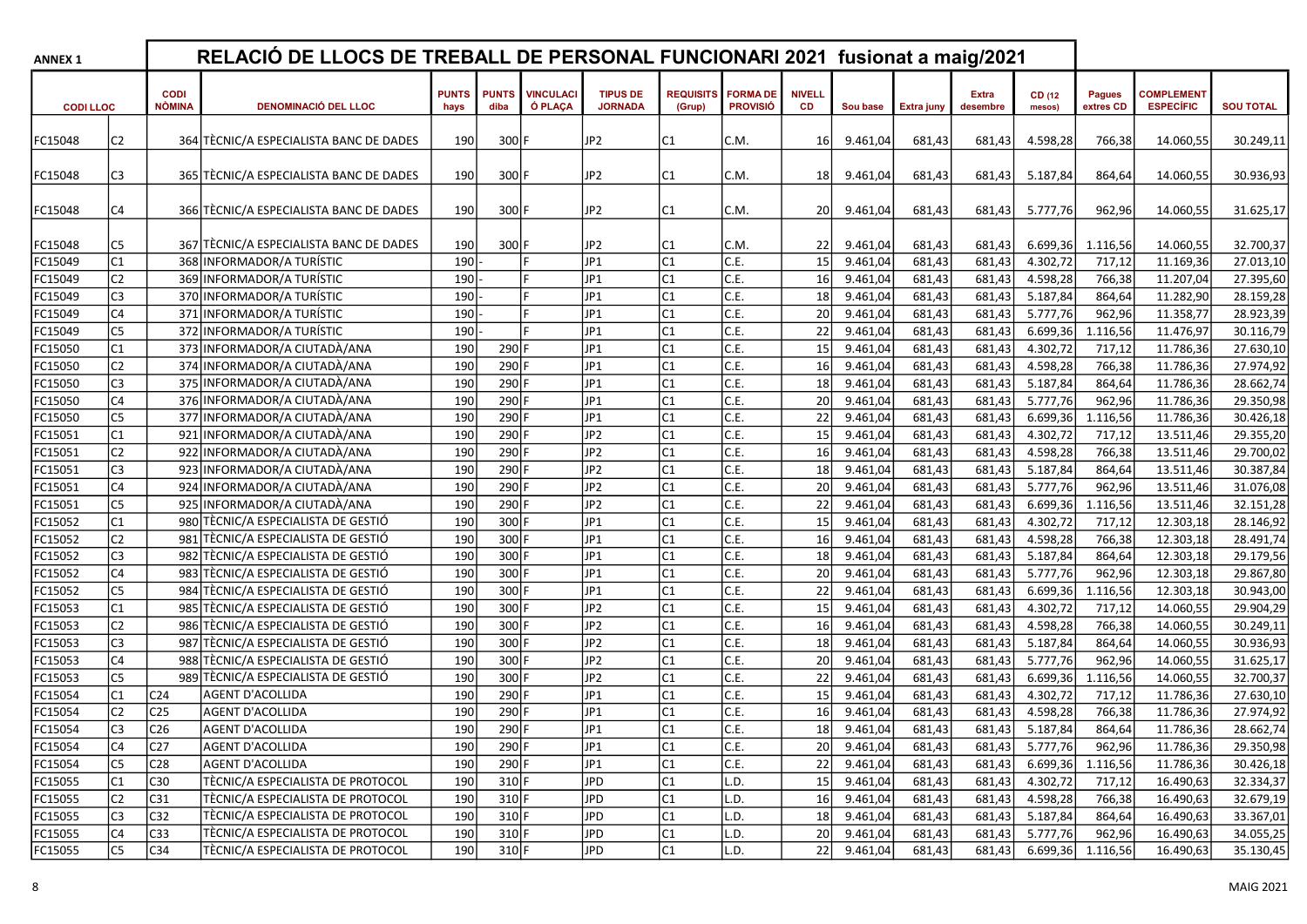| <b>ANNEX 1</b>  |                |                              | RELACIÓ DE LLOCS DE TREBALL DE PERSONAL FUNCIONARI 2021 fusionat a maig/2021 |                      |                      |                             |                                   |                            |                                    |                     |          |                   |                          |                  |                            |                                       |                  |
|-----------------|----------------|------------------------------|------------------------------------------------------------------------------|----------------------|----------------------|-----------------------------|-----------------------------------|----------------------------|------------------------------------|---------------------|----------|-------------------|--------------------------|------------------|----------------------------|---------------------------------------|------------------|
| <b>CODILLOC</b> |                | <b>CODI</b><br><b>NÒMINA</b> | <b>DENOMINACIÓ DEL LLOC</b>                                                  | <b>PUNTS</b><br>hays | <b>PUNTS</b><br>diba | <b>VINCULACI</b><br>Ó PLAÇA | <b>TIPUS DE</b><br><b>JORNADA</b> | <b>REQUISITS</b><br>(Grup) | <b>FORMA DE</b><br><b>PROVISIÓ</b> | <b>NIVELL</b><br>CD | Sou base | <b>Extra juny</b> | <b>Extra</b><br>desembre | CD (12<br>mesos) | <b>Pagues</b><br>extres CD | <b>COMPLEMENT</b><br><b>ESPECÍFIC</b> | <b>SOU TOTAL</b> |
| FC15056         | C1             | C40                          | TÈCNIC/A ESPECIALISTA EN DELINEACIÓ                                          | 190                  | $300$ F              |                             | JP <sub>2</sub>                   | lc1                        | C.E.                               | 15                  | 9.461,04 | 681,43            | 681,43                   | 4.302,72         | 717,12                     | 14.060,55                             | 29.904,29        |
| FC15056         | C <sub>2</sub> | $ C41\rangle$                | TÈCNIC/A ESPECIALISTA EN DELINEACIÓ                                          | 190                  | 300 F                |                             | JP <sub>2</sub>                   | IC1                        | C.E.                               | 16                  | 9.461,04 | 681,43            | 681,43                   | 4.598,28         | 766,38                     | 14.060,55                             | 30.249,11        |
| FC15056         | C <sub>3</sub> | C42                          | TÈCNIC/A ESPECIALISTA EN DELINEACIÓ                                          | 190                  | 300 F                |                             | JP <sub>2</sub>                   | C <sub>1</sub>             | C.E.                               | 18                  | 9.461,04 | 681,43            | 681,43                   | 5.187,84         | 864,64                     | 14.060,55                             | 30.936,93        |
| FC15056         | C <sub>4</sub> | C43                          | TÈCNIC/A ESPECIALISTA EN DELINEACIÓ                                          | 190                  | 300 F                |                             | JP <sub>2</sub>                   | IC1                        | C.E.                               | 20 <sup>1</sup>     | 9.461,04 | 681,43            | 681,43                   | 5.777,76         | 962,96                     | 14.060,55                             | 31.625,17        |
| FC15056         | C <sub>5</sub> | C44                          | TÈCNIC/A ESPECIALISTA EN DELINEACIÓ                                          | 190                  | 300 F                |                             | JP <sub>2</sub>                   | C <sub>1</sub>             | C.E.                               | 22                  | 9.461,04 | 681,43            | 681,43                   | 6.699,36         | 1.116,56                   | 14.060,55                             | 32.700,37        |
|                 |                |                              | TÈCNIC/A ESPECIALISTA                                                        |                      |                      |                             |                                   |                            |                                    |                     |          |                   |                          |                  |                            |                                       |                  |
| FC15057         | C1             | F92                          | D'ADMINISTRACIÓ DE PERSONAL                                                  |                      | 310 F                |                             | JP1                               | IC1                        | C.M.                               | 15                  | 9.461,04 | 681,43            | 681,43                   | 4.302,72         | 717,12                     | 12.819,99                             | 28.663,73        |
|                 |                |                              | TÈCNIC/A ESPECIALISTA                                                        |                      |                      |                             |                                   |                            |                                    |                     |          |                   |                          |                  |                            |                                       |                  |
| FC15057         | C2             | F93                          | D'ADMINISTRACIÓ DE PERSONAL                                                  |                      | 310F                 |                             | JP1                               | IC1                        | C.M.                               | 16                  | 9.461,04 | 681,43            | 681,43                   | 4.598,28         | 766,38                     | 12.819,99                             | 29.008,55        |
|                 |                |                              | TÈCNIC/A ESPECIALISTA                                                        |                      |                      |                             |                                   |                            |                                    |                     |          |                   |                          |                  |                            |                                       |                  |
| FC15057         | C <sub>3</sub> | F94                          | D'ADMINISTRACIÓ DE PERSONAL                                                  |                      | 310 F                |                             | JP1                               | IC1                        | C.M.                               | 18                  | 9.461,04 | 681,43            | 681,43                   | 5.187,84         | 864,64                     | 12.819,99                             | 29.696,37        |
|                 |                |                              | TÈCNIC/A ESPECIALISTA                                                        |                      |                      |                             |                                   |                            |                                    |                     |          |                   |                          |                  |                            |                                       |                  |
| FC15057         | C4             | F95                          | D'ADMINISTRACIÓ DE PERSONAL                                                  |                      | 310 F                |                             | JP1                               | IC1                        | C.M.                               | 20 <sup>1</sup>     | 9.461,04 | 681,43            | 681,43                   | 5.777,76         | 962,96                     | 12.819,99                             | 30.384,61        |
|                 |                |                              | TÈCNIC/A ESPECIALISTA                                                        |                      |                      |                             |                                   |                            |                                    |                     |          |                   |                          |                  |                            |                                       |                  |
| FC15057         | C <sub>5</sub> | F96                          | D'ADMINISTRACIÓ DE PERSONAL                                                  |                      | 310 F                |                             | JP1                               | IC1                        | C.M.                               | 20 <sup>1</sup>     | 9.461,04 | 681,43            | 681,43                   | 5.777,76         | 962,96                     | 12.819,99                             | 30.384,61        |
|                 |                |                              | TÈCNIC/A ESPECIALISTA                                                        |                      |                      |                             |                                   |                            |                                    |                     |          |                   |                          |                  |                            |                                       |                  |
| FC15057         | C6             | F97                          | D'ADMINISTRACIÓ DE PERSONAL                                                  |                      | 310 F                |                             | JP1                               | IC1                        | C.M.                               | 22                  | 9.461,04 | 681,43            | 681,43                   | 6.699,36         | 1.116,56                   | 12.819,99                             | 31.459,81        |
| FC16045         | D <sub>3</sub> | C <sub>13</sub>              | CAPORAL                                                                      | 236                  | 455 F                |                             | JP1D2                             | $ c_1 $                    | C.M.                               | 16                  | 9.461,04 | 681,43            | 681,43                   | 4.598,28         | 766,38                     | 21.663,84                             | 37.852,40        |
| FC16045         | D <sub>4</sub> | C14                          | CAPORAL                                                                      | 236                  | 455 F                |                             | JP1D2                             | C <sub>1</sub>             | C.M.                               | 17                  | 9.461,04 | 681,43            | 681,43                   | 4.892,64         | 815,44                     | 21.663,84                             | 38.195,82        |
| FC16045         | D5             | C15                          | CAPORAL                                                                      | 236                  | 455 F                |                             | JP1D2                             | C <sub>1</sub>             | C.M.                               | 18                  | 9.461,04 | 681,43            | 681,43                   | 5.187,84         | 864,64                     | 21.663,84                             | 38.540,22        |
| FC16046         | D <sub>3</sub> | C16                          | CAPORAL                                                                      | 236                  | 455 F                |                             | JP2D2                             | C <sub>1</sub>             | C.M.                               | 16                  | 9.461,04 | 681,43            | 681,43                   | 4.598,28         | 766,38                     | 23.921,36                             | 40.109,92        |
| FC16046         | D <sub>4</sub> | C17                          | CAPORAL                                                                      | 236                  | 455 F                |                             | JP2D2                             | C <sub>1</sub>             | C.M.                               | 17                  | 9.461,04 | 681,43            | 681,43                   | 4.892,64         | 815,44                     | 23.921,36                             | 40.453,34        |
| FC16046         | D <sub>5</sub> | C18                          | CAPORAL                                                                      | 236                  | 455 F                |                             | JP2D2                             | C <sub>1</sub>             | C.M.                               | 18                  | 9.461,04 | 681,43            | 681,43                   | 5.187,84         | 864,64                     | 23.921,36                             | 40.797,74        |
|                 |                |                              | CAP DE SUBUNITAT D'ESPORT FEDERAT I                                          |                      |                      |                             |                                   |                            |                                    |                     |          |                   |                          |                  |                            |                                       |                  |
| FC16047         | C2             |                              | 378 ASSOCIATIU                                                               | 214                  |                      |                             | JO                                | IC1                        | C.E.                               | <b>16</b>           | 9.461,04 | 681,43            | 681,43                   | 4.598,28         | 766,38                     | 11.088,43                             | 27.276,99        |
|                 |                |                              | CAP DE SUBUNITAT D'ESPORT FEDERAT I                                          |                      |                      |                             |                                   |                            |                                    |                     |          |                   |                          |                  |                            |                                       |                  |
| FC16047         | C3             |                              | 379 ASSOCIATIU                                                               | 214                  |                      |                             | JO                                | IC1                        | C.E.                               | 18 <sup>1</sup>     | 9.461,04 | 681,43            | 681,43                   | 5.187,84         | 864,64                     | 11.164,30                             | 28.040,68        |
|                 |                |                              | CAP DE SUBUNITAT D'ESPORT FEDERAT I                                          |                      |                      |                             |                                   |                            |                                    |                     |          |                   |                          |                  |                            |                                       |                  |
| FC16047         | C4             |                              | 380 ASSOCIATIU                                                               | 214                  |                      |                             | JO                                | IC1                        | C.E.                               | <b>20</b>           | 9.461,04 | 681,43            | 681,43                   | 5.777,76         | 962,96                     | 11.240,18                             | 28.804,80        |
|                 |                |                              | CAP DE SUBUNITAT D'ESPORT FEDERAT I                                          |                      |                      |                             |                                   |                            |                                    |                     |          |                   |                          |                  |                            |                                       |                  |
| FC16047         | C5             |                              | 381 ASSOCIATIU                                                               | 214                  |                      |                             | JO                                | IC1                        | C.E.                               | 22                  | 9.461,04 | 681,43            | 681,43                   | 6.699,36         | 1.116,56                   | 11.358,34                             | 29.998,16        |
| FC16048         | C <sub>2</sub> | coo                          | CAP DE SUBUNITAT DE FISCALITZACIÓ                                            | 214                  |                      |                             | JP <sub>2</sub>                   | C <sub>1</sub>             | C.E.                               | 16                  | 9.461,04 | 681,43            | 681,43                   | 4.598,28         | 766,38                     | 14.984,99                             | 31.173,55        |
| FC16048         | C3             | CO <sub>1</sub>              | CAP DE SUBUNITAT DE FISCALITZACIÓ                                            | 214                  |                      |                             | JP <sub>2</sub>                   | IC1                        | C.E.                               | 18                  | 9.461,04 | 681,43            | 681,43                   | 5.187,84         | 864,64                     | 14.984,99                             | 31.861,37        |
| FC16048         | C <sub>4</sub> | CO <sub>2</sub>              | CAP DE SUBUNITAT DE FISCALITZACIÓ                                            | 214                  |                      |                             | JP <sub>2</sub>                   | IC1                        | C.E.                               | 20 <sup>1</sup>     | 9.461,04 | 681,43            | 681,43                   | 5.777,76         | 962,96                     | 14.984,99                             | 32.549,61        |
| FC16048         | C <sub>5</sub> | C <sub>03</sub>              | CAP DE SUBUNITAT DE FISCALITZACIÓ                                            | 214                  |                      |                             | JP <sub>2</sub>                   | C <sub>1</sub>             | C.E.                               | 22                  | 9.461,04 | 681,43            | 681,43                   | 6.699,36         | 1.116,56                   | 14.984,99                             | 33.624,81        |
|                 |                |                              | CAP DE SUBUNITAT DE PREMSA I                                                 |                      |                      |                             |                                   |                            |                                    |                     |          |                   |                          |                  |                            |                                       |                  |
| FC16049         | C <sub>2</sub> | CO4                          | COMUNICACIÓ                                                                  | 214                  |                      | F                           | <b>JO</b>                         | C <sub>1</sub>             | C.E.                               | 16                  | 9.461,04 | 681,43            | 681,43                   | 4.598,28         | 766,38                     | 11.088,43                             | 27.276,99        |
|                 |                |                              | CAP DE SUBUNITAT DE PREMSA I                                                 |                      |                      |                             |                                   |                            |                                    |                     |          |                   |                          |                  |                            |                                       |                  |
| FC16049         | C <sub>3</sub> | ICO <sub>5</sub>             | COMUNICACIÓ                                                                  | 214                  |                      |                             | JO                                | C1                         | C.E.                               | 18                  | 9.461,04 | 681,43            | 681,43                   | 5.187,84         | 864,64                     | 11.164,30                             | 28.040,68        |
|                 |                |                              | CAP DE SUBUNITAT DE PREMSA I                                                 |                      |                      |                             |                                   |                            |                                    |                     |          |                   |                          |                  |                            |                                       |                  |
| FC16049         | C4             | C06                          | COMUNICACIÓ                                                                  | 214                  |                      |                             | JO                                | IC1                        | C.E.                               | 20                  | 9.461,04 | 681,43            | 681,43                   | 5.777,76         | 962,96                     | 11.240,18                             | 28.804,80        |
|                 |                |                              | CAP DE SUBUNITAT DE PREMSA I                                                 |                      |                      |                             |                                   |                            |                                    |                     |          |                   |                          |                  |                            |                                       |                  |
|                 | C <sub>5</sub> | CO7                          | COMUNICACIÓ                                                                  |                      |                      |                             |                                   |                            |                                    |                     |          | 681,43            |                          |                  |                            | 11.358,34                             |                  |
| FC16049         |                |                              |                                                                              | 214                  |                      |                             | JO                                | C1                         | C.E.                               | 22                  | 9.461,04 |                   | 681,43                   |                  | 6.699,36 1.116,56          |                                       | 29.998,16        |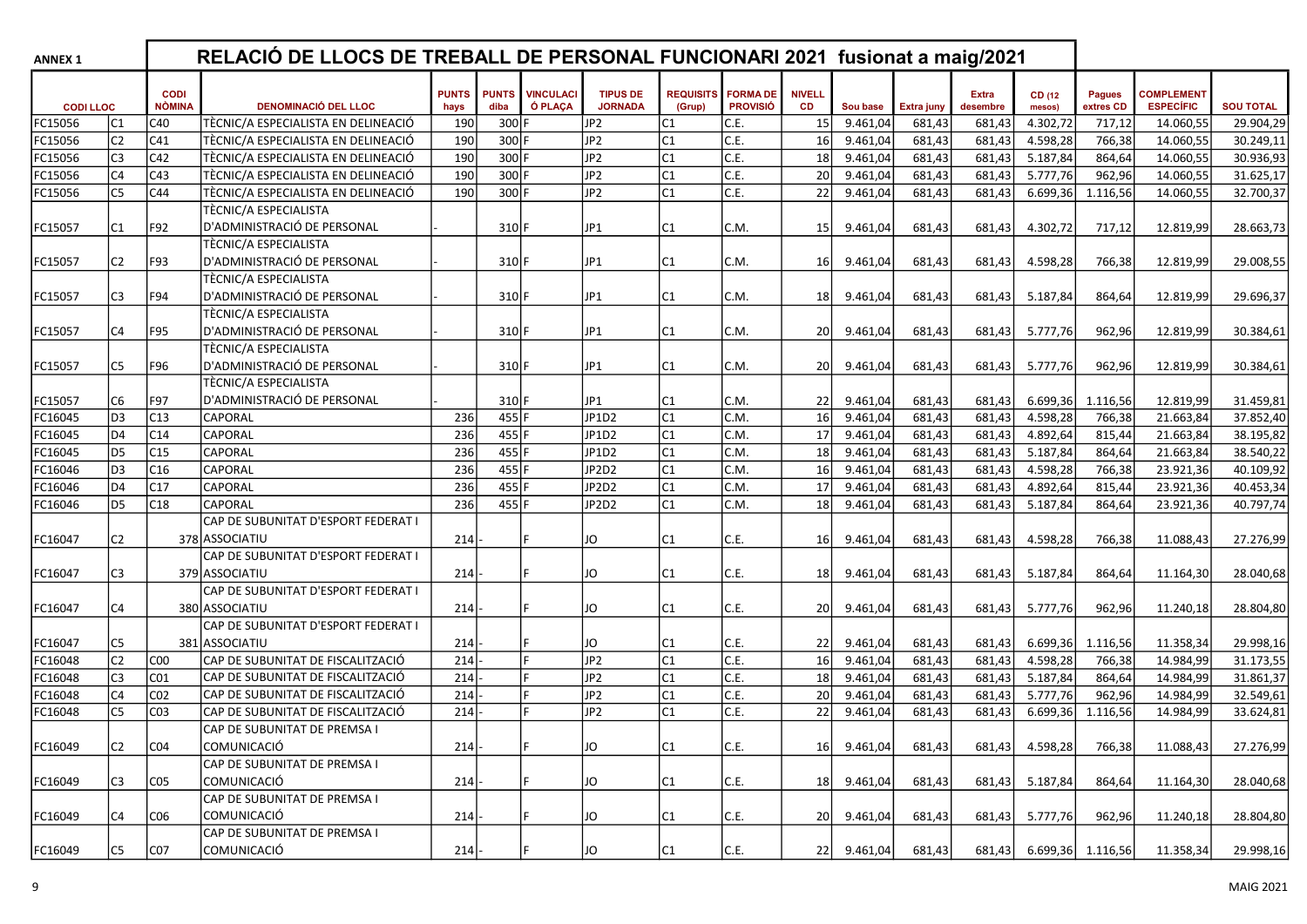| <b>ANNEX 1</b>  |                  |                              | RELACIÓ DE LLOCS DE TREBALL DE PERSONAL FUNCIONARI 2021 fusionat a maig/2021 |                      |                      |                             |                                   |                            |                                    |                     |              |                   |                          |                  |                            |                                       |                  |
|-----------------|------------------|------------------------------|------------------------------------------------------------------------------|----------------------|----------------------|-----------------------------|-----------------------------------|----------------------------|------------------------------------|---------------------|--------------|-------------------|--------------------------|------------------|----------------------------|---------------------------------------|------------------|
| <b>CODILLOC</b> |                  | <b>CODI</b><br><b>NÒMINA</b> | <b>DENOMINACIÓ DEL LLOC</b>                                                  | <b>PUNTS</b><br>hays | <b>PUNTS</b><br>diba | <b>VINCULACI</b><br>Ó PLACA | <b>TIPUS DE</b><br><b>JORNADA</b> | <b>REQUISITS</b><br>(Grup) | <b>FORMA DE</b><br><b>PROVISIÓ</b> | <b>NIVELL</b><br>CD | Sou base     | <b>Extra juny</b> | <b>Extra</b><br>desembre | CD (12<br>mesos) | <b>Pagues</b><br>extres CD | <b>COMPLEMENT</b><br><b>ESPECÍFIC</b> | <b>SOU TOTAL</b> |
| FC19070         | C <sub>3</sub>   |                              | 382 CAP D'UNITAT- SERGENT                                                    | 398                  | 530                  |                             | JP1D2                             | C <sub>1</sub>             | C.E.                               | 19                  | 9.461,04     | 681,43            | 681,43                   | 5.482,92         | 913,82                     | 24.689,57                             | 41.910,21        |
| FC19070         | C4               |                              | 383 CAP D'UNITAT- SERGENT                                                    | 398                  | 530                  |                             | JP1D2                             | C <sub>1</sub>             | C.E.                               | 20                  | 9.461,04     | 681,43            | 681,43                   | 5.777,76         | 962,96                     | 24.689,57                             | 42.254,19        |
| FC19070         | C5               |                              | 384 CAP D'UNITAT- SERGENT                                                    | 398                  | 530                  |                             | JP1D2                             | C <sub>1</sub>             | C.E.                               | 22                  | 9.461,04     | 681,43            | 681,43                   | 6.699,36         | 1.116,56                   | 24.689,57                             | 43.329,39        |
| FC22096         | C5               |                              | 385 SOTS-INSPECTOR POLICIA LOCAL                                             | 582                  |                      |                             | <b>JDE</b>                        | C <sub>1</sub>             | C.E.                               | 22                  | 9.461,04     | 681,43            | 681,43                   | 6.699,36         | 1.116,56                   | 32.886,94                             | 51.526,76        |
| FC22097         | C5               | G21                          | ASSISTENT/A DE L'ALCALDIA                                                    |                      | 350 F                |                             | JOD1                              | C <sub>1</sub>             | C.M.                               | 22                  | 9.461,04     | 681,43            | 681,43                   | 6.699,36         | 1.116,56                   | 15.325,89                             | 33.965,71        |
|                 |                  |                              | TÈCNIC/A DE PREVENCIÓ DE RISCOS                                              |                      |                      |                             |                                   |                            |                                    |                     |              |                   |                          |                  |                            |                                       |                  |
| FB19045         | B1               |                              | 941 LABORALS                                                                 | 315                  | 385                  |                             | JP <sub>1</sub>                   | A <sub>2</sub>             | C.E.                               |                     | 19 12.600,72 | 765,83            | 765,83                   | 5.482,92         | 913,82                     | 14.865,43                             | 35.394,55        |
|                 |                  |                              | TÈCNIC/A DE PREVENCIÓ DE RISCOS                                              |                      |                      |                             |                                   |                            |                                    |                     |              |                   |                          |                  |                            |                                       |                  |
| FB19045         | B2               |                              | 942 LABORALS                                                                 | 315                  | 385 F                |                             | JP1                               | A <sub>2</sub>             | C.E.                               |                     | 21 12.600,72 | 765,83            | 765,83                   | 6.219,96         | 1.036,66                   | 14.865,43                             | 36.254,43        |
|                 |                  |                              | TÈCNIC/A DE PREVENCIÓ DE RISCOS                                              |                      |                      |                             |                                   |                            |                                    |                     |              |                   |                          |                  |                            |                                       |                  |
| FB19045         | B3               |                              | 943 LABORALS                                                                 | 315                  | 385 F                |                             | JP1                               | A <sub>2</sub>             | C.E.                               |                     | 23 12.600,72 | 765,83            | 765,83                   |                  | 7.179,96 1.196,66          | 14.865,43                             | 37.374,43        |
|                 |                  |                              | TÈCNIC/A DE PREVENCIÓ DE RISCOS                                              |                      |                      |                             |                                   |                            |                                    |                     |              |                   |                          |                  |                            |                                       |                  |
| FB19045         | Β4               |                              | 944 LABORALS                                                                 | 315                  | 385 F                |                             | JP1                               | A2                         | C.E.                               |                     | 25 12.600,72 | 765,83            | 765,83                   |                  | 8.139,72 1.356,62          | 14.865,43                             | 38.494,15        |
|                 |                  |                              | TÈCNIC/A DE PREVENCIÓ DE RISCOS                                              |                      |                      |                             |                                   |                            |                                    |                     |              |                   |                          |                  |                            |                                       |                  |
| FB19045         | B5               |                              | 945 LABORALS                                                                 | 315                  | 385                  |                             | JP1                               | A2                         | C.E.                               |                     | 26 12.600,72 | 765,83            | 765,83                   | 9.174,48         | 1.529,08                   | 14.388,23                             | 39.224,17        |
| FB19046         | <b>B1</b>        |                              | 386 EDUCADOR/A SOCIAL                                                        | 283                  | 400                  |                             | JO                                | A <sub>2</sub>             | C.M.                               |                     | 19 12.600,72 | 765,83            | 765,83                   | 5.482,92         | 913,82                     | 13.272,78                             | 33.801,90        |
| FB19046         | <b>B2</b>        |                              | 387 EDUCADOR/A SOCIAL                                                        | 283                  | 400                  |                             | JO                                | A2                         | C.M.                               |                     | 21 12.600,72 | 765,83            | 765,83                   | 6.219,96         | 1.036,66                   | 13.272,78                             | 34.661,78        |
| FB19046         | B <sub>3</sub>   |                              | 388 EDUCADOR/A SOCIAL                                                        | 283                  | 400                  |                             | JO                                | A2                         | C.M.                               |                     | 23 12.600,72 | 765,83            | 765,83                   | 7.179,96         | 1.196,66                   | 13.272,78                             | 35.781,78        |
| FB19046         | <b>B4</b>        |                              | 389 EDUCADOR/A SOCIAL                                                        | 283                  | 400                  |                             | JO                                | A2                         | C.M.                               | 25                  | 12.600,72    | 765,83            | 765,83                   | 8.139,72         | 1.356,62                   | 13.272,78                             | 36.901,50        |
| FB19046         | <b>B5</b>        |                              | 390 EDUCADOR/A SOCIAL                                                        | 283                  | 400                  |                             | JO                                | A <sub>2</sub>             | C.M.                               |                     | 26 12.600,72 | 765,83            | 765,83                   | 9.174,48         | 1.529,08                   | 13.272,78                             | 38.108,72        |
| FB19047         | <b>B1</b>        |                              | 391 TÈCNIC/A DE GRAU MITJÀ DE GESTIÓ                                         | 271                  | 365                  |                             | JP <sub>2</sub>                   | A <sub>2</sub>             | C.M.                               |                     | 19 12.600,72 | 765,83            | 765,83                   | 5.482,92         | 913,82                     | 16.137,61                             | 36.666,73        |
| FB19047         | <b>B2</b>        |                              | 392 TÈCNIC/A DE GRAU MITJÀ DE GESTIÓ                                         | 271                  | 365                  |                             | JP <sub>2</sub>                   | A <sub>2</sub>             | C.M.                               | 21                  | 12.600,72    | 765,83            | 765,83                   | 6.219,96         | 1.036,66                   | 16.137,61                             | 37.526,61        |
| FB19047         | B <sub>3</sub>   |                              | 393 TÈCNIC/A DE GRAU MITJÀ DE GESTIÓ                                         | 271                  | 365                  |                             | JP <sub>2</sub>                   | A <sub>2</sub>             | C.M.                               | 23                  | 12.600,72    | 765,83            | 765,83                   | 7.179,96         | 1.196,66                   | 16.137,61                             | 38.646,61        |
| FB19047         | <b>B4</b>        |                              | 394 TÈCNIC/A DE GRAU MITJÀ DE GESTIÓ                                         | 271                  | 365                  |                             | JP <sub>2</sub>                   | A <sub>2</sub>             | C.M.                               | 25                  | 12.600,72    | 765,83            | 765,83                   | 8.139,72         | 1.356,62                   | 16.137,61                             | 39.766,33        |
| FB19047         | <b>B5</b>        |                              | 395 TÈCNIC/A DE GRAU MITJÀ DE GESTIÓ                                         | 271                  | 365                  |                             | JP <sub>2</sub>                   | A2                         | C.M.                               | 26                  | 12.600,72    | 765,83            | 765,83                   | 9.174,48         | 1.529,08                   | 16.137,61                             | 40.973,55        |
| FB19049         | <b>B1</b>        |                              | 401 TÈCNIC/A DE GRAU MITJÀ DE GESTIÓ                                         | 271                  | 365                  |                             | JO                                | A2                         | C.M.                               | 19 <sup>1</sup>     | 12.600,72    | 765,83            | 765,83                   | 5.482,92         | 913,82                     | 11.824,83                             | 32.353,95        |
| FB19049         | <b>B2</b>        |                              | 402 TÈCNIC/A DE GRAU MITJÀ DE GESTIÓ                                         | 271                  | 365                  |                             | JO                                | A <sub>2</sub>             | C.M.                               |                     | 21 12.600,72 | 765,83            | 765,83                   | 6.219,96         | 1.036,66                   | 11.824,83                             | 33.213,83        |
| FB19049         | B <sub>2.1</sub> |                              | 978 TÈCNIC/A DE GRAU MITJÀ DE GESTIÓ                                         | 271                  | 365                  |                             | JO                                | A <sub>2</sub>             | C.M.                               |                     | 22 12.600,72 | 765,83            | 765,83                   | 6.699,36         | 1.116,56                   | 11.824,83                             | 33.773,13        |
| FB19049         | B <sub>3</sub>   |                              | 403 TÈCNIC/A DE GRAU MITJÀ DE GESTIÓ                                         | 271                  | 365 F                |                             | JO                                | A <sub>2</sub>             | C.M.                               | 23                  | 12.600,72    | 765,83            | 765,83                   | 7.179,96         | 1.196,66                   | 11.824,83                             | 34.333,83        |
| FB19049         | <b>B4</b>        |                              | 404 TÈCNIC/A DE GRAU MITJÀ DE GESTIÓ                                         | 271                  | 365                  |                             | JO                                | A <sub>2</sub>             | C.M.                               | 25                  | 12.600,72    | 765,83            | 765,83                   | 8.139,72         | 1.356,62                   | 11.824,83                             | 35.453,55        |
| FB19049         | <b>B5</b>        |                              | 405 TÈCNIC/A DE GRAU MITJÀ DE GESTIÓ                                         | 271                  | 365                  |                             | JO                                | A <sub>2</sub>             | C.M.                               |                     | 26 12.600,72 | 765,83            | 765,83                   | 9.174,48         | 1.529,08                   | 11.824,83                             | 36.660,77        |
| FB19050         | B1               |                              | 406 TÈCNIC/A DE GRAU MITJÀ DE GESTIÓ                                         | 271                  | 365                  |                             | JOD1                              | A <sub>2</sub>             | C.M.                               |                     | 19 12.600,72 | 765,83            | 765,83                   | 5.482,92         | 913,82                     | 14.089,61                             | 34.618,73        |
| FB19050         | <b>B2</b>        |                              | 407 TÈCNIC/A DE GRAU MITJÀ DE GESTIÓ                                         | 271                  | 365                  |                             | JOD1                              | A <sub>2</sub>             | C.M.                               | 21                  | 12.600,72    | 765,83            | 765,83                   | 6.219,96         | 1.036,66                   | 14.089,61                             | 35.478,61        |
| FB19050         | B <sub>3</sub>   |                              | 408 TÈCNIC/A DE GRAU MITJÀ DE GESTIÓ                                         | 271                  | 365                  |                             | JOD1                              | A <sub>2</sub>             | C.M.                               |                     | 23 12.600,72 | 765,83            | 765,83                   | 7.179,96         | 1.196,66                   | 14.089,61                             | 36.598,61        |
| FB19050         | <b>B4</b>        |                              | 409 TÈCNIC/A DE GRAU MITJÀ DE GESTIÓ                                         | 271                  | 365                  |                             | JOD1                              | A <sub>2</sub>             | C.M.                               |                     | 25 12.600,72 | 765,83            | 765,83                   | 8.139,72         | 1.356,62                   | 14.089,61                             | 37.718,33        |
| FB19050         | <b>B5</b>        |                              | 410 TÈCNIC/A DE GRAU MITJÀ DE GESTIÓ                                         | 271                  | $365$ F              |                             | JOD1                              | A <sub>2</sub>             | C.M.                               | 26                  | 12.600,72    | 765,83            | 765,83                   | 9.174,48         | 1.529,08                   | 14.089,61                             | 38.925,55        |
| FB19051         | B1               |                              | 411 TÈCNIC/A D'ASSESSORAMENT JURÍDIC                                         | 271                  | $365$ F              |                             | JOD1                              | A <sub>2</sub>             | C.M.                               |                     | 19 12.600,72 | 765,83            | 765,83                   | 5.482,92         | 913,82                     | 14.089,61                             | 34.618,73        |
| FB19051         | B <sub>2</sub>   |                              | 412 TÈCNIC/A D'ASSESSORAMENT JURÍDIC                                         | 271                  | $365$ F              |                             | JOD1                              | A <sub>2</sub>             | C.M.                               |                     | 21 12.600,72 | 765,83            | 765,83                   | 6.219,96         | 1.036,66                   | 14.089,61                             | 35.478,61        |
| FB19051         | B <sub>3</sub>   |                              | 413 TÈCNIC/A D'ASSESSORAMENT JURÍDIC                                         | 271                  | 365 F                |                             | JOD1                              | A <sub>2</sub>             | C.M.                               |                     | 23 12.600,72 | 765,83            | 765,83                   | 7.179,96         | 1.196,66                   | 14.089,61                             | 36.598,61        |
| FB19051         | B4               |                              | 414 TÈCNIC/A D'ASSESSORAMENT JURÍDIC                                         | 271                  | 365 F                |                             | JOD1                              | A <sub>2</sub>             | C.M.                               |                     | 25 12.600,72 | 765,83            | 765,83                   | 8.139,72         | 1.356,62                   | 14.089,61                             | 37.718,33        |
| FB19051         | B5               |                              | 415 TÈCNIC/A D'ASSESSORAMENT JURÍDIC                                         | 271                  | 365 F                |                             | JOD1                              | A <sub>2</sub>             | C.M.                               |                     | 26 12.600,72 | 765,83            | 765,83                   | 9.174,48         | 1.529,08                   | 14.089,61                             | 38.925,55        |
| FB19052         | B1               |                              | 416 ARQUITECTE/A TÈCNIC/A                                                    | 283                  | $365$ F              |                             | JO                                | A <sub>2</sub>             | C.M.                               |                     | 19 12.600,72 | 765,83            | 765,83                   | 5.482,92         | 913,82                     | 11.824,83                             | 32.353,95        |
| FB19052         | B <sub>1.1</sub> |                              | 417 ARQUITECTE/A TÈCNIC/A                                                    | 283                  | $365$ F              |                             | JO                                | A <sub>2</sub>             | C.M.                               |                     | 20 12.600,72 | 765,83            | 765,83                   | 5.777,76         | 962,96                     | 11.824,83                             | 32.697,93        |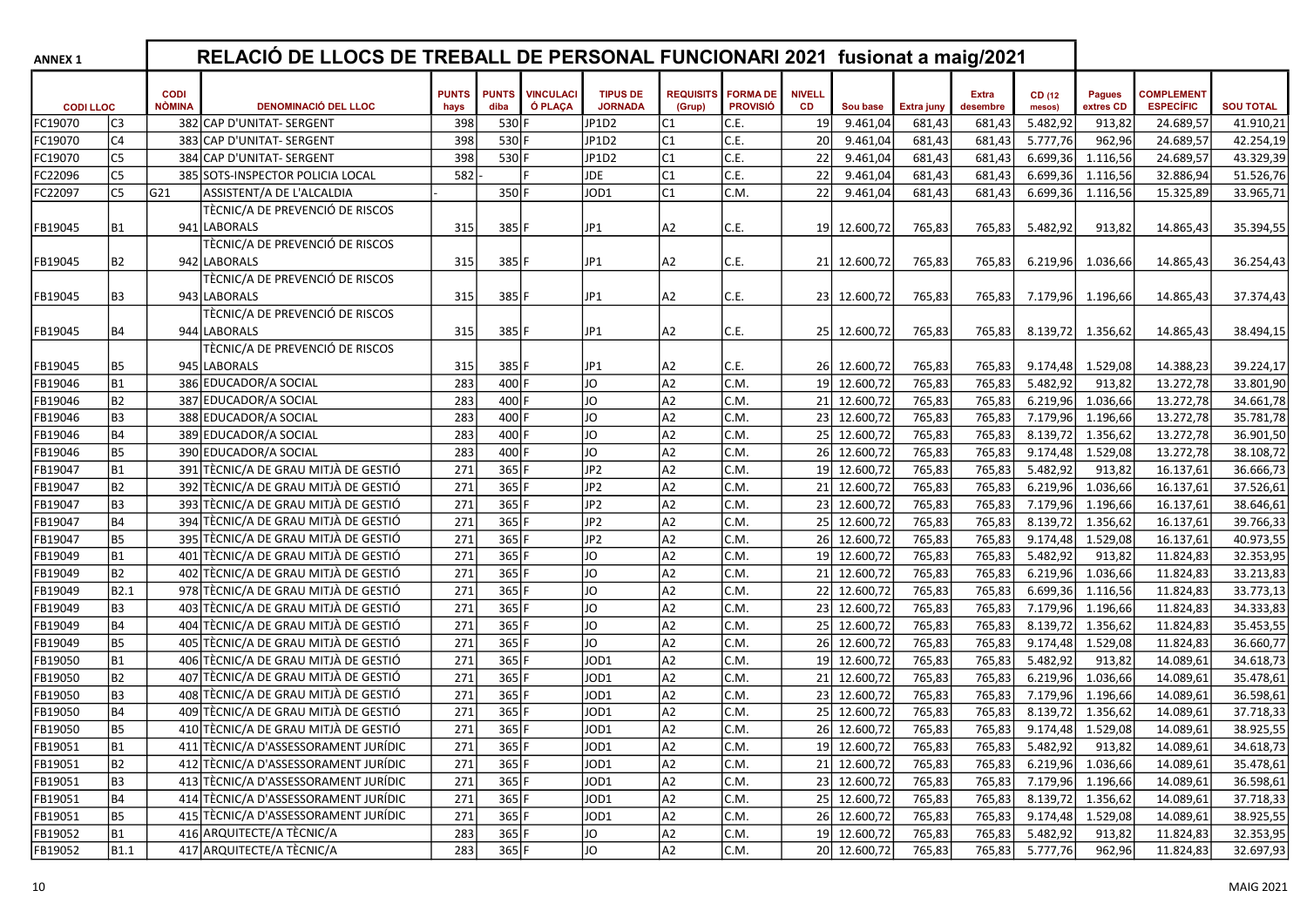| <b>ANNEX 1</b>  |                |                              | RELACIÓ DE LLOCS DE TREBALL DE PERSONAL FUNCIONARI 2021 fusionat a maig/2021 |                      |                      |                             |                                   |                            |                                    |                     |              |                   |                          |                  |                            |                                       |                  |
|-----------------|----------------|------------------------------|------------------------------------------------------------------------------|----------------------|----------------------|-----------------------------|-----------------------------------|----------------------------|------------------------------------|---------------------|--------------|-------------------|--------------------------|------------------|----------------------------|---------------------------------------|------------------|
| <b>CODILLOC</b> |                | <b>CODI</b><br><b>NÒMINA</b> | <b>DENOMINACIÓ DEL LLOC</b>                                                  | <b>PUNTS</b><br>hays | <b>PUNTS</b><br>diba | <b>VINCULACI</b><br>Ó PLAÇA | <b>TIPUS DE</b><br><b>JORNADA</b> | <b>REQUISITS</b><br>(Grup) | <b>FORMA DE</b><br><b>PROVISIÓ</b> | <b>NIVELL</b><br>CD | Sou base     | <b>Extra juny</b> | <b>Extra</b><br>desembre | CD (12<br>mesos) | <b>Pagues</b><br>extres CD | <b>COMPLEMENT</b><br><b>ESPECÍFIC</b> | <b>SOU TOTAL</b> |
| FB19052         | B <sub>2</sub> | 418                          | ARQUITECTE/A TÈCNIC/A                                                        | 283                  | 365                  |                             | <b>JO</b>                         | A2                         | C.M.                               | 21                  | 12.600,72    | 765,83            | 765,83                   | 6.219,96         | 1.036,66                   | 11.824,83                             | 33.213,83        |
| FB19052         | B3             | 419 l                        | ARQUITECTE/A TÈCNIC/A                                                        | 283                  | 365 F                |                             | JO                                | A2                         | C.M.                               | 23                  | 12.600,72    | 765,83            | 765,83                   | 7.179,96         | 1.196,66                   | 11.824,83                             | 34.333,83        |
| FB19052         | <b>B4</b>      |                              | 420 ARQUITECTE/A TÈCNIC/A                                                    | 283                  | 365 F                |                             | JO                                | A2                         | C.M.                               | 25                  | 12.600,72    | 765,83            | 765,83                   | 8.139,72         | 1.356,62                   | 11.824,83                             | 35.453,55        |
| FB19052         | <b>B5</b>      |                              | 421 ARQUITECTE/A TÈCNIC/A                                                    | 283                  | 365 F                |                             | JO                                | la2                        | C.M.                               | 26                  | 12.600,72    | 765,83            | 765,83                   | 9.174,48         | 1.529,08                   | 11.824,83                             | 36.660,77        |
| FB19053         | <b>B1</b>      | 422                          | ARQUITECTE/A TÈCNIC/A                                                        | 283                  | 365 F                |                             | JOD1                              | A2                         | C.M.                               |                     | 19 12.600,72 | 765,83            | 765,83                   | 5.482,92         | 913,82                     | 14.089,61                             | 34.618,73        |
| FB19053         | <b>B2</b>      |                              | 423 ARQUITECTE/A TÈCNIC/A                                                    | 283                  | 365F                 |                             | JOD1                              | A2                         | C.M.                               | 21                  | 12.600,72    | 765,83            | 765,83                   | 6.219,96         | 1.036,66                   | 14.089,61                             | 35.478,61        |
| FB19053         | B <sub>3</sub> |                              | 424 ARQUITECTE/A TÈCNIC/A                                                    | 283                  | 365 F                |                             | JOD1                              | A2                         | C.M.                               | 23 <sup>1</sup>     | 12.600,72    | 765,83            | 765,83                   | 7.179,96         | 1.196,66                   | 14.089,61                             | 36.598,61        |
| FB19053         | <b>B4</b>      |                              | 425 ARQUITECTE/A TÈCNIC/A                                                    | 283                  | 365 F                |                             | JOD1                              | A2                         | C.M.                               | 25                  | 12.600,72    | 765,83            | 765,83                   | 8.139,72         | 1.356,62                   | 14.089,61                             | 37.718,33        |
| FB19053         | <b>B5</b>      |                              | 426 ARQUITECTE/A TÈCNIC/A                                                    | 283                  | 365 F                |                             | JOD1                              | A2                         | C.M.                               | 26                  | 12.600,72    | 765,83            | 765,83                   | 9.174,48         | 1.529,08                   | 14.089,61                             | 38.925,55        |
| FB19054         | <b>B1</b>      |                              | 427 TÈCNIC/A GRAU MITJÀ OBRA PÚBLICA                                         | 283                  |                      |                             | JOD1                              | A2                         | C.M.                               | 19                  | 12.600,72    | 765,83            | 765,83                   | 5.482,92         | 913,82                     | 13.890,63                             | 34.419,75        |
| FB19054         | B2             |                              | 428 TÈCNIC/A GRAU MITJÀ OBRA PÚBLICA                                         | 283                  |                      |                             | JOD1                              | A <sub>2</sub>             | C.M.                               | 21                  | 12.600,72    | 765,83            | 765,83                   | 6.219,96         | 1.036,66                   | 13.985,50                             | 35.374,50        |
| FB19054         | B <sub>3</sub> |                              | 429 TÈCNIC/A GRAU MITJÀ OBRA PÚBLICA                                         | 283                  |                      |                             | JOD1                              | A2                         | C.M.                               | 23 <sup>1</sup>     | 12.600,72    | 765,83            | 765,83                   | 7.179,96         | 1.196,66                   | 14.108,73                             | 36.617,73        |
| FB19054         | <b>B4</b>      |                              | 430 TÈCNIC/A GRAU MITJÀ OBRA PÚBLICA                                         | 283                  |                      | IF                          | JOD1                              | la2                        | C.M.                               | 25                  | 12.600,72    | 765,83            | 765,83                   | 8.139,72         | 1.356,62                   | 14.232,04                             | 37.860,76        |
| FB19054         | <b>B5</b>      |                              | 431 TÈCNIC/A GRAU MITJÀ OBRA PÚBLICA                                         | 283                  |                      |                             | JOD1                              | la2                        | C.M.                               | 26 l                | 12.600,72    | 765,83            | 765,83                   | 9.174,48         | 1.529,08                   | 14.365,08                             | 39.201,02        |
| FB19055         | <b>B1</b>      | 432 l                        | TREBALLADOR/A SOCIAL                                                         | 283                  | 400 F                |                             | JO                                | la2                        | C.M.                               | 19 <sup>1</sup>     | 12.600,72    | 765,83            | 765,83                   | 5.482,92         | 913,82                     | 13.272,78                             | 33.801,90        |
| FB19055         | <b>B2</b>      |                              | 433 TREBALLADOR/A SOCIAL                                                     | 283                  | 400                  |                             | JO                                | A <sub>2</sub>             | C.M.                               | 21                  | 12.600,72    | 765,83            | 765,83                   | 6.219,96         | 1.036,66                   | 13.272,78                             | 34.661,78        |
| FB19055         | B <sub>3</sub> |                              | 434 TREBALLADOR/A SOCIAL                                                     | 283                  | 400 F                |                             | JO                                | la2                        | C.M.                               | 23 <sup>1</sup>     | 12.600,72    | 765,83            | 765,83                   | 7.179,96         | 1.196,66                   | 13.272,78                             | 35.781,78        |
| FB19055         | <b>B4</b>      |                              | 435 TREBALLADOR/A SOCIAL                                                     | 283                  | 400 F                |                             | JO                                | la2                        | C.M.                               | 25                  | 12.600,72    | 765,83            | 765,83                   | 8.139,72         | 1.356,62                   | 13.272,78                             | 36.901,50        |
| FB19055         | <b>B5</b>      |                              | 436 TREBALLADOR/A SOCIAL                                                     | 283                  | 400                  |                             | JO                                | A2                         | C.M.                               | 26                  | 12.600,72    | 765,83            | 765,83                   | 9.174,48         | 1.529,08                   | 13.272,78                             | 38.108,72        |
| FB19056         | <b>B1</b>      | 437 l                        | EDUCADOR/A SOCIAL                                                            | 283                  | 400                  |                             | JOD1                              | A <sub>2</sub>             | C.M.                               |                     | 19 12.600,72 | 765,83            | 765,83                   | 5.482,92         | 913,82                     | 15.638,91                             | 36.168,03        |
| FB19056         | B2             |                              | 438 EDUCADOR/A SOCIAL                                                        | 283                  | 400 F                |                             | JOD1                              | A2                         | C.M.                               | 21                  | 12.600,72    | 765,83            | 765,83                   | 6.219,96         | 1.036,66                   | 15.638,91                             | 37.027,91        |
| FB19056         | B3             |                              | 439 EDUCADOR/A SOCIAL                                                        | 283                  | 400                  |                             | JOD1                              | A2                         | C.M.                               | 23                  | 12.600,72    | 765,83            | 765,83                   | 7.179,96         | 1.196,66                   | 15.638,91                             | 38.147,91        |
| FB19056         | <b>B4</b>      |                              | 440 EDUCADOR/A SOCIAL                                                        | 283                  | 400 F                |                             | JOD1                              | A2                         | C.M.                               | 25                  | 12.600,72    | 765,83            | 765,83                   | 8.139,72         | 1.356,62                   | 15.638,91                             | 39.267,63        |
| FB19056         | <b>B5</b>      | 441                          | EDUCADOR/A SOCIAL                                                            | 283                  | 400                  |                             | JOD1                              | A2                         | C.M.                               | 26                  | 12.600,72    | 765,83            | 765,83                   | 9.174,48         | 1.529,08                   | 15.638,91                             | 40.474,85        |
| FB19057         | <b>B1</b>      |                              | 442 TÈCNIC/A EN OCUPACIÓ                                                     | 283                  | 365 F                |                             | JP <sub>2</sub>                   | A2                         | C.E.                               |                     | 19 12.600,72 | 765,83            | 765,83                   | 5.482,92         | 913,82                     | 16.137,61                             | 36.666,73        |
| FB19057         | <b>B2</b>      |                              | 443 TÈCNIC/A EN OCUPACIÓ                                                     | 283                  | 365 F                |                             | JP <sub>2</sub>                   | A2                         | C.E.                               | 21                  | 12.600,72    | 765,83            | 765,83                   | 6.219,96         | 1.036,66                   | 16.137,61                             | 37.526,61        |
| FB19057         | B <sub>3</sub> |                              | 444 TÈCNIC/A EN OCUPACIÓ                                                     | 283                  | 365 F                |                             | JP <sub>2</sub>                   | la2                        | C.E.                               | 23                  | 12.600,72    | 765,83            | 765,83                   | 7.179,96         | 1.196,66                   | 16.137,61                             | 38.646,61        |
| FB19057         | <b>B4</b>      |                              | 445 TÈCNIC/A EN OCUPACIÓ                                                     | 283                  | 365 F                |                             | JP <sub>2</sub>                   | A2                         | C.E.                               | 25                  | 12.600,72    | 765,83            | 765,83                   | 8.139,72         | 1.356,62                   | 16.137,61                             | 39.766,33        |
| FB19057         | <b>B5</b>      |                              | 446 TÈCNIC/A EN OCUPACIÓ                                                     | 283                  | 365 F                |                             | JP <sub>2</sub>                   | A2                         | C.E.                               | 26                  | 12.600,72    | 765,83            | 765,83                   | 9.174,48         | 1.529,08                   | 16.137,61                             | 40.973,55        |
| FB19058         | <b>B1</b>      | 447                          | TREBALLADOR/A SOCIAL                                                         | 283                  | 400                  |                             | JOD1                              | A2                         | C.M.                               | 19 <sup>1</sup>     | 12.600,72    | 765,83            | 765,83                   | 5.482,92         | 913,82                     | 15.638,91                             | 36.168,03        |
| FB19058         | <b>B2</b>      |                              | 448 TREBALLADOR/A SOCIAL                                                     | 283                  | 400 F                |                             | JOD1                              | A2                         | C.M.                               | 21                  | 12.600,72    | 765,83            | 765,83                   | 6.219,96         | 1.036,66                   | 15.638,91                             | 37.027,91        |
| FB19058         | B <sub>3</sub> |                              | 449 TREBALLADOR/A SOCIAL                                                     | 283                  | 400 F                |                             | JOD1                              | A2                         | C.M.                               | 23 <sup>1</sup>     | 12.600,72    | 765,83            | 765,83                   | 7.179,96         | 1.196,66                   | 15.638,91                             | 38.147,91        |
| FB19058         | <b>B4</b>      |                              | 450 TREBALLADOR/A SOCIAL                                                     | 283                  | 400 F                |                             | JOD1                              | A2                         | C.M.                               |                     | 25 12.600,72 | 765,83            | 765,83                   | 8.139,72         | 1.356,62                   | 15.638,91                             | 39.267,63        |
| FB19058         | <b>B5</b>      |                              | 451 TREBALLADOR/A SOCIAL                                                     | 283                  | 400 F                |                             | JOD1                              | la2                        | C.M.                               |                     | 26 12.600,72 | 765,83            | 765,83                   | 9.174,48         | 1.529,08                   | 15.638,91                             | 40.474,85        |
|                 |                |                              |                                                                              |                      |                      |                             |                                   |                            |                                    |                     |              |                   |                          |                  |                            |                                       |                  |
| FB19059         | B1             |                              | 452 TÈCNIC/A GRAU MITJÀ EN OBRA PÚBLICA                                      | 283                  |                      |                             | JP1                               | A2                         | C.M.                               |                     | 19 12.600,72 | 765,83            | 765,83                   | 5.482,92         | 913,82                     | 13.939,01                             | 34.468,13        |
|                 |                |                              |                                                                              |                      |                      |                             |                                   |                            |                                    |                     |              |                   |                          |                  |                            |                                       |                  |
| FB19059         | <b>B1.1</b>    |                              | 453 TÈCNIC/A GRAU MITJÀ EN OBRA PÚBLICA                                      | 283                  |                      |                             | JP1                               | A2                         | C.M.                               |                     | 20 12.600,72 | 765,83            | 765,83                   | 5.777,76         | 962,96                     | 13.977,10                             | 34.850,20        |
|                 |                |                              |                                                                              |                      |                      |                             |                                   |                            |                                    |                     |              |                   |                          |                  |                            |                                       |                  |
| FB19059         | B2             |                              | 454 TÈCNIC/A GRAU MITJÀ EN OBRA PÚBLICA                                      | 283                  |                      |                             | JP1                               | A2                         | C.M.                               |                     | 21 12.600,72 | 765,83            | 765,83                   | 6.219,96         | 1.036,66                   | 14.033,87                             | 35.422,87        |
|                 |                |                              |                                                                              |                      |                      |                             |                                   |                            |                                    |                     |              |                   |                          |                  |                            |                                       |                  |
| FB19059         | B <sub>3</sub> |                              | 455 TÈCNIC/A GRAU MITJÀ EN OBRA PÚBLICA                                      | 283                  |                      |                             | JP1                               | A2                         | C.M.                               |                     | 23 12.600,72 | 765,83            | 765,83                   |                  | 7.179,96 1.196,66          | 14.157,13                             | 36.666,13        |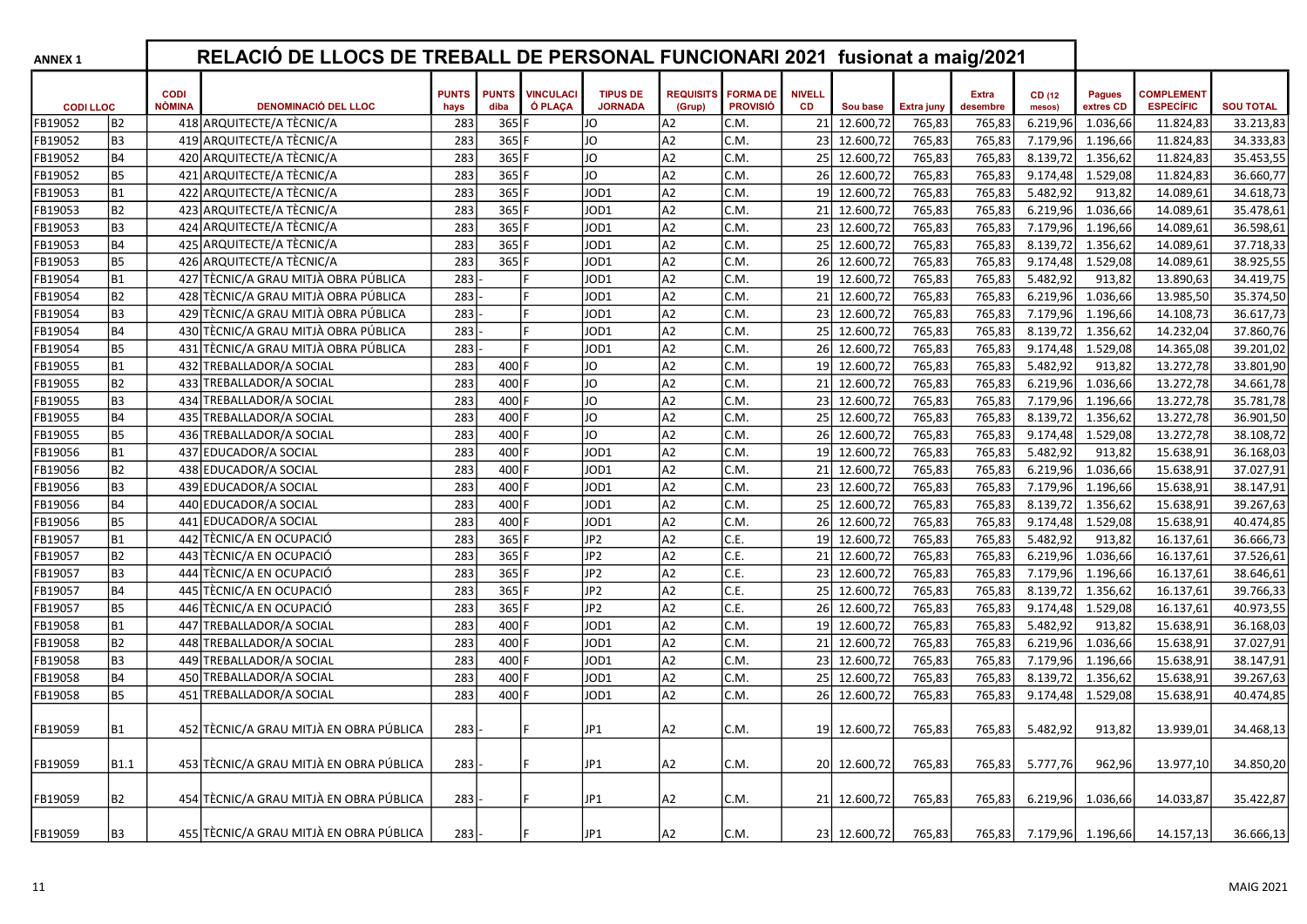| <b>ANNEX 1</b>  |                  |                              | RELACIÓ DE LLOCS DE TREBALL DE PERSONAL FUNCIONARI 2021 fusionat a maig/2021 |                      |                      |                             |                                   |                            |                                    |                            |              |            |                          |                  |                            |                                       |                  |
|-----------------|------------------|------------------------------|------------------------------------------------------------------------------|----------------------|----------------------|-----------------------------|-----------------------------------|----------------------------|------------------------------------|----------------------------|--------------|------------|--------------------------|------------------|----------------------------|---------------------------------------|------------------|
| <b>CODILLOC</b> |                  | <b>CODI</b><br><b>NÒMINA</b> | <b>DENOMINACIÓ DEL LLOC</b>                                                  | <b>PUNTS</b><br>hays | <b>PUNTS</b><br>diba | <b>VINCULACI</b><br>Ó PLACA | <b>TIPUS DE</b><br><b>JORNADA</b> | <b>REQUISITS</b><br>(Grup) | <b>FORMA DE</b><br><b>PROVISIÓ</b> | <b>NIVELL</b><br><b>CD</b> | Sou base     | Extra juny | <b>Extra</b><br>desembre | CD (12<br>mesos) | <b>Pagues</b><br>extres CD | <b>COMPLEMENT</b><br><b>ESPECÍFIC</b> | <b>SOU TOTAL</b> |
| FB19059         | <b>B4</b>        |                              | 456 TÈCNIC/A GRAU MITJÀ EN OBRA PÚBLICA                                      | 283                  |                      |                             | JP1                               | A <sub>2</sub>             | C.M.                               |                            | 25 12.600,72 | 765,83     | 765,83                   | 8.139,72         | 1.356,62                   | 14.280,44                             | 37.909,16        |
|                 |                  |                              |                                                                              |                      |                      |                             |                                   |                            |                                    |                            |              |            |                          |                  |                            |                                       |                  |
| FB19059         | <b>B5</b>        |                              | 457 TÈCNIC/A GRAU MITJÀ EN OBRA PÚBLICA                                      | 283                  |                      |                             | JP1                               | A2                         | C.M.                               |                            | 26 12.600,72 | 765,83     | 765,83                   | 9.174,48         | 1.529,08                   | 14.413,47                             | 39.249,41        |
| FB19060         | <b>B1</b>        |                              | 458 TREBALLADOR/A SOCIAL                                                     | 283                  | 400 F                |                             | JP1D2                             | la2                        | C.M.                               |                            | 19 12.600,72 | 765,83     | 765,83                   | 5.482,92         | 913,82                     | 17.216,34                             | 37.745,46        |
| FB19060         | <b>B2</b>        |                              | 459 TREBALLADOR/A SOCIAL                                                     | 283                  | 400 F                |                             | JP1D2                             | A2                         | C.M.                               |                            | 21 12.600,72 | 765,83     | 765,83                   | 6.219,96         | 1.036,66                   | 17.216,34                             | 38.605,34        |
| FB19060         | B <sub>3</sub>   |                              | 460 TREBALLADOR/A SOCIAL                                                     | 283                  | 400 F                |                             | JP1D2                             | $\overline{A2}$            | C.M.                               |                            | 23 12.600,72 | 765,83     | 765,83                   | 7.179,96         | 1.196,66                   | 17.216,34                             | 39.725,34        |
| FB19060         | <b>B4</b>        |                              | 461 TREBALLADOR/A SOCIAL                                                     | 283                  | 400 F                |                             | JP1D2                             | A2                         | C.M.                               | 25                         | 12.600,72    | 765,83     | 765,83                   | 8.139,72         | 1.356,62                   | 17.216,34                             | 40.845,06        |
| FB19060         | <b>B5</b>        |                              | 462 TREBALLADOR/A SOCIAL                                                     | 283                  | 400 F                |                             | JP1D2                             | A2                         | C.M.                               |                            | 26 12.600,72 | 765,83     | 765,83                   | 9.174,48         | 1.529,08                   | 17.216,34                             | 42.052,28        |
|                 |                  |                              | TÈCNIC/A GRAU MITJÀ EN SERVEIS                                               |                      |                      |                             |                                   |                            |                                    |                            |              |            |                          |                  |                            |                                       |                  |
| FB19061         | В1               |                              | 463 SOCIALS                                                                  | 283                  |                      |                             | JO                                | A <sub>2</sub>             | C.M.                               |                            | 19 12.600,72 | 765,83     | 765,83                   | 5.482,92         | 913,82                     | 11.518,62                             | 32.047,74        |
|                 |                  |                              | TÈCNIC/A GRAU MITJÀ EN SERVEIS                                               |                      |                      |                             |                                   |                            |                                    |                            |              |            |                          |                  |                            |                                       |                  |
| FB19061         | B2               |                              | 464 SOCIALS                                                                  | 283                  |                      |                             | JO.                               | A <sub>2</sub>             | C.M.                               |                            | 21 12.600,72 | 765,83     | 765,83                   | 6.219,96         | 1.036,66                   | 11.613,47                             | 33.002,47        |
|                 |                  |                              | TÈCNIC/A GRAU MITJÀ EN SERVEIS                                               |                      |                      |                             |                                   |                            |                                    |                            |              |            |                          |                  |                            |                                       |                  |
| FB19061         | B3               |                              | 465 SOCIALS                                                                  | 283                  |                      |                             | JO                                | A <sub>2</sub>             | C.M.                               |                            | 23 12.600,72 | 765,83     | 765,83                   | 7.179,96         | 1.196,66                   | 11.736,72                             | 34.245,72        |
|                 |                  |                              | TÈCNIC/A GRAU MITJÀ EN SERVEIS                                               |                      |                      |                             |                                   |                            |                                    |                            |              |            |                          |                  |                            |                                       |                  |
| FB19061         | <b>B4</b>        |                              | 466 SOCIALS                                                                  | 283                  |                      |                             | JO                                | A <sub>2</sub>             | C.M.                               |                            | 25 12.600,72 | 765,83     | 765,83                   | 8.139,72         | 1.356,62                   | 11.860,02                             | 35.488,74        |
|                 |                  |                              | TÈCNIC/A GRAU MITJÀ EN SERVEIS                                               |                      |                      |                             |                                   |                            |                                    |                            |              |            |                          |                  |                            |                                       |                  |
| FB19061         | <b>B5</b>        |                              | 467 SOCIALS                                                                  | 283                  |                      |                             | JO                                | A2                         | C.M.                               |                            | 26 12.600,72 | 765,83     | 765,83                   | 9.174,48         | 1.529,08                   | 11.993,06                             | 36.829,00        |
| FB19062         | <b>B1</b>        |                              | 468 ARQUITECTE/A TÈCNIC/A                                                    | 283                  | $365$ F              |                             | JP1                               | A2                         | C.M.                               |                            | 19 12.600,72 | 765,83     | 765,83                   | 5.482,92         | 913,82                     | 13.982,84                             | 34.511,96        |
| FB19062         | <b>B2</b>        |                              | 469 ARQUITECTE/A TÈCNIC/A                                                    | 283                  | 365 F                |                             | JP1                               | A2                         | C.M.                               |                            | 21 12.600,72 | 765,83     | 765,83                   | 6.219,96         | 1.036,66                   | 13.982,84                             | 35.371,84        |
| FB19062         | B <sub>3</sub>   |                              | 470 ARQUITECTE/A TÈCNIC/A                                                    | 283                  | 365 F                |                             | JP1                               | A <sub>2</sub>             | C.M.                               |                            | 23 12.600,72 | 765,83     | 765,83                   | 7.179,96         | 1.196,66                   | 13.982,84                             | 36.491,84        |
| FB19062         | <b>B4</b>        |                              | 471 ARQUITECTE/A TÈCNIC/A                                                    | 283                  | 365 F                |                             | JP1                               | A2                         | C.M.                               |                            | 25 12.600,72 | 765,83     | 765,83                   | 8.139,72         | 1.356,62                   | 13.982,84                             | 37.611,56        |
| FB19062         | <b>B5</b>        |                              | 472 ARQUITECTE/A TÈCNIC/A                                                    | 283                  | 365 F                |                             | JP1                               | A2                         | C.M.                               |                            | 26 12.600,72 | 765,83     | 765,83                   | 9.174,48         | 1.529,08                   | 13.982,84                             | 38.818,78        |
|                 |                  |                              | TÈCNIC/A DE GRAU MITJÀ                                                       |                      |                      |                             |                                   |                            |                                    |                            |              |            |                          |                  |                            |                                       |                  |
| FB19063         | <b>B1</b>        |                              | 473 D'INFORMATICA                                                            | 283                  | 385 F                |                             | JP <sub>2</sub>                   | lA2                        | C.E.                               |                            | 19 12.600,72 | 765,83     | 765.83                   | 5.482,92         | 913,82                     | 17.075,30                             | 37.604,42        |
|                 |                  |                              | TÈCNIC/A DE GRAU MITJÀ                                                       |                      |                      |                             |                                   |                            |                                    |                            |              |            |                          |                  |                            |                                       |                  |
| FB19063         | <b>B2</b>        |                              | 474 D'INFORMATICA                                                            | 283                  | 385 F                |                             | JP <sub>2</sub>                   | A2                         | C.E.                               |                            | 21 12.600,72 | 765,83     | 765,83                   | 6.219,96         | 1.036,66                   | 17.075,30                             | 38.464,30        |
|                 |                  |                              | TÈCNIC/A DE GRAU MITJÀ                                                       |                      |                      |                             |                                   |                            |                                    |                            |              |            |                          |                  |                            |                                       |                  |
| FB19063         | B <sub>2.1</sub> |                              | 475 D'INFORMATICA                                                            | 283                  | 385 F                |                             | JP <sub>2</sub>                   | A2                         | C.E.                               |                            | 22 12.600,72 | 765,83     | 765,83                   | 6.699,36         | 1.116,56                   | 17.075,30                             | 39.023,60        |
|                 |                  |                              | TÈCNIC/A DE GRAU MITJÀ                                                       |                      |                      |                             |                                   |                            |                                    |                            |              |            |                          |                  |                            |                                       |                  |
| FB19063         | B <sub>3</sub>   |                              | 476 D'INFORMATICA                                                            | 283                  | 385 F                |                             | JP <sub>2</sub>                   | A2                         | C.E.                               |                            | 23 12.600,72 | 765,83     | 765,83                   |                  | 7.179,96 1.196,66          | 17.075,30                             | 39.584,30        |
|                 |                  |                              | TÈCNIC/A DE GRAU MITJÀ                                                       |                      |                      |                             |                                   |                            |                                    |                            |              |            |                          |                  |                            |                                       |                  |
| FB19063         | <b>B4</b>        |                              | 477 D'INFORMÀTICA                                                            | 283                  | 385 F                |                             | JP <sub>2</sub>                   | A2                         | C.E.                               |                            | 25 12.600,72 | 765,83     | 765,83                   | 8.139,72         | 1.356,62                   | 17.075,30                             | 40.704,02        |
|                 |                  |                              | TÈCNIC/A DE GRAU MITJÀ                                                       |                      |                      |                             |                                   |                            |                                    |                            |              |            |                          |                  |                            |                                       |                  |
| FB19063         | <b>B5</b>        |                              | 478 D'INFORMATICA                                                            | 283                  | 385 F                |                             | JP2                               | A2                         | C.E.                               |                            | 26 12.600,72 | 765,83     | 765,83                   | 9.174,48         | 1.529,08                   | 17.075,30                             | 41.911,24        |
|                 |                  |                              | TÈCNIC/A GRAU MITJÀ                                                          |                      |                      |                             |                                   |                            |                                    |                            |              |            |                          |                  |                            |                                       |                  |
| FB19064         | B1               |                              | 479 DESENVOLUPAMENT                                                          | 283                  |                      |                             | JP1                               | A <sub>2</sub>             | C.M.                               |                            | 19 12.600,72 | 765,83     | 765,83                   | 5.482,92         | 913,82                     | 13.939,01                             | 34.468,13        |
|                 |                  |                              | TÈCNIC/A GRAU MITJÀ                                                          |                      |                      |                             |                                   |                            |                                    |                            |              |            |                          |                  |                            |                                       |                  |
| FB19064         | <b>B2</b>        |                              | 480 DESENVOLUPAMENT                                                          | 283                  |                      |                             | JP1                               | A <sub>2</sub>             | C.M.                               |                            | 21 12.600,72 | 765,83     | 765.83                   | 6.219,96         | 1.036,66                   | 14.033.87                             | 35.422,87        |
|                 |                  |                              | TÈCNIC/A GRAU MITJÀ                                                          |                      |                      |                             |                                   |                            |                                    |                            |              |            |                          |                  |                            |                                       |                  |
| FB19064         | B <sub>3</sub>   |                              | 481 DESENVOLUPAMENT                                                          | 283                  |                      |                             | JP1                               | A2                         | C.M.                               |                            | 23 12.600,72 | 765,83     | 765,83                   |                  | 7.179,96 1.196,66          | 14.157,13                             | 36.666,13        |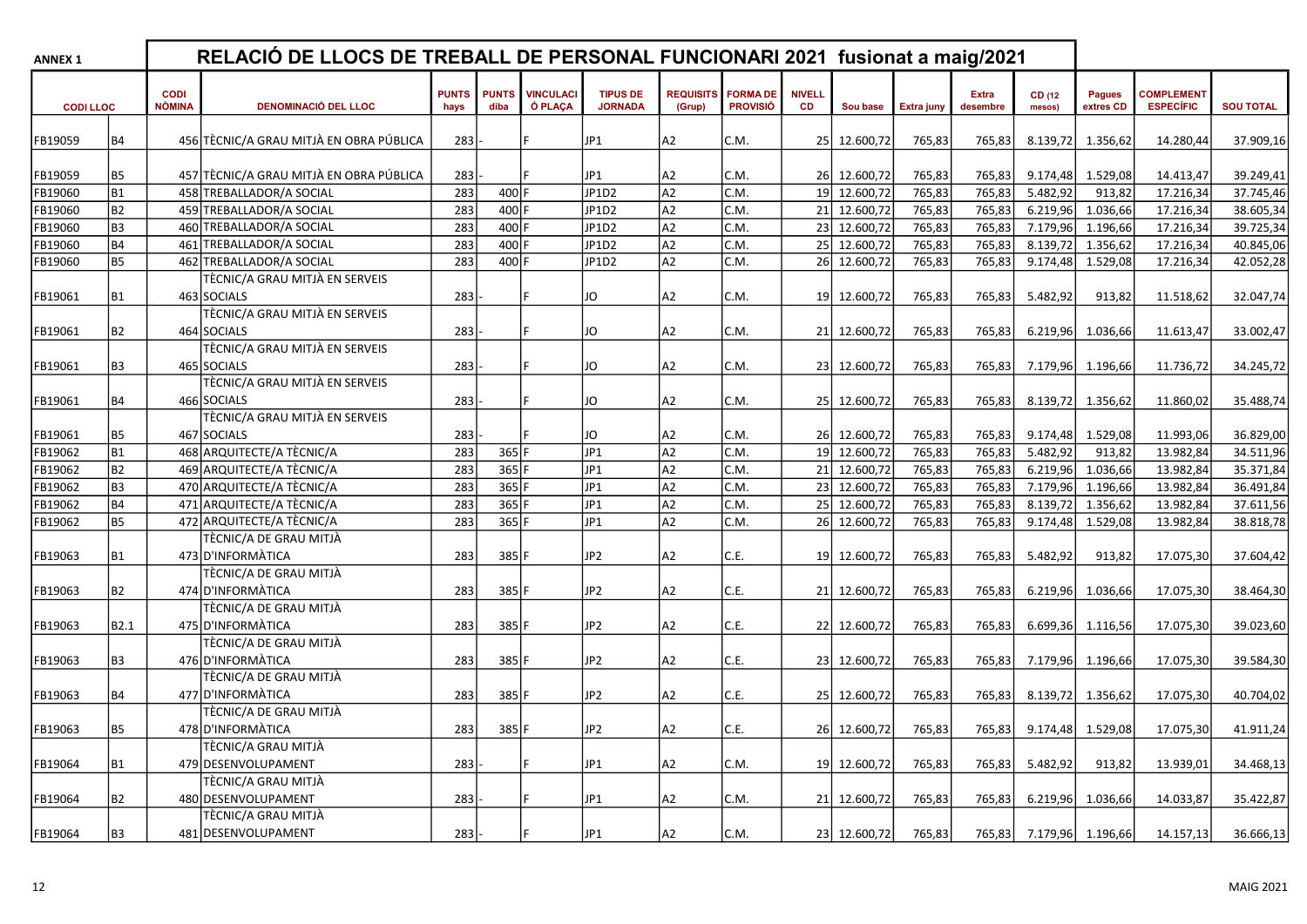| <b>ANNEX 1</b>  |                |                       | RELACIÓ DE LLOCS DE TREBALL DE PERSONAL FUNCIONARI 2021 fusionat a maig/2021 |                      |                      |                             |                                   |                            |                                    |                            |              |            |                          |                  |                            |                                       |                  |
|-----------------|----------------|-----------------------|------------------------------------------------------------------------------|----------------------|----------------------|-----------------------------|-----------------------------------|----------------------------|------------------------------------|----------------------------|--------------|------------|--------------------------|------------------|----------------------------|---------------------------------------|------------------|
| <b>CODILLOC</b> |                | <b>CODI</b><br>NÒMINA | <b>DENOMINACIÓ DEL LLOC</b>                                                  | <b>PUNTS</b><br>hays | <b>PUNTS</b><br>diba | <b>VINCULACI</b><br>Ó PLAÇA | <b>TIPUS DE</b><br><b>JORNADA</b> | <b>REQUISITS</b><br>(Grup) | <b>FORMA DE</b><br><b>PROVISIÓ</b> | <b>NIVELL</b><br><b>CD</b> | Sou base     | Extra juny | <b>Extra</b><br>desembre | CD (12<br>mesos) | <b>Pagues</b><br>extres CD | <b>COMPLEMENT</b><br><b>ESPECÍFIC</b> | <b>SOU TOTAL</b> |
|                 |                |                       | TÈCNIC/A GRAU MITJÀ                                                          |                      |                      |                             |                                   |                            |                                    |                            |              |            |                          |                  |                            |                                       |                  |
| FB19064         | <b>B4</b>      |                       | 482 DESENVOLUPAMENT                                                          | 283                  |                      |                             | JP1                               | A2                         | C.M.                               |                            | 25 12.600,72 | 765,83     | 765,83                   | 8.139,72         | 1.356,62                   | 14.280,44                             | 37.909,16        |
|                 |                |                       | TÈCNIC/A GRAU MITJÀ                                                          |                      |                      |                             |                                   |                            |                                    |                            |              |            |                          |                  |                            |                                       |                  |
| FB19064         | <b>B5</b>      |                       | 483 DESENVOLUPAMENT                                                          | 283                  |                      |                             | JP1                               | A2                         | C.M.                               |                            | 26 12.600,72 | 765,83     | 765,83                   | 9.174,48         | 1.529,08                   | 14.413,47                             | 39.249,41        |
|                 |                |                       | TÈCNIC/A GRAU MITJÀ EN                                                       |                      |                      |                             |                                   |                            |                                    |                            |              |            |                          |                  |                            |                                       |                  |
|                 |                |                       | INFRASTRUCTURES INFORMATIQUES I                                              |                      |                      |                             |                                   |                            |                                    |                            |              |            |                          |                  |                            |                                       |                  |
| FB19065         | <b>B1</b>      |                       | 484 TELECOMUNICACIONS                                                        | 283                  |                      |                             | JOD1                              | A <sub>2</sub>             | C.E.                               |                            | 19 12.600.72 | 765,83     | 765,83                   | 5.482,92         | 913,82                     | 13.890,63                             | 34.419,75        |
|                 |                |                       | TÈCNIC/A GRAU MITJÀ EN                                                       |                      |                      |                             |                                   |                            |                                    |                            |              |            |                          |                  |                            |                                       |                  |
|                 |                |                       | <b>INFRASTRUCTURES INFORMATIQUES I</b>                                       |                      |                      |                             |                                   |                            |                                    |                            |              |            |                          |                  |                            |                                       |                  |
| FB19065         | <b>B2</b>      |                       | 485 TELECOMUNICACIONS                                                        | 283                  |                      |                             | JOD1                              | A <sub>2</sub>             | C.E.                               |                            | 21 12.600,72 | 765,83     | 765,83                   | 6.219,96         | 1.036,66                   | 13.985,50                             | 35.374,50        |
|                 |                |                       | TÈCNIC/A GRAU MITJÀ EN                                                       |                      |                      |                             |                                   |                            |                                    |                            |              |            |                          |                  |                            |                                       |                  |
|                 |                |                       | INFRASTRUCTURES INFORMATIQUES I                                              |                      |                      |                             |                                   |                            |                                    |                            |              |            |                          |                  |                            |                                       |                  |
| FB19065         | B <sub>3</sub> |                       | 486 TELECOMUNICACIONS                                                        | 283                  |                      |                             | JOD1                              | A <sub>2</sub>             | C.E.                               |                            | 23 12.600,72 | 765,83     | 765,83                   |                  | 7.179,96 1.196,66          | 14.108,73                             | 36.617,73        |
|                 |                |                       | TÈCNIC/A GRAU MITJÀ EN                                                       |                      |                      |                             |                                   |                            |                                    |                            |              |            |                          |                  |                            |                                       |                  |
|                 |                |                       | INFRASTRUCTURES INFORMÀTIQUES I                                              |                      |                      |                             |                                   |                            |                                    |                            |              |            |                          |                  |                            |                                       |                  |
| FB19065         | <b>B4</b>      |                       | 487 TELECOMUNICACIONS                                                        | 283                  |                      |                             | JOD1                              | A2                         | C.E.                               |                            | 25 12.600,72 | 765,83     | 765,83                   | 8.139,72         | 1.356,62                   | 14.232,04                             | 37.860,76        |
|                 |                |                       | TÈCNIC/A GRAU MITJÀ EN                                                       |                      |                      |                             |                                   |                            |                                    |                            |              |            |                          |                  |                            |                                       |                  |
|                 |                |                       | <b>INFRASTRUCTURES INFORMATIQUES I</b>                                       |                      |                      |                             |                                   |                            |                                    |                            |              |            |                          |                  |                            |                                       |                  |
| FB19065         | <b>B5</b>      |                       | 488 TELECOMUNICACIONS                                                        | 283                  |                      |                             | JOD1                              | A <sub>2</sub>             | C.E.                               |                            | 26 12.600,72 | 765,83     | 765,83                   | 9.174,48         | 1.529,08                   | 14.365,08                             | 39.201,02        |
|                 |                |                       | TÈCNIC/A GRAU MITJÀ DE RÈGIM                                                 |                      |                      |                             |                                   |                            |                                    |                            |              |            |                          |                  |                            |                                       |                  |
| FB19066         | <b>B1</b>      |                       | 489 ECONÒMIC DEL PERSONAL                                                    | 283                  |                      |                             | JP1                               | A2                         | C.E.                               |                            | 19 12.600,72 | 765,83     | 765,83                   | 5.482,92         | 913,82                     | 13.939,01                             | 34.468,13        |
|                 |                |                       | TÈCNIC/A GRAU MITJÀ DE RÈGIM                                                 |                      |                      |                             |                                   |                            |                                    |                            |              |            |                          |                  |                            |                                       |                  |
| FB19066         | <b>B2</b>      |                       | 490 ECONOMIC DEL PERSONAL                                                    | 283                  |                      |                             | JP1                               | A <sub>2</sub>             | C.E.                               |                            | 21 12.600,72 | 765,83     | 765,83                   | 6.219,96         | 1.036,66                   | 14.033,87                             | 35.422,87        |
|                 |                |                       | TÈCNIC/A GRAU MITJÀ DE RÈGIM                                                 |                      |                      |                             |                                   |                            |                                    |                            |              |            |                          |                  |                            |                                       |                  |
| FB19066         | B <sub>3</sub> |                       | 491 ECONOMIC DEL PERSONAL                                                    | 283                  |                      |                             | JP1                               | A2                         | C.E.                               |                            | 23 12.600,72 | 765,83     | 765,83                   |                  | 7.179,96 1.196,66          | 14.157,13                             | 36.666,13        |
|                 |                |                       | TÈCNIC/A GRAU MITJÀ DE RÈGIM                                                 |                      |                      |                             |                                   |                            |                                    |                            |              |            |                          |                  |                            |                                       |                  |
| FB19066         | <b>B4</b>      |                       | 492 ECONOMIC DEL PERSONAL                                                    | 283                  |                      |                             | JP1                               | A2                         | C.E.                               |                            | 25 12.600,72 | 765,83     | 765,83                   |                  | 8.139,72 1.356,62          | 14.280,44                             | 37.909,16        |
|                 |                |                       | TÈCNIC/A GRAU MITJÀ DE RÈGIM                                                 |                      |                      |                             |                                   |                            |                                    |                            |              |            |                          |                  |                            |                                       |                  |
| FB19066         | <b>B5</b>      |                       | 493 ECONOMIC DEL PERSONAL                                                    | 283                  |                      |                             | JP1                               | A2                         | C.E.                               |                            | 26 12.600,72 | 765,83     | 765,83                   |                  | 9.174,48 1.529,08          | 14.413,47                             | 39.249,41        |
|                 |                |                       | TÈCNIC/A GRAU MITJÀ DE GESTIÓ                                                |                      |                      |                             |                                   |                            |                                    |                            |              |            |                          |                  |                            |                                       |                  |
| FB19067         | <b>B1</b>      |                       | 494 SERVEIS A LA PERSONA                                                     | 283                  |                      |                             | JO                                | A2                         | C.E.                               |                            | 19 12.600,72 | 765,83     | 765,83                   | 5.482,92         | 913,82                     | 11.518,62                             | 32.047,74        |
|                 |                |                       | TÈCNIC/A GRAU MITJÀ DE GESTIÓ                                                |                      |                      |                             |                                   |                            |                                    |                            |              |            |                          |                  |                            |                                       |                  |
| FB19067         | <b>B2</b>      |                       | 495 SERVEIS A LA PERSONA                                                     | 283                  |                      |                             | JO                                | A <sub>2</sub>             | C.E.                               |                            | 21 12.600,72 | 765,83     | 765,83                   | 6.219,96         | 1.036,66                   | 11.613,47                             | 33.002,47        |
|                 |                |                       | TÈCNIC/A GRAU MITJÀ DE GESTIÓ                                                |                      |                      |                             |                                   |                            |                                    |                            |              |            |                          |                  |                            |                                       |                  |
| FB19067         | B3             |                       | 496 SERVEIS A LA PERSONA                                                     | 283                  |                      |                             | JO                                | A <sub>2</sub>             | C.E.                               |                            | 23 12.600,72 | 765,83     | 765,83                   | 7.179,96         | 1.196,66                   | 11.736,72                             | 34.245,72        |
|                 |                |                       | TÈCNIC/A GRAU MITJÀ DE GESTIÓ                                                |                      |                      |                             |                                   |                            |                                    |                            |              |            |                          |                  |                            |                                       |                  |
| FB19067         | <b>B4</b>      |                       | 497 SERVEIS A LA PERSONA                                                     | 283                  |                      |                             | <b>JO</b>                         | A <sub>2</sub>             | C.E.                               |                            | 25 12.600,72 | 765,83     | 765,83                   |                  | 8.139,72 1.356,62          | 11.860,02                             | 35.488,74        |
|                 |                |                       | TÈCNIC/A GRAU MITJÀ DE GESTIÓ                                                |                      |                      |                             |                                   |                            |                                    |                            |              |            |                          |                  |                            |                                       |                  |
| FB19067         | B5             |                       | 498 SERVEIS A LA PERSONA                                                     | 283                  |                      |                             | JO                                | A <sub>2</sub>             | C.E.                               |                            | 26 12.600,72 | 765,83     | 765,83                   |                  | 9.174,48 1.529,08          | 11.993,06                             | 36.829,00        |
|                 |                |                       | TÈCNIC/A DE GRAU MITJÀ DE SERVEIS DEL                                        |                      |                      |                             |                                   |                            |                                    |                            |              |            |                          |                  |                            |                                       |                  |
| FB19068         | B1             |                       | 499 TERRITORI                                                                | 283                  | $365$ F              |                             | JO                                | A2                         | C.E.                               |                            | 19 12.600,72 | 765,83     | 765,83                   | 5.482,92         | 913,82                     | 11.824,83                             | 32.353,95        |
|                 |                |                       | TÈCNIC/A DE GRAU MITJÀ DE SERVEIS DEL                                        |                      |                      |                             |                                   |                            |                                    |                            |              |            |                          |                  |                            |                                       |                  |
| FB19068         | B2             |                       | 500 TERRITORI                                                                | 283                  | 365 F                |                             | JO                                | A <sub>2</sub>             | C.E.                               |                            | 21 12.600,72 | 765,83     | 765,83                   |                  | 6.219,96 1.036,66          | 11.824,83                             | 33.213,83        |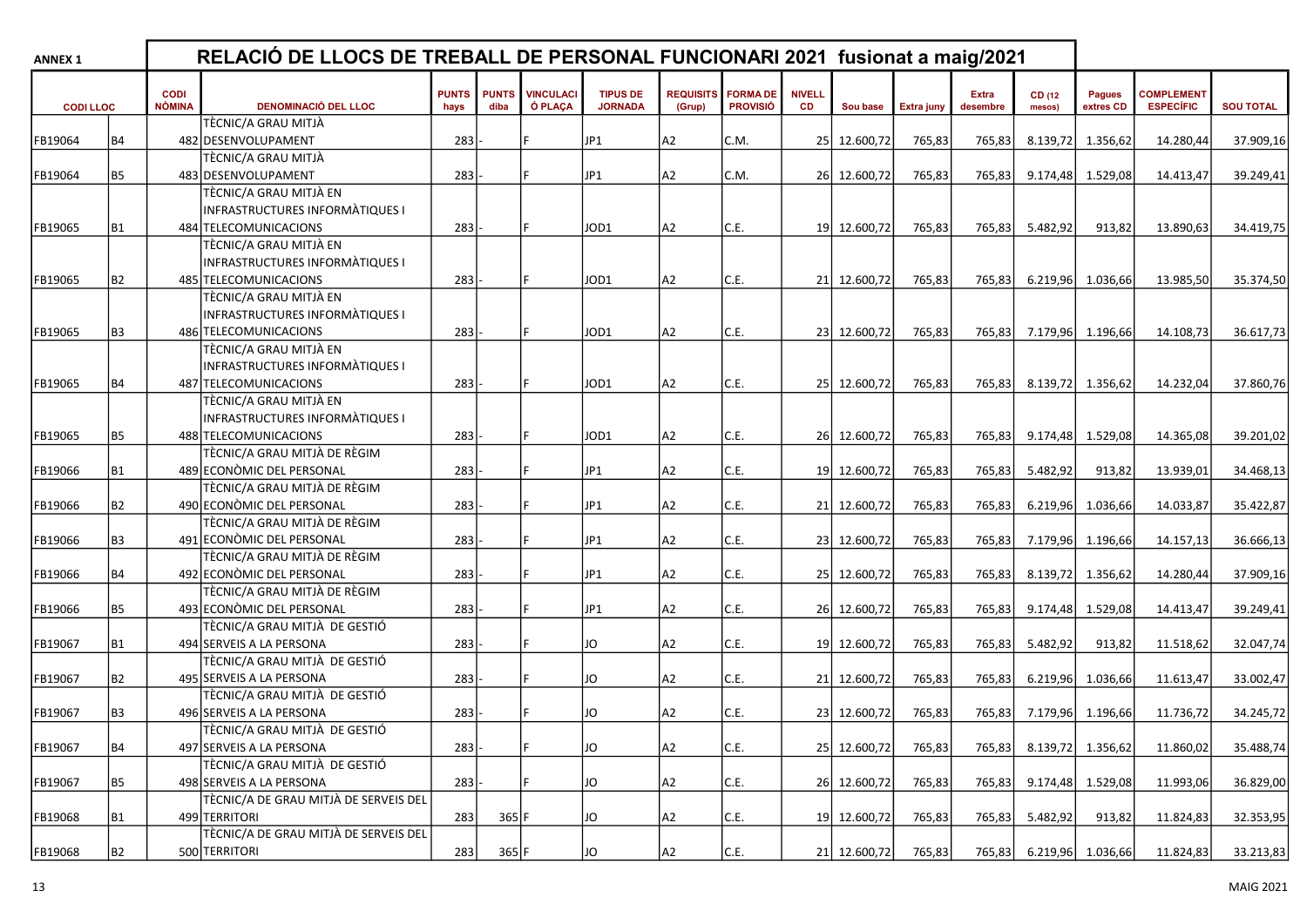| <b>ANNEX 1</b>  |                |                       | RELACIÓ DE LLOCS DE TREBALL DE PERSONAL FUNCIONARI 2021 fusionat a maig/2021 |                      |                      |                             |                                   |                            |                                    |                            |              |            |                          |                  |                            |                                       |                  |
|-----------------|----------------|-----------------------|------------------------------------------------------------------------------|----------------------|----------------------|-----------------------------|-----------------------------------|----------------------------|------------------------------------|----------------------------|--------------|------------|--------------------------|------------------|----------------------------|---------------------------------------|------------------|
| <b>CODILLOC</b> |                | <b>CODI</b><br>NÒMINA | <b>DENOMINACIÓ DEL LLOC</b>                                                  | <b>PUNTS</b><br>hays | <b>PUNTS</b><br>diba | <b>VINCULACI</b><br>Ó PLAÇA | <b>TIPUS DE</b><br><b>JORNADA</b> | <b>REQUISITS</b><br>(Grup) | <b>FORMA DE</b><br><b>PROVISIÓ</b> | <b>NIVELL</b><br><b>CD</b> | Sou base     | Extra juny | <b>Extra</b><br>desembre | CD (12<br>mesos) | <b>Pagues</b><br>extres CD | <b>COMPLEMENT</b><br><b>ESPECÍFIC</b> | <b>SOU TOTAL</b> |
|                 |                |                       | TÈCNIC/A DE GRAU MITJÀ DE SERVEIS DEL                                        |                      |                      |                             |                                   |                            |                                    |                            |              |            |                          |                  |                            |                                       |                  |
| FB19068         | B <sub>3</sub> |                       | 501 TERRITORI                                                                | 283                  | 365 F                |                             | JO                                | A2                         | C.E.                               |                            | 23 12.600,72 | 765,83     | 765,83                   | 7.179,96         | 1.196,66                   | 11.824,83                             | 34.333,83        |
|                 |                |                       | TÈCNIC/A DE GRAU MITJÀ DE SERVEIS DEL                                        |                      |                      |                             |                                   |                            |                                    |                            |              |            |                          |                  |                            |                                       |                  |
| FB19068         | <b>B4</b>      |                       | 502 TERRITORI                                                                | 283                  | 365 F                |                             | JO                                | A <sub>2</sub>             | C.E.                               | 25 <sub>1</sub>            | 12.600,72    | 765,83     | 765,83                   | 8.139,72         | 1.356,62                   | 11.824,83                             | 35.453,55        |
|                 |                |                       | TÈCNIC/A DE GRAU MITJÀ DE SERVEIS DEL                                        |                      |                      |                             |                                   |                            |                                    |                            |              |            |                          |                  |                            |                                       |                  |
| FB19068         | B5             |                       | 503 TERRITORI                                                                | 283                  | 365 F                |                             | JO                                | A2                         | C.E.                               |                            | 26 12.600,72 | 765,83     | 765,83                   | 9.174,48         | 1.529,08                   | 11.824,83                             | 36.660,77        |
| FB19069         | <b>B1</b>      |                       | 504 TÈCNIC/A DE GRAU MITJÀ DE GESTIÓ                                         | 271                  | $365$ F              |                             | JOD <sub>2</sub>                  | A <sub>2</sub>             | C.M.                               | 19 <sup>1</sup>            | 12.600,72    | 765,83     | 765,83                   | 5.482,92         | 913,82                     | 13.442,53                             | 33.971,65        |
| FB19069         | <b>B2</b>      |                       | 505 TÈCNIC/A DE GRAU MITJÀ DE GESTIÓ                                         | 271                  | 365 F                |                             | JOD <sub>2</sub>                  | A <sub>2</sub>             | C.M.                               |                            | 21 12.600,72 | 765,83     | 765,83                   | 6.219,96         | 1.036,66                   | 13.442,53                             | 34.831,53        |
| FB19069         | B <sub>3</sub> |                       | 506 TÈCNIC/A DE GRAU MITJÀ DE GESTIÓ                                         | 271                  | 365 F                |                             | JOD <sub>2</sub>                  | A <sub>2</sub>             | C.M.                               |                            | 23 12.600,72 | 765,83     | 765,83                   | 7.179,96         | 1.196,66                   | 13.442,53                             | 35.951,53        |
| FB19069         | <b>B4</b>      |                       | 507 TÈCNIC/A DE GRAU MITJÀ DE GESTIÓ                                         | 271                  | 365 F                |                             | JOD <sub>2</sub>                  | A <sub>2</sub>             | C.M.                               | 25                         | 12.600,72    | 765,83     | 765,83                   | 8.139,72         | 1.356,62                   | 13.442,53                             | 37.071,25        |
| FB19069         | <b>B5</b>      |                       | 508 TÈCNIC/A DE GRAU MITJÀ DE GESTIÓ                                         | 271                  | 365 F                |                             | JOD <sub>2</sub>                  | A <sub>2</sub>             | C.M.                               | 26                         | 12.600,72    | 765,83     | 765,83                   | 9.174,48         | 1.529,08                   | 13.442,53                             | 38.278,47        |
|                 |                |                       | TÈCNIC/A DE GRAU MITJÀ                                                       |                      |                      |                             |                                   |                            |                                    |                            |              |            |                          |                  |                            |                                       |                  |
| FB19070         | <b>B1</b>      |                       | 509 D'INFORMATICA                                                            | 283                  | 385 F                |                             | JO                                | A <sub>2</sub>             | C.E.                               |                            | 19 12.600,72 | 765,83     | 765,83                   | 5.482,92         | 913,82                     | 12.652,23                             | 33.181,35        |
|                 |                |                       | TÈCNIC/A DE GRAU MITJÀ                                                       |                      |                      |                             |                                   |                            |                                    |                            |              |            |                          |                  |                            |                                       |                  |
| FB19070         | <b>B2</b>      |                       | 510 D'INFORMÀTICA                                                            | 283                  | 385 F                |                             | JO                                | A <sub>2</sub>             | C.E.                               |                            | 21 12.600,72 | 765,83     | 765,83                   | 6.219,96         | 1.036,66                   | 12.652,23                             | 34.041,23        |
|                 |                |                       | TÈCNIC/A DE GRAU MITJÀ                                                       |                      |                      |                             |                                   |                            |                                    |                            |              |            |                          |                  |                            |                                       |                  |
| FB19070         | B <sub>3</sub> |                       | 511 D'INFORMÀTICA                                                            | 283                  | 385 F                |                             | JO                                | A2                         | C.E.                               |                            | 23 12.600,72 | 765,83     | 765,83                   | 7.179,96         | 1.196,66                   | 12.652,23                             | 35.161,23        |
|                 |                |                       | TÈCNIC/A DE GRAU MITJÀ                                                       |                      |                      |                             |                                   |                            |                                    |                            |              |            |                          |                  |                            |                                       |                  |
| FB19070         | <b>B4</b>      |                       | 512 D'INFORMATICA                                                            | 283                  | 385 F                |                             | JO                                | A2                         | C.E.                               |                            | 25 12.600,72 | 765,83     | 765,83                   | 8.139,72         | 1.356,62                   | 12.652,23                             | 36.280,95        |
|                 |                |                       | TÈCNIC/A DE GRAU MITJÀ                                                       |                      |                      |                             |                                   |                            |                                    |                            |              |            |                          |                  |                            |                                       |                  |
| FB19070         | <b>B5</b>      |                       | 513 D'INFORMATICA                                                            | 283                  | 385 F                |                             | JO                                | A <sub>2</sub>             | C.E.                               |                            | 26 12.600,72 | 765,83     | 765,83                   | 9.174,48         | 1.529,08                   | 12.652,23                             | 37.488,17        |
|                 |                |                       | TÈCNIC/A DE PROTOCOL I RELACIONS                                             |                      |                      |                             |                                   |                            |                                    |                            |              |            |                          |                  |                            |                                       |                  |
| FB19071         | <b>B1</b>      |                       | 514 PÚBLIQUES                                                                | 315                  |                      |                             | <b>JPD</b>                        | A2                         | L.D.                               |                            | 19 12.600,72 | 765,83     | 765,83                   | 5.482,92         | 913,82                     | 19.539,56                             | 40.068,68        |
|                 |                |                       | TÈCNIC/A DE PROTOCOL I RELACIONS                                             |                      |                      |                             |                                   |                            |                                    |                            |              |            |                          |                  |                            |                                       |                  |
| FB19071         | <b>B1.1</b>    | C29                   | PÚBLIQUES                                                                    | 315                  |                      |                             | <b>JPD</b>                        | A2                         | L.D.                               |                            | 20 12.600,72 | 765,83     | 765,83                   | 5.777,76         | 962,96                     | 19.573,25                             | 40.446,35        |
|                 |                |                       | TÈCNIC/A DE PROTOCOL I RELACIONS                                             |                      |                      |                             |                                   |                            |                                    |                            |              |            |                          |                  |                            |                                       |                  |
| FB19071         | <b>B2</b>      |                       | 515 PÚBLIQUES                                                                | 315                  |                      |                             | <b>JPD</b>                        | A2                         | L.D.                               |                            | 21 12.600,72 | 765,83     | 765,83                   | 6.219,96         | 1.036,66                   | 19.634,40                             | 41.023,40        |
|                 |                |                       | TÈCNIC/A DE PROTOCOL I RELACIONS                                             |                      |                      |                             |                                   |                            |                                    |                            |              |            |                          |                  |                            |                                       |                  |
| FB19071         | B <sub>3</sub> |                       | 516 PÚBLIQUES                                                                | 315                  |                      |                             | <b>JPD</b>                        | A2                         | L.D.                               |                            | 23 12.600,72 | 765,83     | 765,83                   | 7.179,96         | 1.196,66                   | 19.757,64                             | 42.266,64        |
|                 |                |                       | TÈCNIC/A DE PROTOCOL I RELACIONS                                             |                      |                      |                             |                                   |                            |                                    |                            |              |            |                          |                  |                            |                                       |                  |
| FB19071         | <b>B4</b>      |                       | 517 PÚBLIQUES                                                                | 315                  |                      |                             | <b>JPD</b>                        | A2                         | L.D.                               |                            | 25 12.600,72 | 765,83     | 765,83                   | 8.139,72         | 1.356,62                   | 19.880,94                             | 43.509,66        |
|                 |                |                       | TÈCNIC/A DE PROTOCOL I RELACIONS                                             |                      |                      |                             |                                   |                            |                                    |                            |              |            |                          |                  |                            |                                       |                  |
| FB19071         | <b>B5</b>      |                       | 518 PÚBLIQUES                                                                | 315                  |                      |                             | <b>JPD</b>                        | A2                         | L.D.                               |                            | 26 12.600,72 | 765,83     | 765,83                   | 9.174,48         | 1.529,08                   | 20.014,02                             | 44.849,96        |
| FB19073         | <b>B1</b>      |                       | 524 TÈCNIC/A D' ESTADÍSTICA                                                  | 271                  |                      |                             | <b>JPD</b>                        | A <sub>2</sub>             | C.E.                               |                            | 19 12.600,72 | 765,83     | 765,83                   | 5.482,92         | 913,82                     | 17.442,49                             | 37.971,61        |
| FB19073         | <b>B2</b>      |                       | 525 TÈCNIC/A D' ESTADÍSTICA                                                  | 271                  |                      |                             | <b>JPD</b>                        | A <sub>2</sub>             | C.E.                               |                            | 21 12.600,72 | 765,83     | 765,83                   | 6.219,96         | 1.036,66                   | 17.537,33                             | 38.926,33        |
| FB19073         | B2.1           |                       | 991 TÈCNIC/A D' ESTADÍSTICA                                                  | 271                  |                      |                             | <b>JPD</b>                        | A <sub>2</sub>             | C.E.                               | 22                         | 12.600,72    | 765,83     | 765,83                   | 6.699,36         | 1.116,56                   | 17.546,98                             | 39.495,28        |
| FB19073         | l B3           |                       | 526 TÈCNIC/A D' ESTADÍSTICA                                                  | 271                  |                      | IF                          | <b>JPD</b>                        | A <sub>2</sub>             | C.E.                               |                            | 23 12.600,72 | 765,83     | 765,83                   |                  | 7.179,96 1.196,66          | 17.660,58                             | 40.169,58        |
| FB19073         | <b>B4</b>      |                       | 527 TÈCNIC/A D' ESTADÍSTICA                                                  | 271                  |                      |                             | <b>JPD</b>                        | A <sub>2</sub>             | C.E.                               |                            | 25 12.600,72 | 765,83     | 765,83                   |                  | 8.139,72 1.356,62          | 17.783,89                             | 41.412,61        |
| FB19073         | B <sub>5</sub> |                       | 528 TÈCNIC/A D' ESTADÍSTICA                                                  | 271                  |                      |                             | <b>JPD</b>                        | A <sub>2</sub>             | C.E.                               |                            | 26 12.600,72 | 765,83     | 765,83                   |                  | 9.174,48 1.529,08          | 17.916,93                             | 42.752,87        |
| FB19074         | <b>B1</b>      |                       | 529 TÈCNIC/A DE GRAU MITJÀ DE GESTIÓ                                         | 271                  | 365 F                |                             | <b>JPD</b>                        | A <sub>2</sub>             | C.M.                               |                            | 19 12.600,72 | 765,83     | 765,83                   | 5.482,92         | 913,82                     | 18.402,39                             | 38.931,51        |
| FB19074         | <b>B2</b>      |                       | 530 TÈCNIC/A DE GRAU MITJÀ DE GESTIÓ                                         | 271                  | 365 F                |                             | <b>JPD</b>                        | A <sub>2</sub>             | C.M.                               |                            | 21 12.600,72 | 765,83     | 765,83                   | 6.219,96         | 1.036,66                   | 18.402,39                             | 39.791,39        |
| FB19074         | B2.1           |                       | 977 TÈCNIC/A DE GRAU MITJÀ DE GESTIÓ                                         | 271                  | 365 F                |                             | <b>JPD</b>                        | A <sub>2</sub>             | C.M.                               |                            | 22 12.600,72 | 765,83     | 765,83                   |                  | 6.699,36 1.116,56          | 18.402,39                             | 40.350,69        |
| FB19074         | B <sub>3</sub> |                       | 531 TÈCNIC/A DE GRAU MITJÀ DE GESTIÓ                                         | 271                  | $365$ F              |                             | <b>JPD</b>                        | A <sub>2</sub>             | C.M.                               |                            | 23 12.600,72 | 765,83     | 765,83                   |                  | 7.179,96 1.196,66          | 18.402,39                             | 40.911,39        |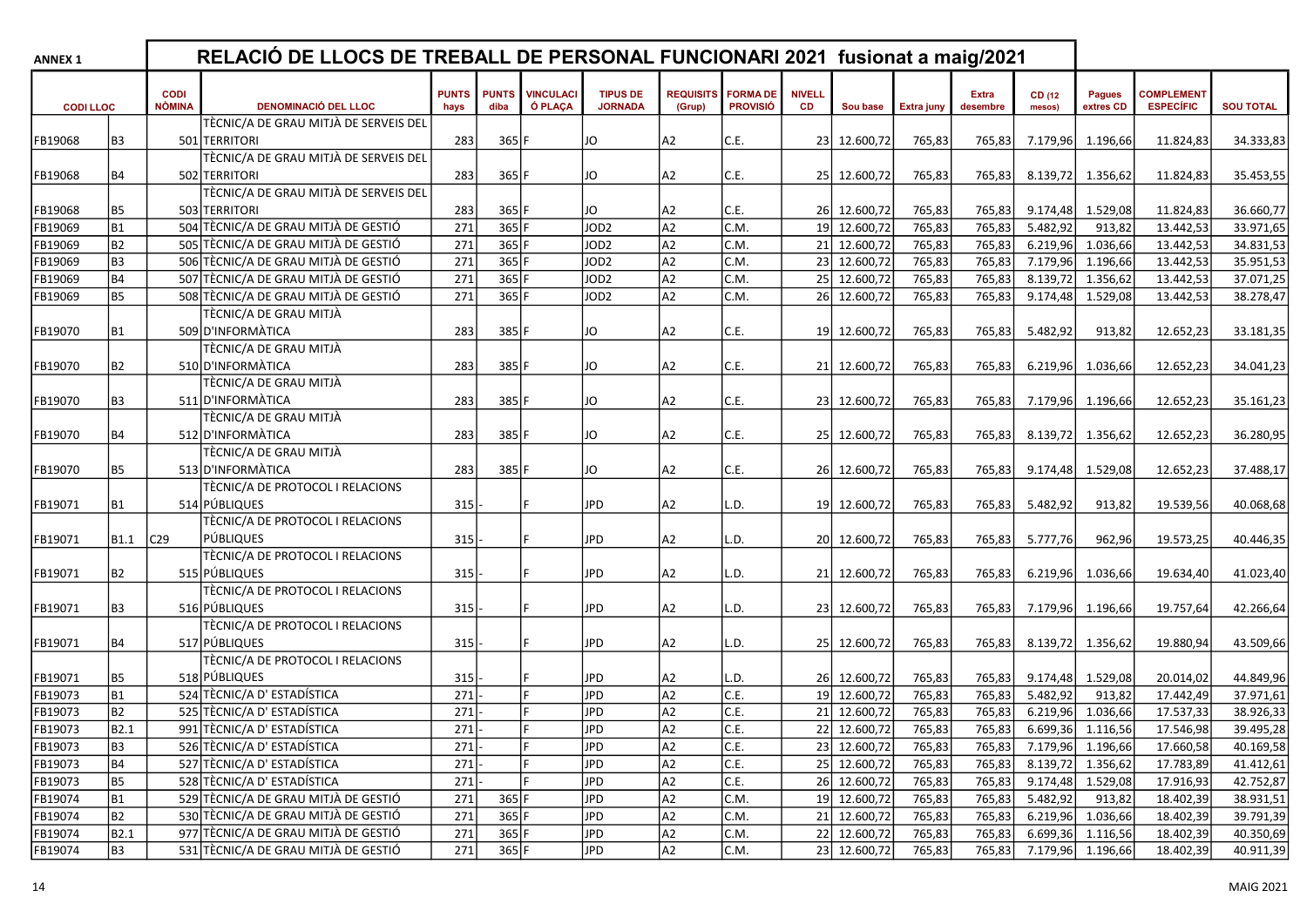| <b>ANNEX 1</b>  |                |                              | RELACIÓ DE LLOCS DE TREBALL DE PERSONAL FUNCIONARI 2021 fusionat a maig/2021 |                      |                      |                             |                                   |                            |                                    |                            |              |                   |                          |                  |                            |                                       |                  |
|-----------------|----------------|------------------------------|------------------------------------------------------------------------------|----------------------|----------------------|-----------------------------|-----------------------------------|----------------------------|------------------------------------|----------------------------|--------------|-------------------|--------------------------|------------------|----------------------------|---------------------------------------|------------------|
| <b>CODILLOC</b> |                | <b>CODI</b><br><b>NÒMINA</b> | <b>DENOMINACIÓ DEL LLOC</b>                                                  | <b>PUNTS</b><br>hays | <b>PUNTS</b><br>diba | <b>VINCULACI</b><br>Ó PLACA | <b>TIPUS DE</b><br><b>JORNADA</b> | <b>REQUISITS</b><br>(Grup) | <b>FORMA DE</b><br><b>PROVISIÓ</b> | <b>NIVELL</b><br><b>CD</b> | Sou base     | <b>Extra juny</b> | <b>Extra</b><br>desembre | CD (12<br>mesos) | <b>Pagues</b><br>extres CD | <b>COMPLEMENT</b><br><b>ESPECÍFIC</b> | <b>SOU TOTAL</b> |
| FB19074         | <b>B4</b>      |                              | 532 TÈCNIC/A DE GRAU MITJÀ DE GESTIÓ                                         | 271                  | 365                  |                             | <b>JPD</b>                        | A2                         | C.M.                               | 25                         | 12.600,72    | 765,83            | 765,83                   | 8.139,72         | 1.356,62                   | 18.402,39                             | 42.031,11        |
| FB19074         | <b>B5</b>      |                              | 533 TÈCNIC/A DE GRAU MITJÀ DE GESTIÓ                                         | 271                  | $365$ F              |                             | <b>JPD</b>                        | A2                         | C.M.                               | 26 l                       | 12.600,72    | 765,83            | 765,83                   | 9.174,48         | 1.529,08                   | 18.402,39                             | 43.238,33        |
| FB19075         | <b>B1</b>      |                              | 534 TÈCNIC/A DE GRAU MITJÀ DE GESTIÓ                                         | 271                  | 365 F                |                             | JPI                               | A2                         | C.M.                               |                            | 19 12.600,72 | 765,83            | 765,83                   | 5.482,92         | 913,82                     | 13.982,84                             | 34.511,96        |
| FB19075         | <b>B2</b>      |                              | 535 TÈCNIC/A DE GRAU MITJÀ DE GESTIÓ                                         | 271                  | 365 F                |                             | JP1                               | A2                         | C.M.                               |                            | 21 12.600,72 | 765,83            | 765,83                   | 6.219,96         | 1.036,66                   | 13.982,84                             | 35.371,84        |
| FB19075         | B2.1           |                              | 992 TÈCNIC/A DE GRAU MITJÀ DE GESTIÓ                                         | 271                  | 365 F                |                             | JP1                               | A2                         | C.M.                               |                            | 22 12.600,72 | 765,83            | 765,83                   | 6.699,36         | 1.116,56                   | 13.982,84                             | 35.931,14        |
| FB19075         | B <sub>3</sub> |                              | 536 TÈCNIC/A DE GRAU MITJÀ DE GESTIÓ                                         | 271                  | 365 F                |                             | JP1                               | A2                         | lc.m.                              | 23                         | 12.600,72    | 765,83            | 765,83                   | 7.179,96         | 1.196,66                   | 13.982,84                             | 36.491,84        |
| FB19075         | <b>B4</b>      |                              | 537 TÈCNIC/A DE GRAU MITJÀ DE GESTIÓ                                         | 271                  | 365 F                |                             | JP1                               | A2                         | C.M.                               | 25                         | 12.600,72    | 765,83            | 765,83                   | 8.139,72         | 1.356,62                   | 13.982,84                             | 37.611,56        |
| FB19075         | <b>B5</b>      |                              | 538 TÈCNIC/A DE GRAU MITJÀ DE GESTIÓ                                         | 271                  | 365 F                |                             | JP1                               | A2                         | C.M.                               |                            | 26 12.600,72 | 765,83            | 765,83                   | 9.174,48         | 1.529,08                   | 13.982,84                             | 38.818,78        |
|                 |                |                              | TÈCNIC/A GRAU MITJÀ-INSPECTOR DE                                             |                      |                      |                             |                                   |                            |                                    |                            |              |                   |                          |                  |                            |                                       |                  |
| FB19076         | <b>B1</b>      |                              | 539 SALUT                                                                    | 271                  |                      |                             | JO                                | A2                         | C.E.                               |                            | 19 12.600,72 | 765,83            | 765,83                   | 5.482,92         | 913,82                     | 10.455,81                             | 30.984,93        |
|                 |                |                              | TÈCNIC/A GRAU MITJÀ-INSPECTOR DE                                             |                      |                      |                             |                                   |                            |                                    |                            |              |                   |                          |                  |                            |                                       |                  |
| FB19076         | B2             |                              | 540 SALUT                                                                    | 271                  |                      |                             | JO                                | A2                         | C.E.                               |                            | 21 12.600,72 | 765,83            | 765,83                   | 6.219,96         | 1.036,66                   | 10.550,65                             | 31.939,65        |
|                 |                |                              | TÈCNIC/A GRAU MITJÀ-INSPECTOR DE                                             |                      |                      |                             |                                   |                            |                                    |                            |              |                   |                          |                  |                            |                                       |                  |
| FB19076         | B <sub>3</sub> |                              | 541 SALUT                                                                    | 271                  |                      |                             | JO                                | A2                         | C.E.                               | 23                         | 12.600,72    | 765,83            | 765,83                   | 7.179,96         | 1.196,66                   | 10.673,92                             | 33.182,92        |
|                 |                |                              | TÈCNIC/A GRAU MITJÀ-INSPECTOR DE                                             |                      |                      |                             |                                   |                            |                                    |                            |              |                   |                          |                  |                            |                                       |                  |
| FB19076         | <b>B4</b>      |                              | 542 SALUT                                                                    | 271                  |                      |                             | JO                                | А2                         | C.E.                               |                            | 25 12.600,72 | 765,83            | 765,83                   | 8.139,72         | 1.356,62                   | 10.797,23                             | 34.425,95        |
|                 |                |                              | TÈCNIC/A GRAU MITJÀ-INSPECTOR DE                                             |                      |                      |                             |                                   |                            |                                    |                            |              |                   |                          |                  |                            |                                       |                  |
| FB19076         | <b>B5</b>      |                              | 543 SALUT                                                                    | 271                  |                      |                             | JO                                | A2                         | C.E.                               |                            | 26 12.600,72 | 765,83            | 765,83                   | 9.174,48         | 1.529,08                   | 10.930,24                             | 35.766,18        |
|                 |                |                              | COORDINADOR/A DEL PROGRAMA                                                   |                      |                      |                             |                                   |                            |                                    |                            |              |                   |                          |                  |                            |                                       |                  |
| FB19077         | В1             |                              | 544 D'ACOLLIDA                                                               | 323                  |                      |                             | JP1D2                             | A2                         | C.E.                               |                            | 19 12.600,72 | 765,83            | 765,83                   | 5.482,92         | 913,82                     | 16.566,81                             | 37.095,93        |
|                 |                |                              | COORDINADOR/A DEL PROGRAMA                                                   |                      |                      |                             |                                   |                            |                                    |                            |              |                   |                          |                  |                            |                                       |                  |
| FB19077         | B2             |                              | 545 D'ACOLLIDA                                                               | 323                  |                      |                             | JP1D2                             | A2                         | IC.E.                              |                            | 21 12.600,72 | 765,83            | 765.83                   | 6.219,96         | 1.036,66                   | 16.624,62                             | 38.013,62        |
|                 |                |                              | COORDINADOR/A DEL PROGRAMA                                                   |                      |                      |                             |                                   |                            |                                    |                            |              |                   |                          |                  |                            |                                       |                  |
| FB19077         | B <sub>3</sub> |                              | 546 D'ACOLLIDA                                                               | 323                  |                      |                             | JP1D2                             | A2                         | C.E.                               |                            | 23 12.600,72 | 765,83            | 765,83                   | 7.179,96         | 1.196,66                   | 16.700,01                             | 39.209,01        |
|                 |                |                              | COORDINADOR/A DEL PROGRAMA                                                   |                      |                      |                             |                                   |                            |                                    |                            |              |                   |                          |                  |                            |                                       |                  |
| FB19077         | <b>B4</b>      |                              | 547 D'ACOLLIDA                                                               | 323                  |                      |                             | JP1D2                             | A2                         | IC.E.                              |                            | 25 12.600,72 | 765,83            | 765,83                   | 8.139,72         | 1.356,62                   | 16.775,45                             | 40.404,17        |
|                 |                |                              | COORDINADOR/A DEL PROGRAMA                                                   |                      |                      |                             |                                   |                            |                                    |                            |              |                   |                          |                  |                            |                                       |                  |
| FB19077         | <b>B5</b>      |                              | 548 D'ACOLLIDA                                                               | 323                  |                      |                             | JP1D2                             | A2                         | C.E.                               |                            | 26 12.600,72 | 765,83            | 765,83                   | 9.174,48         | 1.529,08                   | 16.856,81                             | 41.692,75        |
|                 |                |                              | COORDINADOR/A DEL PROGRAMA DE LA                                             |                      |                      |                             |                                   |                            |                                    |                            |              |                   |                          |                  |                            |                                       |                  |
| FB19078         | <b>B1</b>      | <b>B18</b>                   | <b>DONA</b>                                                                  | 323                  |                      |                             | JP1D2                             | A2                         | C.E.                               |                            | 19 12.600,72 | 765,83            | 765,83                   | 5.482,92         | 913,82                     | 16.566,81                             | 37.095,93        |
|                 |                |                              | COORDINADOR/A DEL PROGRAMA DE LA                                             |                      |                      |                             |                                   |                            |                                    |                            |              |                   |                          |                  |                            |                                       |                  |
| FB19078         | <b>B2</b>      | lB19                         | <b>DONA</b>                                                                  | 323                  |                      |                             | JP1D2                             | A2                         | C.E.                               |                            | 21 12.600,72 | 765,83            | 765,83                   | 6.219,96         | 1.036,66                   | 16.624,62                             | 38.013,62        |
|                 |                |                              | COORDINADOR/A DEL PROGRAMA DE LA                                             |                      |                      |                             |                                   |                            |                                    |                            |              |                   |                          |                  |                            |                                       |                  |
| FB19078         | B <sub>3</sub> | <b>B20</b>                   | DONA                                                                         | 323                  |                      |                             | JP1D2                             | A2                         | C.E.                               |                            | 23 12.600,72 | 765,83            | 765,83                   | 7.179,96         | 1.196,66                   | 16.700,01                             | 39.209,01        |
|                 |                |                              | COORDINADOR/A DEL PROGRAMA DE LA                                             |                      |                      |                             |                                   |                            |                                    |                            |              |                   |                          |                  |                            |                                       |                  |
| FB19078         | <b>B4</b>      | <b>B21</b>                   | <b>DONA</b>                                                                  | 323                  |                      |                             | JP1D2                             | A2                         | C.E.                               | 25I                        | 12.600,72    | 765,83            | 765,83                   | 8.139,72         | 1.356,62                   | 16.775,45                             | 40.404,17        |
|                 |                |                              | COORDINADOR/A DEL PROGRAMA DE LA                                             |                      |                      |                             |                                   |                            |                                    |                            |              |                   |                          |                  |                            |                                       |                  |
| FB19078         | B5             | <b>B22</b>                   | <b>DONA</b>                                                                  | 323                  |                      |                             | JP1D2                             | A2                         | C.E.                               |                            | 26 12.600,72 | 765,83            | 765,83                   | 9.174,48         | 1.529,08                   | 16.856,81                             | 41.692,75        |
|                 |                |                              | COORDINADOR/A DEL PROGRAMA DE                                                |                      |                      |                             |                                   |                            |                                    |                            |              |                   |                          |                  |                            |                                       |                  |
| FB19079         | B1             |                              | 554 CIVISME                                                                  | 323                  |                      |                             | JO                                | А2                         | C.E.                               | 19 <sup>1</sup>            | 12.600,72    | 765,83            | 765,83                   | 5.482,92         | 913,82                     | 12.350,96                             | 32.880,08        |
|                 |                |                              | COORDINADOR/A DEL PROGRAMA DE                                                |                      |                      |                             |                                   |                            |                                    |                            |              |                   |                          |                  |                            |                                       |                  |
| FB19079         | <b>B2</b>      |                              | 555 CIVISME                                                                  | 323                  |                      |                             | JO                                | A2                         | C.E.                               |                            | 21 12.600,72 | 765,83            | 765,83                   | 6.219,96         | 1.036,66                   | 12.445,78                             | 33.834,78        |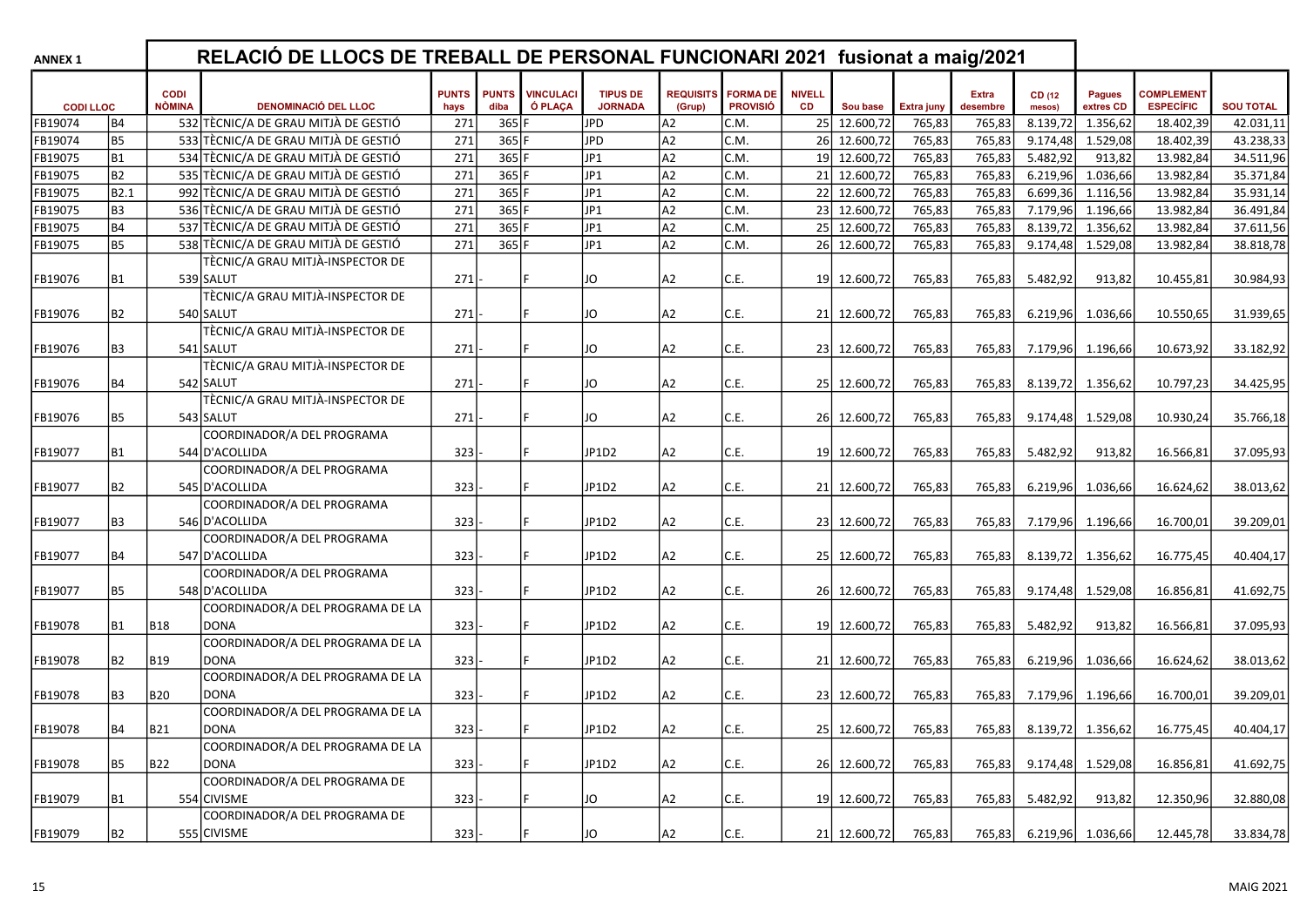| <b>ANNEX 1</b>  |                |                       | RELACIÓ DE LLOCS DE TREBALL DE PERSONAL FUNCIONARI 2021 fusionat a maig/2021 |                      |                      |                             |                                   |                            |                                    |                            |              |            |                          |                  |                            |                                       |                  |
|-----------------|----------------|-----------------------|------------------------------------------------------------------------------|----------------------|----------------------|-----------------------------|-----------------------------------|----------------------------|------------------------------------|----------------------------|--------------|------------|--------------------------|------------------|----------------------------|---------------------------------------|------------------|
| <b>CODILLOC</b> |                | <b>CODI</b><br>NÒMINA | <b>DENOMINACIÓ DEL LLOC</b>                                                  | <b>PUNTS</b><br>hays | <b>PUNTS</b><br>diba | <b>VINCULACI</b><br>Ó PLACA | <b>TIPUS DE</b><br><b>JORNADA</b> | <b>REQUISITS</b><br>(Grup) | <b>FORMA DE</b><br><b>PROVISIÓ</b> | <b>NIVELL</b><br><b>CD</b> | Sou base     | Extra juny | <b>Extra</b><br>desembre | CD (12<br>mesos) | <b>Pagues</b><br>extres CD | <b>COMPLEMENT</b><br><b>ESPECÍFIC</b> | <b>SOU TOTAL</b> |
|                 |                |                       | COORDINADOR/A DEL PROGRAMA DE                                                |                      |                      |                             |                                   |                            |                                    |                            |              |            |                          |                  |                            |                                       |                  |
| FB19079         | B <sub>3</sub> |                       | 556 CIVISME                                                                  | 323                  |                      |                             | JO                                | A2                         | C.E.                               |                            | 23 12.600,72 | 765,83     | 765,83                   | 7.179,96         | 1.196,66                   | 12.569,04                             | 35.078,04        |
|                 |                |                       | COORDINADOR/A DEL PROGRAMA DE                                                |                      |                      |                             |                                   |                            |                                    |                            |              |            |                          |                  |                            |                                       |                  |
| FB19079         | <b>B4</b>      |                       | 557 CIVISME                                                                  | 323                  |                      |                             | JO                                | A <sub>2</sub>             | C.E.                               |                            | 25 12.600,72 | 765,83     | 765,83                   | 8.139,72         | 1.356,62                   | 12.692,33                             | 36.321,05        |
|                 |                |                       | COORDINADOR/A DEL PROGRAMA DE                                                |                      |                      |                             |                                   |                            |                                    |                            |              |            |                          |                  |                            |                                       |                  |
| FB19079         | <b>B5</b>      |                       | 558 CIVISME                                                                  | 323                  |                      |                             | JO                                | A <sub>2</sub>             | C.E.                               |                            | 26 12.600,72 | 765,83     | 765,83                   | 9.174,48         | 1.529,08                   | 12.825,41                             | 37.661,35        |
|                 |                |                       | COORDINADOR/A DEL PROGRAMA DE                                                |                      |                      |                             |                                   |                            |                                    |                            |              |            |                          |                  |                            |                                       |                  |
| FB19080         | <b>B1</b>      |                       | 559JJOVENTUT                                                                 | 323                  |                      |                             | <b>JPD</b>                        | IA2                        | C.E.                               |                            | 19 12.600,72 | 765,83     | 765,83                   | 5.482,92         | 913,82                     | 19.741,10                             | 40.270,22        |
|                 |                |                       | COORDINADOR/A DEL PROGRAMA DE                                                |                      |                      |                             |                                   |                            |                                    |                            |              |            |                          |                  |                            |                                       |                  |
| FB19080         | <b>B2</b>      |                       | 560JJOVENTUT                                                                 | 323                  |                      |                             | <b>JPD</b>                        | A <sub>2</sub>             | C.E.                               |                            | 21 12.600,72 | 765,83     | 765,83                   | 6.219,96         | 1.036,66                   | 19.835,92                             | 41.224,92        |
|                 |                |                       | COORDINADOR/A DEL PROGRAMA DE                                                |                      |                      |                             |                                   |                            |                                    |                            |              |            |                          |                  |                            |                                       |                  |
| FB19080         | B3             |                       | 561 JOVENTUT                                                                 | 323                  |                      |                             | <b>JPD</b>                        | A <sub>2</sub>             | C.E.                               |                            | 23 12.600,72 | 765,83     | 765,83                   | 7.179,96         | 1.196,66                   | 19.959,20                             | 42.468,20        |
|                 |                |                       | COORDINADOR/A DEL PROGRAMA DE                                                |                      |                      |                             |                                   |                            |                                    |                            |              |            |                          |                  |                            |                                       |                  |
| FB19080         | <b>B4</b>      |                       | 562 JOVENTUT                                                                 | 323                  |                      |                             | <b>JPD</b>                        | A <sub>2</sub>             | C.E.                               | 25                         | 12.600,72    | 765,83     | 765,83                   | 8.139,72         | 1.356,62                   | 20.082,49                             | 43.711,21        |
|                 |                |                       | COORDINADOR/A DEL PROGRAMA DE                                                |                      |                      |                             |                                   |                            |                                    |                            |              |            |                          |                  |                            |                                       |                  |
| FB19080         | <b>B5</b>      |                       | 563JJOVENTUT                                                                 | 323                  |                      |                             | <b>JPD</b>                        | A <sub>2</sub>             | C.E.                               |                            | 26 12.600,72 | 765,83     | 765,83                   | 9.174,48         | 1.529,08                   | 20.215,56                             | 45.051,50        |
|                 |                |                       | COORDINADOR/A DEL PROGRAMA DE                                                |                      |                      |                             |                                   |                            |                                    |                            |              |            |                          |                  |                            |                                       |                  |
| FB19081         | <b>B1</b>      |                       | 564 PARTICIPACIÓ                                                             | 323                  |                      |                             | <b>JPD</b>                        | lA2                        | C.E.                               |                            | 19 12.600,72 | 765,83     | 765,83                   | 5.482,92         | 913,82                     | 19.741,10                             | 40.270,22        |
|                 |                |                       | COORDINADOR/A DEL PROGRAMA DE                                                |                      |                      |                             |                                   |                            |                                    |                            |              |            |                          |                  |                            |                                       |                  |
| FB19081         | <b>B2</b>      |                       | 565 PARTICIPACIÓ                                                             | 323                  |                      |                             | <b>JPD</b>                        | A <sub>2</sub>             | C.E.                               |                            | 21 12.600,72 | 765,83     | 765,83                   | 6.219,96         | 1.036,66                   | 19.835,92                             | 41.224,92        |
|                 |                |                       | COORDINADOR/A DEL PROGRAMA DE                                                |                      |                      |                             |                                   |                            |                                    |                            |              |            |                          |                  |                            |                                       |                  |
| FB19081         | B <sub>3</sub> |                       | 566 PARTICIPACIÓ                                                             | 323                  |                      |                             | <b>JPD</b>                        | A <sub>2</sub>             | C.E.                               |                            | 23 12.600,72 | 765,83     | 765,83                   |                  | 7.179,96 1.196,66          | 19.959,20                             | 42.468,20        |
|                 |                |                       | COORDINADOR/A DEL PROGRAMA DE                                                |                      |                      |                             |                                   |                            |                                    |                            |              |            |                          |                  |                            |                                       |                  |
| FB19081         | <b>B4</b>      |                       | 567 PARTICIPACIÓ                                                             | 323                  |                      |                             | <b>JPD</b>                        | A <sub>2</sub>             | C.E.                               |                            | 25 12.600,72 | 765,83     | 765,83                   | 8.139,72         | 1.356,62                   | 20.082,49                             | 43.711,21        |
|                 |                |                       | COORDINADOR/A DEL PROGRAMA DE                                                |                      |                      |                             |                                   |                            |                                    |                            |              |            |                          |                  |                            |                                       |                  |
| FB19081         | <b>B5</b>      |                       | 568 PARTICIPACIÓ                                                             | 323                  |                      |                             | <b>JPD</b>                        | A <sub>2</sub>             | C.E.                               |                            | 26 12.600,72 | 765,83     | 765,83                   | 9.174,48         | 1.529,08                   | 20.215,56                             | 45.051,50        |
|                 |                |                       | COORDINADOR/A DEL PROGRAMA DE                                                |                      |                      |                             |                                   |                            |                                    |                            |              |            |                          |                  |                            |                                       |                  |
| FB19082         | <b>B1</b>      |                       | 569 COOPERACIÓ                                                               | 323                  |                      |                             | JOD1                              | A <sub>2</sub>             | C.E.                               |                            | 19 12.600,72 | 765,83     | 765,83                   | 5.482,92         | 913,82                     | 14.781,27                             | 35.310,39        |
|                 |                |                       | COORDINADOR/A DEL PROGRAMA DE                                                |                      |                      |                             |                                   |                            |                                    |                            |              |            |                          |                  |                            |                                       |                  |
| FB19082         | B2             |                       | 570 COOPERACIÓ                                                               | 323                  |                      |                             | JOD1                              |                            | C.E.                               |                            | 21 12.600,72 |            |                          | 6.219,96         | 1.036,66                   |                                       |                  |
|                 |                |                       |                                                                              |                      |                      |                             |                                   | A <sub>2</sub>             |                                    |                            |              | 765,83     | 765,83                   |                  |                            | 14.876,10                             | 36.265,10        |
|                 |                |                       | COORDINADOR/A DEL PROGRAMA DE<br>571 COOPERACIÓ                              |                      |                      |                             |                                   |                            |                                    |                            |              | 765,83     |                          |                  |                            |                                       |                  |
| FB19082         | B <sub>3</sub> |                       |                                                                              | 323                  |                      |                             | JOD1                              | A <sub>2</sub>             | C.E.                               |                            | 23 12.600,72 |            | 765,83                   | 7.179,96         | 1.196,66                   | 14.999,39                             | 37.508,39        |
|                 |                |                       | COORDINADOR/A DEL PROGRAMA DE                                                |                      |                      |                             |                                   |                            |                                    |                            |              |            |                          |                  |                            |                                       |                  |
| FB19082         | <b>B4</b>      |                       | 572 COOPERACIÓ                                                               | 323                  |                      |                             | JOD1                              | A <sub>2</sub>             | C.E.                               |                            | 25 12.600,72 | 765,83     | 765,83                   | 8.139,72         | 1.356,62                   | 15.122,67                             | 38.751,39        |
|                 |                |                       | COORDINADOR/A DEL PROGRAMA DE                                                |                      |                      |                             |                                   |                            |                                    |                            |              |            |                          |                  |                            |                                       |                  |
| FB19082         | <b>B5</b>      |                       | 573 COOPERACIÓ                                                               | 323                  |                      |                             | JOD1                              | A <sub>2</sub>             | C.E.                               |                            | 26 12.600,72 | 765,83     | 765,83                   | 9.174,48         | 1.529,08                   | 15.255,73                             | 40.091,67        |
|                 |                |                       |                                                                              |                      |                      |                             |                                   |                            |                                    |                            |              |            |                          |                  |                            |                                       |                  |
| FB19083         | <b>B1</b>      |                       | 892 TÈCNIC/A GRAU MITJÀ EN SALUT PÚBLICA                                     | 271                  | 365 F                |                             | JO                                | A2                         | C.M.                               |                            | 19 12.600,72 | 765,83     | 765,83                   | 5.482,92         | 913,82                     | 11.824,83                             | 32.353,95        |
|                 |                |                       |                                                                              |                      |                      |                             |                                   |                            |                                    |                            |              |            |                          |                  |                            |                                       |                  |
| FB19083         | <b>B2</b>      |                       | 893 TÈCNIC/A GRAU MITJÀ EN SALUT PÚBLICA                                     | 271                  | 365 F                |                             | JO                                | A <sub>2</sub>             | C.M.                               |                            | 21 12.600,72 | 765,83     | 765,83                   | 6.219,96         | 1.036,66                   | 11.824,83                             | 33.213,83        |
|                 |                |                       |                                                                              |                      |                      |                             |                                   |                            |                                    |                            |              |            |                          |                  |                            |                                       |                  |
| FB19083         | B <sub>3</sub> |                       | 894 TÈCNIC/A GRAU MITJÀ EN SALUT PÚBLICA                                     | 271                  | 365 F                |                             | <b>JO</b>                         | A <sub>2</sub>             | C.M.                               |                            | 23 12.600,72 | 765,83     | 765,83                   |                  | 7.179,96 1.196,66          | 11.824,83                             | 34.333,83        |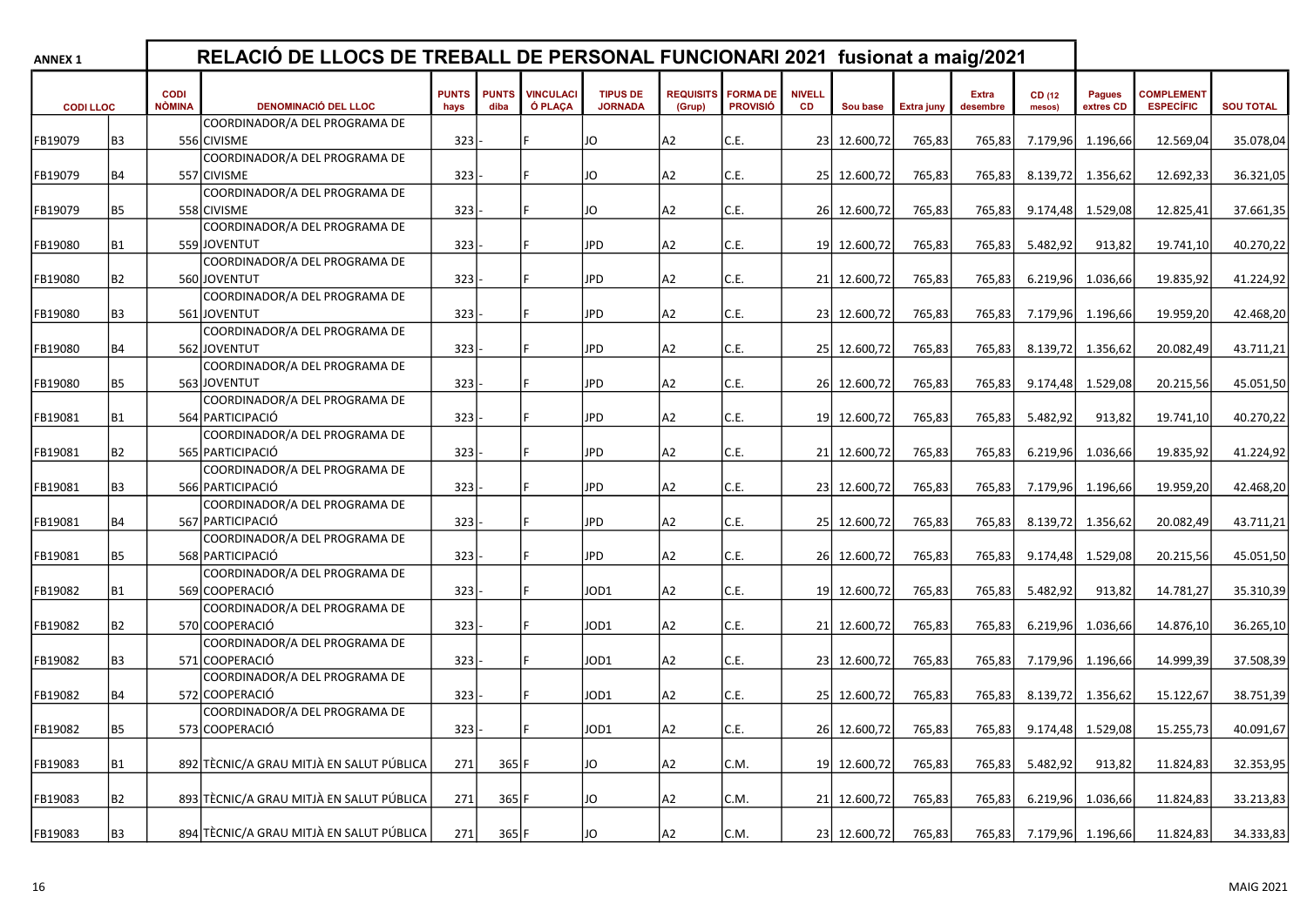| <b>ANNEX 1</b>  |                |                              | RELACIÓ DE LLOCS DE TREBALL DE PERSONAL FUNCIONARI 2021 fusionat a maig/2021 |                      |                      |                             |                                   |                            |                                    |                     |              |            |                          |                          |                            |                                       |                  |
|-----------------|----------------|------------------------------|------------------------------------------------------------------------------|----------------------|----------------------|-----------------------------|-----------------------------------|----------------------------|------------------------------------|---------------------|--------------|------------|--------------------------|--------------------------|----------------------------|---------------------------------------|------------------|
| <b>CODILLOC</b> |                | <b>CODI</b><br><b>NÒMINA</b> | <b>DENOMINACIÓ DEL LLOC</b>                                                  | <b>PUNTS</b><br>hays | <b>PUNTS</b><br>diba | <b>VINCULACI</b><br>Ó PLAÇA | <b>TIPUS DE</b><br><b>JORNADA</b> | <b>REQUISITS</b><br>(Grup) | <b>FORMA DE</b><br><b>PROVISIÓ</b> | <b>NIVELL</b><br>CD | Sou base     | Extra juny | <b>Extra</b><br>desembre | CD (12<br>mesos)         | <b>Pagues</b><br>extres CD | <b>COMPLEMENT</b><br><b>ESPECÍFIC</b> | <b>SOU TOTAL</b> |
| FB19083         | <b>B4</b>      |                              | 895 TÈCNIC/A GRAU MITJÀ EN SALUT PÚBLICA                                     | 271                  | 365 F                |                             | JO                                | A <sub>2</sub>             | C.M.                               |                     | 25 12.600,72 | 765,83     | 765,83                   | 8.139,72                 | 1.356,62                   | 11.824,83                             | 35.453,55        |
| FB19083         | <b>B5</b>      |                              | 896 TÈCNIC/A GRAU MITJÀ EN SALUT PÚBLICA                                     | 271                  | 365 F                |                             | JO                                | A2                         | C.M.                               |                     | 26 12.600,72 | 765,83     | 765,83                   | 9.174,48                 | 1.529,08                   | 11.824,83                             | 36.660,77        |
| FB19084         | B1             | B23                          | TÈCNIC/A GRAU MITJÀ EN SALUT PÚBLICA                                         | 271                  | $365$ F              |                             | JOD2                              | A2                         | C.M.                               |                     | 19 12.600,72 | 765,83     | 765,83                   | 5.482,92                 | 913,82                     | 13.442,53                             | 33.971,65        |
| FB19084         | <b>B2</b>      | B24                          | TÈCNIC/A GRAU MITJÀ EN SALUT PÚBLICA                                         | 271                  | 365 F                |                             | JOD2                              | A <sub>2</sub>             | C.M.                               |                     | 21 12.600,72 | 765,83     | 765,83                   | 6.219,96                 | 1.036,66                   | 13.442,53                             | 34.831,53        |
| FB19084         | B <sub>3</sub> | B25                          | TÈCNIC/A GRAU MITJÀ EN SALUT PÚBLICA                                         | 271                  | 365 F                |                             | JOD2                              | A <sub>2</sub>             | C.M.                               |                     | 23 12.600,72 | 765,83     | 765,83                   | 7.179,96                 | 1.196,66                   | 13.442,53                             | 35.951,53        |
| FB19084         | В4             | B26                          | TÈCNIC/A GRAU MITJÀ EN SALUT PÚBLICA                                         | 271                  | 365 F                |                             | JOD <sub>2</sub>                  | A2                         | C.M.                               |                     | 25 12.600,72 | 765,83     | 765,83                   | 8.139,72                 | 1.356,62                   | 13.442,53                             | 37.071,25        |
| FB19084         | <b>B5</b>      | B27                          | TÈCNIC/A GRAU MITJÀ EN SALUT PÚBLICA                                         | 271                  | 365 F                |                             | JOD2                              | A <sub>2</sub>             | C.M.                               |                     | 26 12.600,72 | 765,83     | 765,83                   | 9.174,48                 | 1.529,08                   | 13.442,53                             | 38.278,47        |
| FB19085         | <b>B1</b>      | <b>B28</b>                   | TÈCNIC/A DE GRAU MITJÀ DE SERVEIS DEL<br><b>TERRITORI</b>                    | 283                  | 365 F                |                             | JP <sub>2</sub>                   | A2                         | C.E.                               |                     | 19 12.600,72 | 765,83     | 765,83                   | 5.482,92                 | 913,82                     | 16.137,61                             | 36.666,73        |
| FB19085         | B2             | B29                          | TÈCNIC/A DE GRAU MITJÀ DE SERVEIS DEL<br><b>TERRITORI</b>                    | 283                  | 365 F                |                             | JP <sub>2</sub>                   | A2                         | C.E.                               |                     | 21 12.600,72 | 765,83     | 765,83                   | 6.219,96                 | 1.036,66                   | 16.137,61                             | 37.526,61        |
| FB19085         | B3             | B30                          | TÈCNIC/A DE GRAU MITJÀ DE SERVEIS DEL<br><b>TERRITORI</b>                    | 283                  | 365 F                |                             | JP <sub>2</sub>                   | A2                         | C.E.                               |                     | 23 12.600,72 | 765,83     | 765,83                   | 7.179,96                 | 1.196,66                   | 16.137,61                             | 38.646,61        |
| FB19085         | B4             | B31                          | TÈCNIC/A DE GRAU MITJÀ DE SERVEIS DEL<br><b>TERRITORI</b>                    | 283                  | 365 F                |                             | JP <sub>2</sub>                   | A2                         | C.E.                               |                     | 25 12.600,72 | 765,83     | 765,83                   | 8.139,72                 | 1.356,62                   | 16.137,61                             | 39.766,33        |
| FB19085         | <b>B5</b>      | B32                          | TÈCNIC/A DE GRAU MITJÀ DE SERVEIS DEL<br><b>TERRITORI</b>                    | 283                  | 365 F                |                             | JP <sub>2</sub>                   | A2                         | C.E.                               |                     | 26 12.600,72 | 765,83     | 765,83                   | 9.174,48                 | 1.529,08                   | 16.137,61                             | 40.973,55        |
| FB19086         | <b>B1</b>      | B35                          | ARQUITECTE/A TÈCNIC/A                                                        | 283                  | 365 F                |                             | JP <sub>2</sub>                   | A <sub>2</sub>             | C.E.                               | 19 <sup>1</sup>     | 12.600,72    | 765,83     | 765,83                   | 5.482,92                 | 913,82                     | 16.137,61                             | 36.666,73        |
| FB19086         | <b>B2</b>      | <b>B36</b>                   | ARQUITECTE/A TÈCNIC/A                                                        | 283                  | 365 F                |                             | JP <sub>2</sub>                   | A <sub>2</sub>             | C.E.                               |                     | 21 12.600,72 | 765,83     | 765,83                   | 6.219,96                 | 1.036,66                   | 16.137,61                             | 37.526,61        |
| FB19086         | B <sub>3</sub> | <b>B37</b>                   | ARQUITECTE/A TÈCNIC/A                                                        | 283                  | 365 F                |                             | JP <sub>2</sub>                   | A <sub>2</sub>             | C.E.                               |                     | 23 12.600,72 | 765,83     | 765,83                   | 7.179,96                 | 1.196,66                   | 16.137,61                             | 38.646,61        |
| FB19086         | <b>B4</b>      | <b>B38</b>                   | ARQUITECTE/A TÈCNIC/A                                                        | 283                  | 365 F                |                             | JP2                               | A <sub>2</sub>             | C.E.                               |                     | 25 12.600,72 | 765,83     | 765,83                   | 8.139,72                 | 1.356,62                   | 16.137,61                             | 39.766,33        |
| FB19086         | <b>B5</b>      | <b>B39</b>                   | ARQUITECTE/A TÈCNIC/A                                                        | 283                  | 365 F                |                             | JP <sub>2</sub>                   | A <sub>2</sub>             | C.E.                               | 26                  | 12.600,72    | 765,83     | 765,83                   | 9.174,48                 | 1.529,08                   | 16.137,61                             | 40.973,55        |
| FB19087         | <b>B1</b>      | <b>B40</b>                   | TÈCNIC/A D'ASSESSORAMENT JURÍDIC                                             | 271                  | 365 F                |                             | JO                                | A <sub>2</sub>             | C.M.                               |                     | 19 12.600,72 | 765,83     | 765,83                   | 5.482,92                 | 913,82                     | 11.824,83                             | 32.353,95        |
| FB19087         | <b>B2</b>      | <b>B41</b>                   | TÈCNIC/A D'ASSESSORAMENT JURÍDIC                                             | 271                  | 365 F                |                             | <b>JO</b>                         | A <sub>2</sub>             | C.M.                               |                     | 21 12.600,72 | 765,83     | 765,83                   | 6.219,96                 | 1.036,66                   | 11.824,83                             | 33.213,83        |
| FB19087         | B <sub>3</sub> | <b>B42</b>                   | TÈCNIC/A D'ASSESSORAMENT JURÍDIC                                             | 271                  | 365 F                |                             | <b>JO</b>                         | A <sub>2</sub>             | C.M.                               |                     | 23 12.600,72 | 765,83     | 765,83                   | 7.179,96                 | 1.196,66                   | 11.824,83                             | 34.333,83        |
| FB19087         | <b>B4</b>      | <b>B43</b>                   | TÈCNIC/A D'ASSESSORAMENT JURÍDIC                                             | 271                  | 365 F                |                             | <b>JO</b>                         | la2                        | C.M.                               | 25                  | 12.600,72    | 765,83     | 765,83                   | 8.139,72                 | 1.356,62                   | 11.824,83                             | 35.453,55        |
| FB19087         | <b>B5</b>      | <b>B44</b>                   | TÈCNIC/A D'ASSESSORAMENT JURÍDIC                                             | 271                  | 365 F                |                             | JO                                | A <sub>2</sub>             | C.M.                               |                     | 26 12.600,72 | 765,83     | 765,83                   | 9.174,48                 | 1.529,08                   | 11.824,83                             | 36.660,77        |
| FB19088         | <b>B1</b>      | <b>B45</b>                   | ARQUITECTE/A TÈCNIC/A                                                        | 283                  | 365 F                |                             | <b>JPD</b>                        | A <sub>2</sub>             | C.E.                               | 19 <sup>1</sup>     | 12.600,72    | 765,83     | 765,83                   | 5.482,92                 | 913,82                     | 18.402,39                             | 38.931,51        |
| FB19088         | <b>B2</b>      | B46                          | ARQUITECTE/A TÈCNIC/A                                                        | 283                  | $365$ F              |                             | <b>JPD</b>                        | A <sub>2</sub>             | C.E.                               | 21                  | 12.600,72    | 765,83     | 765,83                   | 6.219,96                 | 1.036,66                   | 18.402,39                             | 39.791,39        |
| FB19088         | B <sub>3</sub> | B47                          | ARQUITECTE/A TÈCNIC/A                                                        | 283                  | 365 F                |                             | <b>JPD</b>                        | A <sub>2</sub>             | C.E.                               |                     | 23 12.600,72 | 765,83     | 765,83                   |                          | 7.179,96 1.196,66          | 18.402,39                             | 40.911,39        |
| FB19088         | <b>B4</b>      | B48                          | ARQUITECTE/A TÈCNIC/A                                                        | 283                  | $365$ F              |                             | <b>JPD</b>                        | $\overline{A2}$            | C.E.                               |                     | 25 12.600,72 | 765,83     | 765,83                   |                          | 8.139,72 1.356,62          | 18.402,39                             | 42.031,11        |
| FB19088         | <b>B5</b>      | B49                          | ARQUITECTE/A TÈCNIC/A                                                        | 283                  | 365 F                |                             | <b>JPD</b>                        | A <sub>2</sub>             | C.E.                               |                     | 26 12.600,72 | 765,83     | 765,83                   |                          | 9.174,48 1.529,08          | 18.402,39                             | 43.238,33        |
| FB19089         | B1             | B62                          | COORDINADOR/A DE L'EQUIP BÀSIC<br>D'ATENCIÓ SOCIAL                           |                      | 485 F                |                             | JO                                | A2                         | C.E.                               |                     | 19 12.600,72 | 765,83     |                          | 765,83 5.482,92          | 913,82                     | 14.821,04                             | 35.350,16        |
|                 |                |                              | COORDINADOR/A DE L'EQUIP BÀSIC                                               |                      |                      |                             |                                   |                            |                                    |                     |              |            |                          |                          |                            |                                       |                  |
| FB19089         | B2             | B63                          | D'ATENCIÓ SOCIAL                                                             |                      | 485 F                |                             | JO                                | A <sub>2</sub>             | C.E.                               |                     | 21 12.600,72 | 765,83     |                          | 765,83 6.219,96 1.036,66 |                            | 14.821,04                             | 36.210,04        |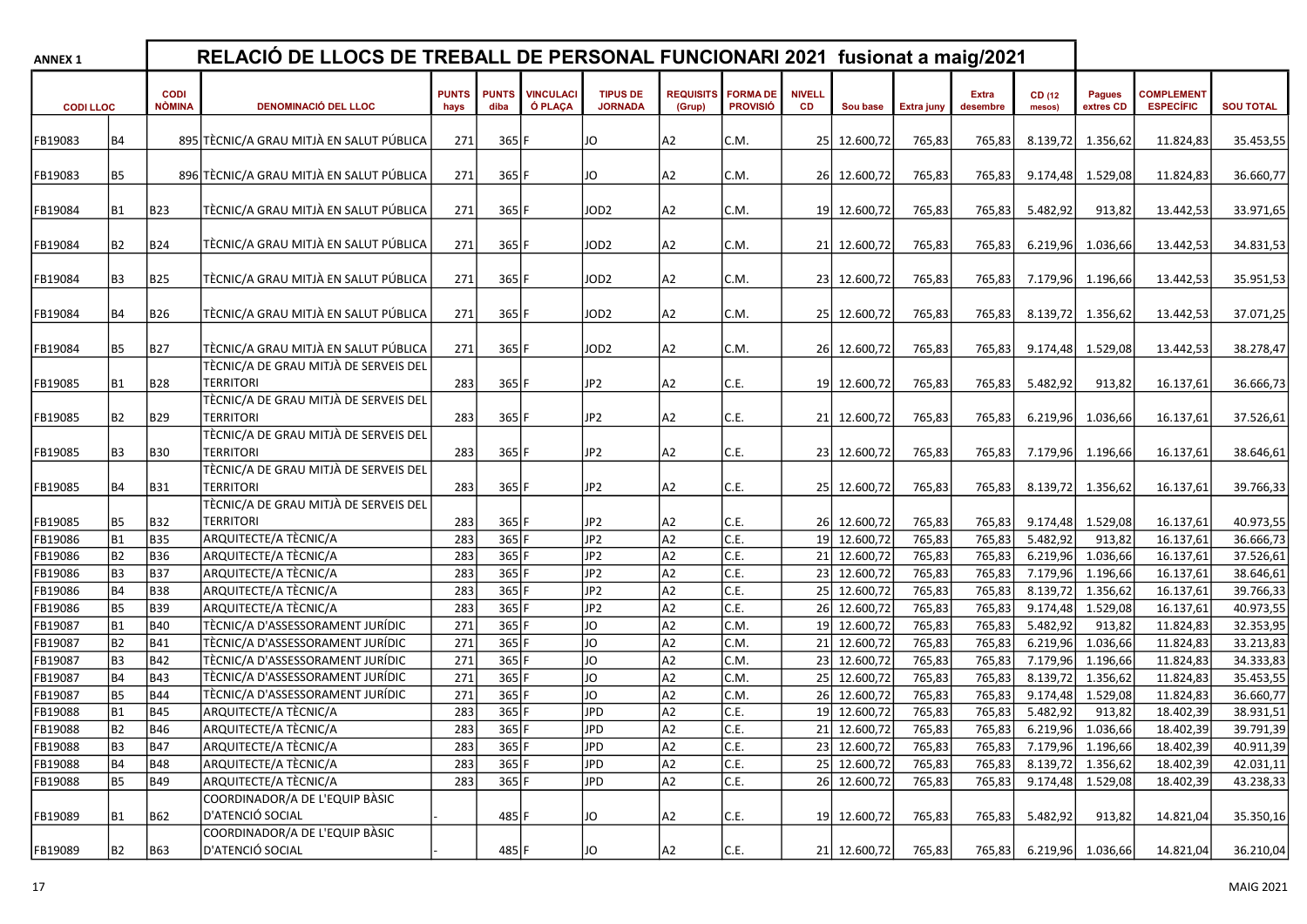| <b>ANNEX 1</b>  |                  |                       | RELACIÓ DE LLOCS DE TREBALL DE PERSONAL FUNCIONARI 2021 fusionat a maig/2021 |                      |                      |                             |                                   |                            |                                    |                     |              |                   |                          |                  |                            |                                       |                  |
|-----------------|------------------|-----------------------|------------------------------------------------------------------------------|----------------------|----------------------|-----------------------------|-----------------------------------|----------------------------|------------------------------------|---------------------|--------------|-------------------|--------------------------|------------------|----------------------------|---------------------------------------|------------------|
| <b>CODILLOC</b> |                  | <b>CODI</b><br>NÒMINA | <b>DENOMINACIÓ DEL LLOC</b>                                                  | <b>PUNTS</b><br>hays | <b>PUNTS</b><br>diba | <b>VINCULACI</b><br>Ó PLAÇA | <b>TIPUS DE</b><br><b>JORNADA</b> | <b>REQUISITS</b><br>(Grup) | <b>FORMA DE</b><br><b>PROVISIÓ</b> | <b>NIVELL</b><br>CD | Sou base     | <b>Extra juny</b> | <b>Extra</b><br>desembre | CD (12<br>mesos) | <b>Pagues</b><br>extres CD | <b>COMPLEMENT</b><br><b>ESPECÍFIC</b> | <b>SOU TOTAL</b> |
|                 |                  |                       | COORDINADOR/A DE L'EQUIP BÀSIC                                               |                      |                      |                             |                                   |                            |                                    |                     |              |                   |                          |                  |                            |                                       |                  |
| FB19089         | B <sub>3</sub>   | <b>B64</b>            | D'ATENCIÓ SOCIAL                                                             |                      | 485 F                |                             | JO                                | A <sub>2</sub>             | C.E.                               |                     | 23 12.600,72 | 765,83            | 765,83                   | 7.179,96         | 1.196,66                   | 14.821,04                             | 37.330,04        |
|                 |                  |                       | COORDINADOR/A DE L'EQUIP BÀSIC                                               |                      |                      |                             |                                   |                            |                                    |                     |              |                   |                          |                  |                            |                                       |                  |
| FB19089         | <b>B4</b>        | B65                   | D'ATENCIÓ SOCIAL                                                             |                      | 485 F                |                             | JO                                | A <sub>2</sub>             | C.E.                               |                     | 25 12.600,72 | 765,83            | 765,83                   | 8.139,72         | 1.356,62                   | 14.821,04                             | 38.449,76        |
|                 |                  |                       | COORDINADOR/A DE L'EQUIP BÀSIC                                               |                      |                      |                             |                                   |                            |                                    |                     |              |                   |                          |                  |                            |                                       |                  |
| FB19089         | <b>B5</b>        | B66                   | D'ATENCIÓ SOCIAL                                                             |                      | 485 F                |                             | JO                                | A <sub>2</sub>             | C.E.                               |                     | 26 12.600,72 | 765,83            | 765,83                   | 9.174,48         | 1.529,08                   | 14.821,04                             | 39.656,98        |
| FB19090         | <b>B1</b>        | B67                   | TÈCNIC/A DE GRAU MITJÀ DE SERVEIS DEL<br>TERRITORI                           | 283                  | 365 F                |                             | JP1                               | A2                         | C.M.                               |                     | 19 12.600,72 | 765,83            | 765,83                   | 5.482,92         | 913,82                     | 13.982,84                             | 34.511,96        |
|                 |                  |                       | TÈCNIC/A DE GRAU MITJÀ DE SERVEIS DEL                                        |                      |                      |                             |                                   |                            |                                    |                     |              |                   |                          |                  |                            |                                       |                  |
| FB19090         | <b>B2</b>        | B68                   | <b>TERRITORI</b>                                                             | 283                  | 365 F                |                             | JP1                               | A <sub>2</sub>             | C.M.                               |                     | 21 12.600,72 | 765,83            | 765,83                   | 6.219,96         | 1.036,66                   | 13.982,84                             | 35.371,84        |
|                 |                  |                       | TÈCNIC/A DE GRAU MITJÀ DE SERVEIS DEL                                        |                      |                      |                             |                                   |                            |                                    |                     |              |                   |                          |                  |                            |                                       |                  |
| FB19090         | B <sub>3</sub>   | B69                   | <b>TERRITORI</b>                                                             | 283                  | 365 F                |                             | JP1                               | A2                         | C.M.                               |                     | 23 12.600,72 | 765,83            | 765,83                   |                  | 7.179,96 1.196,66          | 13.982,84                             | 36.491,84        |
|                 |                  |                       | TÈCNIC/A DE GRAU MITJÀ DE SERVEIS DEL                                        |                      |                      |                             |                                   |                            |                                    |                     |              |                   |                          |                  |                            |                                       |                  |
| FB19090         | <b>B4</b>        | <b>B70</b>            | TERRITORI                                                                    | 283                  | 365 F                |                             | JP1                               | A2                         | C.M.                               |                     | 25 12.600,72 | 765,83            | 765,83                   | 8.139,72         | 1.356,62                   | 13.982,84                             | 37.611,56        |
|                 |                  |                       | TÈCNIC/A DE GRAU MITJÀ DE SERVEIS DEL                                        |                      |                      |                             |                                   |                            |                                    |                     |              |                   |                          |                  |                            |                                       |                  |
| FB19090         | <b>B5</b>        | B71                   | <b>TERRITORI</b>                                                             | 283                  | 365 F                |                             | JP1                               | A2                         | C.M.                               |                     | 26 12.600,72 | 765,83            | 765,83                   | 9.174,48         | 1.529,08                   | 13.982,84                             | 38.818,78        |
| FB19091         | <b>B1</b>        | F61                   | COORDINADOR/A D'EXECUCIÓ D'OBRA                                              |                      | 405                  |                             | JO                                | A <sub>2</sub>             | C.M.                               |                     | 19 12.600,72 | 765,83            | 765,83                   | 5.482,92         | 913,82                     | 13.479,63                             | 34.008,75        |
| FB19091         | B <sub>2</sub>   | F62                   | COORDINADOR/A D'EXECUCIÓ D'OBRA                                              |                      | 405 F                |                             | JO                                | A <sub>2</sub>             | C.M.                               |                     | 21 12.600,72 | 765,83            | 765,83                   | 6.219,96         | 1.036,66                   | 13.479,63                             | 34.868,63        |
| FB19091         | B <sub>3</sub>   | F63                   | COORDINADOR/A D'EXECUCIÓ D'OBRA                                              |                      | 405                  |                             | JO                                | A <sub>2</sub>             | C.M.                               |                     | 23 12.600,72 | 765,83            | 765,83                   | 7.179,96         | 1.196,66                   | 13.479,63                             | 35.988,63        |
| FB19091         | <b>B4</b>        | F64                   | COORDINADOR/A D'EXECUCIÓ D'OBRA                                              |                      | 405 F                |                             | <b>JO</b>                         | A <sub>2</sub>             | C.M.                               |                     | 25 12.600,72 | 765,83            | 765,83                   | 8.139,72         | 1.356,62                   | 13.479,63                             | 37.108,35        |
| FB19092         | <b>B1</b>        | F65                   | COORDINADOR/A D'EXECUCIÓ D'OBRA                                              |                      | 405 F                |                             | JOD1                              | $\overline{A2}$            | C.M.                               |                     | 19 12.600,72 | 765,83            | 765,83                   | 5.482,92         | 913,82                     | 15.860,24                             | 36.389,36        |
| FB19092         | <b>B2</b>        | F66                   | COORDINADOR/A D'EXECUCIÓ D'OBRA                                              |                      | 405 F                |                             | JOD1                              | A <sub>2</sub>             | C.M.                               |                     | 21 12.600,72 | 765,83            | 765,83                   | 6.219,96         | 1.036,66                   | 15.860,24                             | 37.249,24        |
| FB19092         | B <sub>3</sub>   | F67                   | COORDINADOR/A D'EXECUCIÓ D'OBRA                                              |                      | 405                  |                             | JOD1                              | $\overline{A2}$            | C.M.                               |                     | 23 12.600,72 | 765,83            | 765,83                   | 7.179,96         | 1.196,66                   | 15.860,24                             | 38.369,24        |
|                 |                  |                       | TÈCNIC/A DE GRAU MITJÀ DE RECURSOS                                           |                      |                      |                             |                                   |                            |                                    |                     |              |                   |                          |                  |                            |                                       |                  |
| FB19093         | lB1              | F68                   | <b>HUMANS</b>                                                                |                      | 365 F                |                             | JP <sub>2</sub>                   | A <sub>2</sub>             | C.M.                               |                     | 19 12.600,72 | 765,83            | 765,83                   | 5.482,92         | 913,82                     | 16.137,61                             | 36.666,73        |
|                 |                  |                       | TÈCNIC/A DE GRAU MITJÀ DE RECURSOS                                           |                      |                      |                             |                                   |                            |                                    |                     |              |                   |                          |                  |                            |                                       |                  |
| FB19093         | <b>B2</b>        | F69                   | <b>HUMANS</b>                                                                |                      | 365 F                |                             | JP <sub>2</sub>                   | A2                         | C.M.                               |                     | 21 12.600,72 | 765,83            | 765,83                   |                  | 6.219,96 1.036,66          | 16.137,61                             | 37.526,61        |
|                 |                  |                       | TÈCNIC/A DE GRAU MITJÀ DE RECURSOS                                           |                      |                      |                             |                                   |                            |                                    |                     |              |                   |                          |                  |                            |                                       |                  |
| FB19093         | B <sub>3</sub>   | F70                   | <b>HUMANS</b>                                                                |                      | 365 F                |                             | JP <sub>2</sub>                   | IA2                        | C.M.                               |                     | 23 12.600,72 | 765,83            | 765,83                   | 7.179,96         | 1.196,66                   | 16.137,61                             | 38.646,61        |
|                 |                  |                       | TÈCNIC/A DE GRAU MITJÀ DE RECURSOS                                           |                      |                      |                             |                                   |                            |                                    |                     |              |                   |                          |                  |                            |                                       |                  |
| FB19093         | <b>B4</b>        | F71                   | <b>HUMANS</b>                                                                |                      | 365 F                |                             | JP <sub>2</sub>                   | A <sub>2</sub>             | C.M.                               |                     | 25 12.600,72 | 765,83            | 765,83                   | 8.139,72         | 1.356,62                   | 16.137,61                             | 39.766,33        |
| FB19095         | <b>B1</b>        | F76                   | TÈCNIC/A DE GRAU MITJÀ D'ECONOMIA                                            |                      | 365 F                |                             | JO                                | A <sub>2</sub>             | C.M.                               |                     | 19 12.600,72 | 765,83            | 765,83                   | 5.482,92         | 913,82                     | 11.824,83                             | 32.353,95        |
| FB19095         | <b>B2</b>        | F77                   | TÈCNIC/A DE GRAU MITJÀ D'ECONOMIA                                            |                      | 365 F                |                             | JO                                | A <sub>2</sub>             | C.M.                               |                     | 21 12.600,72 | 765,83            | 765,83                   | 6.219,96         | 1.036,66                   | 11.824,83                             | 33.213,83        |
| FB19095         | B <sub>2.1</sub> | F78                   | TÈCNIC/A DE GRAU MITJÀ D'ECONOMIA                                            |                      | 365 F                |                             | JO                                | A <sub>2</sub>             | C.M.                               |                     | 22 12.600,72 | 765,83            | 765,83                   | 6.699,36         | 1.116,56                   | 11.824,83                             | 33.773,13        |
| FB19095         | B <sub>3</sub>   | F79                   | TÈCNIC/A DE GRAU MITJÀ D'ECONOMIA                                            |                      | 365 F                |                             | JO                                | A <sub>2</sub>             | C.M.                               | 23                  | 12.600,72    | 765,83            | 765,83                   | 7.179,96         | 1.196,66                   | 11.824,83                             | 34.333,83        |
| FB19095         | B4               | F80                   | TÈCNIC/A DE GRAU MITJÀ D'ECONOMIA                                            |                      | 365 F                |                             | <b>JO</b>                         | A <sub>2</sub>             | C.M.                               | 25                  | 12.600,72    | 765,83            | 765,83                   | 8.139,72         | 1.356,62                   | 11.824,83                             | 35.453,55        |
| FB19095         | B5               | F81                   | TÈCNIC/A DE GRAU MITJÀ D'ECONOMIA                                            |                      | 365 F                |                             | <b>JO</b>                         | A <sub>2</sub>             | C.M.                               |                     | 26 12.600,72 | 765,83            | 765,83                   |                  | 9.174,48 1.529,08          | 11.824,83                             | 36.660,77        |
| FB19096         | B1               | F82                   | TÈCNIC/A DE GRAU MITJÀ D'ECONOMIA                                            |                      | 365 F                |                             | JP1                               | A <sub>2</sub>             | C.M.                               |                     | 19 12.600,72 | 765,83            | 765,83                   | 5.482,92         | 913,82                     | 13.982,84                             | 34.511,96        |
| FB19096         | B <sub>2</sub>   | F83                   | TÈCNIC/A DE GRAU MITJÀ D'ECONOMIA                                            |                      | 365 F                |                             | JP1                               | A <sub>2</sub>             | C.M.                               |                     | 19 12.600,72 | 765,83            | 765,83                   | 5.482,92         | 913,82                     | 13.982,84                             | 34.511,96        |
| FB19096         | B <sub>2.1</sub> | F84                   | TÈCNIC/A DE GRAU MITJÀ D'ECONOMIA                                            |                      | 365 F                |                             | JP1                               | A <sub>2</sub>             | C.M.                               |                     | 22 12.600,72 | 765,83            | 765,83                   | 6.699,36         | 1.116,56                   | 13.982,84                             | 35.931,14        |
| FB19096         | lB3              | F85                   | TÈCNIC/A DE GRAU MITJÀ D'ECONOMIA                                            |                      | 365 F                |                             | JP1                               | A <sub>2</sub>             | C.M.                               |                     | 23 12.600,72 | 765,83            | 765,83                   | 7.179,96         | 1.196,66                   | 13.982,84                             | 36.491,84        |
| FB19096         | B4               | F86                   | TÈCNIC/A DE GRAU MITJÀ D'ECONOMIA                                            |                      | 365 F                |                             | JP1                               | A <sub>2</sub>             | C.M.                               |                     | 25 12.600,72 | 765,83            | 765,83                   |                  | 8.139,72 1.356,62          | 13.982,84                             | 37.611,56        |
| FB19096         | <b>B5</b>        | F87                   | TÈCNIC/A DE GRAU MITJÀ D'ECONOMIA                                            |                      | 365 F                |                             | JP1                               | A <sub>2</sub>             | C.M.                               |                     | 26 12.600,72 | 765,83            | 765,83                   |                  | 9.174,48 1.529,08          | 13.982,84                             | 38.818,78        |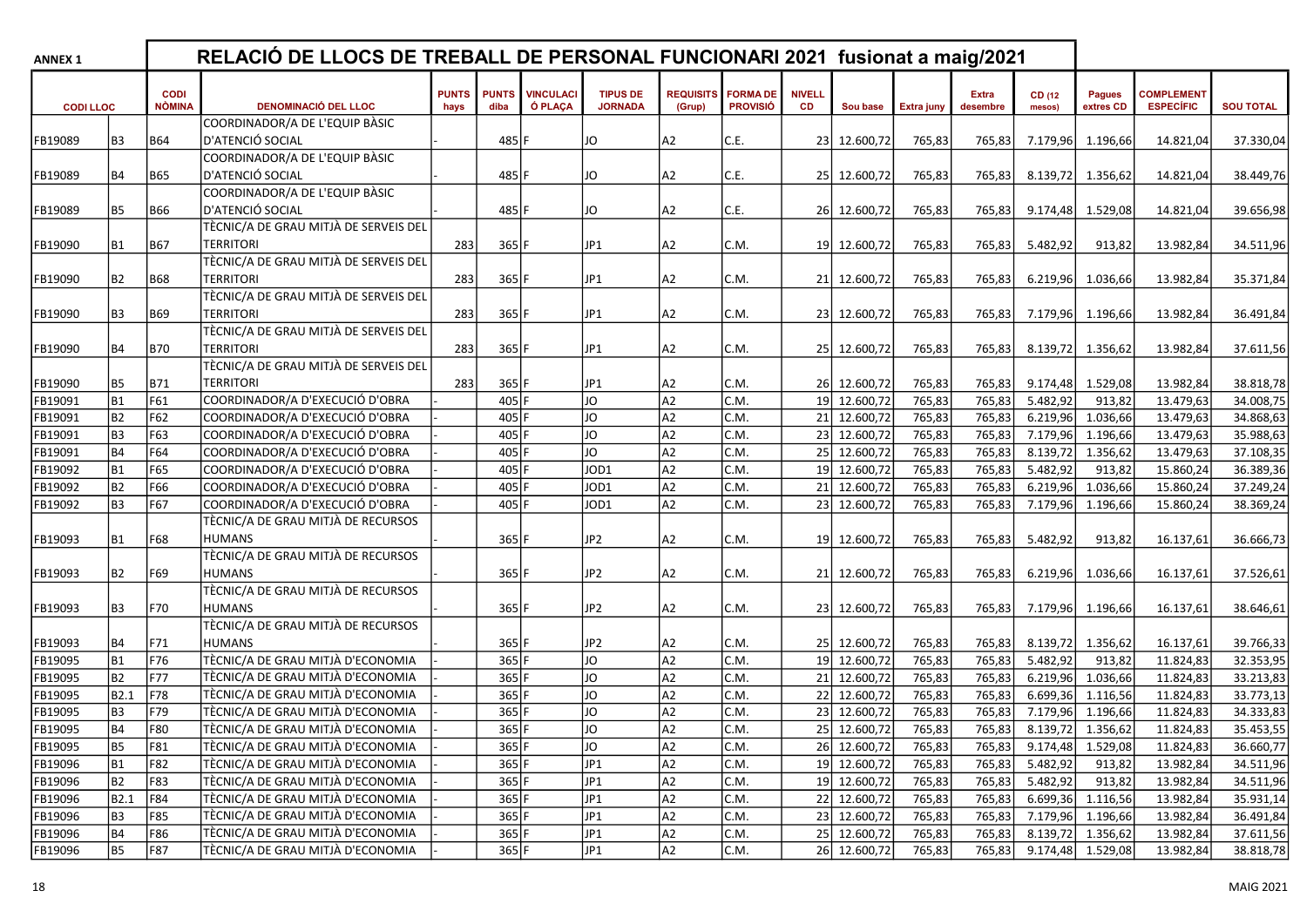| <b>ANNEX 1</b>     |                |                       | RELACIÓ DE LLOCS DE TREBALL DE PERSONAL FUNCIONARI 2021 fusionat a maig/2021 |                      |                      |                             |                                   |                                  |                                    |                     |              |                   |                          |                          |                            |                                       |                        |
|--------------------|----------------|-----------------------|------------------------------------------------------------------------------|----------------------|----------------------|-----------------------------|-----------------------------------|----------------------------------|------------------------------------|---------------------|--------------|-------------------|--------------------------|--------------------------|----------------------------|---------------------------------------|------------------------|
| <b>CODILLOC</b>    |                | <b>CODI</b><br>NÒMINA | <b>DENOMINACIÓ DEL LLOC</b>                                                  | <b>PUNTS</b><br>hays | <b>PUNTS</b><br>diba | <b>VINCULACI</b><br>Ó PLACA | <b>TIPUS DE</b><br><b>JORNADA</b> | <b>REQUISITS</b><br>(Grup)       | <b>FORMA DE</b><br><b>PROVISIÓ</b> | <b>NIVELL</b><br>CD | Sou base     | <b>Extra juny</b> | <b>Extra</b><br>desembre | CD (12<br>mesos)         | <b>Pagues</b><br>extres CD | <b>COMPLEMENT</b><br><b>ESPECÍFIC</b> | <b>SOU TOTAL</b>       |
|                    |                |                       | TÈCNIC/A DE GRAU MITJÀ DE BARRIS I                                           |                      |                      |                             |                                   |                                  |                                    |                     |              |                   |                          |                          |                            |                                       |                        |
| FB19097            | <b>B1</b>      | F56                   | <b>ACCIÓ COMUNITÀRIA</b>                                                     |                      | 365 F                |                             | JOD <sub>2</sub>                  | A <sub>2</sub>                   | C.M.                               |                     | 19 12.600,72 | 765,83            | 765,83                   | 5.482,92                 | 913,82                     | 13.442,53                             | 33.971,65              |
| FB19097            | <b>B2</b>      | F57                   | TÈCNIC/A DE GRAU MITJÀ DE BARRIS I<br>ACCIÓ COMUNITÀRIA                      |                      | 365 F                |                             | JOD <sub>2</sub>                  | A2                               | C.M.                               |                     | 21 12.600,72 | 765,83            | 765,83                   | 6.219,96                 | 1.036,66                   | 13.442,53                             | 34.831,53              |
|                    |                |                       | TÈCNIC/A DE GRAU MITJÀ DE BARRIS I                                           |                      |                      |                             |                                   |                                  |                                    |                     |              |                   |                          |                          |                            |                                       |                        |
| FB19097            | B <sub>3</sub> | F58                   | <b>ACCIÓ COMUNITÀRIA</b>                                                     |                      | 365 F                |                             | JOD <sub>2</sub>                  | A <sub>2</sub>                   | C.M.                               |                     | 23 12.600,72 | 765,83            | 765,83                   | 7.179,96                 | 1.196,66                   | 13.442,53                             | 35.951,53              |
|                    |                |                       | TÈCNIC/A DE GRAU MITJÀ DE BARRIS I                                           |                      |                      |                             |                                   |                                  |                                    |                     |              |                   |                          |                          |                            |                                       |                        |
| FB19097            | <b>B4</b>      | F59                   | ACCIÓ COMUNITÀRIA                                                            |                      | 365 F                |                             | JOD2                              | A <sub>2</sub>                   | C.M.                               |                     | 25 12.600,72 | 765,83            | 765,83                   | 8.139,72                 | 1.356,62                   | 13.442,53                             | 37.071,25              |
|                    |                |                       | TÈCNIC/A DE GRAU MITJÀ DE BARRIS I                                           |                      |                      |                             |                                   |                                  |                                    |                     |              |                   |                          |                          |                            |                                       |                        |
| FB19097            | <b>B5</b>      | F60                   | ACCIÓ COMUNITÀRIA                                                            |                      | 365 F                |                             | JOD <sub>2</sub>                  | A2                               | C.M.                               |                     | 26 12.600,72 | 765,83            | 765,83                   | 9.174,48                 | 1.529,08                   | 13.442,53                             | 38.278,47              |
|                    |                |                       | TÈCNIC/A DE GRAU MITJÀ DE PROMOCIÓ                                           |                      |                      |                             |                                   |                                  |                                    |                     |              |                   |                          |                          |                            |                                       |                        |
| FB19098            | <b>B1</b>      | F88                   | <b>ECONÒMICA</b>                                                             |                      | 375 F                |                             | JP1                               | A2                               | C.M.                               |                     | 19 12.600,72 | 765,83            | 765,83                   | 5.482,92                 | 913,82                     | 14.424,13                             | 34.953,25              |
|                    |                |                       | TÈCNIC/A DE GRAU MITJÀ DE PROMOCIÓ                                           |                      |                      |                             |                                   |                                  |                                    |                     |              |                   |                          |                          |                            |                                       |                        |
| FB19098            | l B2           | F89                   | <b>ECONÒMICA</b>                                                             |                      | 375 F                |                             | JP1                               | A <sub>2</sub>                   | C.M.                               |                     | 21 12.600,72 | 765,83            | 765,83                   | 6.219,96                 | 1.036,66                   | 14.424,13                             | 35.813,13              |
|                    |                |                       | TÈCNIC/A DE GRAU MITJÀ DE PROMOCIÓ                                           |                      |                      |                             |                                   |                                  |                                    |                     |              |                   |                          |                          |                            |                                       |                        |
| FB19098            | B <sub>3</sub> | F90                   | <b>ECONÒMICA</b>                                                             |                      | 375 F                |                             | JP1                               | A <sub>2</sub>                   | C.M.                               |                     | 23 12.600,72 | 765,83            | 765,83                   | 7.179,96                 | 1.196,66                   | 14.424,13                             | 36.933,13              |
|                    |                |                       | TÈCNIC/A DE GRAU MITJÀ DE PROMOCIÓ                                           |                      |                      |                             |                                   |                                  |                                    |                     |              |                   |                          |                          |                            |                                       |                        |
| FB19098            | <b>B4</b>      | F91                   | <b>ECONÒMICA</b>                                                             |                      | 375 F                |                             | JP1                               | IA2                              | C.M.                               |                     | 25 12.600,72 | 765,83            | 765,83                   | 8.139,72                 | 1.356,62                   | 14.424,13                             | 38.052,85              |
|                    |                |                       | TÈCNIC/A DE GRAU MITJÀ DE PROMOCIÓ                                           |                      |                      |                             |                                   |                                  |                                    |                     |              |                   |                          |                          |                            |                                       |                        |
| FB19098            | <b>B5</b>      | GO3                   | <b>ECONÒMICA</b>                                                             |                      | 375 F                |                             | JP1                               | A2                               | C.M.                               |                     | 26 12.600,72 | 765,83            | 765,83                   | 9.174,48                 | 1.529,08                   | 14.424,13                             | 39.260,07              |
| FB19099            | lB1            | G <sub>29</sub>       | TÈCNIC/A EN OCUPACIÓ                                                         | 271                  | 365 F                |                             | JO                                | $\overline{A2}$                  | C.M.                               |                     | 19 12.600,72 | 765,83            | 765,83                   | 5.482,92                 | 913,82                     | 11.824,83                             | 32.353,95              |
| FB19099            | B2             | G <sub>30</sub>       | TÈCNIC/A EN OCUPACIÓ                                                         | 271                  | 365 F                |                             | JO                                | A <sub>2</sub>                   | C.M.                               |                     | 21 12.600,72 | 765,83            | 765,83                   | 6.219,96                 | 1.036,66                   | 11.824,83                             | 33.213,83              |
| FB19099            | B <sub>3</sub> | $\sqrt{G31}$          | TÈCNIC/A EN OCUPACIÓ                                                         | 271                  | 365 F                |                             | <b>JO</b>                         | A <sub>2</sub>                   | C.M.                               |                     | 23 12.600,72 | 765,83            | 765,83                   | 7.179,96                 | 1.196,66                   | 11.824,83                             | 34.333,83              |
| FB19099            | <b>B4</b>      | G <sub>32</sub>       | TÈCNIC/A EN OCUPACIÓ                                                         | 271                  | 365 F                |                             | JO                                | A <sub>2</sub>                   | C.M.                               | 25                  | 12.600,72    | 765,83            | 765,83                   | 8.139,72                 | 1.356,62                   | 11.824,83                             | 35.453,55              |
| FB19099            | lb5.           | G <sub>33</sub>       | TÈCNIC/A EN OCUPACIÓ                                                         | 271                  | 365 F                |                             | JO                                | $\overline{A2}$                  | C.M.                               |                     | 26 12.600,72 | 765,83            | 765,83                   | 9.174,48                 | 1.529,08                   | 11.824,83                             | 36.660,77              |
|                    |                |                       | TÈCNIC/A DE GRAU MITJÀ                                                       |                      |                      |                             |                                   |                                  |                                    |                     |              |                   |                          |                          |                            |                                       |                        |
| FB19100            | <b>B1</b>      | G <sub>34</sub>       | <b>D'INFORMÀTICA</b>                                                         | 283                  | 385 F                |                             | JP1                               | A2                               | C.E.                               |                     | 19 12.600,72 | 765,83            | 765,83                   | 5.482,92                 | 913,82                     | 14.864,32                             | 35.393,44              |
|                    |                |                       | TÈCNIC/A DE GRAU MITJÀ                                                       |                      |                      |                             |                                   |                                  |                                    |                     |              |                   |                          |                          |                            |                                       |                        |
| FB19100            | <b>B2</b>      | G <sub>35</sub>       | <b>D'INFORMÀTICA</b>                                                         | 283                  | 385 F                |                             | JP1                               | IA2                              | C.E.                               |                     | 21 12.600,72 | 765,83            | 765,83                   | 6.219,96                 | 1.036,66                   | 14.864,32                             | 36.253,32              |
|                    |                |                       | TÈCNIC/A DE GRAU MITJÀ                                                       |                      |                      |                             |                                   |                                  |                                    |                     |              |                   |                          |                          |                            |                                       |                        |
| FB19100            | B2.1           | G36                   | <b>D'INFORMÀTICA</b><br>TÈCNIC/A DE GRAU MITJÀ                               | 283                  | 385 F                |                             | JP1                               | A <sub>2</sub>                   | C.E.                               |                     | 22 12.600,72 | 765,83            | 765,83                   | 6.699,36                 | 1.116,56                   | 14.864,32                             | 36.812,62              |
|                    |                |                       | <b>D'INFORMÀTICA</b>                                                         |                      |                      |                             |                                   |                                  |                                    |                     |              |                   |                          |                          |                            |                                       |                        |
| FB19100            | lB3            | G <sub>37</sub>       | TÈCNIC/A DE GRAU MITJÀ                                                       | 283                  | 385 F                |                             | JP1                               | A2                               | C.E.                               |                     | 23 12.600,72 | 765,83            | 765,83                   | 7.179,96                 | 1.196,66                   | 14.864,32                             | 37.373,32              |
| FB19100            | <b>B4</b>      | G38                   | <b>D'INFORMÀTICA</b>                                                         | 283                  | 385 F                |                             | JP1                               | A2                               | C.E.                               | 25                  | 12.600,72    | 765,83            | 765,83                   | 8.139,72                 |                            |                                       | 38.493,04              |
|                    |                |                       | TÈCNIC/A DE GRAU MITJÀ                                                       |                      |                      |                             |                                   |                                  |                                    |                     |              |                   |                          |                          | 1.356,62                   | 14.864,32                             |                        |
|                    | B5             | G <sub>39</sub>       | D'INFORMATICA                                                                | 283                  | 385 F                |                             | JP1                               |                                  | C.E.                               |                     | 26 12.600,72 |                   |                          | 765,83 9.174,48 1.529,08 |                            |                                       |                        |
| FB19100<br>FB19101 | B1             | $\sqrt{G40}$          | TÈCNIC/A DE GRAU MITJÀ D'ARXIU                                               | 271                  | 365 F                |                             | <b>JO</b>                         | A <sub>2</sub><br>A <sub>2</sub> | C.M.                               |                     | 19 12.600,72 | 765,83<br>765,83  | 765,83                   | 5.482,92                 | 913,82                     | 14.864,32<br>11.824,83                | 39.700,26<br>32.353,95 |
| FB19101            | B2             | $\sqrt{\frac{G41}{}}$ | TÈCNIC/A DE GRAU MITJÀ D'ARXIU                                               | 271                  | 365 F                |                             | JO                                | A <sub>2</sub>                   | C.M.                               |                     | 21 12.600,72 | 765,83            | 765,83                   |                          | 6.219,96 1.036,66          | 11.824,83                             | 33.213,83              |
| FB19101            | B3             | G42                   | TÈCNIC/A DE GRAU MITJÀ D'ARXIU                                               | 271                  | 365 F                |                             | <b>JO</b>                         | A <sub>2</sub>                   | C.M.                               |                     | 23 12.600,72 | 765,83            | 765,83                   | 7.179,96                 | 1.196,66                   | 11.824,83                             | 34.333,83              |
| FB19101            | B4             | G <sub>43</sub>       | TÈCNIC/A DE GRAU MITJÀ D'ARXIU                                               | 271                  | 365 F                |                             | <b>JO</b>                         | A <sub>2</sub>                   | C.M.                               |                     | 25 12.600,72 | 765,83            | 765,83                   |                          | 8.139,72 1.356,62          | 11.824,83                             | 35.453,55              |
| FB19101            | l B5           | G <sub>44</sub>       | TÈCNIC/A DE GRAU MITJÀ D'ARXIU                                               | 271                  | 365 F                |                             | JO                                | A <sub>2</sub>                   | C.M.                               |                     | 26 12.600,72 | 765,83            | 765,83                   | 9.174,48                 | 1.529,08                   | 11.824,83                             | 36.660,77              |
| FB19102            | B1             | G45                   | COORDINADOR/A D'EXECUCIÓ D'OBRA                                              |                      | 405 F                |                             | JP1                               | A <sub>2</sub>                   | C.M.                               |                     | 19 12.600,72 | 765,83            | 765,83                   | 5.482,92                 | 913,82                     | 15.746,88                             | 36.276,00              |
|                    |                |                       |                                                                              |                      |                      |                             |                                   |                                  |                                    |                     |              |                   |                          |                          |                            |                                       |                        |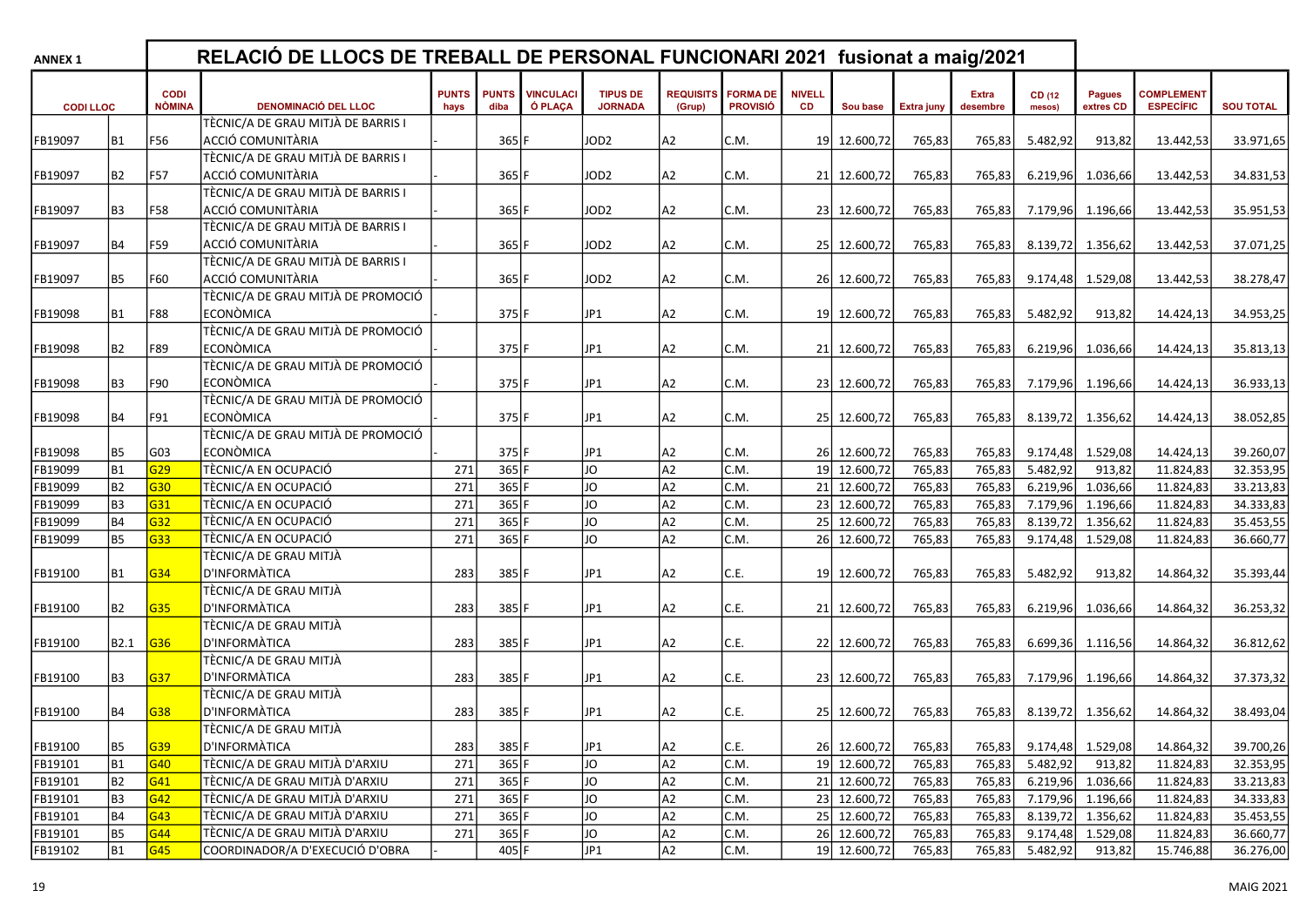| <b>ANNEX 1</b>  |                |                              | RELACIÓ DE LLOCS DE TREBALL DE PERSONAL FUNCIONARI 2021 fusionat a maig/2021 |                      |                      |                            |                                   |                            |                                    |                            |              |                   |                   |                  |                            |                                       |                  |
|-----------------|----------------|------------------------------|------------------------------------------------------------------------------|----------------------|----------------------|----------------------------|-----------------------------------|----------------------------|------------------------------------|----------------------------|--------------|-------------------|-------------------|------------------|----------------------------|---------------------------------------|------------------|
| <b>CODILLOC</b> |                | <b>CODI</b><br><b>NÒMINA</b> | <b>DENOMINACIÓ DEL LLOC</b>                                                  | <b>PUNTS</b><br>hays | <b>PUNTS</b><br>diba | <b>VINCULAC</b><br>Ó PLACA | <b>TIPUS DE</b><br><b>JORNADA</b> | <b>REQUISITS</b><br>(Grup) | <b>FORMA DE</b><br><b>PROVISIÓ</b> | <b>NIVELL</b><br><b>CD</b> | Sou base     | <b>Extra juny</b> | Extra<br>desembre | CD (12<br>mesos) | <b>Pagues</b><br>extres CD | <b>COMPLEMENT</b><br><b>ESPECÍFIC</b> | <b>SOU TOTAL</b> |
| FB19102         | l B2           | G46                          | COORDINADOR/A D'EXECUCIÓ D'OBRA                                              |                      | 405                  |                            | JP <sub>1</sub>                   | la2                        | C.M.                               | 21                         | 12.600.72    | 765,83            | 765,83            | 6.219,96         | 1.036,66                   | 15.746.88                             | 37.135,88        |
| FB19102         | B <sub>3</sub> | G47                          | COORDINADOR/A D'EXECUCIÓ D'OBRA                                              |                      | 405                  |                            | JP1                               | A <sub>2</sub>             | C.M.                               |                            | 23 12.600,72 | 765,83            | 765,83            | 7.179,96         | 1.196,66                   | 15.746,88                             | 38.255,88        |
| FB19102         | <b>B4</b>      | G48                          | COORDINADOR/A D'EXECUCIÓ D'OBRA                                              |                      | 405 F                |                            | JP <sub>1</sub>                   | $\overline{A2}$            | C.M.                               |                            | 25 12.600,72 | 765,83            | 765,83            | 8.139,72         | 1.356,62                   | 15.746,88                             | 39.375,60        |
| FB19102         | <b>B5</b>      | G <sub>49</sub>              | COORDINADOR/A D'EXECUCIÓ D'OBRA                                              |                      | 405 F                |                            | JP <sub>1</sub>                   | la2                        | C.M.                               |                            | 26 12.600.72 | 765.83            | 765.83            | 9.174.48         | 1.529,08                   | 15.746.88                             | 40.582,82        |
|                 |                |                              | TÈCNIC/A DE GRAU MITJÀ DE DISSENY                                            |                      |                      |                            |                                   |                            |                                    |                            |              |                   |                   |                  |                            |                                       |                  |
| FB19103         | <b>B1</b>      | G <sub>50</sub>              | GRÀFIC                                                                       | 271                  | 365 F                |                            | JO                                | A <sub>2</sub>             | C.M.                               |                            | 19 12.600,72 | 765,83            | 765,83            | 5.482,92         | 913,82                     | 11.824,83                             | 32.353,95        |
|                 |                |                              | TÈCNIC/A DE GRAU MITJÀ DE DISSENY                                            |                      |                      |                            |                                   |                            |                                    |                            |              |                   |                   |                  |                            |                                       |                  |
| FB19103         | <b>B2</b>      | G <sub>51</sub>              | GRÀFIC                                                                       | 271                  | 365 F                |                            | JO                                | lA2                        | C.M.                               |                            | 21 12.600,72 | 765.83            | 765.83            | 6.219,96         | 1.036,66                   | 11.824,83                             | 33.213,83        |
|                 |                |                              | TÈCNIC/A DE GRAU MITJÀ DE DISSENY                                            |                      |                      |                            |                                   |                            |                                    |                            |              |                   |                   |                  |                            |                                       |                  |
| FB19103         | B <sub>3</sub> | G52                          | GRÀFIC                                                                       | 271                  | 365 F                |                            | JO                                | A <sub>2</sub>             | C.M.                               |                            | 23 12.600,72 | 765,83            | 765,83            | 7.179,96         | 1.196,66                   | 11.824,83                             | 34.333,83        |
|                 |                |                              | TÈCNIC/A DE GRAU MITJÀ DE DISSENY                                            |                      |                      |                            |                                   |                            |                                    |                            |              |                   |                   |                  |                            |                                       |                  |
| FB19103         | <b>B4</b>      | G53                          | GRÀFIC                                                                       | 271                  | 365 F                |                            | JO                                | A <sub>2</sub>             | C.M.                               |                            | 25 12.600,72 | 765,83            | 765,83            | 8.139,72         | 1.356,62                   | 11.824,83                             | 35.453,55        |
|                 |                |                              | TÈCNIC/A DE GRAU MITJÀ DE DISSENY                                            |                      |                      |                            |                                   |                            |                                    |                            |              |                   |                   |                  |                            |                                       |                  |
| FB19103         | <b>B5</b>      | G54                          | GRÀFIC                                                                       | 271                  | 365 F                |                            | JO                                | A <sub>2</sub>             | C.M.                               |                            | 26 12.600,72 | 765,83            | 765,83            | 9.174,48         | 1.529,08                   | 11.824,83                             | 36.660,77        |
|                 |                |                              | CAP D'UNITAT DE PARCS I JARDINS                                              |                      |                      |                            |                                   |                            |                                    |                            |              |                   |                   |                  |                            |                                       |                  |
| FB21078         | <b>B2</b>      |                              | 578 URBANS                                                                   | 398                  |                      |                            | JO                                | A <sub>2</sub>             | C.E.                               |                            | 21 12.600,72 | 765,83            | 765,83            | 6.219,96         | 1.036,66                   | 13.087,89                             | 34.476,89        |
|                 |                |                              | CAP D'UNITAT DE PARCS I JARDINS                                              |                      |                      |                            |                                   |                            |                                    |                            |              |                   |                   |                  |                            |                                       |                  |
| FB21078         | B <sub>3</sub> |                              | 579 URBANS                                                                   | 398                  |                      |                            | JO                                | A <sub>2</sub>             | C.E.                               |                            | 23 12.600,72 | 765,83            | 765,83            | 7.179,96         | 1.196,66                   | 13.211,12                             | 35.720,12        |
|                 |                |                              | CAP D'UNITAT DE PARCS I JARDINS                                              |                      |                      |                            |                                   |                            |                                    |                            |              |                   |                   |                  |                            |                                       |                  |
| FB21078         | B4             |                              | 580URBANS                                                                    | 398                  |                      |                            | JO                                | A <sub>2</sub>             | C.E.                               |                            | 25 12.600,72 | 765,83            | 765,83            | 8.139,72         | 1.356,62                   | 13.334,42                             | 36.963,14        |
|                 |                |                              | CAP D'UNITAT DE PARCS I JARDINS                                              |                      |                      |                            |                                   |                            |                                    |                            |              |                   |                   |                  |                            |                                       |                  |
| FB21078         | <b>B5</b>      |                              | 581 URBANS                                                                   | 398                  |                      |                            | JO                                | A <sub>2</sub>             | C.E.                               |                            | 26 12.600,72 | 765,83            | 765,83            | 9.174,48         | 1.529,08                   | 13.467,50                             | 38.303,44        |
|                 |                |                              | CAP DE LA UNITAT DE RECAPTACIÓ                                               |                      |                      |                            |                                   |                            |                                    |                            |              |                   |                   |                  |                            |                                       |                  |
| FB21079         | <b>B2</b>      |                              | 582 EXECUTIVA                                                                | 398                  |                      |                            | JO                                | A <sub>2</sub>             | C.E.                               |                            | 21 12.600,72 | 765,83            | 765,83            | 6.219,96         | 1.036,66                   | 13.087,89                             | 34.476,89        |
|                 |                |                              | CAP DE LA UNITAT DE RECAPTACIÓ                                               |                      |                      |                            |                                   |                            |                                    |                            |              |                   |                   |                  |                            |                                       |                  |
| FB21079         | B <sub>3</sub> |                              | 583 EXECUTIVA                                                                | 398                  |                      |                            | JO                                | A <sub>2</sub>             | C.E.                               |                            | 23 12.600,72 | 765,83            | 765,83            | 7.179,96         | 1.196,66                   | 13.211,12                             | 35.720,12        |
|                 |                |                              | CAP DE LA UNITAT DE RECAPTACIÓ                                               |                      |                      |                            |                                   |                            |                                    |                            |              |                   |                   |                  |                            |                                       |                  |
| FB21079         | <b>B4</b>      |                              | 584 EXECUTIVA                                                                | 398                  |                      |                            | JO                                | A <sub>2</sub>             | C.E.                               |                            | 25 12.600,72 | 765,83            | 765,83            |                  | 8.139,72 1.356,62          | 13.334,42                             | 36.963,14        |
|                 |                |                              | CAP DE LA UNITAT DE RECAPTACIÓ                                               |                      |                      |                            |                                   |                            |                                    |                            |              |                   |                   |                  |                            |                                       |                  |
| FB21079         | <b>B5</b>      |                              | 585 EXECUTIVA                                                                | 398                  |                      |                            | JO                                | A <sub>2</sub>             | C.E.                               |                            | 26 12.600,72 | 765,83            | 765,83            | 9.174,48         | 1.529,08                   | 13.467,50                             | 38.303,44        |
|                 |                |                              | CAP D'UNITAT DE L'OFICINA DE SUPORT                                          |                      |                      |                            |                                   |                            |                                    |                            |              |                   |                   |                  |                            |                                       |                  |
| FB21080         | <b>B2</b>      |                              | 586 JURÍDIC DELS SERVEIS A LES PERSONES                                      | 398                  |                      |                            | <b>JPD</b>                        | A <sub>2</sub>             | C.E.                               |                            | 21 12.600,72 | 765,83            | 765,83            | 6.219,96         | 1.036,66                   | 20.810,39                             | 42.199,39        |
|                 |                |                              | CAP D'UNITAT DE L'OFICINA DE SUPORT                                          |                      |                      |                            |                                   |                            |                                    |                            |              |                   |                   |                  |                            |                                       |                  |
|                 |                |                              |                                                                              |                      |                      |                            | <b>JPD</b>                        |                            |                                    |                            |              |                   |                   |                  |                            |                                       |                  |
| FB21080         | B <sub>3</sub> |                              | 587 JURÍDIC DELS SERVEIS A LES PERSONES                                      | 398                  |                      |                            |                                   | A <sub>2</sub>             | C.E.                               |                            | 23 12.600,72 | 765,83            | 765,83            | 7.179,96         | 1.196,66                   | 20.933,64                             | 43.442,64        |
|                 |                |                              | CAP D'UNITAT DE L'OFICINA DE SUPORT                                          |                      |                      |                            |                                   |                            |                                    |                            |              |                   |                   |                  |                            |                                       |                  |
| FB21080         | <b>B4</b>      |                              | 588 JURÍDIC DELS SERVEIS A LES PERSONES                                      | 398                  |                      |                            | <b>JPD</b>                        | A <sub>2</sub>             | C.E.                               | 25                         | 12.600,72    | 765,83            | 765,83            | 8.139,72         | 1.356,62                   | 21.056,93                             | 44.685,65        |
|                 |                |                              | CAP D'UNITAT DE L'OFICINA DE SUPORT                                          |                      |                      |                            |                                   |                            |                                    |                            |              |                   |                   |                  |                            |                                       |                  |
| FB21080         | <b>B5</b>      |                              | 589 JURÍDIC DELS SERVEIS A LES PERSONES                                      | 398                  |                      |                            | <b>JPD</b>                        | A <sub>2</sub>             | C.E.                               |                            | 26 12.600,72 | 765,83            | 765,83            | 9.174,48         | 1.529,08                   | 21.190,03                             | 46.025,97        |
| FB21082         | <b>B2</b>      |                              | 595 CAP D'UNITAT DE TOPOGRAFIA                                               | 398                  |                      |                            | <b>JO</b>                         | $\overline{A2}$            | C.E.                               |                            | 21 12.600,72 | 765,83            | 765,83            | 6.219,96         | 1.036,66                   | 13.087,89                             | 34.476,89        |
| FB21082         | B <sub>3</sub> |                              | 596 CAP D'UNITAT DE TOPOGRAFIA                                               | 398                  |                      |                            | JO                                | la2                        | C.E.                               |                            | 23 12.600,72 | 765,83            | 765,83            | 7.179,96         | 1.196,66                   | 13.211,12                             | 35.720,12        |
| FB21082         | <b>B4</b>      |                              | 597 CAP D'UNITAT DE TOPOGRAFIA                                               | 398                  |                      |                            | JO                                | $\overline{A2}$            | C.E.                               |                            | 25 12.600,72 | 765,83            | 765,83            | 8.139,72         | 1.356,62                   | 13.334,42                             | 36.963,14        |
| FB21082         | <b>B5</b>      |                              | 598 CAP D'UNITAT DE TOPOGRAFIA                                               | 398                  |                      |                            | JO                                | A <sub>2</sub>             | C.E.                               |                            | 26 12.600,72 | 765,83            | 765,83            | 9.174,48         | 1.529,08                   | 13.467,50                             | 38.303,44        |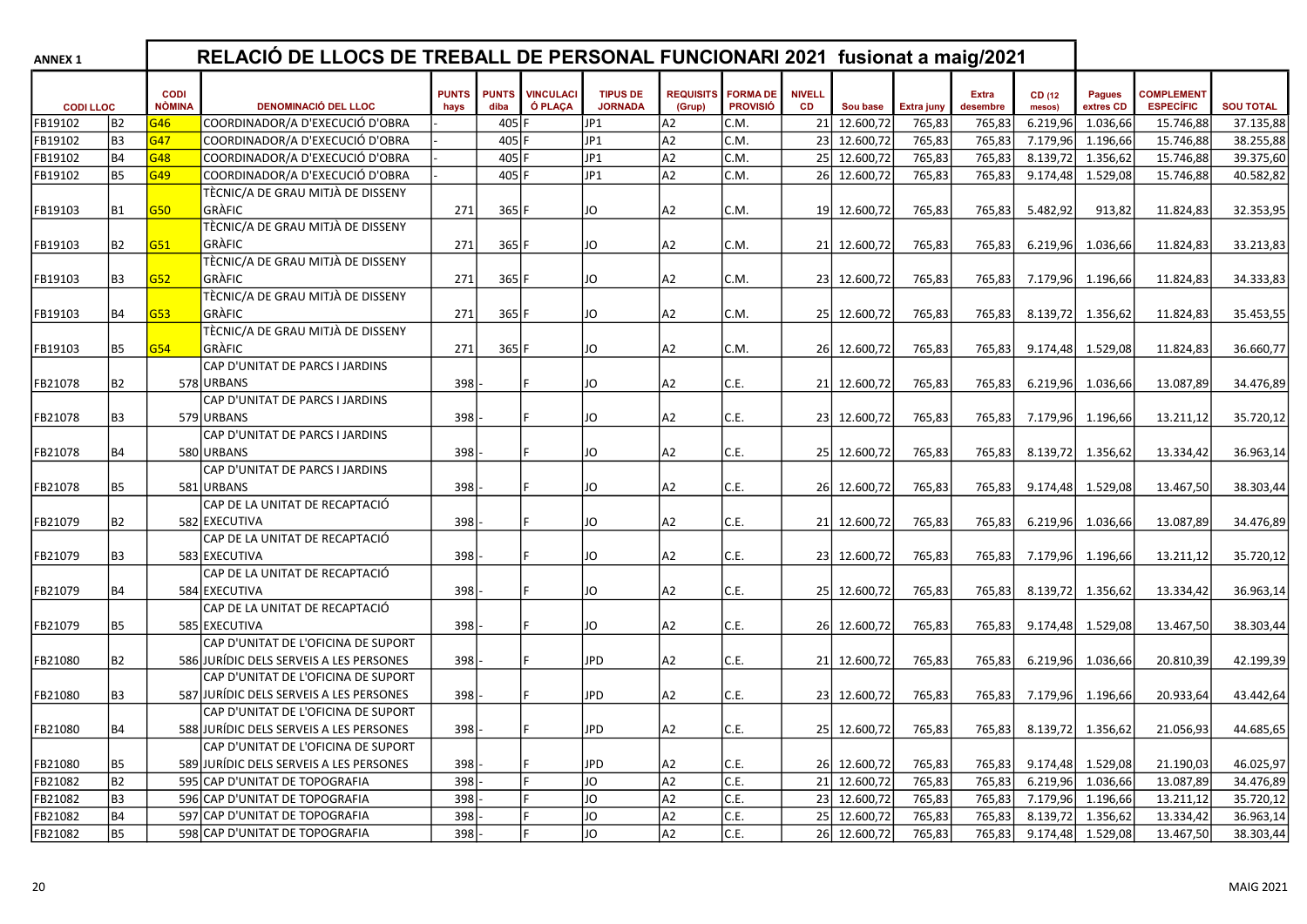| <b>ANNEX 1</b>  |                  |                       | RELACIÓ DE LLOCS DE TREBALL DE PERSONAL FUNCIONARI 2021 fusionat a maig/2021 |                      |                      |                             |                                   |                            |                                    |                            |              |            |                          |                  |                            |                                       |                  |
|-----------------|------------------|-----------------------|------------------------------------------------------------------------------|----------------------|----------------------|-----------------------------|-----------------------------------|----------------------------|------------------------------------|----------------------------|--------------|------------|--------------------------|------------------|----------------------------|---------------------------------------|------------------|
| <b>CODILLOC</b> |                  | <b>CODI</b><br>NÒMINA | <b>DENOMINACIÓ DEL LLOC</b>                                                  | <b>PUNTS</b><br>hays | <b>PUNTS</b><br>diba | <b>VINCULACI</b><br>Ó PLACA | <b>TIPUS DE</b><br><b>JORNADA</b> | <b>REQUISITS</b><br>(Grup) | <b>FORMA DE</b><br><b>PROVISIÓ</b> | <b>NIVELL</b><br><b>CD</b> | Sou base     | Extra juny | <b>Extra</b><br>desembre | CD (12<br>mesos) | <b>Pagues</b><br>extres CD | <b>COMPLEMENT</b><br><b>ESPECÍFIC</b> | <b>SOU TOTAL</b> |
|                 |                  |                       | CAP D'UNITAT DE BANC DE DADES I                                              |                      |                      |                             |                                   |                            |                                    |                            |              |            |                          |                  |                            |                                       |                  |
| FB21084         | B2               |                       | 603 CADASTRE                                                                 | 398                  |                      |                             | JP <sub>2</sub>                   | A2                         | C.E.                               |                            | 21 12.600,72 | 765,83     | 765,83                   | 6.219,96         | 1.036,66                   | 18.270,74                             | 39.659,74        |
|                 |                  |                       | CAP D'UNITAT DE BANC DE DADES I                                              |                      |                      |                             |                                   |                            |                                    |                            |              |            |                          |                  |                            |                                       |                  |
| FB21084         | B <sub>3</sub>   |                       | 604 CADASTRE                                                                 | 398                  |                      |                             | JP <sub>2</sub>                   | A2                         | C.E.                               |                            | 23 12.600,72 | 765,83     | 765,83                   | 7.179,96         | 1.196,66                   | 18.394,01                             | 40.903,01        |
|                 |                  |                       | CAP D'UNITAT DE BANC DE DADES I                                              |                      |                      |                             |                                   |                            |                                    |                            |              |            |                          |                  |                            |                                       |                  |
| FB21084         | <b>B4</b>        |                       | 605 CADASTRE                                                                 | 398                  |                      |                             | JP <sub>2</sub>                   | A2                         | C.E.                               |                            | 25 12.600,72 | 765,83     | 765,83                   | 8.139,72         | 1.356,62                   | 18.517,33                             | 42.146,05        |
|                 |                  |                       | CAP D'UNITAT DE BANC DE DADES I                                              |                      |                      |                             |                                   |                            |                                    |                            |              |            |                          |                  |                            |                                       |                  |
| FB21084         | <b>B5</b>        |                       | 606 CADASTRE                                                                 | 398                  |                      |                             | JP2                               | A2                         | C.E.                               |                            | 26 12.600,72 | 765,83     | 765,83                   | 9.174,48         | 1.529,08                   | 18.650,37                             | 43.486,31        |
|                 |                  |                       | CAP D'UNITAT DE FISCALITZACIÓ I                                              |                      |                      |                             |                                   |                            |                                    |                            |              |            |                          |                  |                            |                                       |                  |
| FB21085         | <b>B2</b>        |                       | 607 CONTROL                                                                  | 398                  |                      |                             | JP1D1                             | A2                         | C.E.                               |                            | 21 12.600,72 | 765,83     | 765,83                   | 6.219,96         | 1.036,66                   | 18.218,94                             | 39.607,94        |
|                 |                  |                       | CAP D'UNITAT DE FISCALITZACIÓ I                                              |                      |                      |                             |                                   |                            |                                    |                            |              |            |                          |                  |                            |                                       |                  |
| FB21085         | B <sub>2.1</sub> |                       | 608 CONTROL                                                                  | 398                  |                      |                             | JP1D1                             | A2                         | IC.E.                              |                            | 22 12.600,72 | 765,83     | 765,83                   | 6.699,36         | 1.116,56                   | 18.280,35                             | 40.228,65        |
|                 |                  |                       | CAP D'UNITAT DE FISCALITZACIÓ I                                              |                      |                      |                             |                                   |                            |                                    |                            |              |            |                          |                  |                            |                                       |                  |
| FB21085         | B <sub>3</sub>   |                       | 609 CONTROL                                                                  | 398                  |                      |                             | JP1D1                             | A2                         | C.E.                               |                            | 23 12.600,72 | 765,83     | 765,83                   | 7.179,96         | 1.196,66                   | 18.342,19                             | 40.851,19        |
|                 |                  |                       | CAP D'UNITAT DE FISCALITZACIÓ I                                              |                      |                      |                             |                                   |                            |                                    |                            |              |            |                          |                  |                            |                                       |                  |
| FB21085         | <b>B4</b>        |                       | 610 CONTROL                                                                  | 398                  |                      |                             | JP1D1                             | A2                         | C.E.                               |                            | 25 12.600,72 | 765,83     | 765,83                   | 8.139,72         | 1.356,62                   | 18.465,48                             | 42.094,20        |
|                 |                  |                       | CAP D'UNITAT DE FISCALITZACIÓ I                                              |                      |                      |                             |                                   |                            |                                    |                            |              |            |                          |                  |                            |                                       |                  |
| FB21085         | <b>B5</b>        |                       | 611 CONTROL                                                                  | 398                  |                      |                             | JP1D1                             | A <sub>2</sub>             | C.E.                               |                            | 26 12.600,72 | 765,83     | 765,83                   | 9.174,48         | 1.529,08                   | 18.598,55                             | 43.434,49        |
| FB21086         | <b>B2</b>        |                       | 612 CAP D'UNITAT DE GESTIÓ TRIBUTÀRIA                                        | 398                  |                      |                             | JP <sub>2</sub>                   | A <sub>2</sub>             | C.E.                               |                            | 21 12.600,72 | 765,83     | 765,83                   | 6.219,96         | 1.036,66                   | 18.270,74                             | 39.659,74        |
| FB21086         | B <sub>3</sub>   |                       | 614 CAP D'UNITAT DE GESTIÓ TRIBUTÀRIA                                        | 398                  |                      |                             | JP <sub>2</sub>                   | la2                        | C.E.                               |                            | 23 12.600,72 | 765,83     | 765,83                   | 7.179,96         | 1.196,66                   | 18.394,01                             | 40.903,01        |
| FB21086         | <b>B4</b>        |                       | 615 CAP D'UNITAT DE GESTIÓ TRIBUTÀRIA                                        | 398                  |                      |                             | JP <sub>2</sub>                   | A2                         | C.E.                               |                            | 25 12.600,72 | 765,83     | 765,83                   | 8.139,72         | 1.356,62                   | 18.517,33                             | 42.146,05        |
| FB21086         | <b>B5</b>        |                       | 616 CAP D'UNITAT DE GESTIÓ TRIBUTÀRIA                                        | 398                  |                      |                             | JP <sub>2</sub>                   | la2                        | C.E.                               |                            | 26 12.600,72 | 765,83     | 765,83                   | 9.174,48         | 1.529,08                   | 18.650,37                             | 43.486,31        |
|                 |                  |                       | CAP D'UNITAT DE RECAPTACIÓ                                                   |                      |                      |                             |                                   |                            |                                    |                            |              |            |                          |                  |                            |                                       |                  |
| FB21087         | <b>B2</b>        |                       | 617 VOLUNTARIA                                                               | 398                  |                      |                             | JP1                               | A2                         | C.E.                               |                            | 21 12.600,72 | 765,83     | 765,83                   | 6.219,96         | 1.036,66                   | 15.679,33                             | 37.068,33        |
|                 |                  |                       | CAP D'UNITAT DE RECAPTACIÓ                                                   |                      |                      |                             |                                   |                            |                                    |                            |              |            |                          |                  |                            |                                       |                  |
| FB21087         | B <sub>3</sub>   |                       | 619 VOLUNTARIA                                                               | 398                  |                      |                             | JP1                               | A2                         | C.E.                               |                            | 23 12.600,72 | 765,83     | 765,83                   | 7.179,96         | 1.196,66                   | 15.802,56                             | 38.311,56        |
|                 |                  |                       | CAP D'UNITAT DE RECAPTACIÓ                                                   |                      |                      |                             |                                   |                            |                                    |                            |              |            |                          |                  |                            |                                       |                  |
| FB21087         | <b>B4</b>        |                       | 620 VOLUNTARIA                                                               | 398                  |                      |                             | JP1                               | A2                         | C.E.                               |                            | 25 12.600,72 | 765,83     | 765,83                   |                  | 8.139,72 1.356,62          | 15.925,85                             | 39.554,57        |
|                 |                  |                       | CAP D'UNITAT DE RECAPTACIÓ                                                   |                      |                      |                             |                                   |                            |                                    |                            |              |            |                          |                  |                            |                                       |                  |
| FB21087         | <b>B5</b>        |                       | 621 VOLUNTÀRIA                                                               | 398                  |                      |                             | JP1                               | A2                         | C.E.                               |                            | 26 12.600,72 | 765,83     | 765,83                   | 9.174,48         | 1.529,08                   | 16.058,94                             | 40.894,88        |
|                 |                  |                       | CAP D'UNITAT DE L'OFICINA D'ATENCIÓ                                          |                      |                      |                             |                                   |                            |                                    |                            |              |            |                          |                  |                            |                                       |                  |
|                 |                  |                       | 622 TRIBUTÀRIA                                                               |                      |                      |                             |                                   |                            |                                    |                            |              |            |                          |                  |                            |                                       |                  |
| FB21088         | <b>B2</b>        |                       |                                                                              | 398                  |                      |                             | JP1                               | A2                         | C.E.                               |                            | 21 12.600,72 | 765,83     | 765,83                   | 6.219,96         | 1.036,66                   | 15.679,33                             | 37.068,33        |
|                 |                  |                       | CAP D'UNITAT DE L'OFICINA D'ATENCIÓ                                          |                      |                      |                             |                                   |                            |                                    |                            |              |            |                          |                  |                            |                                       |                  |
| FB21088         | B <sub>3</sub>   |                       | 623 TRIBUTÀRIA                                                               | 398                  |                      |                             | JP1                               | A2                         | C.E.                               |                            | 23 12.600,72 | 765,83     | 765,83                   | 7.179,96         | 1.196,66                   | 15.802,56                             | 38.311,56        |
|                 |                  |                       | CAP D'UNITAT DE L'OFICINA D'ATENCIÓ                                          |                      |                      |                             |                                   |                            |                                    |                            |              |            |                          |                  |                            |                                       |                  |
| FB21088         | <b>B4</b>        |                       | 624 TRIBUTÀRIA                                                               | 398                  |                      |                             | JP1                               | A2                         | C.E.                               |                            | 25 12.600,72 | 765,83     | 765,83                   | 8.139,72         | 1.356,62                   | 15.925,85                             | 39.554,57        |
|                 |                  |                       | CAP D'UNITAT DE L'OFICINA D'ATENCIÓ                                          |                      |                      |                             |                                   |                            |                                    |                            |              |            |                          |                  |                            |                                       |                  |
| FB21088         | <b>B5</b>        |                       | 625 TRIBUTÀRIA                                                               | 398                  |                      |                             | JP1                               | A <sub>2</sub>             | C.E.                               |                            | 26 12.600,72 | 765,83     | 765,83                   | 9.174,48         | 1.529,08                   | 16.058,94                             | 40.894,88        |
|                 |                  |                       | CAP D'UNITAT DE PROMOCIÓ I COHESIÓ                                           |                      |                      |                             |                                   |                            |                                    |                            |              |            |                          |                  |                            |                                       |                  |
| FB21089         | <b>B2</b>        |                       | 626 SOCIAL                                                                   | 398                  |                      |                             | JP1D1                             | A2                         | C.E.                               |                            | 21 12.600,72 | 765.83     | 765.83                   | 6.219,96         | 1.036,66                   | 18.218.94                             | 39.607,94        |
|                 |                  |                       | CAP D'UNITAT DE PROMOCIÓ I COHESIÓ                                           |                      |                      |                             |                                   |                            |                                    |                            |              |            |                          |                  |                            |                                       |                  |
| FB21089         | B <sub>3</sub>   |                       | 627 SOCIAL                                                                   | 398                  |                      |                             | JP1D1                             | A2                         | C.E.                               |                            | 23 12.600,72 | 765,83     | 765,83                   |                  | 7.179,96 1.196,66          | 18.342,19                             | 40.851,19        |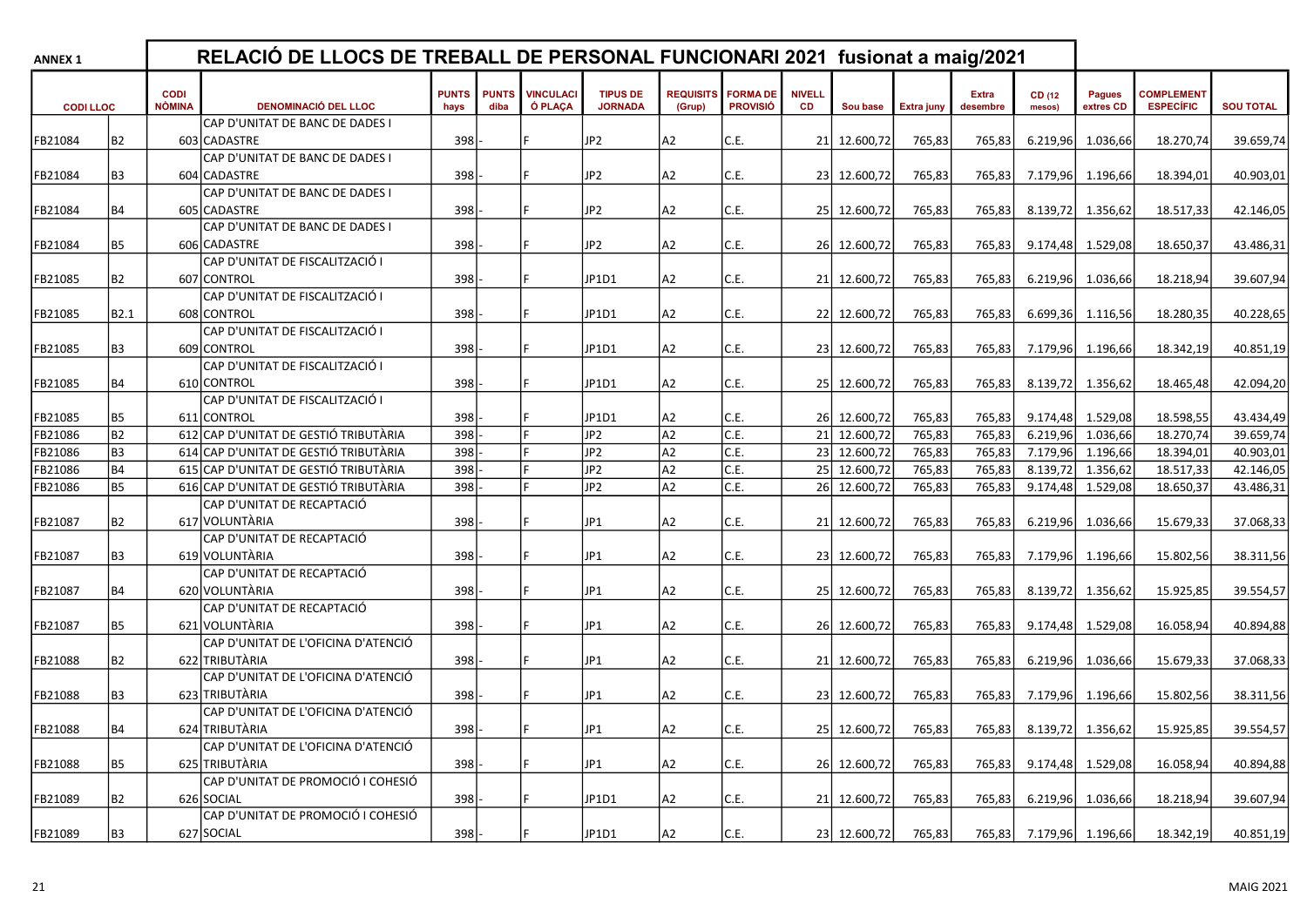| <b>ANNEX 1</b>  |                |                              | RELACIÓ DE LLOCS DE TREBALL DE PERSONAL FUNCIONARI 2021 fusionat a maig/2021 |                      |                      |                             |                                   |                            |                                    |                            |              |                   |                          |                   |                            |                                       |                  |
|-----------------|----------------|------------------------------|------------------------------------------------------------------------------|----------------------|----------------------|-----------------------------|-----------------------------------|----------------------------|------------------------------------|----------------------------|--------------|-------------------|--------------------------|-------------------|----------------------------|---------------------------------------|------------------|
| <b>CODILLOC</b> |                | <b>CODI</b><br><b>NÒMINA</b> | <b>DENOMINACIÓ DEL LLOC</b>                                                  | <b>PUNTS</b><br>hays | <b>PUNTS</b><br>diba | <b>VINCULACI</b><br>Ó PLACA | <b>TIPUS DE</b><br><b>JORNADA</b> | <b>REQUISITS</b><br>(Grup) | <b>FORMA DE</b><br><b>PROVISIÓ</b> | <b>NIVELL</b><br><b>CD</b> | Sou base     | <b>Extra juny</b> | <b>Extra</b><br>desembre | CD (12)<br>mesos) | <b>Pagues</b><br>extres CD | <b>COMPLEMENT</b><br><b>ESPECÍFIC</b> | <b>SOU TOTAL</b> |
|                 |                |                              | CAP D'UNITAT DE PROMOCIÓ I COHESIÓ                                           |                      |                      |                             |                                   |                            |                                    |                            |              |                   |                          |                   |                            |                                       |                  |
| FB21089         | <b>B4</b>      |                              | 628 SOCIAL                                                                   | 398                  |                      |                             | JP1D1                             | A2                         | C.E.                               |                            | 25 12.600,72 | 765,83            | 765,83                   | 8.139,72          | 1.356,62                   | 18.465,48                             | 42.094,20        |
|                 |                |                              | CAP D'UNITAT DE PROMOCIÓ I COHESIÓ                                           |                      |                      |                             |                                   |                            |                                    |                            |              |                   |                          |                   |                            |                                       |                  |
| FB21089         | <b>B5</b>      |                              | 629 SOCIAL                                                                   | 398                  |                      |                             | JP1D1                             | lA2                        | C.E.                               |                            | 26 12.600.72 | 765.83            | 765.83                   | 9.174.48          | 1.529,08                   | 18.598,55                             | 43.434,49        |
|                 |                |                              |                                                                              |                      |                      |                             |                                   |                            |                                    |                            |              |                   |                          |                   |                            |                                       |                  |
| FB21090         | B2             |                              | 630 CAP D'UNITAT DE SERVEIS SOCIALS BÀSICS                                   | 398                  |                      |                             | JP1D1                             | A2                         | C.E.                               |                            | 21 12.600,72 | 765,83            | 765,83                   | 6.219,96          | 1.036,66                   | 18.218,94                             | 39.607,94        |
|                 |                |                              |                                                                              |                      |                      |                             |                                   |                            |                                    |                            |              |                   |                          |                   |                            |                                       |                  |
| FB21090         | B <sub>3</sub> |                              | 631 CAP D'UNITAT DE SERVEIS SOCIALS BÀSICS                                   | 398                  |                      |                             | JP1D1                             | A2                         | C.E.                               |                            | 23 12.600,72 | 765,83            | 765,83                   | 7.179,96          | 1.196,66                   | 18.342,19                             | 40.851,19        |
|                 |                |                              |                                                                              |                      |                      |                             |                                   |                            |                                    |                            |              |                   |                          |                   |                            |                                       |                  |
| FB21090         | <b>B4</b>      |                              | 632 CAP D'UNITAT DE SERVEIS SOCIALS BÀSICS                                   | 398                  |                      |                             | JP1D1                             | A <sub>2</sub>             | C.E.                               |                            | 25 12.600,72 | 765,83            | 765,83                   | 8.139,72          | 1.356,62                   | 18.465,48                             | 42.094,20        |
|                 |                |                              |                                                                              |                      |                      |                             |                                   |                            |                                    |                            |              |                   |                          |                   |                            |                                       |                  |
| FB21090         | <b>B5</b>      |                              | 633 CAP D'UNITAT DE SERVEIS SOCIALS BÀSICS                                   | 398                  |                      |                             | JP1D1                             | A2                         | C.E.                               |                            | 26 12.600,72 | 765,83            | 765,83                   | 9.174,48          | 1.529,08                   | 18.598,55                             | 43.434,49        |
|                 |                |                              | CAP DE LA UNITAT DE RECAPTACIÓ                                               |                      |                      |                             |                                   |                            |                                    |                            |              |                   |                          |                   |                            |                                       |                  |
| FB21091         | <b>B2</b>      | B14                          | <b>EXECUTIVA</b>                                                             | 398                  |                      |                             | JP1                               | A2                         | C.E.                               |                            | 21 12.600,72 | 765,83            | 765,83                   | 6.219,96          | 1.036,66                   | 15.679,33                             | 37.068,33        |
|                 |                |                              | CAP DE LA UNITAT DE RECAPTACIÓ                                               |                      |                      |                             |                                   |                            |                                    |                            |              |                   |                          |                   |                            |                                       |                  |
| FB21091         | B <sub>3</sub> | <b>B</b> 15                  | <b>EXECUTIVA</b>                                                             | 398                  |                      |                             | JP1                               | A2                         | C.E.                               |                            | 23 12.600,72 | 765,83            | 765,83                   | 7.179,96          | 1.196,66                   | 15.802,56                             | 38.311,56        |
|                 |                |                              | CAP DE LA UNITAT DE RECAPTACIÓ                                               |                      |                      |                             |                                   |                            |                                    |                            |              |                   |                          |                   |                            |                                       |                  |
| FB21091         | <b>B4</b>      | B16                          | <b>EXECUTIVA</b>                                                             | 398                  |                      |                             | JP1                               | A2                         | C.E.                               |                            | 25 12.600,72 | 765,83            | 765,83                   | 8.139,72          | 1.356,62                   | 15.925,85                             | 39.554,57        |
|                 |                |                              | CAP DE LA UNITAT DE RECAPTACIÓ                                               |                      |                      |                             |                                   |                            |                                    |                            |              |                   |                          |                   |                            |                                       |                  |
| FB21091         | B5             | <b>B17</b>                   | <b>EXECUTIVA</b>                                                             | 398                  |                      |                             | JP1                               | A2                         | C.E.                               |                            | 26 12.600,72 | 765,83            | 765,83                   | 9.174,48          | 1.529,08                   | 16.058,94                             | 40.894,88        |
| FB21092         | <b>B2</b>      |                              | 634 CAP D'UNITAT DE SANITAT                                                  | 398                  |                      |                             | JP <sub>2</sub>                   | A <sub>2</sub>             | C.E.                               |                            | 21 12.600,72 | 765,83            | 765,83                   | 6.219,96          | 1.036,66                   | 18.270,74                             | 39.659,74        |
| FB21092         | B <sub>3</sub> |                              | 635 CAP D'UNITAT DE SANITAT                                                  | 398                  |                      |                             | JP <sub>2</sub>                   | la2                        | C.E.                               |                            | 23 12.600,72 | 765,83            | 765,83                   | 7.179,96          | 1.196,66                   | 18.394,01                             | 40.903,01        |
| FB21092         | <b>B4</b>      |                              | 636 CAP D'UNITAT DE SANITAT                                                  | 398                  |                      |                             | JP <sub>2</sub>                   | A2                         | C.E.                               |                            | 25 12.600,72 | 765,83            | 765,83                   | 8.139,72          | 1.356,62                   | 18.517,33                             | 42.146,05        |
| FB21092         | <b>B5</b>      |                              | 637 CAP D'UNITAT DE SANITAT                                                  | 398                  |                      |                             | JP <sub>2</sub>                   | A <sub>2</sub>             | C.E.                               | 26                         | 12.600,72    | 765,83            | 765,83                   | 9.174,48          | 1.529,08                   | 18.650,37                             | 43.486,31        |
| FB21093         | B2             |                              | 638 CAP D'UNITAT D'ARXIU                                                     | 398                  |                      |                             | JO                                | A2                         | C.E.                               |                            | 21 12.600,72 | 765,83            | 765,83                   | 6.219,96          | 1.036,66                   | 13.087,89                             | 34.476,89        |
| FB21093         | B <sub>3</sub> |                              | 639 CAP D'UNITAT D'ARXIU                                                     | 398                  |                      |                             | JO                                | A2                         | C.E.                               |                            | 23 12.600,72 | 765,83            | 765,83                   | 7.179,96          | 1.196,66                   | 13.211,12                             | 35.720,12        |
| FB21093         | <b>B4</b>      |                              | 640 CAP D'UNITAT D'ARXIU                                                     | 398                  |                      |                             | JO                                | A2                         | C.E.                               |                            | 25 12.600,72 | 765,83            | 765,83                   | 8.139,72          | 1.356,62                   | 13.334,42                             | 36.963,14        |
| FB21093         | <b>B5</b>      |                              | 641 CAP D'UNITAT D'ARXIU                                                     | 398                  |                      |                             | <b>JO</b>                         | A2                         | C.E.                               |                            | 26 12.600,72 | 765,83            | 765,83                   | 9.174,48          | 1.529,08                   | 13.467,50                             | 38.303,44        |
| FB21094         | <b>B2</b>      |                              | 642 CAP D'UNITAT D'ESTACIONAMENTS                                            | 398                  |                      |                             | JP1                               | A2                         | C.E.                               |                            | 21 12.600,72 | 765,83            | 765,83                   | 6.219,96          | 1.036,66                   | 15.679,33                             | 37.068,33        |
| FB21094         | B <sub>3</sub> |                              | 643 CAP D'UNITAT D'ESTACIONAMENTS                                            | 398                  |                      |                             | JP1                               | la2                        | C.E.                               |                            | 23 12.600,72 | 765,83            | 765,83                   | 7.179,96          | 1.196,66                   | 15.802,56                             | 38.311,56        |
| FB21094         | <b>B4</b>      |                              | 644 CAP D'UNITAT D'ESTACIONAMENTS                                            | 398                  |                      |                             | JP1                               | la2                        | C.E.                               |                            | 25 12.600,72 | 765,83            | 765,83                   | 8.139,72          | 1.356,62                   | 15.925,85                             | 39.554,57        |
| FB21094         | <b>B5</b>      |                              | 645 CAP D'UNITAT D'ESTACIONAMENTS                                            | 398                  |                      |                             | JP1                               | la2                        | C.E.                               |                            | 26 12.600,72 | 765,83            | 765,83                   | 9.174,48          | 1.529,08                   | 16.058,94                             | 40.894,88        |
|                 |                |                              | CAP D'UNITAT DE COMPTABILITAT I                                              |                      |                      |                             |                                   |                            |                                    |                            |              |                   |                          |                   |                            |                                       |                  |
| FB21095         | B2             |                              | 646 GESTIÓ PRESSUPOSTÀRIA                                                    | 398                  |                      |                             | <b>JPD</b>                        | A2                         | C.E.                               |                            | 21 12.600,72 | 765,83            | 765,83                   | 6.219,96          | 1.036,66                   | 20.810,39                             | 42.199,39        |
|                 |                |                              | CAP D'UNITAT DE COMPTABILITAT I                                              |                      |                      |                             |                                   |                            |                                    |                            |              |                   |                          |                   |                            |                                       |                  |
| FB21095         | B2.1           | B13                          | GESTIÓ PRESSUPOSTÀRIA                                                        | 398                  |                      |                             | <b>JPD</b>                        | A <sub>2</sub>             | C.E.                               |                            | 22 12.600,72 | 765,83            | 765,83                   | 6.699,36          | 1.116,56                   | 20.871,81                             | 42.820,11        |
|                 |                |                              | CAP D'UNITAT DE COMPTABILITAT I                                              |                      |                      |                             |                                   |                            |                                    |                            |              |                   |                          |                   |                            |                                       |                  |
| FB21095         | B3             |                              | 647 GESTIÓ PRESSUPOSTÀRIA                                                    | 398                  |                      |                             | <b>JPD</b>                        | A2                         | C.E.                               |                            | 23 12.600,72 | 765,83            | 765,83                   | 7.179,96          | 1.196,66                   | 20.933,64                             | 43.442,64        |
|                 |                |                              | CAP D'UNITAT DE COMPTABILITAT I                                              |                      |                      |                             |                                   |                            |                                    |                            |              |                   |                          |                   |                            |                                       |                  |
| FB21095         | <b>B4</b>      |                              | 648 GESTIÓ PRESSUPOSTÀRIA                                                    | 398                  |                      |                             | <b>JPD</b>                        | A2                         | C.E.                               |                            | 25 12.600,72 | 765,83            | 765,83                   | 8.139,72          | 1.356,62                   | 21.056,93                             | 44.685,65        |
|                 |                |                              | CAP D'UNITAT DE COMPTABILITAT I                                              |                      |                      |                             |                                   |                            |                                    |                            |              |                   |                          |                   |                            |                                       |                  |
| FB21095         | <b>B5</b>      |                              | 649 GESTIÓ PRESSUPOSTÀRIA                                                    | 398                  |                      |                             | <b>JPD</b>                        | A2                         | C.E.                               |                            | 26 12.600,72 | 765,83            | 765,83                   |                   | 9.174,48 1.529,08          | 21.190,03                             | 46.025,97        |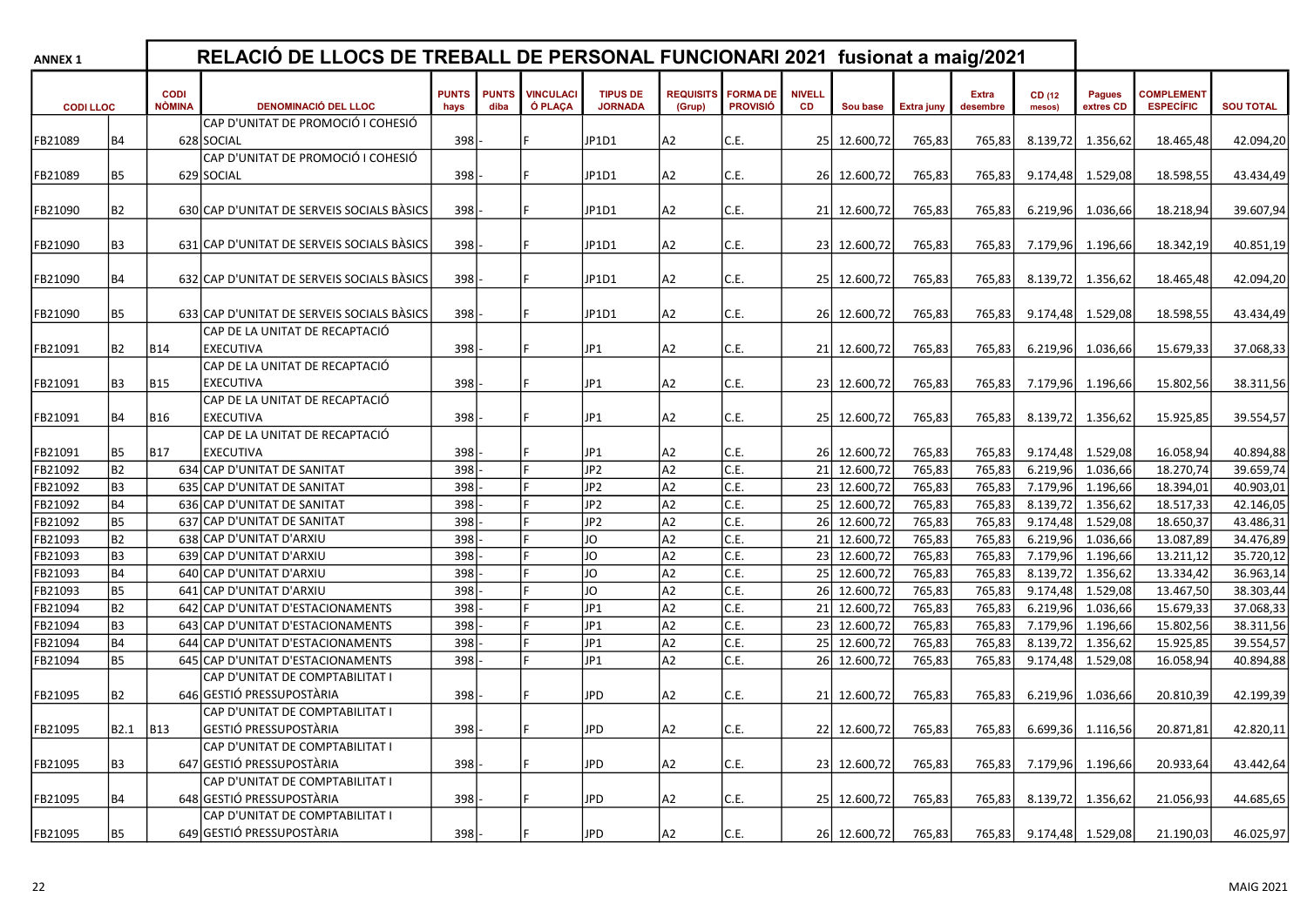| <b>ANNEX 1</b>  |                |                              | RELACIÓ DE LLOCS DE TREBALL DE PERSONAL FUNCIONARI 2021 fusionat a maig/2021 |                      |                      |                             |                                   |                            |                                    |                            |              |            |                          |                  |                            |                                       |                  |
|-----------------|----------------|------------------------------|------------------------------------------------------------------------------|----------------------|----------------------|-----------------------------|-----------------------------------|----------------------------|------------------------------------|----------------------------|--------------|------------|--------------------------|------------------|----------------------------|---------------------------------------|------------------|
| <b>CODILLOC</b> |                | <b>CODI</b><br><b>NÒMINA</b> | <b>DENOMINACIÓ DEL LLOC</b>                                                  | <b>PUNTS</b><br>hays | <b>PUNTS</b><br>diba | <b>VINCULACI</b><br>Ó PLACA | <b>TIPUS DE</b><br><b>JORNADA</b> | <b>REQUISITS</b><br>(Grup) | <b>FORMA DE</b><br><b>PROVISIÓ</b> | <b>NIVELL</b><br><b>CD</b> | Sou base     | Extra juny | <b>Extra</b><br>desembre | CD (12<br>mesos) | <b>Pagues</b><br>extres CD | <b>COMPLEMENT</b><br><b>ESPECÍFIC</b> | <b>SOU TOTAL</b> |
|                 |                |                              | CAP D'UNITAT DE MANTENIMENT DE LA                                            |                      |                      |                             |                                   |                            |                                    |                            |              |            |                          |                  |                            |                                       |                  |
| FB21096         | B2             |                              | 650 VIA PÚBLICA                                                              | 398                  |                      |                             | JOD1                              | A <sub>2</sub>             | C.E.                               |                            | 21 12.600,72 | 765,83     | 765,83                   | 6.219,96         | 1.036,66                   | 15.442,20                             | 36.831,20        |
|                 |                |                              | CAP D'UNITAT DE MANTENIMENT DE LA                                            |                      |                      |                             |                                   |                            |                                    |                            |              |            |                          |                  |                            |                                       |                  |
| FB21096         | B3             |                              | 651 VIA PÚBLICA                                                              | 398                  |                      |                             | JOD1                              | A <sub>2</sub>             | C.E.                               |                            | 23 12.600,72 | 765,83     | 765,83                   | 7.179,96         | 1.196,66                   | 15.565,48                             | 38.074,48        |
|                 |                |                              | CAP D'UNITAT DE MANTENIMENT DE LA                                            |                      |                      |                             |                                   |                            |                                    |                            |              |            |                          |                  |                            |                                       |                  |
| FB21096         | Β4             |                              | 652 VIA PÚBLICA                                                              | 398                  |                      |                             | JOD1                              | A <sub>2</sub>             | C.E.                               |                            | 25 12.600,72 | 765,83     | 765,83                   | 8.139,72         | 1.356,62                   | 15.688,75                             | 39.317,47        |
|                 |                |                              | CAP D'UNITAT DE MANTENIMENT DE LA                                            |                      |                      |                             |                                   |                            |                                    |                            |              |            |                          |                  |                            |                                       |                  |
| FB21096         | <b>B5</b>      |                              | 653 VIA PÚBLICA                                                              | 398                  |                      |                             | JOD1                              | A2                         | C.E.                               |                            | 26 12.600,72 | 765,83     | 765,83                   | 9.174,48         | 1.529,08                   | 15.821,83                             | 40.657,77        |
|                 |                |                              | CAP D'UNITAT D'EQUIPS ESPECÍFICS I                                           |                      |                      |                             |                                   |                            |                                    |                            |              |            |                          |                  |                            |                                       |                  |
| FB21097         | B2             |                              | 654 SERVEIS ESPECIALITZATS                                                   | 398                  |                      |                             | JP1D1                             | A2                         | C.E.                               |                            | 21 12.600,72 | 765,83     | 765,83                   | 6.219,96         | 1.036,66                   | 18.218,94                             | 39.607,94        |
|                 |                |                              | CAP D'UNITAT D'EQUIPS ESPECÍFICS I                                           |                      |                      |                             |                                   |                            |                                    |                            |              |            |                          |                  |                            |                                       |                  |
| FB21097         | B3             |                              | 655 SERVEIS ESPECIALITZATS                                                   | 398                  |                      |                             | JP1D1                             | A <sub>2</sub>             | C.E.                               |                            | 23 12.600,72 | 765,83     | 765,83                   | 7.179,96         | 1.196,66                   | 18.342,19                             | 40.851,19        |
|                 |                |                              | CAP D'UNITAT D'EQUIPS ESPECÍFICS I                                           |                      |                      |                             |                                   |                            |                                    |                            |              |            |                          |                  |                            |                                       |                  |
| FB21097         | <b>B4</b>      |                              | 656 SERVEIS ESPECIALITZATS                                                   | 398                  |                      |                             | JP1D1                             | A <sub>2</sub>             | C.E.                               |                            | 25 12.600,72 | 765,83     | 765,83                   | 8.139,72         | 1.356,62                   | 18.465,48                             | 42.094,20        |
|                 |                |                              | CAP D'UNITAT D'EQUIPS ESPECÍFICS I                                           |                      |                      |                             |                                   |                            |                                    |                            |              |            |                          |                  |                            |                                       |                  |
| FB21097         | <b>B5</b>      |                              | 657 SERVEIS ESPECIALITZATS                                                   | 398                  |                      |                             | JP1D1                             | A <sub>2</sub>             | C.E.                               |                            | 26 12.600,72 | 765,83     | 765,83                   | 9.174,48         | 1.529,08                   | 18.598,55                             | 43.434,49        |
| FB21098         | <b>B2</b>      |                              | 658 CAP D'UNITAT DE VALORACIONS                                              | 398                  |                      |                             | JP1                               | A2                         | C.E.                               |                            | 21 12.600,72 | 765,83     | 765,83                   | 6.219,96         | 1.036,66                   | 15.679,33                             | 37.068,33        |
| FB21098         | B <sub>3</sub> |                              | 659 CAP D'UNITAT DE VALORACIONS                                              | 398                  |                      |                             | JP1                               | A <sub>2</sub>             | C.E.                               |                            | 23 12.600,72 | 765,83     | 765,83                   | 7.179,96         | 1.196,66                   | 15.802,56                             | 38.311,56        |
| FB21098         | <b>B4</b>      |                              | 660 CAP D'UNITAT DE VALORACIONS                                              | 398                  |                      |                             | JP1                               | A <sub>2</sub>             | C.E.                               |                            | 25 12.600,72 | 765,83     | 765,83                   | 8.139,72         | 1.356,62                   | 15.925,85                             | 39.554,57        |
| FB21098         | <b>B5</b>      |                              | 661 CAP D'UNITAT DE VALORACIONS                                              | 398                  |                      |                             | JP1                               | A2                         | C.E.                               |                            | 26 12.600,72 | 765,83     | 765,83                   | 9.174,48         | 1.529,08                   | 16.058,94                             | 40.894,88        |
|                 |                |                              | CAP D'UNITAT DE SUPORT                                                       |                      |                      |                             |                                   |                            |                                    |                            |              |            |                          |                  |                            |                                       |                  |
| FB21099         | <b>B2</b>      |                              | 662 D'EQUIPAMENTS                                                            | 398                  |                      |                             | JP1D2                             | A <sub>2</sub>             | C.E.                               |                            | 21 12.600,72 | 765,83     | 765,83                   | 6.219,96         | 1.036,66                   | 17.403,14                             | 38.792,14        |
|                 |                |                              | CAP D'UNITAT DE SUPORT                                                       |                      |                      |                             |                                   |                            |                                    |                            |              |            |                          |                  |                            |                                       |                  |
| FB21099         | B3             |                              | 663 D'EQUIPAMENTS                                                            | 398                  |                      |                             | JP1D2                             | A2                         | C.E.                               |                            | 23 12.600,72 | 765,83     | 765,83                   | 7.179,96         | 1.196,66                   | 17.526,39                             | 40.035,39        |
|                 |                |                              | CAP D'UNITAT DE SUPORT                                                       |                      |                      |                             |                                   |                            |                                    |                            |              |            |                          |                  |                            |                                       |                  |
| FB21099         | <b>B4</b>      |                              | 664 D'EQUIPAMENTS                                                            | 398                  |                      |                             | JP1D2                             | A2                         | C.E.                               |                            | 25 12.600,72 | 765.83     | 765.83                   | 8.139,72         | 1.356,62                   | 17.649,68                             | 41.278,40        |
|                 |                |                              | CAP D'UNITAT DE SUPORT                                                       |                      |                      |                             |                                   |                            |                                    |                            |              |            |                          |                  |                            |                                       |                  |
| FB21099         | <b>B5</b>      |                              | 665 D'EQUIPAMENTS                                                            | 398                  |                      |                             | JP1D2                             | A2                         | C.E.                               |                            | 26 12.600,72 | 765,83     | 765.83                   | 9.174,48         | 1.529,08                   | 17.782,77                             | 42.618,71        |
|                 |                |                              | CAP D'UNITAT DE RECURSOS HUMANS I                                            |                      |                      |                             |                                   |                            |                                    |                            |              |            |                          |                  |                            |                                       |                  |
| FB21100         | <b>B2</b>      |                              | 666 RELACIONS LABORALS                                                       | 398                  |                      |                             | <b>JPD</b>                        | A <sub>2</sub>             | C.E.                               |                            | 21 12.600,72 | 765,83     | 765.83                   | 6.219,96         | 1.036,66                   | 20.810,39                             | 42.199,39        |
|                 |                |                              | CAP D'UNITAT DE RECURSOS HUMANS I                                            |                      |                      |                             |                                   |                            |                                    |                            |              |            |                          |                  |                            |                                       |                  |
| FB21100         | B <sub>3</sub> |                              | 667 RELACIONS LABORALS                                                       | 398                  |                      |                             | <b>JPD</b>                        | A <sub>2</sub>             | C.E.                               |                            | 23 12.600,72 | 765,83     | 765,83                   | 7.179,96         | 1.196,66                   | 20.933,64                             | 43.442,64        |
|                 |                |                              | CAP D'UNITAT DE RECURSOS HUMANS I                                            |                      |                      |                             |                                   |                            |                                    |                            |              |            |                          |                  |                            |                                       |                  |
| FB21100         | <b>B4</b>      |                              | 668 RELACIONS LABORALS                                                       | 398                  |                      |                             | <b>JPD</b>                        | A2                         | C.E.                               |                            | 25 12.600,72 | 765,83     | 765,83                   | 8.139,72         | 1.356,62                   | 21.056,93                             | 44.685,65        |
|                 |                |                              | CAP D'UNITAT DE RECURSOS HUMANS I                                            |                      |                      |                             |                                   |                            |                                    |                            |              |            |                          |                  |                            |                                       |                  |
| FB21100         | <b>B5</b>      |                              | 669 RELACIONS LABORALS                                                       | 398                  |                      |                             | <b>JPD</b>                        | A2                         | C.E.                               |                            | 26 12.600,72 | 765,83     | 765,83                   | 9.174,48         | 1.529,08                   | 21.190,03                             | 46.025,97        |
| FB21101         | <b>B2</b>      |                              | 670 CAP D'UNITAT DE SECRETARIA                                               | 398                  |                      |                             | <b>JPD</b>                        | la2                        | C.E.                               |                            | 21 12.600,72 | 765,83     | 765,83                   | 6.219,96         | 1.036,66                   | 20.810.39                             | 42.199,39        |
| FB21101         | B3             |                              | 671 CAP D'UNITAT DE SECRETARIA                                               | 398                  |                      |                             | <b>JPD</b>                        | A <sub>2</sub>             | C.E.                               |                            | 23 12.600,72 | 765,83     | 765,83                   | 7.179,96         | 1.196,66                   | 20.933,64                             | 43.442,64        |
| FB21101         | <b>B4</b>      |                              | 672 CAP D'UNITAT DE SECRETARIA                                               | 398                  |                      |                             | <b>JPD</b>                        | A2                         | C.E.                               |                            | 25 12.600,72 | 765,83     | 765,83                   | 8.139,72         | 1.356,62                   | 21.056,93                             | 44.685,65        |
| FB21101         | <b>B5</b>      |                              | 673 CAP D'UNITAT DE SECRETARIA                                               | 398                  |                      |                             | <b>JPD</b>                        | A2                         | C.E.                               |                            | 26 12.600,72 | 765,83     | 765.83                   | 9.174,48         | 1.529,08                   | 21.190,03                             | 46.025,97        |
|                 |                |                              | CAP D'UNITAT DE PREVENCIÓ EN LA                                              |                      |                      |                             |                                   |                            |                                    |                            |              |            |                          |                  |                            |                                       |                  |
| FB21102         | <b>B2</b>      |                              | 954 SEGURETAT I LA SALUT LABORAL                                             | 398                  |                      |                             | JP1                               | A <sub>2</sub>             | C.E.                               |                            | 21 12.600,72 | 765,83     | 765,83                   |                  | 6.219,96 1.036,66          | 15.679,33                             | 37.068,33        |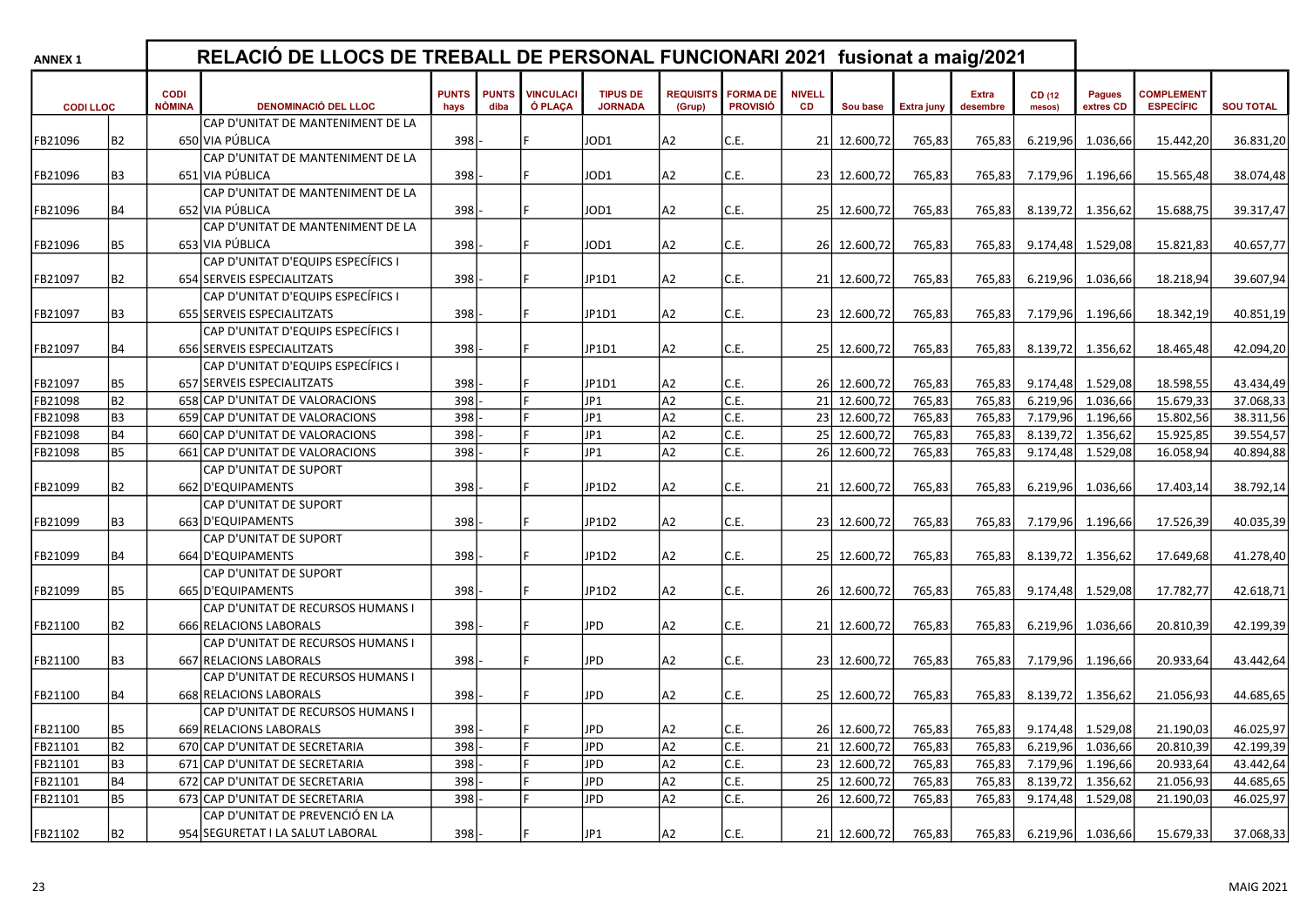| <b>ANNEX 1</b>  |                |                              | RELACIÓ DE LLOCS DE TREBALL DE PERSONAL FUNCIONARI 2021 fusionat a maig/2021 |                      |                      |                             |                                   |                            |                                    |                     |                           |                   |                   |                  |                     |                                       |                  |
|-----------------|----------------|------------------------------|------------------------------------------------------------------------------|----------------------|----------------------|-----------------------------|-----------------------------------|----------------------------|------------------------------------|---------------------|---------------------------|-------------------|-------------------|------------------|---------------------|---------------------------------------|------------------|
| <b>CODILLOC</b> |                | <b>CODI</b><br><b>NÒMINA</b> | <b>DENOMINACIÓ DEL LLOC</b>                                                  | <b>PUNTS</b><br>hays | <b>PUNTS</b><br>diba | <b>VINCULACI</b><br>Ó PLACA | <b>TIPUS DE</b><br><b>JORNADA</b> | <b>REQUISITS</b><br>(Grup) | <b>FORMA DE</b><br><b>PROVISIÓ</b> | <b>NIVELL</b><br>CD | Sou base                  | <b>Extra juny</b> | Extra<br>desembre | CD (12<br>mesos) | Pagues<br>extres CD | <b>COMPLEMENT</b><br><b>ESPECÍFIC</b> | <b>SOU TOTAL</b> |
|                 |                |                              | CAP D'UNITAT DE PREVENCIÓ EN LA                                              |                      |                      |                             |                                   |                            |                                    |                     |                           |                   |                   |                  |                     |                                       |                  |
| FB21102         | B <sub>3</sub> |                              | 955 SEGURETAT I LA SALUT LABORAL                                             | 398                  |                      |                             | JP1                               | A <sub>2</sub>             | C.E.                               |                     | 23 12.600,72              | 765,83            | 765,83            | 7.179,96         | 1.196,66            | 15.802,56                             | 38.311,56        |
|                 |                |                              | CAP D'UNITAT DE PREVENCIÓ EN LA                                              |                      |                      |                             |                                   |                            |                                    |                     |                           |                   |                   |                  |                     |                                       |                  |
| FB21102         | <b>B4</b>      |                              | 956 SEGURETAT I LA SALUT LABORAL                                             | 398                  |                      |                             | JP1                               | A <sub>2</sub>             | C.E.                               |                     | 25 12.600,72              | 765,83            | 765,83            | 8.139,72         | 1.356,62            | 15.925,85                             | 39.554,57        |
|                 |                |                              | CAP D'UNITAT DE PREVENCIÓ EN LA                                              |                      |                      |                             |                                   |                            |                                    |                     |                           |                   |                   |                  |                     |                                       |                  |
| FB21102         | <b>B5</b>      |                              | 957 SEGURETAT I LA SALUT LABORAL                                             | 398                  |                      |                             | JP1                               | A2                         | C.E.                               |                     | 26 12.600,72              | 765,83            | 765,83            | 9.174,48         | 1.529,08            | 16.058.94                             | 40.894,88        |
| FB21103         | <b>B2</b>      |                              | 958 CAP D'UNITAT D'ATENCIÓ AL CIUTADÀ                                        | 398                  |                      |                             | JP <sub>2</sub>                   | A <sub>2</sub>             | C.E.                               |                     | $\overline{21}$ 12.600,72 | 765,83            | 765,83            | 6.219,96         | 1.036,66            | 18.270,74                             | 39.659,74        |
| FB21103         | B <sub>3</sub> |                              | 959 CAP D'UNITAT D'ATENCIÓ AL CIUTADÀ                                        | 398                  |                      |                             | JP <sub>2</sub>                   | A <sub>2</sub>             | C.E.                               |                     | 23 12.600,72              | 765,83            | 765,83            | 7.179,96         | 1.196,66            | 18.394,01                             | 40.903,01        |
| FB21103         | <b>B4</b>      |                              | 960 CAP D'UNITAT D'ATENCIÓ AL CIUTADÀ                                        | 398                  |                      |                             | JP <sub>2</sub>                   | A <sub>2</sub>             | C.E.                               |                     | 25 12.600,72              | 765,83            | 765,83            | 8.139,72         | 1.356,62            | 18.517,33                             | 42.146,05        |
| FB21103         | <b>B5</b>      |                              | 961 CAP D'UNITAT D'ATENCIÓ AL CIUTADÀ                                        | 398                  |                      |                             | JP <sub>2</sub>                   | A <sub>2</sub>             | C.E.                               |                     | 26 12.600,72              | 765,83            | 765,83            | 9.174,48         | 1.529,08            | 18.650,37                             | 43.486,31        |
|                 |                |                              | CAP D'UNITAT DE COMUNICACIONS DE                                             |                      |                      |                             |                                   |                            |                                    |                     |                           |                   |                   |                  |                     |                                       |                  |
| FB21104         | B2             |                              | 950 DADES I SEGURETAT                                                        | 398                  |                      |                             | JP1                               | A <sub>2</sub>             | C.E.                               |                     | 21 12.600,72              | 765,83            | 765,83            | 6.219,96         | 1.036,66            | 15.679,33                             | 37.068,33        |
|                 |                |                              | CAP D'UNITAT DE COMUNICACIONS DE                                             |                      |                      |                             |                                   |                            |                                    |                     |                           |                   |                   |                  |                     |                                       |                  |
| FB21104         | B <sub>3</sub> |                              | 951 DADES I SEGURETAT                                                        | 398                  |                      |                             | JP1                               | A <sub>2</sub>             | C.E.                               |                     | 23 12.600,72              | 765,83            | 765,83            | 7.179,96         | 1.196,66            | 15.802,56                             | 38.311,56        |
|                 |                |                              | CAP D'UNITAT DE COMUNICACIONS DE                                             |                      |                      |                             |                                   |                            |                                    |                     |                           |                   |                   |                  |                     |                                       |                  |
| FB21104         | Β4             |                              | 952 DADES I SEGURETAT                                                        | 398                  |                      |                             | JP1                               | A <sub>2</sub>             | C.E.                               |                     | 25 12.600,72              | 765,83            | 765,83            | 8.139,72         | 1.356,62            | 15.925,85                             | 39.554,57        |
|                 |                |                              | CAP D'UNITAT DE COMUNICACIONS DE                                             |                      |                      |                             |                                   |                            |                                    |                     |                           |                   |                   |                  |                     |                                       |                  |
| FB21104         | B5             |                              | 953 DADES I SEGURETAT                                                        | 398                  |                      |                             | JP1                               | A <sub>2</sub>             | C.E.                               |                     | 26 12.600,72              | 765,83            | 765,83            | 9.174,48         | 1.529,08            | 16.058,94                             | 40.894,88        |
|                 |                |                              | CAP D'UNITAT D'APLICACIONS A                                                 |                      |                      |                             |                                   |                            |                                    |                     |                           |                   |                   |                  |                     |                                       |                  |
| FB21105         | B2             |                              | 962 INTERNET                                                                 | 398                  |                      |                             | JP1                               | A <sub>2</sub>             | C.E.                               |                     | 21 12.600,72              | 765,83            | 765,83            | 6.219,96         | 1.036,66            | 15.679,33                             | 37.068,33        |
|                 |                |                              | CAP D'UNITAT D'APLICACIONS A                                                 |                      |                      |                             |                                   |                            |                                    |                     |                           |                   |                   |                  |                     |                                       |                  |
| FB21105         | B <sub>3</sub> |                              | 963 INTERNET                                                                 | 398                  |                      |                             | JP1                               | A <sub>2</sub>             | C.E.                               |                     | 23 12.600.72              | 765.83            | 765.83            | 7.179,96         | 1.196,66            | 15.802.56                             | 38.311,56        |
|                 |                |                              | CAP D'UNITAT D'APLICACIONS A                                                 |                      |                      |                             |                                   |                            |                                    |                     |                           |                   |                   |                  |                     |                                       |                  |
| FB21105         | Β4             |                              | 964 INTERNET                                                                 | 398                  |                      |                             | JP1                               | A2                         | C.E.                               |                     | 25 12.600,72              | 765,83            | 765,83            | 8.139,72         | 1.356,62            | 15.925.85                             | 39.554,57        |
|                 |                |                              | CAP D'UNITAT D'APLICACIONS A                                                 |                      |                      |                             |                                   |                            |                                    |                     |                           |                   |                   |                  |                     |                                       |                  |
| FB21105         | <b>B5</b>      |                              | 965 INTERNET                                                                 | 398                  |                      |                             | JP1                               | A <sub>2</sub>             | C.E.                               |                     | 26 12.600,72              | 765,83            | 765,83            | 9.174,48         | 1.529,08            | 16.058,94                             | 40.894,88        |
| FB21106         | <b>B2</b>      | <b>BOO</b>                   | CAP D'UNITAT DE CONTRACTACIÓ                                                 | 398                  |                      |                             | JO                                | A <sub>2</sub>             | C.E.                               |                     | 21 12.600,72              | 765,83            | 765.83            | 6.219.96         | 1.036,66            | 13.087,89                             | 34.476,89        |
| FB21106         | B <sub>3</sub> | <b>B01</b>                   | CAP D'UNITAT DE CONTRACTACIÓ                                                 | 398                  |                      |                             | JO                                | A <sub>2</sub>             | C.E.                               |                     | 23 12.600,72              | 765,83            | 765,83            | 7.179,96         | 1.196,66            | 13.211,12                             | 35.720,12        |
| FB21106         | <b>B4</b>      | <b>BO2</b>                   | CAP D'UNITAT DE CONTRACTACIÓ                                                 | 398                  |                      |                             | JO                                | A <sub>2</sub>             | C.E.                               |                     | 25 12.600,72              | 765,83            | 765,83            | 8.139,72         | 1.356,62            | 13.334,42                             | 36.963,14        |
| FB21106         | <b>B5</b>      | <b>B03</b>                   | CAP D'UNITAT DE CONTRACTACIÓ                                                 | 398                  |                      |                             | JO                                | A <sub>2</sub>             | C.E.                               |                     | 26 12.600,72              | 765,83            | 765,83            | 9.174,48         | 1.529,08            | 13.467,50                             | 38.303,44        |
| FB21107         | <b>B2</b>      | <b>B05</b>                   | CAP D'UNITAT D'UNIVERSITATS                                                  | 398                  |                      |                             | <b>JPD</b>                        | A <sub>2</sub>             | C.E.                               |                     | 21 12.600,72              | 765,83            | 765,83            | 6.219,96         | 1.036,66            | 20.810,39                             | 42.199,39        |
| FB21107         | B <sub>3</sub> | <b>BO6</b>                   | CAP D'UNITAT D'UNIVERSITATS                                                  | 398                  |                      |                             | <b>JPD</b>                        | A <sub>2</sub>             | C.E.                               |                     | 23 12.600,72              | 765,83            | 765,83            | 7.179,96         | 1.196,66            | 20.933,64                             | 43.442,64        |
| FB21107         | B4             | <b>B07</b>                   | CAP D'UNITAT D'UNIVERSITATS                                                  | 398                  |                      |                             | <b>JPD</b>                        | A <sub>2</sub>             | C.E.                               |                     | 25 12.600,72              | 765,83            | 765,83            | 8.139,72         | 1.356,62            | 21.056,93                             | 44.685,65        |
| FB21107         | <b>B5</b>      | <b>B08</b>                   | CAP D'UNITAT D'UNIVERSITATS                                                  | 398                  |                      |                             | <b>JPD</b>                        | A <sub>2</sub>             | C.E.                               |                     | 26 12.600,72              | 765,83            | 765,83            | 9.174,48         | 1.529,08            | 21.190,03                             | 46.025,97        |
| FB21108         | <b>B2</b>      | <b>B09</b>                   | CAP D'UNITAT DE PROGRAMES                                                    | 398                  |                      |                             | JP2D2                             | A <sub>2</sub>             | C.E.                               |                     | 21 12.600,72              | 765,83            | 765,83            | 6.219,96         | 1.036,66            | 20.005,14                             | 41.394,14        |
| FB21108         | B <sub>3</sub> | <b>B10</b>                   | CAP D'UNITAT DE PROGRAMES                                                    | 398                  |                      |                             | JP2D2                             | A <sub>2</sub>             | C.E.                               |                     | 23 12.600,72              | 765,83            | 765,83            | 7.179,96         | 1.196,66            | 20.005,14                             | 42.514,14        |
| FB21108         | <b>B4</b>      | <b>B11</b>                   | CAP D'UNITAT DE PROGRAMES                                                    | 398                  |                      |                             | JP2D2                             | A <sub>2</sub>             | C.E.                               | 25                  | 12.600,72                 | 765,83            | 765,83            | 8.139,72         | 1.356,62            | 20.005,14                             | 43.633,86        |
| FB21108         | <b>B5</b>      | <b>B12</b>                   | CAP D'UNITAT DE PROGRAMES                                                    | 398                  |                      |                             | JP2D2                             | A <sub>2</sub>             | C.E.                               |                     | 26 12.600,72              | 765,83            | 765,83            | 9.174,48         | 1.529,08            | 20.005,14                             | 44.841,08        |
|                 |                |                              | CAP D'UNITAT DE GESTIÓ DE NÒMINES I                                          |                      |                      |                             |                                   |                            |                                    |                     |                           |                   |                   |                  |                     |                                       |                  |
| FB21109         | B2             | B50                          | SEGURETAT SOCIAL                                                             | 398                  |                      |                             | JP1                               | A <sub>2</sub>             | C.E.                               |                     | 21 12.600,72              | 765,83            | 765,83            | 6.219,96         | 1.036,66            | 15.679,33                             | 37.068,33        |
|                 |                |                              | CAP D'UNITAT DE GESTIÓ DE NÒMINES I                                          |                      |                      |                             |                                   |                            |                                    |                     |                           |                   |                   |                  |                     |                                       |                  |
| FB21109         | B <sub>3</sub> | B51                          | SEGURETAT SOCIAL                                                             | 398                  |                      |                             | JP1                               | A <sub>2</sub>             | C.E.                               |                     | 23 12.600,72              | 765,83            | 765,83            |                  | 7.179,96 1.196,66   | 15.802,56                             | 38.311,56        |
|                 |                |                              |                                                                              |                      |                      |                             |                                   |                            |                                    |                     |                           |                   |                   |                  |                     |                                       |                  |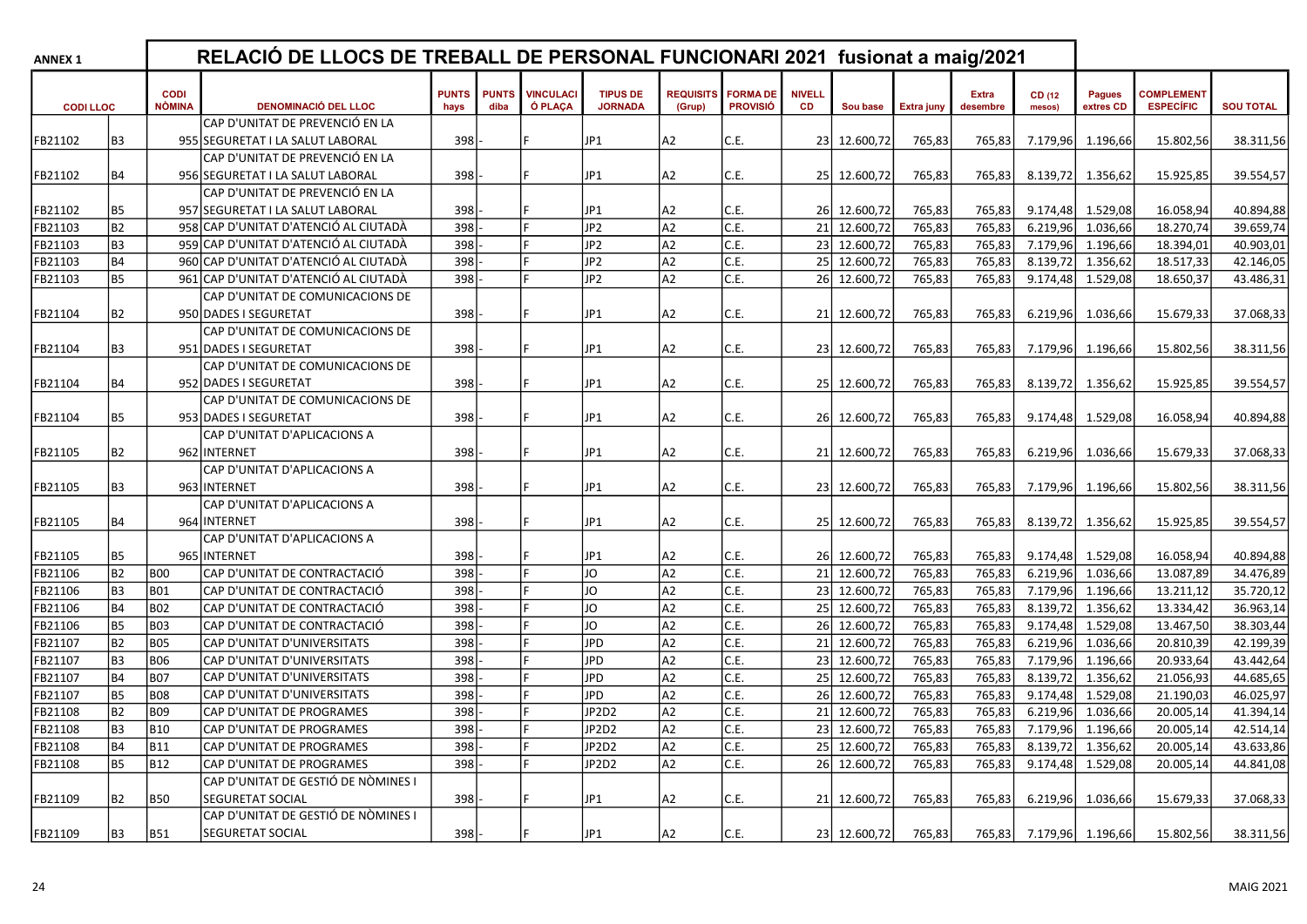| <b>ANNEX 1</b>  |                |                              | RELACIÓ DE LLOCS DE TREBALL DE PERSONAL FUNCIONARI 2021 fusionat a maig/2021 |                      |                      |                             |                                   |                            |                                    |                            |              |                   |                          |                  |                            |                                       |                  |
|-----------------|----------------|------------------------------|------------------------------------------------------------------------------|----------------------|----------------------|-----------------------------|-----------------------------------|----------------------------|------------------------------------|----------------------------|--------------|-------------------|--------------------------|------------------|----------------------------|---------------------------------------|------------------|
| <b>CODILLOC</b> |                | <b>CODI</b><br><b>NÒMINA</b> | <b>DENOMINACIÓ DEL LLOC</b>                                                  | <b>PUNTS</b><br>hays | <b>PUNTS</b><br>diba | <b>VINCULACI</b><br>Ó PLACA | <b>TIPUS DE</b><br><b>JORNADA</b> | <b>REQUISITS</b><br>(Grup) | <b>FORMA DE</b><br><b>PROVISIÓ</b> | <b>NIVELL</b><br><b>CD</b> | Sou base     | <b>Extra juny</b> | <b>Extra</b><br>desembre | CD (12<br>mesos) | <b>Pagues</b><br>extres CD | <b>COMPLEMENT</b><br><b>ESPECÍFIC</b> | <b>SOU TOTAL</b> |
|                 |                |                              | CAP D'UNITAT DE GESTIÓ DE NÒMINES I                                          |                      |                      |                             |                                   |                            |                                    |                            |              |                   |                          |                  |                            |                                       |                  |
| FB21109         | <b>B4</b>      | B52                          | SEGURETAT SOCIAL                                                             | 398                  |                      |                             | JP1                               | A <sub>2</sub>             | C.E.                               |                            | 25 12.600,72 | 765,83            | 765,83                   | 8.139,72         | 1.356,62                   | 15.925,85                             | 39.554,57        |
|                 |                |                              | CAP D'UNITAT DE GESTIÓ DE NÒMINES I                                          |                      |                      |                             |                                   |                            |                                    |                            |              |                   |                          |                  |                            |                                       |                  |
| FB21109         | <b>B5</b>      | B53                          | SEGURETAT SOCIAL                                                             | 398                  |                      |                             | JP1                               | A2                         | C.E.                               |                            | 26 12.600,72 | 765,83            | 765.83                   | 9.174,48         | 1.529,08                   | 16.058,94                             | 40.894,88        |
|                 |                |                              | CAP D'UNITAT D'EQUIPAMENTS                                                   |                      |                      |                             |                                   |                            |                                    |                            |              |                   |                          |                  |                            |                                       |                  |
| FB21110         | <b>B2</b>      | IB54                         | EDUCATIUS I PLANIFICACIÓ EDUCATIVA                                           | 398                  |                      |                             | JOD <sub>2</sub>                  | A <sub>2</sub>             | C.E.                               |                            | 21 12.600,72 | 765,83            | 765,83                   | 6.219,96         | 1.036,66                   | 14.811,72                             | 36.200,72        |
|                 |                |                              | CAP D'UNITAT D'EQUIPAMENTS                                                   |                      |                      |                             |                                   |                            |                                    |                            |              |                   |                          |                  |                            |                                       |                  |
| FB21110         | B <sub>3</sub> | B55                          | EDUCATIUS I PLANIFICACIÓ EDUCATIVA                                           | 398                  |                      |                             | JOD <sub>2</sub>                  | A <sub>2</sub>             | C.E.                               |                            | 23 12.600,72 | 765,83            | 765,83                   | 7.179,96         | 1.196,66                   | 14.934,95                             | 37.443,95        |
|                 |                |                              | CAP D'UNITAT D'EQUIPAMENTS                                                   |                      |                      |                             |                                   |                            |                                    |                            |              |                   |                          |                  |                            |                                       |                  |
| FB21110         | <b>B4</b>      | B56                          | EDUCATIUS I PLANIFICACIÓ EDUCATIVA                                           | 398                  |                      |                             | JOD <sub>2</sub>                  | A <sub>2</sub>             | C.E.                               |                            | 25 12.600,72 | 765,83            | 765,83                   | 8.139,72         | 1.356,62                   | 15.058,25                             | 38.686,97        |
|                 |                |                              | CAP D'UNITAT D'EQUIPAMENTS                                                   |                      |                      |                             |                                   |                            |                                    |                            |              |                   |                          |                  |                            |                                       |                  |
| FB21110         | <b>B5</b>      | B57                          | EDUCATIUS I PLANIFICACIÓ EDUCATIVA                                           | 398                  |                      |                             | JOD <sub>2</sub>                  | A2                         | C.E.                               |                            | 26 12.600,72 | 765,83            | 765,83                   | 9.174,48         | 1.529,08                   | 15.191,33                             | 40.027,27        |
| FB21111         | <b>B2</b>      | <b>B58</b>                   | CAP D'UNITAT DE SERVEIS JURÍDICS                                             | 398                  |                      |                             | JO                                | A2                         | C.E.                               |                            | 21 12.600,72 | 765,83            | 765,83                   | 6.219,96         | 1.036,66                   | 13.087,89                             | 34.476,89        |
| FB21111         | B <sub>3</sub> | <b>B59</b>                   | CAP D'UNITAT DE SERVEIS JURÍDICS                                             | 398                  |                      |                             | JO.                               | A2                         | C.E.                               |                            | 23 12.600,72 | 765,83            | 765,83                   | 7.179,96         | 1.196,66                   | 13.211,12                             | 35.720,12        |
| FB21111         | <b>B4</b>      | <b>B60</b>                   | CAP D'UNITAT DE SERVEIS JURÍDICS                                             | 398                  |                      |                             | JO                                | la2                        | C.E.                               |                            | 25 12.600,72 | 765,83            | 765,83                   | 8.139,72         | 1.356,62                   | 13.334,42                             | 36.963,14        |
| FB21111         | <b>B5</b>      | <b>B61</b>                   | CAP D'UNITAT DE SERVEIS JURÍDICS                                             | 398                  |                      |                             | JO                                | A <sub>2</sub>             | C.E.                               |                            | 26 12.600,72 | 765,83            | 765,83                   | 9.174,48         | 1.529,08                   | 13.467,50                             | 38.303,44        |
|                 |                |                              | CAP D'UNITAT D'ESTADÍSTICA I GESTIÓ DE                                       |                      |                      |                             |                                   |                            |                                    |                            |              |                   |                          |                  |                            |                                       |                  |
| FB21112         | B2             | B72                          | POBLACIÓ                                                                     | 398                  |                      |                             | <b>JPD</b>                        | A <sub>2</sub>             | C.E.                               |                            | 21 12.600,72 | 765,83            | 765,83                   | 6.219,96         | 1.036,66                   | 20.810,39                             | 42.199,39        |
|                 |                |                              | CAP D'UNITAT D'ESTADÍSTICA I GESTIÓ DE                                       |                      |                      |                             |                                   |                            |                                    |                            |              |                   |                          |                  |                            |                                       |                  |
| FB21112         | B3             | l B73                        | POBLACIÓ                                                                     | 398                  |                      |                             | <b>JPD</b>                        | A <sub>2</sub>             | C.E.                               |                            | 23 12.600,72 | 765,83            | 765,83                   | 7.179,96         | 1.196,66                   | 20.933,64                             | 43.442,64        |
|                 |                |                              | CAP D'UNITAT D'ESTADÍSTICA I GESTIÓ DE                                       |                      |                      |                             |                                   |                            |                                    |                            |              |                   |                          |                  |                            |                                       |                  |
| FB21112         | <b>B4</b>      | l B74                        | POBLACIÓ                                                                     | 398                  |                      |                             | <b>JPD</b>                        | A2                         | C.E.                               |                            | 25 12.600,72 | 765,83            | 765.83                   | 8.139,72         | 1.356,62                   | 21.056,93                             | 44.685,65        |
|                 |                |                              | CAP D'UNITAT D'ESTADÍSTICA I GESTIÓ DE                                       |                      |                      |                             |                                   |                            |                                    |                            |              |                   |                          |                  |                            |                                       |                  |
| FB21112         | <b>B5</b>      | B75                          | POBLACIÓ                                                                     | 398                  |                      |                             | <b>JPD</b>                        | A2                         | C.E.                               |                            | 26 12.600,72 | 765,83            | 765,83                   | 9.174,48         | 1.529,08                   | 21.190,03                             | 46.025,97        |
|                 |                |                              | CAP D'UNITAT D'IMPLANTACIO                                                   |                      |                      |                             |                                   |                            |                                    |                            |              |                   |                          |                  |                            |                                       |                  |
|                 |                |                              | TECNOLÒGICA DE PROCESSOS, ANÀLISI DE                                         |                      |                      |                             |                                   |                            |                                    |                            |              |                   |                          |                  |                            |                                       |                  |
| FB21113         | <b>B2</b>      | F13                          | DADES, I PORTALS D'INTRANET                                                  | 398                  |                      |                             | JP1                               | A2                         | C.E.                               |                            | 21 12.600,72 | 765,83            | 765,83                   | 6.219,96         | 1.036,66                   | 15.679,33                             | 37.068,33        |
|                 |                |                              | CAP D'UNITAT D'IMPLANTACIO                                                   |                      |                      |                             |                                   |                            |                                    |                            |              |                   |                          |                  |                            |                                       |                  |
|                 |                |                              | TECNOLÒGICA DE PROCESSOS, ANÀLISI DE                                         |                      |                      |                             |                                   |                            |                                    |                            |              |                   |                          |                  |                            |                                       |                  |
| FB21113         | B <sub>3</sub> | F14                          | DADES, I PORTALS D'INTRANET                                                  | 398                  |                      |                             | JP1                               | A2                         | C.E.                               |                            | 23 12.600,72 | 765,83            | 765,83                   |                  | 7.179,96 1.196,66          | 15.802,56                             | 38.311,56        |
|                 |                |                              | CAP D'UNITAT D'IMPLANTACIO                                                   |                      |                      |                             |                                   |                            |                                    |                            |              |                   |                          |                  |                            |                                       |                  |
|                 |                |                              | TECNOLÒGICA DE PROCESSOS, ANÀLISI DE                                         |                      |                      |                             |                                   |                            |                                    |                            |              |                   |                          |                  |                            |                                       |                  |
| FB21113         | <b>B4</b>      | F15                          | DADES, I PORTALS D'INTRANET                                                  | 398                  |                      |                             | JP1                               | A <sub>2</sub>             | C.E.                               |                            | 25 12.600,72 | 765,83            | 765,83                   | 8.139,72         | 1.356,62                   | 15.925,85                             | 39.554,57        |
|                 |                |                              | CAP D'UNITAT D'IMPLANTACIO                                                   |                      |                      |                             |                                   |                            |                                    |                            |              |                   |                          |                  |                            |                                       |                  |
|                 |                |                              | TECNOLÒGICA DE PROCESSOS, ANÀLISI DE                                         |                      |                      |                             |                                   |                            |                                    |                            |              |                   |                          |                  |                            |                                       |                  |
| FB21113         | <b>B5</b>      | F16                          | DADES, I PORTALS D'INTRANET                                                  | 398                  |                      |                             | JP1                               | A2                         | C.E.                               |                            | 26 12.600,72 | 765,83            | 765,83                   |                  | 9.174,48 1.529,08          | 16.058,94                             | 40.894,88        |
|                 |                |                              | CAP D'UNITAT D'EQUIPS PERSONALS,                                             |                      |                      |                             |                                   |                            |                                    |                            |              |                   |                          |                  |                            |                                       |                  |
| FB21114         | <b>B2</b>      | F17                          | PERIFÈRICS I SUPORT ALS USUARIS                                              | 398                  |                      |                             | JP1                               | A2                         | C.E.                               |                            | 21 12.600,72 | 765,83            | 765,83                   | 6.219,96         | 1.036,66                   | 15.679,33                             | 37.068,33        |
|                 |                |                              | CAP D'UNITAT D'EQUIPS PERSONALS,                                             |                      |                      |                             |                                   |                            |                                    |                            |              |                   |                          |                  |                            |                                       |                  |
|                 | B <sub>3</sub> | F18                          | PERIFÈRICS I SUPORT ALS USUARIS                                              | 398                  |                      |                             | JP1                               | A2                         | C.E.                               |                            | 23 12.600,72 | 765,83            |                          | 7.179,96         | 1.196,66                   | 15.802,56                             | 38.311,56        |
| FB21114         |                |                              | CAP D'UNITAT D'EQUIPS PERSONALS,                                             |                      |                      |                             |                                   |                            |                                    |                            |              |                   | 765,83                   |                  |                            |                                       |                  |
|                 |                |                              |                                                                              |                      |                      |                             |                                   |                            |                                    |                            |              |                   |                          |                  |                            |                                       |                  |
| FB21114         | <b>B4</b>      | F19                          | PERIFÈRICS I SUPORT ALS USUARIS                                              | $398$ -              |                      |                             | JP1                               | A2                         | C.E.                               |                            | 25 12.600,72 | 765,83            | 765,83                   |                  | 8.139,72 1.356,62          | 15.925,85                             | 39.554,57        |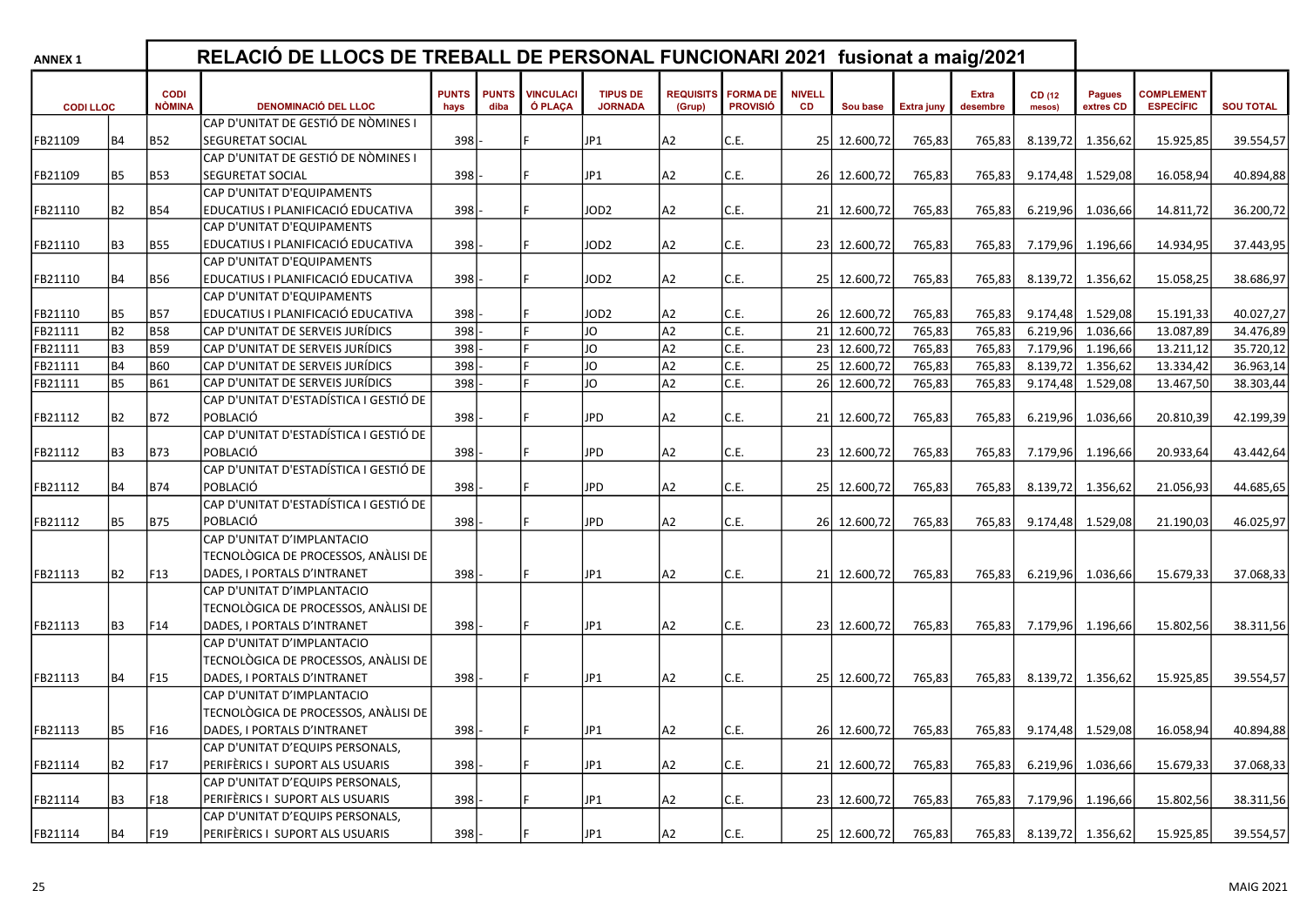| <b>ANNEX 1</b>  |                |                       | RELACIÓ DE LLOCS DE TREBALL DE PERSONAL FUNCIONARI 2021 fusionat a maig/2021 |                      |                      |                             |                                   |                            |                                    |                            |              |            |                          |                  |                            |                                       |                  |
|-----------------|----------------|-----------------------|------------------------------------------------------------------------------|----------------------|----------------------|-----------------------------|-----------------------------------|----------------------------|------------------------------------|----------------------------|--------------|------------|--------------------------|------------------|----------------------------|---------------------------------------|------------------|
| <b>CODILLOC</b> |                | <b>CODI</b><br>NÒMINA | <b>DENOMINACIÓ DEL LLOC</b>                                                  | <b>PUNTS</b><br>hays | <b>PUNTS</b><br>diba | <b>VINCULACI</b><br>Ó PLACA | <b>TIPUS DE</b><br><b>JORNADA</b> | <b>REQUISITS</b><br>(Grup) | <b>FORMA DE</b><br><b>PROVISIÓ</b> | <b>NIVELL</b><br><b>CD</b> | Sou base     | Extra juny | <b>Extra</b><br>desembre | CD (12<br>mesos) | <b>Pagues</b><br>extres CD | <b>COMPLEMENT</b><br><b>ESPECÍFIC</b> | <b>SOU TOTAL</b> |
|                 |                |                       | CAP D'UNITAT D'EQUIPS PERSONALS,                                             |                      |                      |                             |                                   |                            |                                    |                            |              |            |                          |                  |                            |                                       |                  |
| FB21114         | <b>B5</b>      | F20                   | PERIFÈRICS I SUPORT ALS USUARIS                                              | 398                  |                      |                             | JP1                               | IA2                        | C.E.                               |                            | 26 12.600,72 | 765,83     | 765,83                   | 9.174,48         | 1.529,08                   | 16.058,94                             | 40.894,88        |
|                 |                |                       | CAP D' UNITAT D'EQUITAT, ÈXIT                                                |                      |                      |                             |                                   |                            |                                    |                            |              |            |                          |                  |                            |                                       |                  |
| FB21115         | <b>B2</b>      | F21                   | EDUCATIU I CIUTAT EDUCADORA                                                  | 398                  |                      |                             | JO                                | A2                         | C.E.                               |                            | 21 12.600,72 | 765,83     | 765,83                   | 6.219,96         | 1.036,66                   | 13.087,89                             | 34.476,89        |
|                 |                |                       | CAP D' UNITAT D'EQUITAT, ÈXIT                                                |                      |                      |                             |                                   |                            |                                    |                            |              |            |                          |                  |                            |                                       |                  |
| FB21115         | B <sub>3</sub> | F22                   | EDUCATIU I CIUTAT EDUCADORA                                                  | 398                  |                      |                             | JO                                | A2                         | C.E.                               |                            | 23 12.600,72 | 765,83     | 765,83                   | 7.179,96         | 1.196,66                   | 13.211,12                             | 35.720,12        |
|                 |                |                       | CAP D' UNITAT D'EQUITAT, ÈXIT                                                |                      |                      |                             |                                   |                            |                                    |                            |              |            |                          |                  |                            |                                       |                  |
| FB21115         | <b>B4</b>      | IF23                  | EDUCATIU I CIUTAT EDUCADORA                                                  | 398                  |                      |                             | JO                                | A <sub>2</sub>             | C.E.                               |                            | 25 12.600,72 | 765,83     | 765,83                   | 8.139,72         | 1.356,62                   | 13.334,42                             | 36.963,14        |
|                 |                |                       | CAP D' UNITAT D'EQUITAT, ÈXIT                                                |                      |                      |                             |                                   |                            |                                    |                            |              |            |                          |                  |                            |                                       |                  |
| FB21115         | <b>B5</b>      | F <sub>24</sub>       | EDUCATIU I CIUTAT EDUCADORA                                                  | 398                  |                      |                             | JO                                | A2                         | C.E.                               |                            | 26 12.600,72 | 765,83     | 765,83                   | 9.174,48         | 1.529,08                   | 13.467,50                             | 38.303,44        |
|                 |                |                       | CAP D' UNITAT DE SERVEIS EDUCATIUS                                           |                      |                      |                             |                                   |                            |                                    |                            |              |            |                          |                  |                            |                                       |                  |
| FB21116         | <b>B2</b>      | F25                   | <b>PROPIS</b>                                                                | 398                  |                      |                             | JO                                | A <sub>2</sub>             | C.E.                               |                            | 21 12.600,72 | 765,83     | 765,83                   | 6.219,96         | 1.036,66                   | 13.087,89                             | 34.476,89        |
|                 |                |                       | CAP D' UNITAT DE SERVEIS EDUCATIUS                                           |                      |                      |                             |                                   |                            |                                    |                            |              |            |                          |                  |                            |                                       |                  |
| FB21116         | B <sub>3</sub> | F26                   | <b>PROPIS</b>                                                                | 398                  |                      |                             | JO                                | A <sub>2</sub>             | C.E.                               | 23                         | 12.600,72    | 765,83     | 765,83                   | 7.179,96         | 1.196,66                   | 13.211,12                             | 35.720,12        |
|                 |                |                       | CAP D' UNITAT DE SERVEIS EDUCATIUS                                           |                      |                      |                             |                                   |                            |                                    |                            |              |            |                          |                  |                            |                                       |                  |
| FB21116         | <b>B4</b>      | F <sub>27</sub>       | <b>PROPIS</b>                                                                | 398                  |                      |                             | JO                                | A <sub>2</sub>             | C.E.                               |                            | 25 12.600,72 | 765,83     | 765,83                   | 8.139,72         | 1.356,62                   | 13.334,42                             | 36.963,14        |
|                 |                |                       | CAP D' UNITAT DE SERVEIS EDUCATIUS                                           |                      |                      |                             |                                   |                            |                                    |                            |              |            |                          |                  |                            |                                       |                  |
| FB21116         | <b>B5</b>      | F28                   | <b>PROPIS</b>                                                                | 398                  |                      |                             | JO                                | A <sub>2</sub>             | C.E.                               |                            | 26 12.600,72 | 765,83     | 765,83                   | 9.174,48         | 1.529,08                   | 13.467,50                             | 38.303,44        |
|                 |                |                       | CAP D' UNITAT D'EMPRESA,                                                     |                      |                      |                             |                                   |                            |                                    |                            |              |            |                          |                  |                            |                                       |                  |
| FB21117         | <b>B2</b>      | F <sub>29</sub>       | <b>EMPRENEDORIA I UNIVERSITATS</b>                                           | 398                  |                      |                             | JP1D2                             | A <sub>2</sub>             | C.E.                               |                            | 21 12.600,72 | 765,83     | 765,83                   | 6.219,96         | 1.036,66                   | 17.403,14                             | 38.792,14        |
|                 |                |                       | CAP D' UNITAT D'EMPRESA,                                                     |                      |                      |                             |                                   |                            |                                    |                            |              |            |                          |                  |                            |                                       |                  |
| FB21117         | l B3           | lF30                  | <b>EMPRENEDORIA I UNIVERSITATS</b>                                           | 398                  |                      |                             | JP1D2                             | A2                         | C.E.                               |                            | 23 12.600,72 | 765,83     | 765,83                   | 7.179,96         | 1.196,66                   | 17.526,39                             | 40.035,39        |
|                 |                |                       | CAP D' UNITAT D'EMPRESA                                                      |                      |                      |                             |                                   |                            |                                    |                            |              |            |                          |                  |                            |                                       |                  |
| FB21117         | <b>B4</b>      | F31                   | <b>EMPRENEDORIA I UNIVERSITATS</b>                                           | 398                  |                      |                             | JP1D2                             | A <sub>2</sub>             | C.E.                               |                            | 25 12.600,72 | 765,83     | 765,83                   | 8.139,72         | 1.356,62                   | 17.649,68                             | 41.278,40        |
|                 |                |                       | CAP D' UNITAT D'EMPRESA,                                                     |                      |                      |                             |                                   |                            |                                    |                            |              |            |                          |                  |                            |                                       |                  |
| FB21117         | <b>B5</b>      | F <sub>32</sub>       | <b>EMPRENEDORIA I UNIVERSITATS</b>                                           | 398                  |                      |                             | JP1D2                             | A <sub>2</sub>             | C.E.                               |                            | 26 12.600,72 | 765,83     | 765,83                   | 9.174,48         | 1.529,08                   | 17.782,77                             | 42.618,71        |
|                 |                |                       | CAP D' UNITAT DE DESENVOLUPAMENT                                             |                      |                      |                             |                                   |                            |                                    |                            |              |            |                          |                  |                            |                                       |                  |
| FB21118         | <b>B2</b>      | F33                   | PROFESSIONAL                                                                 | 398                  |                      |                             | JP <sub>2</sub>                   | A2                         | C.E.                               |                            | 21 12.600,72 | 765,83     | 765,83                   | 6.219,96         | 1.036,66                   | 18.270,74                             | 39.659,74        |
|                 |                |                       | CAP D' UNITAT DE DESENVOLUPAMENT                                             |                      |                      |                             |                                   |                            |                                    |                            |              |            |                          |                  |                            |                                       |                  |
| FB21118         | B <sub>3</sub> | F34                   | PROFESSIONAL                                                                 | 398                  |                      |                             | JP <sub>2</sub>                   | A2                         | C.E.                               |                            | 23 12.600,72 | 765,83     | 765,83                   | 7.179,96         | 1.196,66                   | 18.394,01                             | 40.903,01        |
|                 |                |                       | CAP D' UNITAT DE DESENVOLUPAMENT                                             |                      |                      |                             |                                   |                            |                                    |                            |              |            |                          |                  |                            |                                       |                  |
| FB21118         | <b>B4</b>      | F35                   | PROFESSIONAL                                                                 | 398                  |                      |                             | JP <sub>2</sub>                   | A2                         | C.E.                               |                            | 25 12.600,72 | 765,83     | 765,83                   | 8.139,72         | 1.356,62                   | 18.517,33                             | 42.146,05        |
|                 |                |                       | CAP D' UNITAT DE DESENVOLUPAMENT                                             |                      |                      |                             |                                   |                            |                                    |                            |              |            |                          |                  |                            |                                       |                  |
| FB21118         | B <sub>5</sub> | F36                   | PROFESSIONAL                                                                 | 398                  |                      |                             | JP <sub>2</sub>                   | A2                         | C.E.                               |                            | 26 12.600,72 | 765,83     | 765,83                   |                  | 9.174,48 1.529,08          | 18.650,37                             | 43.486,31        |
| FB21119         | <b>B2</b>      | F72                   | RESPONSABLE DE VALORACIONS                                                   |                      | 410 <sub>F</sub>     |                             | JP <sub>1</sub>                   | la2                        | C.M.                               |                            | 21 12.600,72 | 765,83     | 765,83                   | 6.219,96         | 1.036,66                   | 15.108,78                             | 36.497,78        |
| FB21119         | l B3           | F73                   | RESPONSABLE DE VALORACIONS                                                   |                      | 410 F                |                             | JP1                               | A <sub>2</sub>             | C.M.                               |                            | 23 12.600,72 | 765,83     | 765,83                   | 7.179,96         | 1.196,66                   | 15.108,78                             | 37.617,78        |
| FB21119         | <b>B4</b>      | F74                   | RESPONSABLE DE VALORACIONS                                                   |                      | 410                  |                             | JP1                               | A <sub>2</sub>             | C.M.                               |                            | 25 12.600,72 | 765,83     | 765,83                   | 8.139,72         | 1.356,62                   | 15.108,78                             | 38.737,50        |
| FB21119         | <b>B5</b>      | F75                   | RESPONSABLE DE VALORACIONS                                                   |                      | 410 F                |                             | JP1                               | A <sub>2</sub>             | C.M.                               |                            | 26 12.600,72 | 765,83     | 765,83                   | 9.174,48         | 1.529,08                   | 15.108,78                             | 39.944,72        |
| FB25109         | <b>B4</b>      |                       | 676 CAP DE SECCIÓ DE SERVEIS SOCIALS                                         | 542                  |                      |                             | JP1D1                             | A2                         | C.E.                               |                            | 25 12.600,72 | 765,83     | 765,83                   | 8.139,72         | 1.356,62                   | 19.491,76                             | 43.120,48        |
| FB25109         | <b>B5</b>      |                       | 677 CAP DE SECCIÓ DE SERVEIS SOCIALS                                         | 542                  |                      |                             | JP1D1                             | la2                        | C.E.                               |                            | 26 12.600,72 | 765,83     | 765,83                   | 9.174,48         | 1.529,08                   | 19.624,82                             | 44.460,76        |
|                 |                |                       | CAP DE SECCIÓ DE MANTENIMENT DE LA                                           |                      |                      |                             |                                   |                            |                                    |                            |              |            |                          |                  |                            |                                       |                  |
| FB25111         | <b>B4</b>      |                       | 680 VIA PÚBLICA                                                              | 542                  |                      |                             | JOD1                              | A2                         | C.E.                               |                            | 25 12.600,72 | 765,83     | 765,83                   |                  | 8.139,72 1.356,62          | 16.562,54                             | 40.191,26        |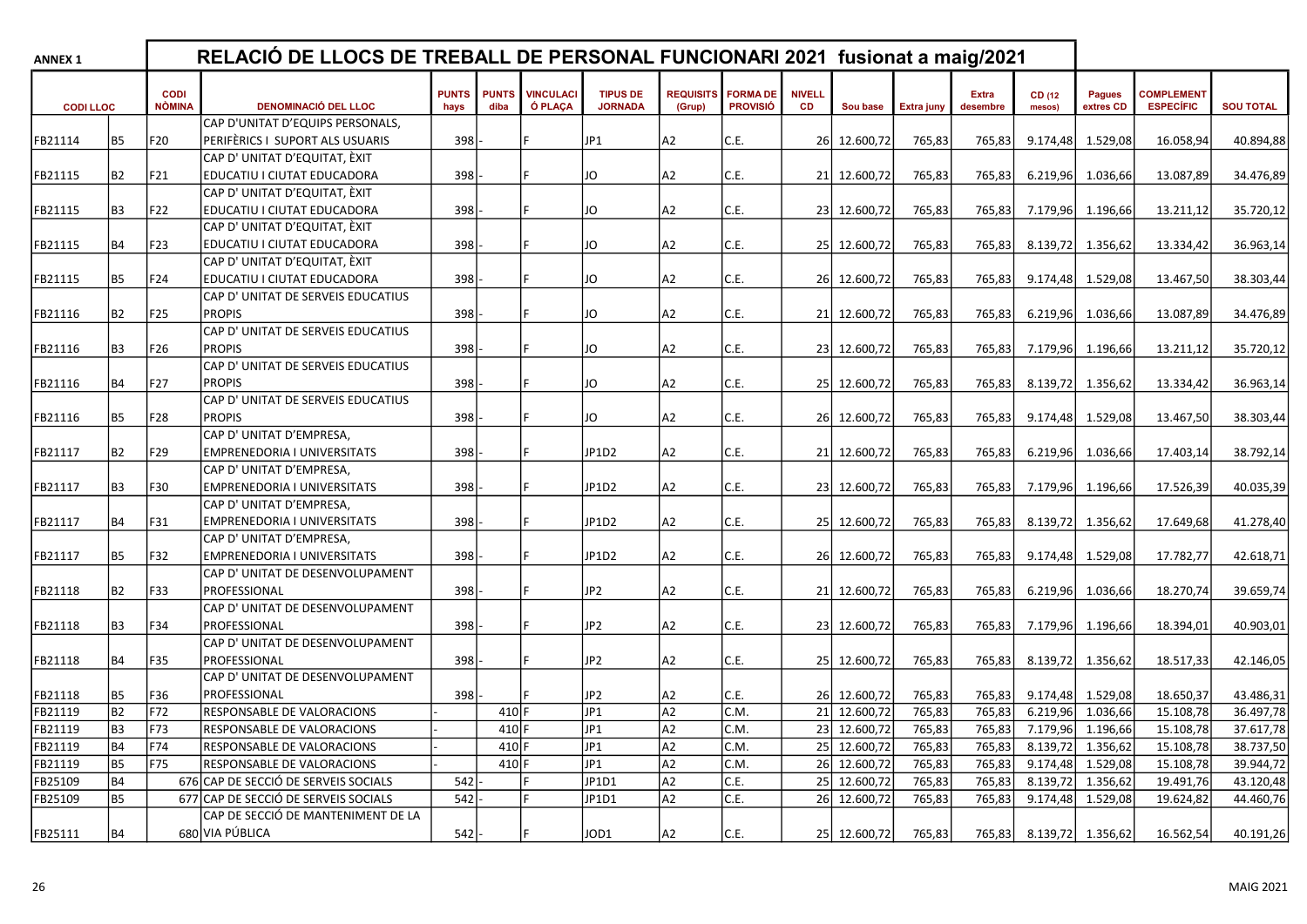| <b>ANNEX 1</b>  |           |                              | RELACIÓ DE LLOCS DE TREBALL DE PERSONAL FUNCIONARI 2021 fusionat a maig/2021 |                      |                      |                             |                                   |                            |                                    |                     |              |                   |                          |                  |                            |                                       |                  |
|-----------------|-----------|------------------------------|------------------------------------------------------------------------------|----------------------|----------------------|-----------------------------|-----------------------------------|----------------------------|------------------------------------|---------------------|--------------|-------------------|--------------------------|------------------|----------------------------|---------------------------------------|------------------|
| <b>CODILLOC</b> |           | <b>CODI</b><br><b>NÒMINA</b> | <b>DENOMINACIÓ DEL LLOC</b>                                                  | <b>PUNTS</b><br>hays | <b>PUNTS</b><br>diba | <b>VINCULACI</b><br>Ó PLAÇA | <b>TIPUS DE</b><br><b>JORNADA</b> | <b>REQUISITS</b><br>(Grup) | <b>FORMA DE</b><br><b>PROVISIÓ</b> | <b>NIVELL</b><br>CD | Sou base     | <b>Extra juny</b> | <b>Extra</b><br>desembre | CD (12<br>mesos) | <b>Pagues</b><br>extres CD | <b>COMPLEMENT</b><br><b>ESPECÍFIC</b> | <b>SOU TOTAL</b> |
|                 |           |                              | CAP DE SECCIÓ DE MANTENIMENT DE LA                                           |                      |                      |                             |                                   |                            |                                    |                     |              |                   |                          |                  |                            |                                       |                  |
| FB25111         | <b>B5</b> |                              | 681 VIA PÚBLICA                                                              | 542                  |                      |                             | JOD1                              | A <sub>2</sub>             | C.E.                               |                     | 26 12.600,72 | 765,83            | 765,83                   | 9.174,48         | 1.529,08                   | 16.562,54                             | 41.398,48        |
|                 |           |                              | CAP DE SECCIÓ DE SUPORT,                                                     |                      |                      |                             |                                   |                            |                                    |                     |              |                   |                          |                  |                            |                                       |                  |
| FB25113         | <b>B4</b> |                              | 684 PROGRAMACIÓ I QUALITAT                                                   | 542                  |                      |                             | JP2                               | A <sub>2</sub>             | C.E.                               |                     | 25 12.600,72 | 765,83            | 765,83                   | 8.139,72         | 1.356,62                   | 19.544,08                             | 43.172,80        |
|                 |           |                              | CAP DE SECCIÓ DE SUPORT,                                                     |                      |                      |                             |                                   |                            |                                    |                     |              |                   |                          |                  |                            |                                       |                  |
| FB25113         | B5        |                              | 685 PROGRAMACIÓ I QUALITAT                                                   | 542                  |                      |                             | JP <sub>2</sub>                   | A <sub>2</sub>             | C.E.                               |                     | 26 12.600,72 | 765,83            | 765,83                   | 9.174,48         | 1.529,08                   | 19.677,16                             | 44.513,10        |
| FB25114         | <b>B4</b> |                              | 897 CAP DE SECCIÓ D'ORGANITZACIÓ                                             | 542                  |                      |                             | <b>JO</b>                         | A <sub>2</sub>             | C.E.                               |                     | 25 12.600,72 | 765,83            | 765,83                   | 8.139,72         | 1.356,62                   | 13.933,24                             | 37.561,96        |
| FB25114         | <b>B5</b> |                              | 898 CAP DE SECCIÓ D'ORGANITZACIÓ                                             | 542                  |                      |                             | JO                                | $\overline{A2}$            | C.E.                               |                     | 26 12.600,72 | 765,83            | 765,83                   | 9.174,48         | 1.529,08                   | 14.041,33                             | 38.877,27        |
|                 |           |                              | CAP DE SECCIÓ DE XARXES I CIUTAT                                             |                      |                      |                             |                                   |                            |                                    |                     |              |                   |                          |                  |                            |                                       |                  |
| FB25115         | <b>B4</b> |                              | 946 INTEL·LIGENT                                                             | 542                  |                      |                             | JP2                               | A <sub>2</sub>             | C.E.                               |                     | 25 12.600,72 | 765,83            | 765,83                   | 8.139,72         | 1.356,62                   | 19.544,08                             | 43.172,80        |
|                 |           |                              | CAP DE SECCIÓ DE XARXES I CIUTAT                                             |                      |                      |                             |                                   |                            |                                    |                     |              |                   |                          |                  |                            |                                       |                  |
| FB25115         | <b>B5</b> |                              | 947 INTEL-LIGENT                                                             | 542                  |                      |                             | JP <sub>2</sub>                   | A <sub>2</sub>             | C.E.                               |                     | 26 12.600,72 | 765,83            | 765,83                   |                  | 9.174,48 1.529,08          | 19.677,16                             | 44.513,10        |
| FB25116         | <b>B4</b> |                              | 948 CAP DE SECCIÓ DE COMPRES                                                 | 542                  |                      |                             | JP <sub>2</sub>                   | $\overline{A2}$            | C.E.                               |                     | 25 12.600,72 | 765,83            | 765,83                   | 8.139,72         | 1.356,62                   | 19.544,08                             | 43.172,80        |
| FB25116         | <b>B5</b> |                              | 949 CAP DE SECCIÓ DE COMPRES                                                 | 542                  |                      |                             | JP <sub>2</sub>                   | A <sub>2</sub>             | C.E.                               |                     | 26 12.600,72 | 765,83            | 765,83                   | 9.174,48         | 1.529,08                   | 19.677,16                             | 44.513,10        |
|                 |           |                              | CAP DE SECCIÓ DE MANTENIMENT                                                 |                      |                      |                             |                                   |                            |                                    |                     |              |                   |                          |                  |                            |                                       |                  |
| FB25117         | <b>B4</b> | B33                          | D'EQUIPAMENTS                                                                | 542                  |                      |                             | <b>JPD</b>                        | A <sub>2</sub>             | C.E.                               |                     | 25 12.600,72 | 765,83            | 765,83                   | 8.139,72         | 1.356,62                   | 21.570,84                             | 45.199,56        |
|                 |           |                              | CAP DE SECCIÓ DE MANTENIMENT                                                 |                      |                      |                             |                                   |                            |                                    |                     |              |                   |                          |                  |                            |                                       |                  |
| FB25117         | <b>B5</b> | B34                          | D'EQUIPAMENTS                                                                | 542                  |                      |                             | <b>JPD</b>                        | A <sub>2</sub>             | C.E.                               |                     | 26 12.600,72 | 765,83            | 765,83                   | 9.174,48         | 1.529,08                   | 21.946,37                             | 46.782,31        |
|                 |           |                              | CAP DE SECCIÓ DE PROTOCOL I                                                  |                      |                      |                             |                                   |                            |                                    |                     |              |                   |                          |                  |                            |                                       |                  |
| FB25118         | <b>B4</b> | B76                          | RELACIONS PÚBLIQUES                                                          | 542                  |                      |                             | JDE                               | A <sub>2</sub>             | C.E.                               |                     | 25 12.600,72 | 765,83            | 765,83                   | 8.139,72         | 1.356,62                   | 25.201,20                             | 48.829,92        |
|                 |           |                              | CAP DE SECCIÓ DE PROTOCOL I                                                  |                      |                      |                             |                                   |                            |                                    |                     |              |                   |                          |                  |                            |                                       |                  |
| FB25118         | <b>B5</b> | B77                          | RELACIONS PÚBLIQUES                                                          | 542                  |                      |                             | <b>JDE</b>                        | A <sub>2</sub>             | C.E.                               |                     | 26 12.600,72 | 765,83            | 765,83                   | 9.174,48         | 1.529,08                   | 25.703,91                             | 50.539,85        |
| FB25119         | <b>B4</b> | F41                          | CAP DE SECCIÓ DE RÈGIM ECONÒMIC                                              | 542                  |                      |                             | JP1                               | A <sub>2</sub>             | C.E.                               |                     | 25 12.600,72 | 765,83            | 765,83                   | 8.139,72         | 1.356,62                   | 16.738,82                             | 40.367,54        |
| FB25119         | <b>B5</b> | F42                          | CAP DE SECCIÓ DE RÈGIM ECONÒMIC                                              | 542                  |                      |                             | JP1                               | A <sub>2</sub>             | C.E.                               |                     | 26 12.600,72 | 765,83            | 765,83                   | 9.174,48         | 1.529,08                   | 16.871,87                             | 41.707,81        |
|                 |           |                              | CAP DE SECCIÓ D'IGUALTAT I COHESIÓ                                           |                      |                      |                             |                                   |                            |                                    |                     |              |                   |                          |                  |                            |                                       |                  |
| FB25120         | <b>B4</b> | F43                          | <b>SOCIAL</b>                                                                | 542                  |                      |                             | JP1D2                             | A <sub>2</sub>             | C.E.                               |                     | 25 12.600,72 | 765,83            | 765,83                   | 8.139,72         | 1.356,62                   | 18.315,47                             | 41.944,19        |
|                 |           |                              | CAP DE SECCIÓ D'IGUALTAT I COHESIÓ                                           |                      |                      |                             |                                   |                            |                                    |                     |              |                   |                          |                  |                            |                                       |                  |
| FB25120         | <b>B5</b> | F44                          | <b>SOCIAL</b>                                                                | 542                  |                      |                             | JP1D2                             | A <sub>2</sub>             | C.E.                               |                     | 26 12.600,72 | 765,83            | 765,83                   | 9.174,48         | 1.529,08                   | 18.577,01                             | 43.412,95        |
|                 |           |                              | CAP DE SECCIÓ JURÍDICO                                                       |                      |                      |                             |                                   |                            |                                    |                     |              |                   |                          |                  |                            |                                       |                  |
|                 |           |                              | ADMINISTRATIVA DE SERVEIS A LES                                              |                      |                      |                             |                                   |                            |                                    |                     |              |                   |                          |                  |                            |                                       |                  |
| FB25121         | <b>B4</b> | F45                          | <b>PERSONES</b>                                                              | 542                  |                      |                             | <b>JPD</b>                        | A <sub>2</sub>             | C.E.                               |                     | 25 12.600,72 | 765,83            | 765,83                   |                  | 8.139,72 1.356,62          | 21.570,84                             | 45.199,56        |
|                 |           |                              | CAP DE SECCIÓ JURÍDICO                                                       |                      |                      |                             |                                   |                            |                                    |                     |              |                   |                          |                  |                            |                                       |                  |
|                 |           |                              | ADMINISTRATIVA DE SERVEIS A LES                                              |                      |                      |                             |                                   |                            |                                    |                     |              |                   |                          |                  |                            |                                       |                  |
| FB25121         | <b>B5</b> | F46                          | <b>PERSONES</b>                                                              | 542                  |                      |                             | <b>JPD</b>                        | A2                         | C.E.                               |                     | 26 12.600,72 | 765,83            | 765,83                   |                  | $9.174,48$ 1.529,08        | 21.946,37                             | 46.782,31        |
|                 |           |                              | CAP DE SECCIÓ D'HABITATGE I                                                  |                      |                      |                             |                                   |                            |                                    |                     |              |                   |                          |                  |                            |                                       |                  |
| FB25122         | <b>B4</b> | G22                          | DESENVOLUPAMENT COMUNITARI                                                   | 542                  |                      |                             | JP1D2                             | A <sub>2</sub>             | C.E.                               |                     | 25 12.600,72 | 765,83            | 765,83                   |                  | 8.139,72 1.356,62          | 18.920,87                             | 42.549,59        |
|                 |           |                              | CAP DE SECCIÓ D'HABITATGE I                                                  |                      |                      |                             |                                   |                            |                                    |                     |              |                   |                          |                  |                            |                                       |                  |
| FB25122         | <b>B5</b> | G23                          | DESENVOLUPAMENT COMUNITARI                                                   | 542                  |                      |                             | JP1D2                             | A <sub>2</sub>             | C.E.                               |                     | 26 12.600,72 | 765,83            | 765,83                   | 9.174,48         | 1.529,08                   | 18.577,01                             | 43.412,95        |
| FB26119         | <b>B5</b> |                              | 686 INSPECTOR POLICIA LOCAL                                                  | 805                  |                      |                             | <b>JDE</b>                        | A <sub>2</sub>             | C.E.                               |                     | 26 12.600,72 | 765,83            | 765,83                   | 9.174,48         | 1.529,08                   | 31.675,02                             | 56.510,96        |
|                 |           |                              | COORDINADOR/A DEL PROGRAMA DE                                                |                      |                      |                             |                                   |                            |                                    |                     |              |                   |                          |                  |                            |                                       |                  |
| FA20067         | A1        |                              | 687 GENT GRAN                                                                | 354                  |                      |                             | JOD <sub>2</sub>                  | A1                         | C.E.                               |                     | 20 14.572,68 | 749,38            | 749,38                   | 5.777,76         | 962,96                     | 13.799,01                             | 36.611,17        |
|                 |           |                              | COORDINADOR/A DEL PROGRAMA DE                                                |                      |                      |                             |                                   |                            |                                    |                     |              |                   |                          |                  |                            |                                       |                  |
|                 | A2        |                              | 688 GENT GRAN                                                                |                      |                      |                             |                                   |                            | C.E.                               |                     |              |                   |                          |                  |                            |                                       |                  |
| FA20067         |           |                              |                                                                              | 354                  |                      |                             | JOD <sub>2</sub>                  | A <sub>1</sub>             |                                    |                     | 23 14.572,68 | 749,38            | 749,38                   |                  | 7.179,96 1.196,66          | 13.909,10                             | 38.357,16        |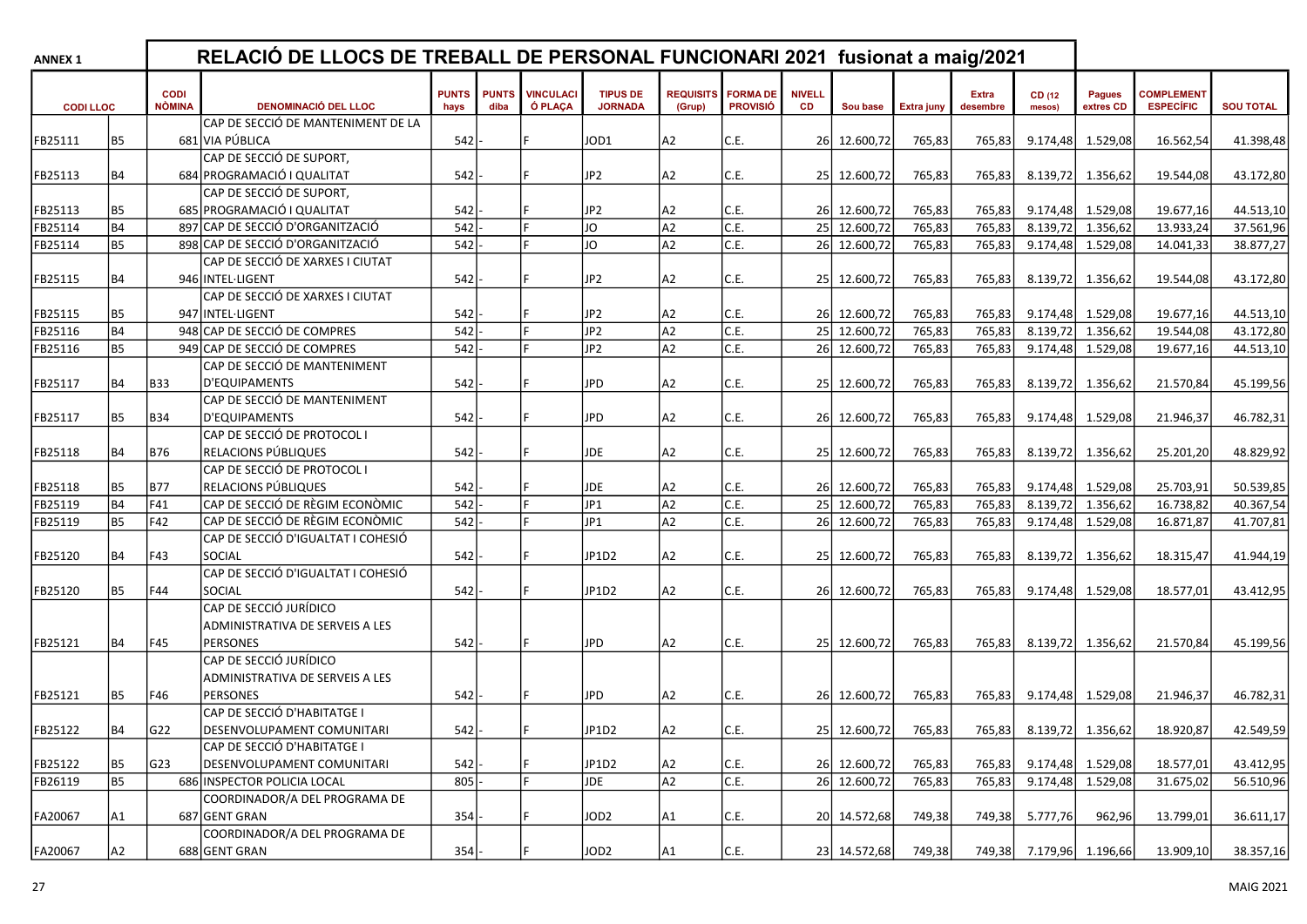| <b>ANNEX 1</b>  |                |                       | RELACIÓ DE LLOCS DE TREBALL DE PERSONAL FUNCIONARI 2021 fusionat a maig/2021 |                      |                      |                             |                                   |                            |                                    |                     |              |            |                          |                           |                            |                                       |                  |
|-----------------|----------------|-----------------------|------------------------------------------------------------------------------|----------------------|----------------------|-----------------------------|-----------------------------------|----------------------------|------------------------------------|---------------------|--------------|------------|--------------------------|---------------------------|----------------------------|---------------------------------------|------------------|
| <b>CODILLOC</b> |                | <b>CODI</b><br>NÒMINA | <b>DENOMINACIÓ DEL LLOC</b>                                                  | <b>PUNTS</b><br>hays | <b>PUNTS</b><br>diba | <b>VINCULACI</b><br>Ó PLAÇA | <b>TIPUS DE</b><br><b>JORNADA</b> | <b>REQUISITS</b><br>(Grup) | <b>FORMA DE</b><br><b>PROVISIÓ</b> | <b>NIVELL</b><br>CD | Sou base     | Extra juny | <b>Extra</b><br>desembre | CD (12<br>mesos)          | <b>Pagues</b><br>extres CD | <b>COMPLEMENT</b><br><b>ESPECÍFIC</b> | <b>SOU TOTAL</b> |
|                 |                |                       | COORDINADOR/A DEL PROGRAMA DE                                                |                      |                      |                             |                                   |                            |                                    |                     |              |            |                          |                           |                            |                                       |                  |
| FA20067         | A2.1           |                       | 689 GENT GRAN                                                                | 354                  |                      |                             | JOD <sub>2</sub>                  | A1                         | C.E.                               |                     | 24 14.572,68 | 749,38     | 749,38                   | 7.659,48                  | 1.276,58                   | 13.946,98                             | 38.954,48        |
|                 |                |                       | COORDINADOR/A DEL PROGRAMA DE                                                |                      |                      |                             |                                   |                            |                                    |                     |              |            |                          |                           |                            |                                       |                  |
| FA20067         | A3             |                       | 690 GENT GRAN                                                                | 354                  |                      |                             | JOD <sub>2</sub>                  | A1                         | C.E.                               |                     | 26 14.572,68 | 749,38     | 749,38                   | 9.174,48                  | 1.529,08                   | 14.065,90                             | 40.840,90        |
|                 |                |                       | COORDINADOR/A DEL PROGRAMA DE                                                |                      |                      |                             |                                   |                            |                                    |                     |              |            |                          |                           |                            |                                       |                  |
| FA20067         | A4             |                       | 691 GENT GRAN                                                                | 354                  |                      |                             | JOD <sub>2</sub>                  | A1                         | C.E.                               |                     | 28 14.572,68 | 749,38     |                          | 749,38 10.937,76          | 1.822,96                   | 14.204,23                             | 43.036,39        |
|                 |                |                       | COORDINADOR/A DEL PROGRAMA DE                                                |                      |                      |                             |                                   |                            |                                    |                     |              |            |                          |                           |                            |                                       |                  |
| FA20067         | A5             |                       | 692 GENT GRAN                                                                | 354                  |                      |                             | JOD <sub>2</sub>                  | A1                         | C.E.                               |                     | 30 14.572,68 | 749,38     |                          | 749,38 12.729,24          | 2.121,54                   | 14.344,78                             | 45.267,00        |
| FA20068         | A1             |                       | 693 TÈCNIC/A SUPERIOR MEDI AMBIENT                                           | 354                  |                      |                             | JP1D2                             | A <sub>1</sub>             | C.M.                               |                     | 20 14.572,68 | 749,38     | 749,38                   | 5.777,76                  | 962,96                     | 16.478,64                             | 39.290,80        |
| FA20068         | A2             |                       | 694 TÈCNIC/A SUPERIOR MEDI AMBIENT                                           | 354                  |                      |                             | JP1D2                             | A1                         | C.M.                               |                     | 23 14.572,68 | 749,38     | 749,38                   | 7.179,96                  | 1.196,66                   | 16.588,74                             | 41.036,80        |
| FA20068         | A3             |                       | 695 TÈCNIC/A SUPERIOR MEDI AMBIENT                                           | 354                  |                      |                             | JP1D2                             | A1                         | C.M.                               |                     | 26 14.572,68 | 749,38     | 749,38                   | 9.174,48                  | 1.529,08                   | 16.745,52                             | 43.520,52        |
| FA20068         | A4             |                       | 696 TÈCNIC/A SUPERIOR MEDI AMBIENT                                           | 354                  |                      |                             | JP1D2                             | A1                         | C.M.                               |                     | 28 14.572,68 | 749,38     | 749,38                   | 10.937,76                 | 1.822,96                   | 16.883,87                             | 45.716,03        |
| FA20068         | A5             |                       | 697 TÈCNIC/A SUPERIOR MEDI AMBIENT                                           | 354                  |                      |                             | JP1D2                             | A1                         | C.M.                               |                     | 30 14.572,68 | 749,38     | 749,38                   | 12.729,24                 | 2.121,54                   | 17.024,44                             | 47.946,66        |
| FA20069         | A1             |                       | 698 TÈCNIC/A SUPERIOR ENGINYER                                               | 354                  |                      |                             | JP <sub>2</sub>                   | A1                         | C.M.                               |                     | 20 14.572,68 | 749,38     | 749,38                   | 5.777,76                  | 962,96                     | 17.282,70                             | 40.094,86        |
| FA20069         | A2             |                       | 699 TÈCNIC/A SUPERIOR ENGINYER                                               | 354                  |                      |                             | JP <sub>2</sub>                   | A1                         | C.M.                               |                     | 23 14.572,68 | 749,38     | 749,38                   | 7.179,96                  | 1.196,66                   | 17.462,73                             | 41.910,79        |
| FA20069         | A3             |                       | 700 TÈCNIC/A SUPERIOR ENGINYER                                               | 354                  |                      |                             | JP <sub>2</sub>                   | A1                         | C.M.                               |                     | 26 14.572,68 | 749,38     | 749,38                   | 9.174,48                  | 1.529,08                   | 17.719,07                             | 44.494,07        |
| FA20069         | A4             |                       | 701 TÈCNIC/A SUPERIOR ENGINYER                                               | 354                  |                      |                             | JP <sub>2</sub>                   | A1                         | C.M.                               |                     | 28 14.572,68 | 749,38     | 749,38                   | 10.937,76                 | 1.822,96                   | 17.945,34                             | 46.777,50        |
| FA20069         | A5             |                       | 702 TÈCNIC/A SUPERIOR ENGINYER                                               | 354                  |                      |                             | JP <sub>2</sub>                   | A1                         | C.M.                               |                     | 30 14.572,68 | 749,38     | 749,38                   | 12.729,24                 | 2.121,54                   | 18.175,40                             | 49.097,62        |
| FA20070         | A1             |                       | 703 TÈCNIC/A SUPERIOR ENGINYER                                               | 354                  |                      |                             | JO                                | A1                         | C.M.                               |                     | 20 14.572,68 | 749,38     | 749,38                   | 5.777,76                  | 962,96                     | 11.923,26                             | 34.735,42        |
| FA20070         | A <sub>2</sub> |                       | 704 TÈCNIC/A SUPERIOR ENGINYER                                               | 354                  |                      |                             | JO                                | A1                         | C.M.                               |                     | 23 14.572,68 | 749,38     | 749,38                   | 7.179,96                  | 1.196,66                   | 12.103,31                             | 36.551,37        |
| FA20070         | A <sub>3</sub> |                       | 705 TÈCNIC/A SUPERIOR ENGINYER                                               | 354                  |                      |                             | JO                                | A1                         | C.M.                               |                     | 26 14.572,68 | 749,38     | 749,38                   | 9.174,48                  | 1.529,08                   | 12.359,66                             | 39.134,66        |
| FA20070         | A4             |                       | 706 TÈCNIC/A SUPERIOR ENGINYER                                               | 354                  |                      |                             | JO                                | A1                         | C.M.                               |                     | 28 14.572,68 | 749,38     | 749,38                   | 10.937,76                 | 1.822,96                   | 12.585,94                             | 41.418,10        |
| FA20070         | A5             |                       | 707 TÈCNIC/A SUPERIOR ENGINYER                                               | 354                  |                      |                             | JO                                | A1                         | C.M.                               |                     | 30 14.572,68 | 749,38     | 749,38                   | 12.729,24                 | 2.121,54                   | 12.816,00                             | 43.738,22        |
| FA20071         | A1             |                       | 708 INSPECTOR/A TRIBUTARI                                                    | 354                  |                      |                             | JO                                | A1                         | C.E.                               |                     | 20 14.572,68 | 749,38     | 749,38                   | 5.777,76                  | 962,96                     | 11.923,26                             | 34.735,42        |
| FA20071         | A2             |                       | 709 INSPECTOR/A TRIBUTARI                                                    | 354                  |                      |                             | JO                                | A1                         | C.E.                               |                     | 23 14.572,68 | 749,38     | 749,38                   | 7.179,96                  | 1.196,66                   | 12.103,31                             | 36.551,37        |
| FA20071         | A <sub>3</sub> |                       | 710 INSPECTOR/A TRIBUTARI                                                    | 354                  |                      |                             | JO                                | A1                         | C.E.                               |                     | 26 14.572,68 | 749,38     | 749,38                   | 9.174,48                  | 1.529,08                   | 12.359,66                             | 39.134,66        |
| FA20071         | A4             |                       | 711 INSPECTOR/A TRIBUTARI                                                    | 354                  |                      |                             | JO                                | A1                         | C.E.                               |                     | 28 14.572,68 | 749,38     | 749,38                   | 10.937,76                 | 1.822,96                   | 12.585,94                             | 41.418,10        |
| FA20071         | A5             |                       | 712 INSPECTOR/A TRIBUTARI                                                    | 354                  |                      |                             | JO                                | A1                         | C.E.                               |                     | 30 14.572,68 | 749,38     | 749,38                   | 12.729,24                 | 2.121,54                   | 12.816,00                             | 43.738,22        |
| FA20072         | A1             | A52                   | TÈCNIC/A ADMINISTRACIÓ GENERAL                                               | 354                  |                      |                             | JP <sub>2</sub>                   | A <sub>1</sub>             | C.M.                               |                     | 20 14.572,68 | 749,38     | 749,38                   | 5.777,76                  | 962,96                     | 17.282,70                             | 40.094,86        |
| FA20072         | A2             | A53                   | TÈCNIC/A ADMINISTRACIÓ GENERAL                                               | 354                  |                      |                             | JP <sub>2</sub>                   | A1                         | C.M.                               |                     | 23 14.572,68 | 749,38     | 749,38                   | 7.179,96                  | 1.196,66                   | 17.462,73                             | 41.910,79        |
| FA20072         | A3             | A56                   | TÈCNIC/A ADMINISTRACIÓ GENERAL                                               | 354                  |                      |                             | JP <sub>2</sub>                   | A1                         | C.M.                               |                     | 26 14.572,68 | 749,38     | 749,38                   | 9.174,48                  | 1.529,08                   | 17.719,07                             | 44.494,07        |
| FA20072         | A4             | A54                   | TÈCNIC/A ADMINISTRACIÓ GENERAL                                               | 354                  |                      |                             | JP <sub>2</sub>                   | A1                         | C.M.                               |                     | 28 14.572,68 | 749,38     | 749,38                   | 10.937,76                 | 1.822,96                   | 17.945,34                             | 46.777,50        |
| FA20072         | A5             | A55                   | TÈCNIC/A ADMINISTRACIÓ GENERAL                                               | 354                  |                      |                             | JP <sub>2</sub>                   | A1                         | C.M.                               |                     | 30 14.572,68 | 749,38     | 749,38                   | 12.729,24                 | 2.121,54                   | 18.175,40                             | 49.097,62        |
| FA20073         | A1             |                       | 713 TÈCNIC/A SUPERIOR                                                        | 354                  |                      |                             | JO                                | A1                         | C.E.                               |                     | 20 14.572,68 | 749,38     | 749,38                   | 5.777,76                  | 962,96                     | 11.923,26                             | 34.735,42        |
| FA20073         | A2             |                       | 714 TÈCNIC/A SUPERIOR                                                        | 354                  |                      |                             | JO                                | A1                         | C.E.                               |                     | 23 14.572,68 | 749,38     | 749,38                   | 7.179,96                  | 1.196,66                   | 12.103,31                             | 36.551,37        |
| FA20073         | A <sub>3</sub> |                       | 715 TÈCNIC/A SUPERIOR                                                        | 354                  |                      |                             | <b>JO</b>                         | A1                         | C.E.                               |                     | 26 14.572,68 | 749,38     | 749,38                   | 9.174,48                  | 1.529,08                   | 12.359,66                             | 39.134,66        |
| FA20073         | A4             |                       | 716 TÈCNIC/A SUPERIOR                                                        | 354                  |                      | ١F                          | JO                                | A <sub>1</sub>             | C.E.                               |                     | 28 14.572,68 | 749,38     |                          | 749,38 10.937,76 1.822,96 |                            | 12.585,94                             | 41.418,10        |
| FA20073         | A5             |                       | 717 TÈCNIC/A SUPERIOR                                                        | 354                  |                      |                             | JO                                | A <sub>1</sub>             | C.E.                               |                     | 30 14.572,68 | 749,38     |                          | 749,38 12.729,24 2.121,54 |                            | 12.816,00                             | 43.738,22        |
| FA20074         | A1             |                       | 718 TÈCNIC/A SUPERIOR ARQUITECTE                                             | 354                  | 495 F                |                             | JO                                | A <sub>1</sub>             | C.M.                               |                     | 20 14.572,68 | 749,38     |                          | 749,38 5.777,76           | 962,96                     | 14.919,89                             | 37.732,05        |
| FA20074         | A2             |                       | 719 TÈCNIC/A SUPERIOR ARQUITECTE                                             | 354                  | 495 F                |                             | JO                                | A <sub>1</sub>             | C.M.                               |                     | 23 14.572,68 | 749,38     | 749,38                   |                           | 7.179,96 1.196,66          | 14.919,89                             | 39.367,95        |
| FA20074         | A3             |                       | 720 TÈCNIC/A SUPERIOR ARQUITECTE                                             | 354                  | 495 F                |                             | JO                                | A <sub>1</sub>             | C.M.                               |                     | 26 14.572,68 | 749,38     | 749,38                   |                           | 9.174,48 1.529,08          | 14.919,89                             | 41.694,89        |
| FA20074         | A4             |                       | 721 TÈCNIC/A SUPERIOR ARQUITECTE                                             | 354                  | 495 F                |                             | JO                                | A <sub>1</sub>             | C.M.                               |                     | 28 14.572,68 | 749,38     |                          | 749,38 10.937,76 1.822,96 |                            | 14.919,89                             | 43.752,05        |
| FA20074         | A5             |                       | 722 TÈCNIC/A SUPERIOR ARQUITECTE                                             | 354                  | 495 F                |                             | JO                                | A <sub>1</sub>             | C.M.                               |                     | 30 14.572,68 | 749,38     |                          | 749,38 12.729,24 2.121,54 |                            | 14.919,89                             | 45.842,11        |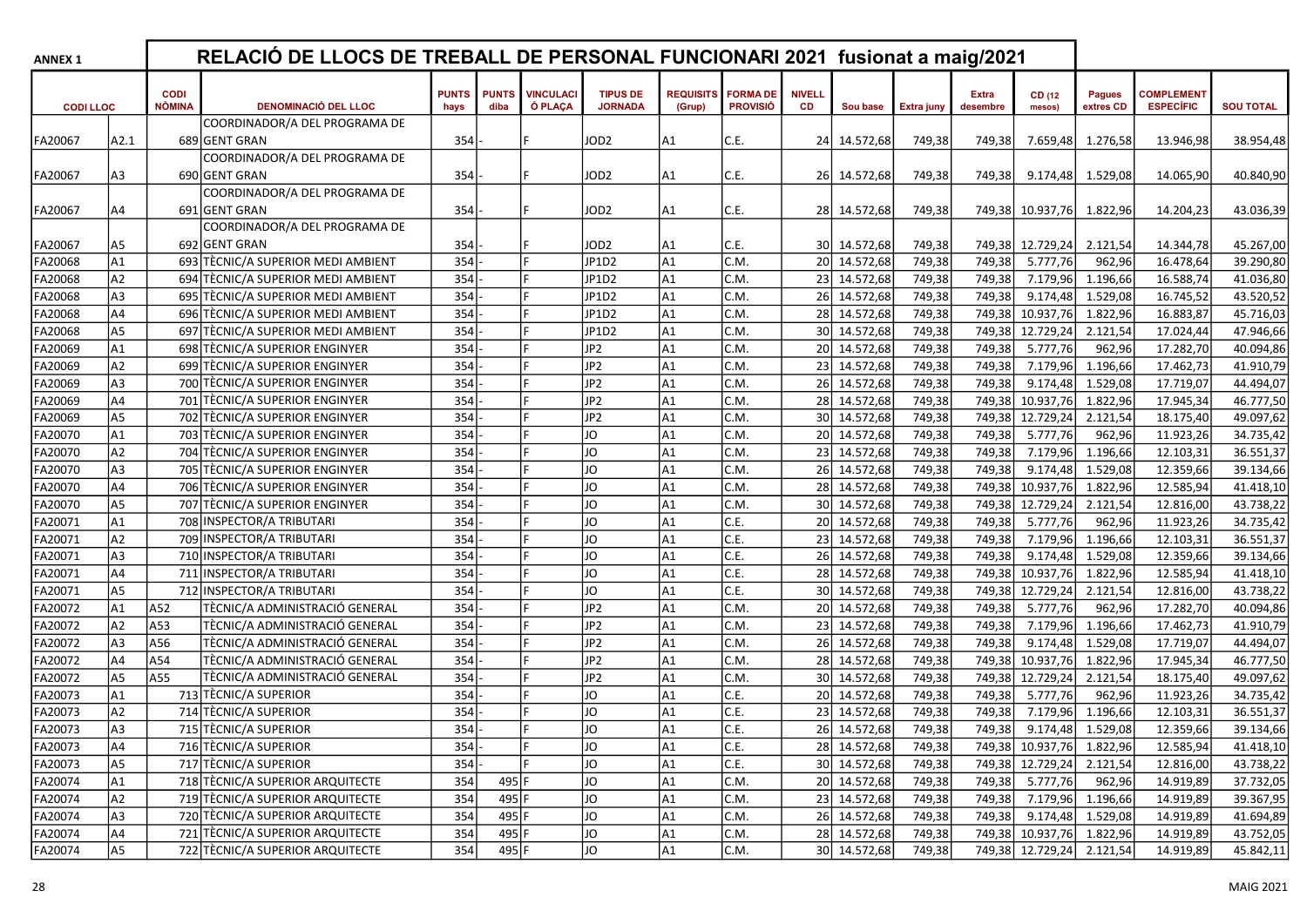| <b>ANNEX 1</b>     |                      |                              | RELACIÓ DE LLOCS DE TREBALL DE PERSONAL FUNCIONARI 2021 fusionat a maig/2021 |                      |                      |                             |                                   |                            |                                    |                     |                              |                   |                          |                           |                            |                                       |                        |
|--------------------|----------------------|------------------------------|------------------------------------------------------------------------------|----------------------|----------------------|-----------------------------|-----------------------------------|----------------------------|------------------------------------|---------------------|------------------------------|-------------------|--------------------------|---------------------------|----------------------------|---------------------------------------|------------------------|
| <b>CODILLOC</b>    |                      | <b>CODI</b><br><b>NÒMINA</b> | <b>DENOMINACIÓ DEL LLOC</b>                                                  | <b>PUNTS</b><br>hays | <b>PUNTS</b><br>diba | <b>VINCULACI</b><br>Ó PLAÇA | <b>TIPUS DE</b><br><b>JORNADA</b> | <b>REQUISITS</b><br>(Grup) | <b>FORMA DE</b><br><b>PROVISIÓ</b> | <b>NIVELL</b><br>CD | Sou base                     | <b>Extra juny</b> | <b>Extra</b><br>desembre | CD (12<br>mesos)          | <b>Pagues</b><br>extres CD | <b>COMPLEMENT</b><br><b>ESPECÍFIC</b> | <b>SOU TOTAL</b>       |
|                    |                      |                              | TÈCNIC/A SUPERIOR DINAMITZACIÓ                                               |                      |                      |                             |                                   |                            |                                    |                     |                              |                   |                          |                           |                            |                                       |                        |
| FA20075            | Α1                   |                              | 723 CIUTADANA                                                                | 354                  |                      |                             | <b>JPD</b>                        | A1                         | C.E.                               |                     | 20 14.572,68                 | 749,38            | 749,38                   | 5.777,76                  | 962,96                     | 19.908,39                             | 42.720,55              |
|                    |                      |                              | TÈCNIC/A SUPERIOR DINAMITZACIÓ                                               |                      |                      |                             |                                   |                            |                                    |                     |                              |                   |                          |                           |                            |                                       |                        |
| FA20075            | A2                   |                              | 724 CIUTADANA                                                                | 354                  |                      |                             | <b>JPD</b>                        | lA1                        | C.E.                               |                     | 23 14.572,68                 | 749,38            | 749,38                   | 7.179,96                  | 1.196,66                   | 20.088,45                             | 44.536,51              |
|                    |                      |                              | TÈCNIC/A SUPERIOR DINAMITZACIÓ                                               |                      |                      |                             |                                   |                            |                                    |                     |                              |                   |                          |                           |                            |                                       |                        |
| FA20075            | A3                   |                              | 725 CIUTADANA                                                                | 354                  |                      |                             | <b>JPD</b>                        | lA1                        | C.E.                               |                     | 26 14.572,68                 | 749,38            | 749,38                   |                           | 9.174,48 1.529,08          | 20.344,80                             | 47.119,80              |
|                    |                      |                              | TÈCNIC/A SUPERIOR DINAMITZACIÓ                                               |                      |                      |                             |                                   |                            |                                    |                     |                              |                   |                          |                           |                            |                                       |                        |
| FA20075            | A4                   |                              | 726 CIUTADANA                                                                | 354                  |                      |                             | <b>JPD</b>                        | A1                         | C.E.                               |                     | 28 14.572,68                 | 749,38            |                          | 749,38 10.937,76 1.822,96 |                            | 20.571,04                             | 49.403,20              |
|                    |                      |                              | TÈCNIC/A SUPERIOR DINAMITZACIÓ                                               |                      |                      |                             |                                   |                            |                                    |                     |                              |                   |                          |                           |                            |                                       |                        |
| FA20075            | A5                   |                              | 727 CIUTADANA                                                                | 354                  |                      |                             | <b>JPD</b>                        | IA1                        | C.E.                               |                     | 30 14.572,68                 | 749,38            |                          | 749,38 12.729,24          | 2.121,54                   | 20.801,13                             | 51.723,35              |
|                    |                      |                              | TÈCNIC/A SUPERIOR DESENVOLUPAMENT                                            |                      |                      |                             |                                   |                            |                                    |                     |                              |                   |                          |                           |                            |                                       |                        |
| FA20076            | A1                   |                              | 728 EMPRESARIAL                                                              | 354                  |                      |                             | JP1                               | lA1                        | C.M.                               |                     | 20 14.572,68                 | 749,38            | 749,38                   | 5.777,76                  | 962,96                     | 14.602,88                             | 37.415,04              |
|                    |                      |                              | TÈCNIC/A SUPERIOR DESENVOLUPAMENT                                            |                      |                      |                             |                                   |                            |                                    |                     |                              |                   |                          |                           |                            |                                       |                        |
| FA20076            | A2                   |                              | 729 EMPRESARIAL                                                              | 354                  |                      |                             | JP <sub>1</sub>                   | lA1                        | C.M.                               |                     | 23 14.572,68                 | 749,38            | 749,38                   |                           | 7.179,96 1.196,66          | 14.782,90                             | 39.230,96              |
|                    |                      |                              | TÈCNIC/A SUPERIOR DESENVOLUPAMENT                                            |                      |                      |                             |                                   |                            |                                    |                     |                              |                   |                          |                           |                            |                                       |                        |
| FA20076            | A3                   |                              | 730 EMPRESARIAL                                                              | 354                  |                      |                             | JP1                               | lA1                        | C.M.                               |                     | 26 14.572,68                 | 749,38            | 749,38                   | 9.174,48                  | 1.529,08                   | 15.039.27                             | 41.814,27              |
|                    |                      |                              | TÈCNIC/A SUPERIOR DESENVOLUPAMENT                                            |                      |                      |                             |                                   |                            |                                    |                     |                              |                   |                          |                           |                            |                                       |                        |
| FA20076            | A4                   |                              | 731 EMPRESARIAL                                                              | 354                  |                      |                             | JP1                               | lA1                        | C.M.                               |                     | 28 14.572,68                 | 749,38            |                          | 749,38 10.937,76          | 1.822,96                   | 15.265,49                             | 44.097,65              |
|                    |                      |                              | TÈCNIC/A SUPERIOR DESENVOLUPAMENT                                            |                      |                      |                             |                                   |                            |                                    |                     |                              |                   |                          |                           |                            |                                       |                        |
| FA20076            | A5                   |                              | 732 EMPRESARIAL                                                              | 354<br>354           |                      |                             | JP1<br>JO                         | lA1<br>lA1                 | C.M.<br>C.M.                       |                     | 30 14.572,68<br>20 14.572,68 | 749,38            | 749,38                   | 12.729,24                 | 2.121,54                   | 15.495,62                             | 46.417,84              |
| FA20077            | A1<br>A <sub>2</sub> |                              | 733 TÈCNIC/A ADMINISTRACIÓ GENERAL                                           | 354                  |                      |                             | JO                                | A1                         | C.M.                               |                     |                              | 749,38            | 749,38                   | 5.777,76                  | 962,96                     | 11.923,26                             | 34.735,42              |
| FA20077            | A3                   |                              | 734 TÈCNIC/A ADMINISTRACIÓ GENERAL                                           | 354                  |                      |                             | JO                                | A1                         | C.M.                               |                     | 23 14.572,68                 | 749,38<br>749,38  | 749,38                   | 7.179,96                  | 1.196,66                   | 12.103,31                             | 36.551,37              |
| FA20077<br>FA20077 | A4                   |                              | 735 TÈCNIC/A ADMINISTRACIÓ GENERAL<br>736 TÈCNIC/A ADMINISTRACIÓ GENERAL     | 354                  |                      |                             | JO                                | A1                         | C.M.                               |                     | 26 14.572,68                 |                   | 749,38                   | 9.174,48<br>10.937,76     | 1.529,08                   | 12.359,66<br>12.585,94                | 39.134,66              |
| FA20077            | A5                   |                              | 737 TÈCNIC/A ADMINISTRACIÓ GENERAL                                           | 354                  |                      |                             | JO                                | lA1                        | C.M.                               |                     | 28 14.572,68<br>30 14.572,68 | 749,38<br>749,38  | 749,38<br>749,38         | 12.729,24                 | 1.822,96<br>2.121,54       | 12.816,00                             | 41.418,10<br>43.738,22 |
|                    | A1                   |                              |                                                                              | 354                  |                      |                             | JO                                | lA1                        |                                    |                     | 20 14.572,68                 | 749,38            |                          | 5.777,76                  |                            |                                       |                        |
| FA20078            | A1.1                 |                              | 738 TÈCNIC/A SUPERIOR PSICÒLEG/OGA                                           | 354                  |                      |                             | JO                                | lA1                        | C.M.                               |                     |                              |                   | 749,38<br>749,38         | 6.219,96                  | 962,96                     | 11.923,26                             | 34.735,42              |
| FA20078            |                      |                              | 993 TÈCNIC/A SUPERIOR PSICÒLEG/OGA                                           |                      |                      |                             |                                   |                            | C.M.                               |                     | 21 14.572,68                 | 749,38            |                          |                           | 1.036,66                   | 11.968,40                             | 35.296,46              |
| FA20078            | A2                   |                              | 739 TÈCNIC/A SUPERIOR PSICÒLEG/OGA                                           | 354                  |                      |                             | JO<br>JO                          | A1                         | C.M.                               |                     | 23 14.572,68                 | 749,38            | 749,38                   | 7.179,96                  | 1.196,66                   | 12.103,31                             | 36.551,37              |
| FA20078            | A <sub>3</sub>       |                              | 740 TÈCNIC/A SUPERIOR PSICÒLEG/OGA                                           | 354                  |                      |                             |                                   | A1                         | C.M.                               |                     | 26 14.572,68                 | 749,38            | 749,38                   | 9.174,48                  | 1.529,08                   | 12.359,66                             | 39.134,66              |
| FA20078            | Α4                   |                              | 741 TÈCNIC/A SUPERIOR PSICÒLEG/OGA                                           | 354                  |                      |                             | JO<br>JO.                         | A1                         | C.M.                               |                     | 28 14.572,68                 | 749,38            | 749,38                   | 10.937,76                 | 1.822,96                   | 12.585,94                             | 41.418,10              |
| FA20078            | A5                   |                              | 742 TÈCNIC/A SUPERIOR PSICÒLEG/OGA                                           | 354                  |                      |                             |                                   | A1                         | C.M.                               |                     | 30 14.572,68                 | 749,38            | 749,38                   | 12.729,24                 | 2.121,54                   | 12.816,00                             | 43.738,22              |
|                    |                      |                              | TÈCNIC/A SUPERIOR EN ENGINYERIA<br>743 INFORMATICA DE GESTIÓ                 |                      |                      |                             |                                   |                            |                                    |                     |                              |                   |                          |                           |                            |                                       |                        |
| FA20079            | A1                   |                              |                                                                              | 354                  |                      |                             | JP1                               | lA1                        | C.E.                               |                     | 20 14.572,68                 | 749,38            | 749,38                   | 5.777,76                  | 962,96                     | 14.602,88                             | 37.415,04              |
|                    |                      |                              | TÈCNIC/A SUPERIOR EN ENGINYERIA                                              |                      |                      |                             |                                   |                            |                                    |                     |                              |                   |                          |                           |                            |                                       |                        |
| FA20079            | A1.1                 |                              | 927 INFORMÀTICA DE GESTIÓ                                                    | 354                  |                      |                             | JP1                               | IA1                        | C.E.                               |                     | 21 14.572,68                 | 749,38            | 749,38                   | 6.219,96                  | 1.036,66                   | 14.648,93                             | 37.976,99              |
|                    |                      |                              | TÈCNIC/A SUPERIOR EN ENGINYERIA                                              |                      |                      |                             |                                   |                            |                                    |                     |                              |                   |                          |                           |                            |                                       |                        |
| FA20079            | A <sub>2</sub>       |                              | 744 INFORMÀTICA DE GESTIÓ<br>TÈCNIC/A SUPERIOR EN ENGINYERIA                 | 354                  |                      | ١F                          | JP1                               | A <sub>1</sub>             | C.E.                               |                     | 23 14.572,68                 | 749,38            | 749,38                   |                           | 7.179,96 1.196,66          | 14.782,90                             | 39.230,96              |
|                    |                      |                              |                                                                              |                      |                      |                             |                                   |                            |                                    |                     |                              |                   |                          |                           |                            |                                       |                        |
| FA20079            | A <sub>3</sub>       |                              | 745 INFORMATICA DE GESTIÓ                                                    | 354                  |                      |                             | JP1                               | A <sub>1</sub>             | C.E.                               |                     | 26 14.572,68                 | 749,38            | 749,38                   |                           | 9.174,48 1.529,08          | 15.039,27                             | 41.814,27              |
|                    |                      |                              | TÈCNIC/A SUPERIOR EN ENGINYERIA                                              |                      |                      |                             |                                   |                            |                                    |                     |                              |                   |                          |                           |                            |                                       |                        |
| FA20079            | A4                   |                              | 746 INFORMÀTICA DE GESTIÓ                                                    | 354                  |                      |                             | JP1                               | A1                         | C.E.                               |                     | 28 14.572,68                 | 749,38            |                          | 749,38 10.937,76 1.822,96 |                            | 15.265,49                             | 44.097,65              |
|                    |                      |                              | TÈCNIC/A SUPERIOR EN ENGINYERIA                                              |                      |                      |                             |                                   |                            |                                    |                     |                              |                   |                          |                           |                            |                                       |                        |
| FA20079            | A <sub>5</sub>       |                              | 747 INFORMATICA DE GESTIÓ                                                    | 354                  |                      |                             | JP1                               | A <sub>1</sub>             | C.E.                               |                     | 30 14.572,68                 | 749,38            |                          | 749,38 12.729,24 2.121,54 |                            | 15.495,62                             | 46.417,84              |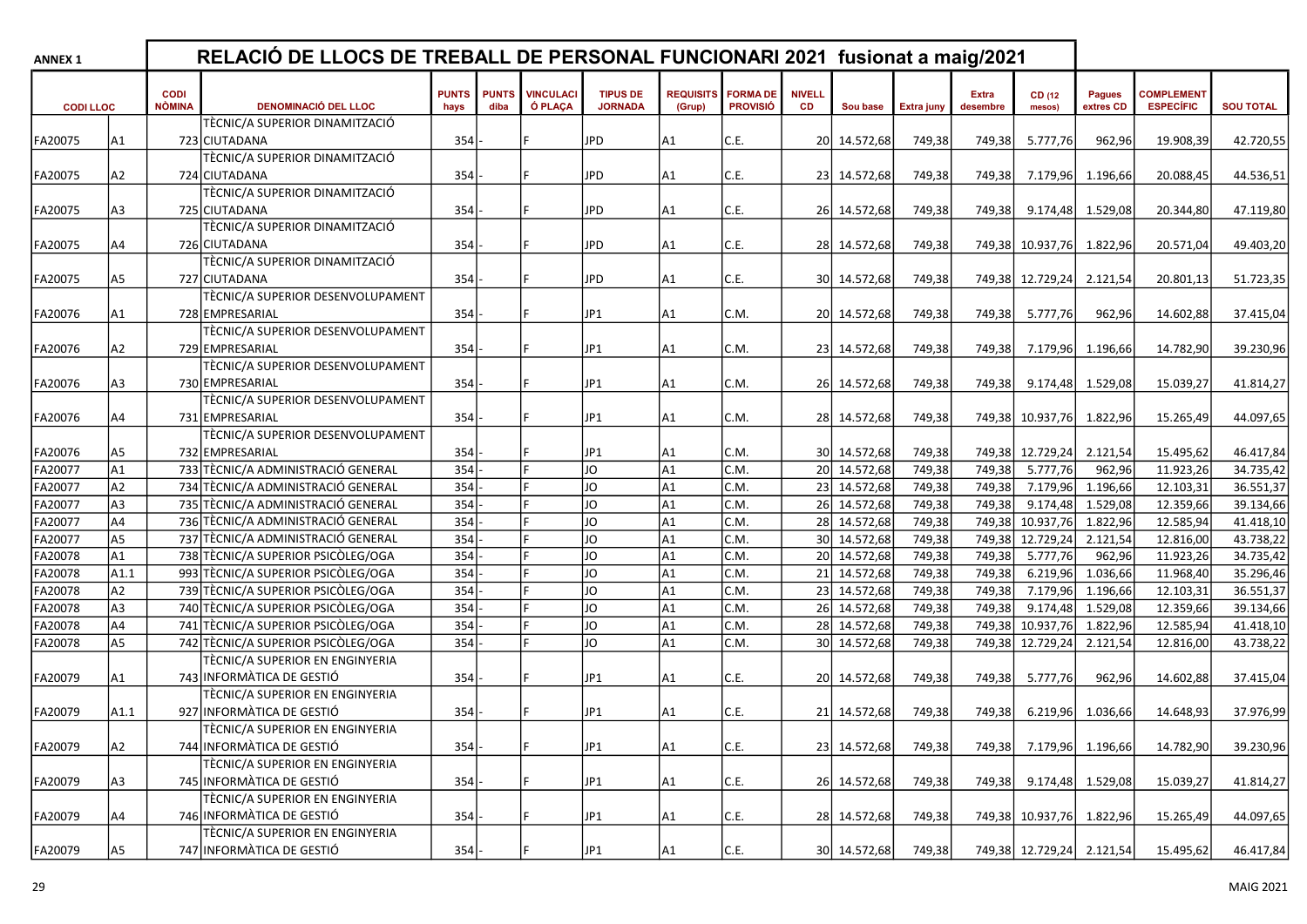| <b>ANNEX 1</b>  |                |                              | RELACIÓ DE LLOCS DE TREBALL DE PERSONAL FUNCIONARI 2021 fusionat a maig/2021 |                      |                      |                             |                                   |                            |                                    |                            |              |            |                   |                           |                     |                                       |                  |
|-----------------|----------------|------------------------------|------------------------------------------------------------------------------|----------------------|----------------------|-----------------------------|-----------------------------------|----------------------------|------------------------------------|----------------------------|--------------|------------|-------------------|---------------------------|---------------------|---------------------------------------|------------------|
| <b>CODILLOC</b> |                | <b>CODI</b><br><b>NÒMINA</b> | <b>DENOMINACIÓ DEL LLOC</b>                                                  | <b>PUNTS</b><br>hays | <b>PUNTS</b><br>diba | <b>VINCULACI</b><br>Ó PLACA | <b>TIPUS DE</b><br><b>JORNADA</b> | <b>REQUISITS</b><br>(Grup) | <b>FORMA DE</b><br><b>PROVISIÓ</b> | <b>NIVELL</b><br><b>CD</b> | Sou base     | Extra juny | Extra<br>desembre | CD (12<br>mesos)          | Pagues<br>extres CD | <b>COMPLEMENT</b><br><b>ESPECÍFIC</b> | <b>SOU TOTAL</b> |
| FA20080         | A <sub>1</sub> |                              | 748 TÈCNIC/A SUPERIOR                                                        | 354                  |                      |                             | JP <sub>2</sub>                   | lA1                        | C.M.                               | 20 l                       | 14.572,68    | 749,38     | 749,38            | 5.777,76                  | 962,96              | 17.282,70                             | 40.094,86        |
| FA20080         | A2             |                              | 749 TÈCNIC/A SUPERIOR                                                        | 354                  |                      |                             | JP <sub>2</sub>                   | A1                         | C.M.                               | 23 <sup>1</sup>            | 14.572,68    | 749,38     | 749,38            | 7.179,96                  | 1.196,66            | 17.462,73                             | 41.910,79        |
| FA20080         | A <sub>3</sub> |                              | 750 TÈCNIC/A SUPERIOR                                                        | 354                  |                      |                             | JP2                               | A1                         | C.M.                               | 26                         | 14.572,68    | 749,38     | 749,38            | 9.174,48                  | 1.529,08            | 17.719,07                             | 44.494,07        |
| FA20080         | A4             |                              | 751 TÈCNIC/A SUPERIOR                                                        | 354                  |                      |                             | JP <sub>2</sub>                   | la1                        | C.M.                               | 28                         | 14.572,68    | 749,38     | 749,38            | 10.937,76                 | 1.822,96            | 17.945,34                             | 46.777,50        |
| FA20080         | A5             |                              | 752 TÈCNIC/A SUPERIOR                                                        | 354                  |                      |                             | JP <sub>2</sub>                   | A1                         | C.M.                               |                            | 30 14.572,68 | 749,38     | 749,38            | 12.729,24                 | 2.121,54            | 18.175,40                             | 49.097,62        |
| FA20081         | A1             |                              | 753 TÈCNIC/A SUPERIOR D'OCUPACIÓ                                             | 354                  |                      |                             | <b>JO</b>                         | A1                         | C.E.                               | 20                         | 14.572,68    | 749,38     | 749,38            | 5.777,76                  | 962,96              | 11.923,26                             | 34.735,42        |
| FA20081         | A2             |                              | 754 TÈCNIC/A SUPERIOR D'OCUPACIÓ                                             | 354                  |                      |                             | JO                                | la1                        | C.E.                               | 23                         | 14.572,68    | 749,38     | 749,38            | 7.179,96                  | 1.196,66            | 12.103,31                             | 36.551,37        |
| FA20081         | A3             |                              | 755 TÈCNIC/A SUPERIOR D'OCUPACIÓ                                             | 354                  |                      |                             | <b>JO</b>                         | lA1                        | C.E.                               | 26                         | 14.572,68    | 749,38     | 749,38            | 9.174,48                  | 1.529,08            | 12.359,66                             | 39.134,66        |
| FA20081         | A4             |                              | 756 TÈCNIC/A SUPERIOR D'OCUPACIÓ                                             | 354                  |                      |                             | JO                                | la1                        | C.E.                               |                            | 28 14.572,68 | 749,38     | 749,38            | 10.937,76                 | 1.822,96            | 12.585,94                             | 41.418,10        |
| FA20081         | A5             |                              | 757 TÈCNIC/A SUPERIOR D'OCUPACIÓ                                             | 354                  |                      |                             | <b>JO</b>                         | lA1                        | C.E.                               |                            | 30 14.572,68 | 749,38     | 749,38            | 12.729,24                 | 2.121,54            | 12.816,00                             | 43.738,22        |
| FA20082         | A1             |                              | 758 TÈCNIC/A SUPERIOR D'OCUPACIÓ                                             | 354                  |                      |                             | JP1                               | A1                         | C.E.                               | 20 <sup>1</sup>            | 14.572,68    | 749,38     | 749,38            | 5.777,76                  | 962,96              | 14.602,88                             | 37.415,04        |
| FA20082         | A2             |                              | 759 TÈCNIC/A SUPERIOR D'OCUPACIÓ                                             | 354                  |                      |                             | JP1                               | la1                        | C.E.                               | 23                         | 14.572,68    | 749,38     | 749,38            | 7.179,96                  | 1.196,66            | 14.782,90                             | 39.230,96        |
| FA20082         | A3             |                              | 760 TÈCNIC/A SUPERIOR D'OCUPACIÓ                                             | 354                  |                      |                             | JP1                               | A1                         | C.E.                               | 26                         | 14.572,68    | 749,38     | 749,38            | 9.174,48                  | 1.529,08            | 15.039,27                             | 41.814,27        |
| FA20082         | A4             |                              | 761 TÈCNIC/A SUPERIOR D'OCUPACIÓ                                             | 354                  |                      |                             | JP1                               | A1                         | C.E.                               | 28                         | 14.572,68    | 749,38     | 749,38            | 10.937,76                 | 1.822,96            | 15.265,49                             | 44.097,65        |
| FA20082         | A5             |                              | 762 TÈCNIC/A SUPERIOR D'OCUPACIÓ                                             | 354                  |                      |                             | JP1                               | A1                         | C.E.                               | 30 <sup>1</sup>            | 14.572,68    | 749,38     | 749,38            | 12.729,24                 | 2.121,54            | 15.495,62                             | 46.417,84        |
| FA20083         | A1             |                              | 763 TÈCNIC/A SUPERIOR DE TURISME                                             | 354                  |                      |                             | JP1D1                             | lA1                        | C.E.                               |                            | 20 14.572,68 | 749,38     | 749,38            | 5.777,76                  | 962,96              | 17.227,86                             | 40.040,02        |
| FA20083         | A2             |                              | 764 TÈCNIC/A SUPERIOR DE TURISME                                             | 354                  |                      |                             | JP1D1                             | lA1                        | C.E.                               | 23 <sup>1</sup>            | 14.572,68    | 749,38     | 749.38            | 7.179,96                  | 1.196,66            | 17.407,86                             | 41.855,92        |
| FA20083         | A3             |                              | 765 TÈCNIC/A SUPERIOR DE TURISME                                             | 354                  |                      |                             | JP1D1                             | la1                        | C.E.                               |                            | 26 14.572,68 | 749,38     | 749,38            | 9.174,48                  | 1.529,08            | 17.664,24                             | 44.439,24        |
| FA20083         | A4             |                              | 766 TÈCNIC/A SUPERIOR DE TURISME                                             | 354                  |                      |                             | JP1D1                             | A1                         | C.E.                               | 28 l                       | 14.572,68    | 749,38     | 749.38            | 10.937.76                 | 1.822,96            | 17.890,48                             | 46.722,64        |
| FA20083         | A5             |                              | 767 TÈCNIC/A SUPERIOR DE TURISME                                             | 354                  |                      |                             | JP1D1                             | la1                        | C.E.                               |                            | 30 14.572,68 | 749,38     | 749,38            | 12.729,24                 | 2.121,54            | 18.120,57                             | 49.042,79        |
|                 |                |                              | TÈCNIC/A SUPERIOR EN ENGINYERIA                                              |                      |                      |                             |                                   |                            |                                    |                            |              |            |                   |                           |                     |                                       |                  |
| FA20084         | A1             |                              | 768 INFORMATICA DE SISTEMES                                                  | 354                  |                      |                             | JO                                | lA1                        | IC.E.                              |                            | 20 14.572,68 | 749,38     | 749,38            | 5.777,76                  | 962,96              | 11.923,26                             | 34.735,42        |
|                 |                |                              | TÈCNIC/A SUPERIOR EN ENGINYERIA                                              |                      |                      |                             |                                   |                            |                                    |                            |              |            |                   |                           |                     |                                       |                  |
| FA20084         | A2             |                              | 769 INFORMATICA DE SISTEMES                                                  | 354                  |                      |                             | JO                                | lA1                        | C.E.                               |                            | 23 14.572,68 | 749,38     | 749,38            | 7.179,96                  | 1.196,66            | 12.103,31                             | 36.551,37        |
|                 |                |                              | TÈCNIC/A SUPERIOR EN ENGINYERIA                                              |                      |                      |                             |                                   |                            |                                    |                            |              |            |                   |                           |                     |                                       |                  |
| FA20084         | A3             |                              | 770 INFORMATICA DE SISTEMES                                                  | 354                  |                      |                             | JO                                | lA1                        | C.E.                               | 26                         | 14.572,68    | 749,38     | 749,38            | 9.174,48                  | 1.529,08            | 12.359,66                             | 39.134,66        |
|                 |                |                              | TÈCNIC/A SUPERIOR EN ENGINYERIA                                              |                      |                      |                             |                                   |                            |                                    |                            |              |            |                   |                           |                     |                                       |                  |
| FA20084         | Α4             |                              | 771 INFORMATICA DE SISTEMES                                                  | 354                  |                      |                             | JO                                | lA1                        | C.E.                               |                            | 28 14.572,68 | 749,38     | 749,38            | 10.937,76                 | 1.822,96            | 12.585,94                             | 41.418,10        |
|                 |                |                              | TÈCNIC/A SUPERIOR EN ENGINYERIA                                              |                      |                      |                             |                                   |                            |                                    |                            |              |            |                   |                           |                     |                                       |                  |
| FA20084         | A5             |                              | 772 INFORMATICA DE SISTEMES                                                  | 354                  |                      |                             | JO                                | A1                         | C.E.                               |                            | 30 14.572,68 | 749,38     |                   | 749,38 12.729,24          | 2.121,54            | 12.816,00                             | 43.738,22        |
|                 |                |                              | TÈCNIC/A SUPERIOR EN ENGINYERIA                                              |                      |                      |                             |                                   |                            |                                    |                            |              |            |                   |                           |                     |                                       |                  |
| FA20085         | A1             |                              | 773 INFORMÀTICA DE GESTIÓ                                                    | 354                  |                      |                             | JO                                | A1                         | C.E.                               |                            | 20 14.572,68 | 749,38     | 749,38            | 5.777,76                  | 962,96              | 11.923,26                             | 34.735,42        |
|                 |                |                              | TÈCNIC/A SUPERIOR EN ENGINYERIA                                              |                      |                      |                             |                                   |                            |                                    |                            |              |            |                   |                           |                     |                                       |                  |
| FA20085         | A1.1           | A72                          | INFORMÀTICA DE GESTIÓ                                                        | 354                  |                      |                             | JO                                | A1                         | C.E.                               |                            | 21 14.572,68 | 749,38     | 749,38            | 6.219,96                  | 1.036,66            | 11.968,81                             | 35.296,87        |
|                 |                |                              | TÈCNIC/A SUPERIOR EN ENGINYERIA                                              |                      |                      |                             |                                   |                            |                                    |                            |              |            |                   |                           |                     |                                       |                  |
| FA20085         | A2             |                              | 774 INFORMATICA DE GESTIÓ                                                    | 354                  |                      |                             | JO                                | A1                         | C.E.                               |                            | 23 14.572,68 | 749,38     | 749,38            | 7.179,96                  | 1.196,66            | 12.103,31                             | 36.551,37        |
|                 |                |                              | TÈCNIC/A SUPERIOR EN ENGINYERIA                                              |                      |                      |                             |                                   |                            |                                    |                            |              |            |                   |                           |                     |                                       |                  |
| FA20085         | A3             |                              | 775 INFORMATICA DE GESTIÓ                                                    | 354                  |                      |                             | JO                                | lA1                        | C.E.                               |                            | 26 14.572,68 | 749,38     | 749,38            |                           | 9.174,48 1.529,08   | 12.359,66                             | 39.134,66        |
|                 |                |                              | TÈCNIC/A SUPERIOR EN ENGINYERIA                                              |                      |                      |                             |                                   |                            |                                    |                            |              |            |                   |                           |                     |                                       |                  |
| FA20085         | А4             |                              | 776 INFORMATICA DE GESTIÓ                                                    | 354                  |                      |                             | JO.                               | lA1                        | C.E.                               |                            | 28 14.572,68 | 749,38     |                   | 749,38 10.937,76          | 1.822,96            | 12.585,94                             | 41.418,10        |
|                 |                |                              | TÈCNIC/A SUPERIOR EN ENGINYERIA                                              |                      |                      |                             |                                   |                            |                                    |                            |              |            |                   |                           |                     |                                       |                  |
| FA20085         | A5             |                              | 777 INFORMATICA DE GESTIÓ                                                    | 354                  |                      |                             | JO                                | A1                         | C.E.                               |                            | 30 14.572,68 | 749,38     |                   | 749,38 12.729,24 2.121,54 |                     | 12.816,00                             | 43.738,22        |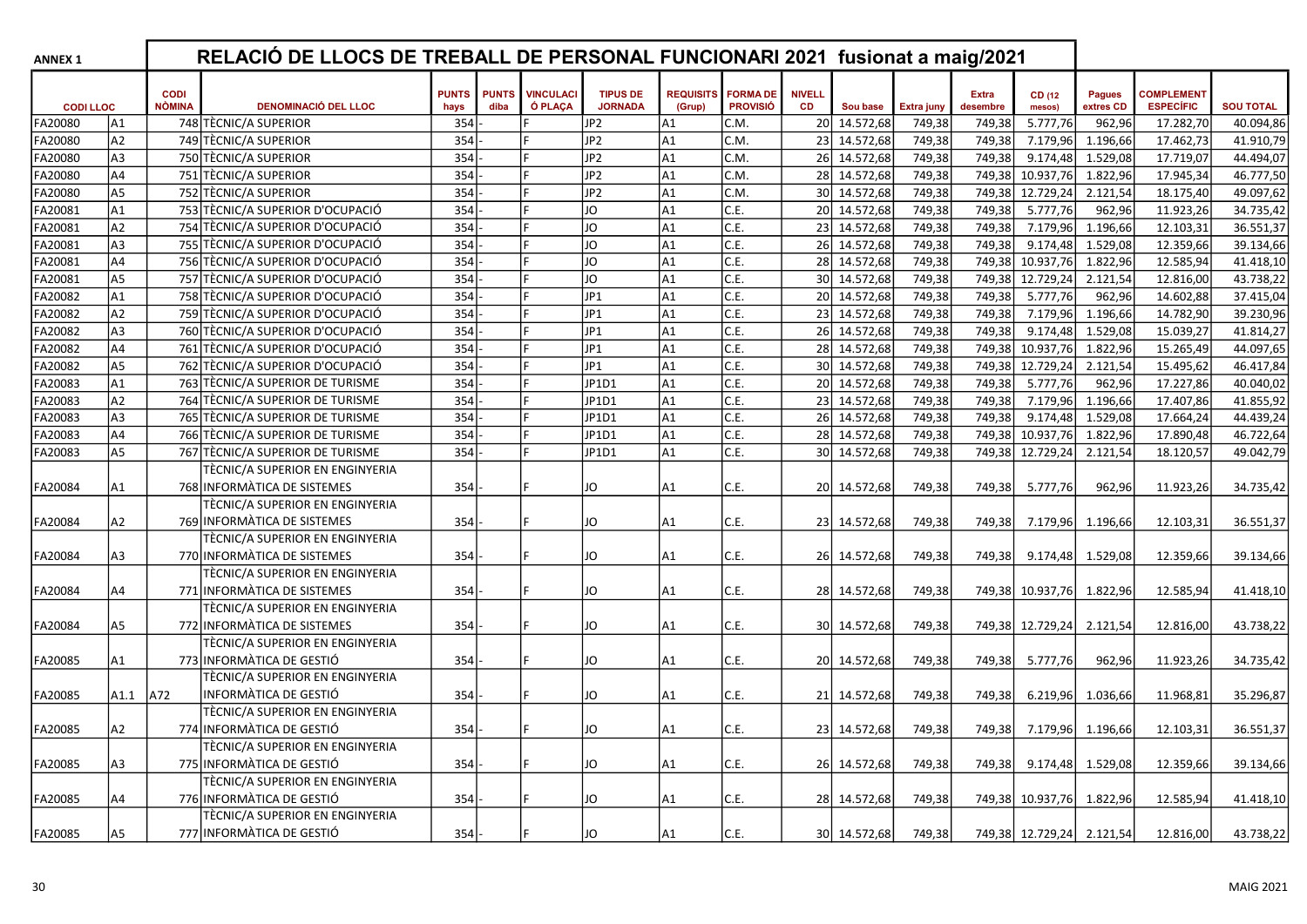| <b>ANNEX 1</b>     |                |                              | RELACIÓ DE LLOCS DE TREBALL DE PERSONAL FUNCIONARI 2021 fusionat a maig/2021                               |                      |                      |                             |                                      |                                  |                                    |                     |                              |                   |                          |                                                       |                                        |                                       |                        |
|--------------------|----------------|------------------------------|------------------------------------------------------------------------------------------------------------|----------------------|----------------------|-----------------------------|--------------------------------------|----------------------------------|------------------------------------|---------------------|------------------------------|-------------------|--------------------------|-------------------------------------------------------|----------------------------------------|---------------------------------------|------------------------|
| <b>CODILLOC</b>    |                | <b>CODI</b><br><b>NÒMINA</b> | <b>DENOMINACIÓ DEL LLOC</b>                                                                                | <b>PUNTS</b><br>hays | <b>PUNTS</b><br>diba | <b>VINCULACI</b><br>Ó PLAÇA | <b>TIPUS DE</b><br><b>JORNADA</b>    | <b>REQUISITS</b><br>(Grup)       | <b>FORMA DE</b><br><b>PROVISIÓ</b> | <b>NIVELL</b><br>CD | Sou base                     | <b>Extra juny</b> | <b>Extra</b><br>desembre | CD (12<br>mesos)                                      | <b>Pagues</b><br>extres CD             | <b>COMPLEMENT</b><br><b>ESPECÍFIC</b> | <b>SOU TOTAL</b>       |
| FA20086            | A1             |                              | TÈCNIC/A SUPERIOR PROM.ECONÒMICA -<br>778 COMERÇ I MERCATS                                                 | 354                  |                      |                             | JP1                                  | A1                               | C.E.                               |                     | 20 14.572,68                 | 749,38            | 749,38                   | 5.777,76                                              | 962,96                                 | 14.602,88                             | 37.415,04              |
| FA20086            | A2             |                              | TÈCNIC/A SUPERIOR PROM.ECONÒMICA<br>779 COMERÇ I MERCATS                                                   | 354                  |                      |                             | JP1                                  | A1                               | C.E.                               |                     | 23 14.572,68                 | 749,38            | 749,38                   |                                                       | 7.179,96 1.196,66                      | 14.782,90                             | 39.230,96              |
| FA20086            | A3             |                              | TÈCNIC/A SUPERIOR PROM.ECONÒMICA -<br>780 COMERC I MERCATS                                                 | 354                  |                      |                             | JP <sub>1</sub>                      | A1                               | C.E.                               |                     | 26 14.572,68                 | 749,38            | 749,38                   |                                                       | 9.174,48 1.529,08                      | 15.039,27                             | 41.814,27              |
| FA20086            | A4             |                              | TÈCNIC/A SUPERIOR PROM.ECONÒMICA -<br>781 COMERÇ I MERCATS                                                 | 354                  |                      |                             | JP1                                  | A1                               | C.E.                               |                     | 28 14.572,68                 | 749,38            |                          | 749,38 10.937,76 1.822,96                             |                                        | 15.265,49                             | 44.097,65              |
| FA20086            | A5             |                              | TÈCNIC/A SUPERIOR PROM.ECONÒMICA<br>782 COMERÇ I MERCATS                                                   | 354                  |                      |                             | JP1                                  | A1                               | C.E.                               |                     | 30 14.572,68                 | 749,38            |                          | 749,38 12.729,24 2.121,54                             |                                        | 15.495,62                             | 46.417,84              |
| FA20087            | A1             |                              | TÈCNIC/A SUPERIOR PROM.ECONÒMICA ·<br>783 TIC I SOCIETAT DE LA INFORMACIÓ                                  | 354                  |                      |                             | JP <sub>1</sub>                      | lA1                              | C.E.                               |                     | 20 14.572,68                 | 749,38            | 749,38                   | 5.777,76                                              | 962,96                                 | 14.602,88                             | 37.415,04              |
| FA20087            | А2             |                              | TÈCNIC/A SUPERIOR PROM.ECONÒMICA<br>784 TIC I SOCIETAT DE LA INFORMACIÓ                                    | 354                  |                      |                             | JP1                                  | A1                               | C.E.                               |                     | 23 14.572,68                 | 749,38            | 749,38                   |                                                       | 7.179,96 1.196,66                      | 14.782,90                             | 39.230,96              |
| FA20087            | A3             |                              | TÈCNIC/A SUPERIOR PROM.ECONÒMICA -<br>785 TIC I SOCIETAT DE LA INFORMACIÓ                                  | 354                  |                      |                             | JP <sub>1</sub>                      | A1                               | IC.E.                              |                     | 26 14.572,68                 | 749,38            | 749,38                   |                                                       | $9.174,48$ 1.529,08                    | 15.039,27                             | 41.814,27              |
| FA20087            | A4             |                              | TÈCNIC/A SUPERIOR PROM.ECONÒMICA -<br>786 TIC I SOCIETAT DE LA INFORMACIÓ                                  | 354                  |                      |                             | JP1                                  | A1                               | C.E.                               |                     | 28 14.572,68                 | 749,38            |                          | 749,38 10.937,76 1.822,96                             |                                        | 15.265,49                             | 44.097,65              |
| FA20087            | A <sub>5</sub> |                              | TÈCNIC/A SUPERIOR PROM.ECONÒMICA<br>787 TIC I SOCIETAT DE LA INFORMACIÓ<br>TÈCNIC/A SUPERIOR DE GESTIÓ DEL | 354                  |                      |                             | JP1                                  | A1                               | C.E.                               |                     | 30 14.572,68                 | 749,38            |                          | 749,38 12.729,24 2.121,54                             |                                        | 15.495,62                             | 46.417,84              |
| FA20088            | Α1             |                              | 899 SISTEMA D'INDICADORS<br>TÈCNIC/A SUPERIOR DE GESTIÓ DEL                                                | 354                  |                      |                             | JP1                                  | A1                               | C.E.                               |                     | 20 14.572,68                 | 749,38            | 749,38                   | 5.777,76                                              | 962,96                                 | 14.602,88                             | 37.415,04              |
| FA20088            | A2             |                              | 900 SISTEMA D'INDICADORS<br>TÈCNIC/A SUPERIOR DE GESTIÓ DEL                                                | 354                  |                      |                             | JP1                                  | A1                               | C.E.                               |                     | 23 14.572,68                 | 749,38            | 749,38                   | 7.179,96                                              | 1.196,66                               | 14.782,90                             | 39.230,96              |
| FA20088<br>FA20088 | A3<br>A4       |                              | 901 SISTEMA D'INDICADORS<br>TÈCNIC/A SUPERIOR DE GESTIÓ DEL<br>902 SISTEMA D'INDICADORS                    | $354$ -<br>354       |                      |                             | JP1<br>JP1                           | IA1<br>A <sub>1</sub>            | C.E.<br>C.E.                       |                     | 26 14.572,68<br>28 14.572,68 | 749,38<br>749,38  |                          | 749,38 9.174,48 1.529,08<br>749,38 10.937,76 1.822,96 |                                        | 15.039,27<br>15.265,49                | 41.814,27<br>44.097,65 |
| FA20088<br>FA20089 | A5<br>A1       |                              | TÈCNIC/A SUPERIOR DE GESTIÓ DEL<br>903 SISTEMA D'INDICADORS<br>904 TÈCNIC/A SUPERIOR DE CULTURA            | 354<br>354           |                      |                             | JP1<br>JOD <sub>2</sub>              | A1<br>A <sub>1</sub>             | C.E.<br>C.E.                       |                     | 30 14.572,68<br>20 14.572,68 | 749,38<br>749,38  | 749,38                   | 749,38 12.729,24 2.121,54<br>5.777,76                 | 962,96                                 | 15.495,62<br>13.799,01                | 46.417,84<br>36.611,17 |
| FA20089<br>FA20089 | A2<br>l A3     |                              | 905 TÈCNIC/A SUPERIOR DE CULTURA<br>906 TÈCNIC/A SUPERIOR DE CULTURA                                       | 354<br>$354 -$       |                      |                             | JOD <sub>2</sub><br>JOD <sub>2</sub> | A <sub>1</sub><br>A <sub>1</sub> | C.E.<br>C.E.                       |                     | 23 14.572,68<br>26 14.572,68 | 749,38<br>749,38  | 749,38<br>749,38         |                                                       | 7.179,96 1.196,66<br>9.174,48 1.529,08 | 13.945,16<br>14.153,28                | 38.393,22<br>40.928,28 |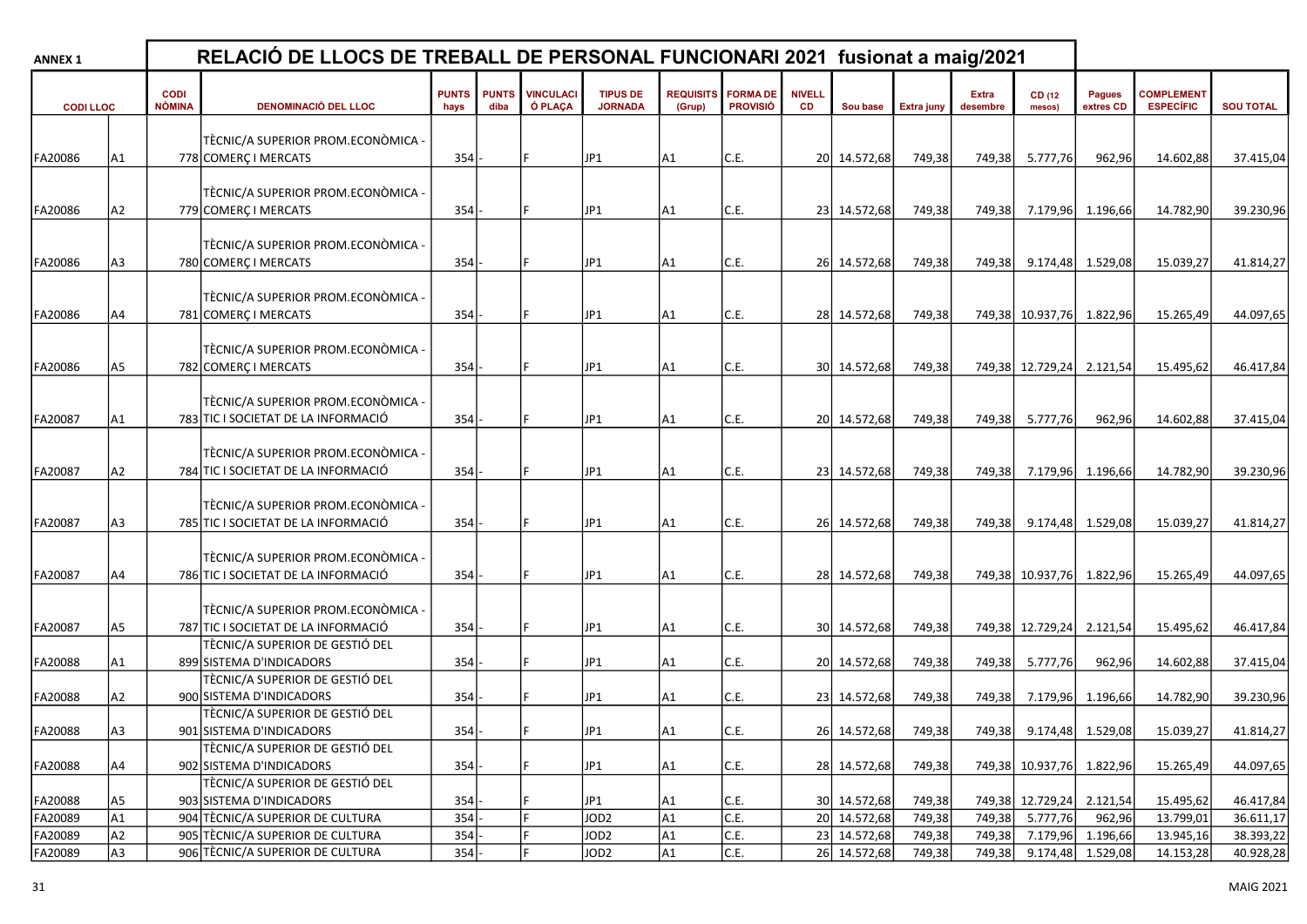| <b>ANNEX 1</b>  |                |                              | RELACIÓ DE LLOCS DE TREBALL DE PERSONAL FUNCIONARI 2021 fusionat a maig/2021 |                      |                      |                             |                                   |                            |                                    |                            |              |                   |                          |                  |                            |                                       |                  |
|-----------------|----------------|------------------------------|------------------------------------------------------------------------------|----------------------|----------------------|-----------------------------|-----------------------------------|----------------------------|------------------------------------|----------------------------|--------------|-------------------|--------------------------|------------------|----------------------------|---------------------------------------|------------------|
| <b>CODILLOC</b> |                | <b>CODI</b><br><b>NÒMINA</b> | <b>DENOMINACIÓ DEL LLOC</b>                                                  | <b>PUNTS</b><br>hays | <b>PUNTS</b><br>diba | <b>VINCULACI</b><br>Ó PLAÇA | <b>TIPUS DE</b><br><b>JORNADA</b> | <b>REQUISITS</b><br>(Grup) | <b>FORMA DE</b><br><b>PROVISIÓ</b> | <b>NIVELL</b><br><b>CD</b> | Sou base     | <b>Extra juny</b> | <b>Extra</b><br>desembre | CD (12<br>mesos) | <b>Pagues</b><br>extres CD | <b>COMPLEMENT</b><br><b>ESPECÍFIC</b> | <b>SOU TOTAL</b> |
| FA20089         | A4             |                              | 907 TÈCNIC/A SUPERIOR DE CULTURA                                             | 354                  |                      |                             | JOD <sub>2</sub>                  | A1                         | C.E.                               | 28                         | 14.572,68    | 749,38            | 749,38                   | 10.937,76        | 1.822,96                   | 14.336,90                             | 43.169,06        |
| FA20089         | A5             |                              | 908 TÈCNIC/A SUPERIOR DE CULTURA                                             | 354                  |                      |                             | JOD <sub>2</sub>                  | A1                         | C.E.                               | 30 <sup>1</sup>            | 14.572,68    | 749,38            | 749,38                   | 12.729,24        | 2.121,54                   | 14.523,58                             | 45.445,80        |
| FA20090         | A1             |                              | 909 TÈCNIC/A SUPERIOR DE CULTURA                                             | 354                  |                      |                             | <b>JPD</b>                        | lA1                        | C.E.                               | 20 l                       | 14.572,68    | 749,38            | 749,38                   | 5.777.76         | 962,96                     | 19.908,39                             | 42.720,55        |
| FA20090         | A1.1           | A00                          | TÈCNIC/A SUPERIOR DE CULTURA                                                 | 354                  |                      |                             | JPD                               | A1                         | C.E.                               | 21                         | 14.572,68    | 749,38            | 749,38                   | 6.219,96         | 1.036,66                   | 19.950,03                             | 43.278,09        |
| FA20090         | A2             |                              | 910 TÈCNIC/A SUPERIOR DE CULTURA                                             | 354                  |                      |                             | <b>JPD</b>                        | A1                         | C.E.                               | 23                         | 14.572,68    | 749,38            | 749,38                   | 7.179,96         | 1.196,66                   | 20.088,45                             | 44.536,51        |
| FA20090         | A3             |                              | 911 TÈCNIC/A SUPERIOR DE CULTURA                                             | 354                  |                      |                             | JPD                               | A1                         | C.E.                               | 26                         | 14.572,68    | 749,38            | 749,38                   | 9.174,48         | 1.529,08                   | 20.344,80                             | 47.119,80        |
| FA20090         | A4             |                              | 912 TÈCNIC/A SUPERIOR DE CULTURA                                             | 354                  |                      |                             | <b>JPD</b>                        | A1                         | C.E.                               | 28                         | 14.572,68    | 749,38            | 749,38                   | 10.937,76        | 1.822,96                   | 20.571,04                             | 49.403,20        |
| FA20090         | A5             |                              | 913 TÈCNIC/A SUPERIOR DE CULTURA                                             | 354                  |                      |                             | <b>JPD</b>                        | A1                         | C.E.                               | 30 <sup>1</sup>            | 14.572,68    | 749,38            | 749,38                   | 12.729,24        | 2.121,54                   | 20.801,13                             | 51.723,35        |
| FA20091         | A1             |                              | 914 TÈCNIC/A SUPERIOR                                                        | 354                  |                      |                             | JOD <sub>2</sub>                  | A1                         | C.E.                               | 20 <sup>1</sup>            | 14.572,68    | 749,38            | 749,38                   | 5.777,76         | 962,96                     | 13.799,01                             | 36.611,17        |
| FA20091         | A2             |                              | 915 TÈCNIC/A SUPERIOR                                                        | 354                  |                      |                             | JOD <sub>2</sub>                  | A1                         | C.E.                               | 23                         | 14.572,68    | 749,38            | 749,38                   | 7.179,96         | 1.196,66                   | 13.945,16                             | 38.393,22        |
| FA20091         | A3             |                              | 916 TÈCNIC/A SUPERIOR                                                        | 354                  |                      |                             | JOD <sub>2</sub>                  | A1                         | C.E.                               | 26                         | 14.572,68    | 749,38            | 749,38                   | 9.174,48         | 1.529,08                   | 14.153,28                             | 40.928,28        |
| FA20091         | A4             |                              | 917 TÈCNIC/A SUPERIOR                                                        | 354                  |                      |                             | JOD <sub>2</sub>                  | A1                         | C.E.                               | 28                         | 14.572,68    | 749,38            | 749,38                   | 10.937,76        | 1.822,96                   | 14.336,90                             | 43.169,06        |
| FA20091         | A <sub>5</sub> |                              | 918 TÈCNIC/A SUPERIOR                                                        | 354                  |                      |                             | JOD <sub>2</sub>                  | A1                         | C.E.                               | 30 <sup>1</sup>            | 14.572,68    | 749,38            | 749,38                   | 12.729,24        | 2.121,54                   | 14.523,58                             | 45.445,80        |
| FA20092         | A1             | A73                          | TÈCNIC/A SUPERIOR ARQUITECTE                                                 | 354                  | 495 F                |                             | JP <sub>2</sub>                   | A1                         | C.M.                               | 20 <sup>1</sup>            | 14.572,68    | 749,38            | 749,38                   | 5.777,76         | 962,96                     | 19.949,57                             | 42.761,73        |
| FA20092         | A <sub>2</sub> | A74                          | TÈCNIC/A SUPERIOR ARQUITECTE                                                 | 354                  | 495 F                |                             | JP <sub>2</sub>                   | A1                         | C.M.                               | 23                         | 14.572,68    | 749,38            | 749,38                   | 7.179,96         | 1.196,66                   | 19.949,57                             | 44.397,63        |
| FA20092         | A <sub>3</sub> | A75                          | TÈCNIC/A SUPERIOR ARQUITECTE                                                 | 354                  | 495 F                |                             | JP <sub>2</sub>                   | A1                         | C.M.                               | 26                         | 14.572,68    | 749,38            | 749,38                   | 9.174,48         | 1.529,08                   | 19.949,57                             | 46.724,57        |
| FA20092         | A4             | A76                          | TÈCNIC/A SUPERIOR ARQUITECTE                                                 | 354                  | 495 F                |                             | JP <sub>2</sub>                   | A1                         | C.M.                               | 28                         | 14.572,68    | 749,38            | 749,38                   | 10.937,76        | 1.822,96                   | 19.949,57                             | 48.781,73        |
| FA20092         | A <sub>5</sub> | A77                          | TÈCNIC/A SUPERIOR ARQUITECTE                                                 | 354                  | 495 F                |                             | JP <sub>2</sub>                   | A1                         | C.M.                               | 30 <sup>1</sup>            | 14.572,68    | 749,38            | 749,38                   | 12.729,24        | 2.121,54                   | 19.949,57                             | 50.871,79        |
| FA20093         | A1             | A82                          | TÈCNIC/A ADMINISTRACIÓ GENERAL                                               | 354                  |                      |                             | JP1                               | A1                         | C.E.                               | 20 <sup>1</sup>            | 14.572,68    | 749,38            | 749,38                   | 5.777,76         | 962,96                     | 14.602,88                             | 37.415,04        |
| FA20093         | A <sub>2</sub> | A83                          | TÈCNIC/A ADMINISTRACIÓ GENERAL                                               | 354                  |                      |                             | JP1                               | A1                         | C.E.                               | 23                         | 14.572,68    | 749,38            | 749,38                   | 7.179,96         | 1.196,66                   | 14.782,90                             | 39.230,96        |
| FA20093         | A <sub>3</sub> | A84                          | TÈCNIC/A ADMINISTRACIÓ GENERAL                                               | 354                  |                      |                             | JP1                               | A1                         | C.E.                               | 26                         | 14.572,68    | 749,38            | 749,38                   | 9.174,48         | 1.529,08                   | 15.039,27                             | 41.814,27        |
| FA20093         | A4             | A85                          | TÈCNIC/A ADMINISTRACIÓ GENERAL                                               | 354                  |                      |                             | JP1                               | A1                         | C.E.                               | 28                         | 14.572,68    | 749,38            | 749,38                   | 10.937,76        | 1.822,96                   | 15.265,49                             | 44.097,65        |
| FA20093         | A <sub>5</sub> | A86                          | TÈCNIC/A ADMINISTRACIÓ GENERAL                                               | 354                  |                      |                             | JP1                               | A1                         | C.E.                               | 30 <sup>1</sup>            | 14.572,68    | 749,38            | 749,38                   | 12.729,24        | 2.121,54                   | 15.495,62                             | 46.417,84        |
| FA20094         | A1             | G11                          | TÈCNIC/A SUPERIOR ARQUITECTE                                                 | 354                  | 495 F                |                             | JP2D2                             | A1                         | C.M.                               | 20                         | 14.572,68    | 749,38            | 749,38                   | 5.777,76         | 962,96                     | 21.836,17                             | 44.648,33        |
| FA20094         | A <sub>2</sub> | G12                          | TÈCNIC/A SUPERIOR ARQUITECTE                                                 | 354                  | 495 F                |                             | JP2D2                             | A1                         | C.M.                               | 23                         | 14.572,68    | 749,38            | 749,38                   | 7.179,96         | 1.196,66                   | 21.836,17                             | 46.284,23        |
| FA20094         | A <sub>3</sub> | G13                          | TÈCNIC/A SUPERIOR ARQUITECTE                                                 | 354                  | 495 F                |                             | JP2D2                             | lA1                        | C.M.                               | 28                         | 14.572,68    | 749,38            | 749,38                   | 10.937,76        | 1.822,96                   | 21.836,17                             | 50.668,33        |
| FA20094         | A4             | G14                          | TÈCNIC/A SUPERIOR ARQUITECTE                                                 | 354                  | 495 F                |                             | JP2D2                             | lA1                        | C.M.                               | 26                         | 14.572,68    | 749,38            | 749,38                   | 9.174,48         | 1.529,08                   | 21.836,17                             | 48.611,17        |
| FA20094         | A5             | G15                          | TÈCNIC/A SUPERIOR ARQUITECTE                                                 | 354                  | 495 F                |                             | JP2D2                             | lA1                        | C.M.                               | 30 l                       | 14.572,68    | 749,38            | 749,38                   | 12.729,24        | 2.121,54                   | 21.836,17                             | 52.758,39        |
| FA20095         | A1             | $\overline{G16}$             | TÈCNIC/A SUPERIOR ARQUITECTE                                                 | 354                  | 495 F                |                             | JOD <sub>2</sub>                  | A1                         | C.E.                               | 20                         | 14.572,68    | 749,38            | 749,38                   | 5.777,76         | 962,96                     | 16.806,49                             | 39.618,65        |
| FA20095         | A2             | G17                          | TÈCNIC/A SUPERIOR ARQUITECTE                                                 | 354                  | 495 F                |                             | JOD <sub>2</sub>                  | A1                         | C.E.                               | 23                         | 14.572,68    | 749,38            | 749,38                   | 7.179,96         | 1.196,66                   | 16.806,49                             | 41.254,55        |
| FA20095         | A <sub>3</sub> | G18                          | TÈCNIC/A SUPERIOR ARQUITECTE                                                 | 354                  | 495 F                |                             | JOD <sub>2</sub>                  | A1                         | C.E.                               | 26                         | 14.572,68    | 749,38            | 749,38                   | 9.174,48         | 1.529,08                   | 16.806,49                             | 43.581,49        |
| FA20095         | A4             | G19                          | TÈCNIC/A SUPERIOR ARQUITECTE                                                 | 354                  | 495 F                |                             | JOD <sub>2</sub>                  | A1                         | C.E.                               | 28                         | 14.572,68    | 749,38            | 749,38                   | 10.937,76        | 1.822,96                   | 16.806,49                             | 45.638,65        |
| FA20095         | A5             | G20                          | TÈCNIC/A SUPERIOR ARQUITECTE                                                 | 354                  | 495 F                |                             | JOD <sub>2</sub>                  | A1                         | C.E.                               | 30 <sup>1</sup>            | 14.572,68    | 749,38            | 749,38                   | 12.729,24        | 2.121,54                   | 16.806,49                             | 47.728,71        |
| FA20096         | A1             | G24                          | TÈCNIC/A SUPERIOR ARQUITECTE                                                 | 354                  | 495 F                |                             | JP1D2                             | A1                         | C.E.                               | 20                         | 14.572,68    | 749,38            | 749,38                   | 5.777,76         | 962,96                     | 19.323,22                             | 42.135,38        |
| FA20096         | A2             | G25                          | TÈCNIC/A SUPERIOR ARQUITECTE                                                 | 354                  | 495 F                |                             | JP1D2                             | lA1                        | C.E.                               | 23                         | 14.572,68    | 749,38            | 749,38                   | 7.179,96         | 1.196,66                   | 19.323,22                             | 43.771,28        |
| FA20096         | A <sub>3</sub> | G26                          | TÈCNIC/A SUPERIOR ARQUITECTE                                                 | 354                  | 495 F                |                             | JP1D2                             | lA1                        | C.E.                               | 26                         | 14.572,68    | 749,38            | 749,38                   | 9.174,48         | 1.529,08                   | 19.323,22                             | 46.098,22        |
| FA20096         | A4             | G27                          | TÈCNIC/A SUPERIOR ARQUITECTE                                                 | 354                  | 495                  |                             | JP1D2                             | A1                         | C.E.                               | 28                         | 14.572,68    | 749,38            | 749,38                   | 10.937,76        | 1.822,96                   | 19.323,22                             | 48.155,38        |
| FA20096         | A5             | G28                          | TÈCNIC/A SUPERIOR ARQUITECTE                                                 | 354                  | 495 F                |                             | JP1D2                             | A1                         | C.E.                               | 30 <sup>1</sup>            | 14.572,68    | 749,38            | 749,38                   | 12.729,24        | 2.121,54                   | 19.323,22                             | 50.245,44        |
|                 |                |                              |                                                                              |                      |                      |                             |                                   |                            |                                    |                            |              |                   |                          |                  |                            |                                       |                  |
| FA23100         | A2             | A57                          | CAP D'UNITAT DE COORDINACIÓ JURÍDICA                                         | 509                  |                      |                             | JPD.                              | A1                         | C.E.                               |                            | 23 14.572,68 | 749,38            | 749,38                   | 7.179,96         | 1.196,66                   | 22.245,95                             | 46.694,01        |
| FA23100         | A <sub>3</sub> | A58                          | CAP D'UNITAT DE COORDINACIÓ JURÍDICA                                         | 509                  |                      |                             | <b>JPD</b>                        | A1                         | C.E.                               |                            | 26 14.572,68 | 749,38            | 749,38                   |                  | 9.174,48 1.529,08          | 22.502,31                             | 49.277,31        |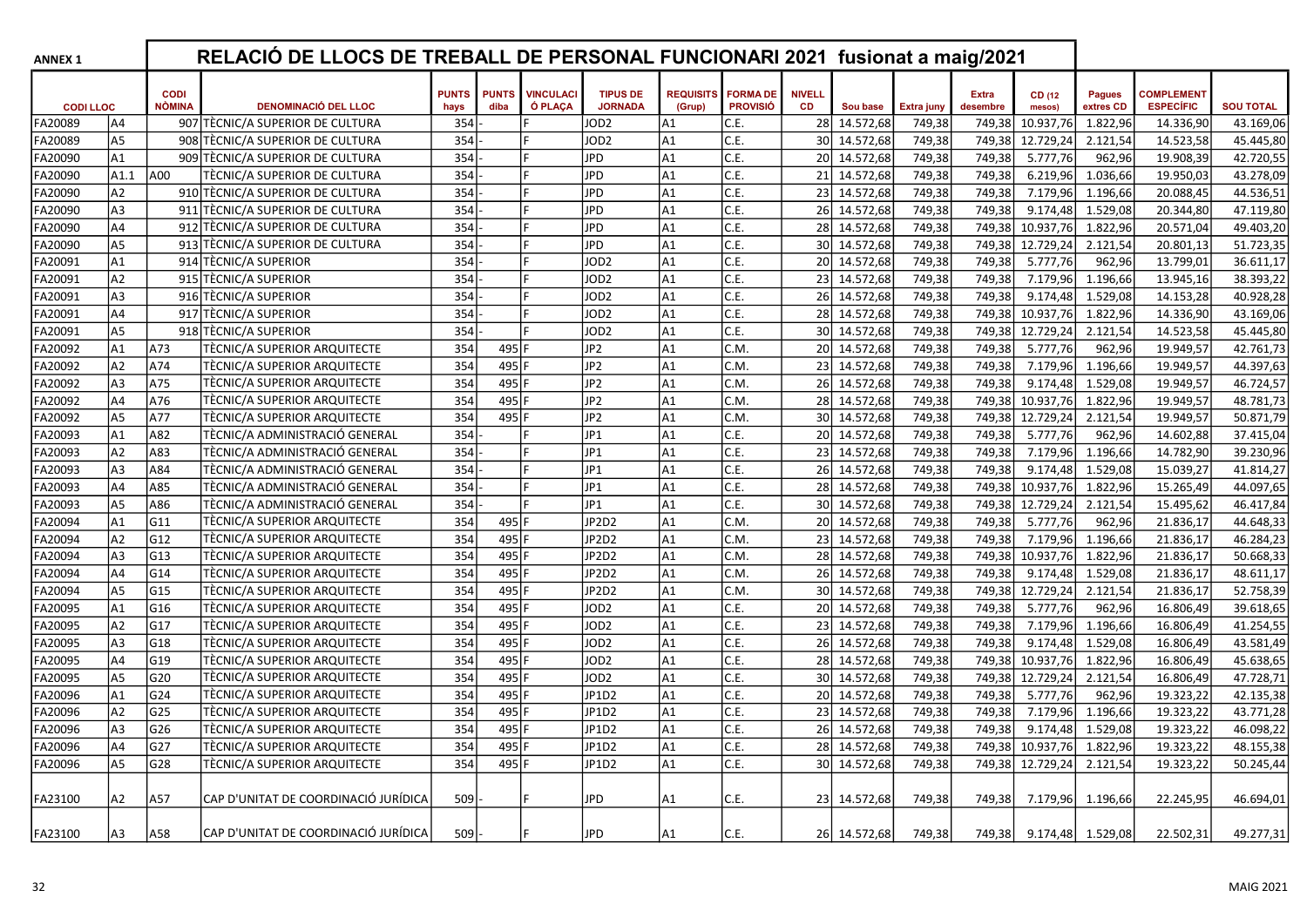| <b>CODI</b><br><b>NÒMINA</b> |                                      |                                                                                                                                                                                                                                                                                                                                                                                                                                                                                                                                                                                                                                                                                                                 | RELACIÓ DE LLOCS DE TREBALL DE PERSONAL FUNCIONARI 2021 fusionat a maig/2021<br><b>ANNEX 1</b> |                             |                                   |                                                             |                                    |                                |          |                                                                                                                              |                                                                                                                                                                              |                                                                                                                                          |                                                                              |                                                                                                                           |                                                                                                                                                                                                                                                                                                                                                                       |
|------------------------------|--------------------------------------|-----------------------------------------------------------------------------------------------------------------------------------------------------------------------------------------------------------------------------------------------------------------------------------------------------------------------------------------------------------------------------------------------------------------------------------------------------------------------------------------------------------------------------------------------------------------------------------------------------------------------------------------------------------------------------------------------------------------|------------------------------------------------------------------------------------------------|-----------------------------|-----------------------------------|-------------------------------------------------------------|------------------------------------|--------------------------------|----------|------------------------------------------------------------------------------------------------------------------------------|------------------------------------------------------------------------------------------------------------------------------------------------------------------------------|------------------------------------------------------------------------------------------------------------------------------------------|------------------------------------------------------------------------------|---------------------------------------------------------------------------------------------------------------------------|-----------------------------------------------------------------------------------------------------------------------------------------------------------------------------------------------------------------------------------------------------------------------------------------------------------------------------------------------------------------------|
|                              | <b>DENOMINACIÓ DEL LLOC</b>          | <b>PUNTS</b><br>hays                                                                                                                                                                                                                                                                                                                                                                                                                                                                                                                                                                                                                                                                                            | <b>PUNTS</b><br>diba                                                                           | <b>VINCULACI</b><br>Ó PLACA | <b>TIPUS DE</b><br><b>JORNADA</b> | <b>REQUISITS</b><br>(Grup)                                  | <b>FORMA DE</b><br><b>PROVISIÓ</b> | <b>NIVELL</b><br><b>CD</b>     | Sou base | <b>Extra juny</b>                                                                                                            | <b>Extra</b><br>desembre                                                                                                                                                     | CD (12<br>mesos)                                                                                                                         | <b>Pagues</b><br>extres CD                                                   | <b>COMPLEMENT</b><br><b>ESPECÍFIC</b>                                                                                     | <b>SOU TOTAL</b>                                                                                                                                                                                                                                                                                                                                                      |
| A59                          | CAP D'UNITAT DE COORDINACIÓ JURÍDICA |                                                                                                                                                                                                                                                                                                                                                                                                                                                                                                                                                                                                                                                                                                                 |                                                                                                |                             |                                   | A1                                                          | C.E.                               |                                |          |                                                                                                                              |                                                                                                                                                                              |                                                                                                                                          | 1.822,96                                                                     | 22.728,57                                                                                                                 | 51.560,73                                                                                                                                                                                                                                                                                                                                                             |
| A60                          | CAP D'UNITAT DE COORDINACIÓ JURÍDICA | 509                                                                                                                                                                                                                                                                                                                                                                                                                                                                                                                                                                                                                                                                                                             |                                                                                                |                             | <b>JPD</b>                        | A1                                                          | C.E.                               |                                |          |                                                                                                                              |                                                                                                                                                                              |                                                                                                                                          | 2.121,54                                                                     | 22.958,65                                                                                                                 | 53.880,87                                                                                                                                                                                                                                                                                                                                                             |
|                              | CAP D'UNITAT DEL SIG I INFORMACIÓ DE | 509                                                                                                                                                                                                                                                                                                                                                                                                                                                                                                                                                                                                                                                                                                             |                                                                                                |                             | <b>JPD</b>                        | A1                                                          | C.E.                               |                                |          | 749,38                                                                                                                       |                                                                                                                                                                              |                                                                                                                                          | 1.196,66                                                                     | 22.245,95                                                                                                                 | 46.694,01                                                                                                                                                                                                                                                                                                                                                             |
|                              | CAP D'UNITAT DEL SIG I INFORMACIÓ DE | 509                                                                                                                                                                                                                                                                                                                                                                                                                                                                                                                                                                                                                                                                                                             |                                                                                                |                             |                                   | A1                                                          | C.E.                               |                                |          |                                                                                                                              |                                                                                                                                                                              |                                                                                                                                          | 1.529,08                                                                     | 22.502,31                                                                                                                 | 49.277,31                                                                                                                                                                                                                                                                                                                                                             |
|                              | CAP D'UNITAT DEL SIG I INFORMACIÓ DE | 509                                                                                                                                                                                                                                                                                                                                                                                                                                                                                                                                                                                                                                                                                                             |                                                                                                |                             | <b>JPD</b>                        | A1                                                          | C.E.                               |                                |          |                                                                                                                              |                                                                                                                                                                              |                                                                                                                                          |                                                                              | 22.728,57                                                                                                                 | 51.560,73                                                                                                                                                                                                                                                                                                                                                             |
|                              | CAP D'UNITAT DEL SIG I INFORMACIÓ DE | 509                                                                                                                                                                                                                                                                                                                                                                                                                                                                                                                                                                                                                                                                                                             |                                                                                                |                             | <b>JPD</b>                        | A1                                                          | C.E.                               |                                |          | 749,38                                                                                                                       |                                                                                                                                                                              |                                                                                                                                          |                                                                              | 22.958,65                                                                                                                 | 53.880,87                                                                                                                                                                                                                                                                                                                                                             |
|                              |                                      | 509                                                                                                                                                                                                                                                                                                                                                                                                                                                                                                                                                                                                                                                                                                             |                                                                                                |                             | JP1                               | A <sub>1</sub>                                              | C.E.                               |                                |          | 749,38                                                                                                                       |                                                                                                                                                                              |                                                                                                                                          |                                                                              | 16.484,83                                                                                                                 | 40.932,89                                                                                                                                                                                                                                                                                                                                                             |
|                              |                                      | 509                                                                                                                                                                                                                                                                                                                                                                                                                                                                                                                                                                                                                                                                                                             |                                                                                                |                             | JP1                               | A <sub>1</sub>                                              | C.E.                               |                                |          |                                                                                                                              |                                                                                                                                                                              |                                                                                                                                          |                                                                              | 16.741,18                                                                                                                 | 43.516,18                                                                                                                                                                                                                                                                                                                                                             |
|                              |                                      | 509                                                                                                                                                                                                                                                                                                                                                                                                                                                                                                                                                                                                                                                                                                             |                                                                                                |                             | JP1                               | A1                                                          | C.E.                               |                                |          |                                                                                                                              |                                                                                                                                                                              |                                                                                                                                          | 1.822,96                                                                     | 16.967,42                                                                                                                 | 45.799,58                                                                                                                                                                                                                                                                                                                                                             |
|                              |                                      | 509                                                                                                                                                                                                                                                                                                                                                                                                                                                                                                                                                                                                                                                                                                             |                                                                                                |                             |                                   | A1                                                          | C.E.                               |                                |          |                                                                                                                              |                                                                                                                                                                              |                                                                                                                                          |                                                                              | 17.197,51                                                                                                                 | 48.119,73                                                                                                                                                                                                                                                                                                                                                             |
|                              | CAP D'UNITAT D'EQUIPS CENTRALS,      | 509                                                                                                                                                                                                                                                                                                                                                                                                                                                                                                                                                                                                                                                                                                             |                                                                                                |                             |                                   | A1                                                          | C.E.                               |                                |          |                                                                                                                              |                                                                                                                                                                              |                                                                                                                                          |                                                                              |                                                                                                                           | 40.932,89                                                                                                                                                                                                                                                                                                                                                             |
|                              | CAP D'UNITAT D'EQUIPS CENTRALS,      |                                                                                                                                                                                                                                                                                                                                                                                                                                                                                                                                                                                                                                                                                                                 |                                                                                                |                             |                                   |                                                             |                                    |                                |          |                                                                                                                              |                                                                                                                                                                              |                                                                                                                                          |                                                                              |                                                                                                                           | 43.516,18                                                                                                                                                                                                                                                                                                                                                             |
|                              | CAP D'UNITAT D'EQUIPS CENTRALS,      |                                                                                                                                                                                                                                                                                                                                                                                                                                                                                                                                                                                                                                                                                                                 |                                                                                                |                             |                                   |                                                             |                                    |                                |          |                                                                                                                              |                                                                                                                                                                              |                                                                                                                                          |                                                                              |                                                                                                                           |                                                                                                                                                                                                                                                                                                                                                                       |
|                              |                                      |                                                                                                                                                                                                                                                                                                                                                                                                                                                                                                                                                                                                                                                                                                                 |                                                                                                |                             |                                   |                                                             |                                    |                                |          |                                                                                                                              |                                                                                                                                                                              |                                                                                                                                          |                                                                              |                                                                                                                           | 45.799,58                                                                                                                                                                                                                                                                                                                                                             |
|                              |                                      | 509                                                                                                                                                                                                                                                                                                                                                                                                                                                                                                                                                                                                                                                                                                             |                                                                                                |                             |                                   | A1                                                          |                                    |                                |          |                                                                                                                              |                                                                                                                                                                              |                                                                                                                                          |                                                                              | 17.197,51                                                                                                                 | 48.119,73                                                                                                                                                                                                                                                                                                                                                             |
|                              |                                      | 509                                                                                                                                                                                                                                                                                                                                                                                                                                                                                                                                                                                                                                                                                                             |                                                                                                |                             | JP1D1                             | A1                                                          | C.E.                               |                                |          | 749,38                                                                                                                       |                                                                                                                                                                              |                                                                                                                                          |                                                                              | 18.706,22                                                                                                                 | 43.154,28                                                                                                                                                                                                                                                                                                                                                             |
|                              |                                      |                                                                                                                                                                                                                                                                                                                                                                                                                                                                                                                                                                                                                                                                                                                 |                                                                                                |                             | JP1D1                             | A <sub>1</sub>                                              | C.E.                               |                                |          |                                                                                                                              |                                                                                                                                                                              |                                                                                                                                          |                                                                              | 18.962,58                                                                                                                 | 45.737,58                                                                                                                                                                                                                                                                                                                                                             |
|                              |                                      | 509                                                                                                                                                                                                                                                                                                                                                                                                                                                                                                                                                                                                                                                                                                             |                                                                                                |                             | JP1D1                             | A1                                                          | C.E.                               |                                |          | 749,38                                                                                                                       |                                                                                                                                                                              |                                                                                                                                          |                                                                              | 19.188,83                                                                                                                 | 48.020,99                                                                                                                                                                                                                                                                                                                                                             |
|                              |                                      | 509                                                                                                                                                                                                                                                                                                                                                                                                                                                                                                                                                                                                                                                                                                             |                                                                                                |                             | JP1D1                             | A1                                                          | C.E.                               |                                |          |                                                                                                                              |                                                                                                                                                                              |                                                                                                                                          | 2.121,54                                                                     | 19.418,90                                                                                                                 | 50.341,12                                                                                                                                                                                                                                                                                                                                                             |
|                              | ADMINISTRATIVA DE SEGURETAT          |                                                                                                                                                                                                                                                                                                                                                                                                                                                                                                                                                                                                                                                                                                                 |                                                                                                |                             |                                   |                                                             |                                    |                                |          |                                                                                                                              |                                                                                                                                                                              |                                                                                                                                          |                                                                              |                                                                                                                           | 40.932,89                                                                                                                                                                                                                                                                                                                                                             |
|                              |                                      | 788 BASE<br>789 BASE<br>790 BASE<br>791 BASE<br>CAP D'UNITAT DE PROGRAMARI DE<br>792 GESTIÓ<br>CAP D'UNITAT DE PROGRAMARI DE<br>793 GESTIÓ<br>CAP D'UNITAT DE PROGRAMARI DE<br>794 GESTIÓ<br>CAP D'UNITAT DE PROGRAMARI DE<br>795 GESTIÓ<br>796 COMUNICACIONS DE DADES I SEGURETAT<br>797 COMUNICACIONS DE DADES I SEGURETAT<br>798 COMUNICACIONS DE DADES I SEGURETAT<br>CAP D'UNITAT D'EQUIPS CENTRALS,<br>799 COMUNICACIONS DE DADES I SEGURETAT<br>CAP D'UNITAT D'INTERVENCIÓ<br>800 AMBIENTAL<br>CAP D'UNITAT D'INTERVENCIÓ<br>801 AMBIENTAL<br>CAP D'UNITAT D'INTERVENCIÓ<br>802 AMBIENTAL<br>CAP D'UNITAT D'INTERVENCIÓ<br>803 AMBIENTAL<br>CAP DE LA UNITAT JURIDICO<br>804 CIUTADANA I PROTECCIÓ CIVIL | 509<br>509                                                                                     | 509<br>509<br>509           |                                   | <b>JPD</b><br>JPD<br>JP1<br>JP1<br>JP1<br>JP1<br>JP1<br>JP1 | A1<br>A <sub>1</sub><br>A1         | C.E.<br>IC.E.<br>IC.E.<br>C.E. |          | 30 14.572,68<br>23 14.572,68<br>26 14.572,68<br>23 14.572,68<br>26 14.572,68<br>28 14.572,68<br>30 14.572,68<br>28 14.572,68 | 28 14.572,68<br>28 14.572,68<br>30 14.572,68<br>23 14.572,68<br>26 14.572,68<br>28 14.572,68<br>30 14.572,68<br>23 14.572,68<br>26 14.572,68<br>30 14.572,68<br>23 14.572,68 | 749,38<br>749,38<br>749,38<br>749,38<br>749,38<br>749,38<br>749,38<br>749,38<br>749,38<br>749,38<br>749,38<br>749,38<br>749,38<br>749,38 | 749,38<br>749,38<br>749,38<br>749,38<br>749,38<br>749,38<br>749,38<br>749,38 | 749,38 10.937,76<br>749,38 12.729,24<br>7.179,96<br>9.174,48<br>7.179,96 1.196,66<br>749,38 10.937,76<br>749,38 12.729,24 | 749,38 10.937,76 1.822,96<br>749,38 12.729,24 2.121,54<br>$9.174,48$ 1.529,08<br>749,38 12.729,24 2.121,54<br>7.179,96 1.196,66<br>16.484,83<br>9.174,48 1.529,08<br>16.741,18<br>749,38 10.937,76 1.822,96<br>16.967,42<br>749,38 12.729,24 2.121,54<br>7.179,96 1.196,66<br>749,38 9.174,48 1.529,08<br>749,38 10.937,76 1.822,96<br>7.179,96 1.196,66<br>16.484,83 |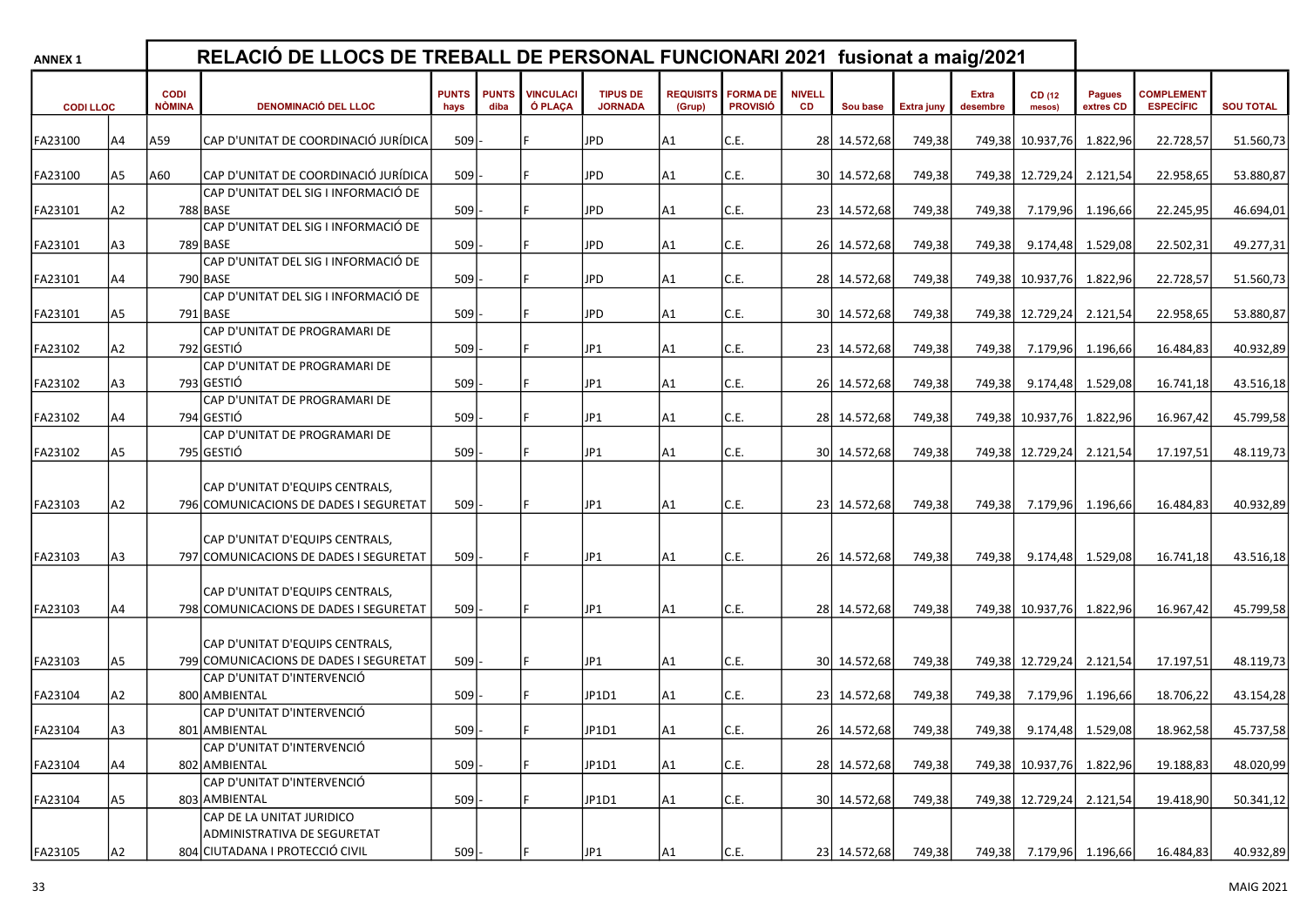| <b>ANNEX 1</b>  |                |                       | RELACIÓ DE LLOCS DE TREBALL DE PERSONAL FUNCIONARI 2021 fusionat a maig/2021 |                      |                      |                             |                                   |                            |                                    |                     |              |                   |                   |                           |                            |                                       |                  |
|-----------------|----------------|-----------------------|------------------------------------------------------------------------------|----------------------|----------------------|-----------------------------|-----------------------------------|----------------------------|------------------------------------|---------------------|--------------|-------------------|-------------------|---------------------------|----------------------------|---------------------------------------|------------------|
| <b>CODILLOC</b> |                | <b>CODI</b><br>NÒMINA | <b>DENOMINACIÓ DEL LLOC</b>                                                  | <b>PUNTS</b><br>hays | <b>PUNTS</b><br>diba | <b>VINCULACI</b><br>Ó PLAÇA | <b>TIPUS DE</b><br><b>JORNADA</b> | <b>REQUISITS</b><br>(Grup) | <b>FORMA DE</b><br><b>PROVISIÓ</b> | <b>NIVELL</b><br>CD | Sou base     | <b>Extra juny</b> | Extra<br>desembre | CD (12<br>mesos)          | <b>Pagues</b><br>extres CD | <b>COMPLEMENT</b><br><b>ESPECÍFIC</b> | <b>SOU TOTAL</b> |
|                 |                |                       | CAP DE LA UNITAT JURIDICO                                                    |                      |                      |                             |                                   |                            |                                    |                     |              |                   |                   |                           |                            |                                       |                  |
|                 |                |                       | <b>ADMINISTRATIVA DE SEGURETAT</b>                                           |                      |                      |                             |                                   |                            |                                    |                     |              |                   |                   |                           |                            |                                       |                  |
| FA23105         | A3             |                       | 805 CIUTADANA I PROTECCIÓ CIVIL                                              | 509                  |                      |                             | JP1                               | A1.                        | C.E.                               |                     | 26 14.572,68 | 749,38            | 749,38            |                           | 9.174,48 1.529,08          | 16.741,18                             | 43.516,18        |
|                 |                |                       | CAP DE LA UNITAT JURIDICO                                                    |                      |                      |                             |                                   |                            |                                    |                     |              |                   |                   |                           |                            |                                       |                  |
|                 |                |                       | ADMINISTRATIVA DE SEGURETAT                                                  |                      |                      |                             |                                   |                            |                                    |                     |              |                   |                   |                           |                            |                                       |                  |
| FA23105         | A4             |                       | 806 CIUTADANA I PROTECCIÓ CIVIL                                              | 509                  |                      |                             | JP1                               | A1                         | C.E.                               |                     | 28 14.572,68 | 749,38            |                   | 749,38 10.937,76 1.822,96 |                            | 16.967,42                             | 45.799,58        |
|                 |                |                       | CAP DE LA UNITAT JURIDICO                                                    |                      |                      |                             |                                   |                            |                                    |                     |              |                   |                   |                           |                            |                                       |                  |
|                 |                |                       | ADMINISTRATIVA DE SEGURETAT                                                  |                      |                      |                             |                                   |                            |                                    |                     |              |                   |                   |                           |                            |                                       |                  |
| FA23105         | A5             |                       | 807 CIUTADANA I PROTECCIÓ CIVIL                                              | 509                  |                      |                             | JP1                               | A1.                        | C.E.                               |                     | 30 14.572,68 | 749,38            |                   | 749,38 12.729,24 2.121,54 |                            | 17.197,51                             | 48.119,73        |
| FA23106         | A2             | A21                   | CAP D'UNITAT DE GESTIÓ PATRIMONIAL                                           | 509                  |                      |                             | <b>JO</b>                         | A1                         | C.E.                               |                     | 23 14.572,68 | 749,38            | 749,38            | 7.179,96                  | 1.196,66                   | 13.756,05                             | 38.204,11        |
| FA23106         | A3             | A22                   | CAP D'UNITAT DE GESTIÓ PATRIMONIAL                                           | 509                  |                      |                             | <b>JO</b>                         | A1                         | C.E.                               | 26                  | 14.572,68    | 749,38            | 749,38            | 9.174,48                  | 1.529,08                   | 13.840,19                             | 40.615,19        |
| FA23106         | A4             | A23                   | CAP D'UNITAT DE GESTIÓ PATRIMONIAL                                           | 509                  |                      |                             | <b>JO</b>                         | A1                         | C.E.                               |                     | 28 14.572,68 | 749,38            | 749,38            | 10.937,76                 | 1.822,96                   | 13.914,20                             | 42.746,36        |
| FA23106         | A5             | A34                   | CAP D'UNITAT DE GESTIÓ PATRIMONIAL                                           | 509                  |                      |                             | JO                                | lA1                        | C.E.                               |                     | 30 14.572,68 | 749,38            | 749,38            | 12.729,24                 | 2.121,54                   | 13.989,61                             | 44.911,83        |
|                 |                |                       | CAP D'UNITAT DE COMERÇ, MERCATS,                                             |                      |                      |                             |                                   |                            |                                    |                     |              |                   |                   |                           |                            |                                       |                  |
| FA23107         | A2             | A35                   | <b>TURISME I FIRES</b>                                                       | 509                  |                      |                             | JP <sub>2</sub>                   | lA1                        | C.E.                               |                     | 23 14.572,68 | 749,38            | 749,38            |                           | 7.179,96 1.196,66          | 19.213,62                             | 43.661,68        |
|                 |                |                       | CAP D'UNITAT DE COMERÇ, MERCATS,                                             |                      |                      |                             |                                   |                            |                                    |                     |              |                   |                   |                           |                            |                                       |                  |
| FA23107         | A3             | A36                   | <b>TURISME I FIRES</b>                                                       | 509                  |                      |                             | JP <sub>2</sub>                   | A1                         | C.E.                               |                     | 26 14.572,68 | 749,38            | 749,38            | 9.174,48                  | 1.529,08                   | 19.642,18                             | 46.417,18        |
|                 |                |                       | CAP D'UNITAT DE COMERÇ, MERCATS,<br>TURISME I FIRES                          |                      |                      |                             |                                   |                            |                                    |                     |              |                   |                   |                           |                            |                                       |                  |
| FA23107         | Α4             | A37                   | CAP D'UNITAT DE COMERÇ, MERCATS,                                             | 509                  |                      |                             | JP <sub>2</sub>                   | lA1                        | C.E.                               |                     | 28 14.572,68 | 749,38            |                   | 749,38 10.937,76          | 1.822,96                   | 20.020,64                             | 48.852,80        |
| FA23107         | A5             | A38                   | <b>TURISME I FIRES</b>                                                       | 509                  |                      |                             | JP2                               | A1                         | C.E.                               |                     | 30 14.572,68 | 749,38            | 749,38            | 12.729,24                 | 2.121,54                   | 20.405,42                             | 51.327,64        |
| FA23108         | A2             | A39                   | CAP D'UNITAT DE TURISME                                                      | 509                  |                      |                             | JP1D1                             | A <sub>1</sub>             | C.E.                               | 23                  | 14.572,68    | 749,38            | 749,38            | 7.179,96                  | 1.196,66                   | 18.706,22                             | 43.154,28        |
| FA23108         | A <sub>3</sub> | A40                   | CAP D'UNITAT DE TURISME                                                      | 509                  |                      |                             | JP1D1                             | A1                         | C.E.                               |                     | 26 14.572,68 | 749,38            | 749,38            | 9.174,48                  | 1.529,08                   | 18.962,58                             | 45.737,58        |
| FA23108         | A4             | A41                   | CAP D'UNITAT DE TURISME                                                      | 509                  |                      |                             | JP1D1                             | A <sub>1</sub>             | C.E.                               |                     | 28 14.572,68 | 749,38            | 749,38            | 10.937,76                 | 1.822,96                   | 19.188,83                             | 48.020,99        |
| FA23108         | A5             | A42                   | CAP D'UNITAT DE TURISME                                                      | 509                  |                      |                             | JP1D1                             | A <sub>1</sub>             | C.E.                               |                     | 30 14.572,68 | 749,38            | 749,38            | 12.729,24                 | 2.121,54                   | 19.418,90                             | 50.341,12        |
|                 |                |                       | CAP D'UNITAT D'ASSESSORAMENT I                                               |                      |                      |                             |                                   |                            |                                    |                     |              |                   |                   |                           |                            |                                       |                  |
| FA23110         | A2             | A48                   | <b>SUPORT JURÍDICS</b>                                                       | 509                  |                      |                             | JO                                | IA1                        | C.E.                               |                     | 23 14.572,68 | 749,38            | 749,38            |                           | 7.179,96 1.196,66          | 13.756,05                             | 38.204,11        |
|                 |                |                       | CAP D'UNITAT D'ASSESSORAMENT I                                               |                      |                      |                             |                                   |                            |                                    |                     |              |                   |                   |                           |                            |                                       |                  |
| FA23110         | A3             | A49                   | <b>SUPORT JURÍDICS</b>                                                       | 509                  |                      |                             | JO                                | lA1                        | C.E.                               |                     | 26 14.572,68 | 749,38            | 749,38            |                           | 9.174,48 1.529,08          | 13.840,19                             | 40.615,19        |
|                 |                |                       | CAP D'UNITAT D'ASSESSORAMENT I                                               |                      |                      |                             |                                   |                            |                                    |                     |              |                   |                   |                           |                            |                                       |                  |
| FA23110         | Α4             | A50                   | <b>SUPORT JURÍDICS</b>                                                       | 509                  |                      |                             | JO                                | A1                         | C.E.                               |                     | 28 14.572,68 | 749,38            | 749,38            | 10.937,76                 | 1.822,96                   | 13.914,20                             | 42.746,36        |
|                 |                |                       | CAP D'UNITAT D'ASSESSORAMENT I                                               |                      |                      |                             |                                   |                            |                                    |                     |              |                   |                   |                           |                            |                                       |                  |
| FA23110         | A5             | A51                   | <b>SUPORT JURÍDICS</b>                                                       | 509                  |                      |                             | JO                                | lA1                        | C.E.                               |                     | 30 14.572,68 | 749,38            | 749,38            | 12.729,24                 | 2.121,54                   | 13.989,61                             | 44.911,83        |
| FA23112         | A2             | A87                   | CAP D'UNITAT DE CONTRACTACIÓ                                                 | 509                  |                      |                             | JP <sub>2</sub>                   | A <sub>1</sub>             | C.E.                               |                     | 23 14.572,68 | 749,38            | 749,38            | 7.179,96                  | 1.196.66                   | 19.213,62                             | 43.661,68        |
| FA23112         | A3             | A88                   | CAP D'UNITAT DE CONTRACTACIÓ                                                 | 509                  |                      |                             | JP <sub>2</sub>                   | A1                         | C.E.                               |                     | 26 14.572,68 | 749,38            | 749,38            | 9.174,48                  | 1.529,08                   | 19.642,18                             | 46.417,18        |
| FA23112         | A4             | la89                  | CAP D'UNITAT DE CONTRACTACIÓ                                                 | 509                  |                      |                             | JP <sub>2</sub>                   | A1                         | C.E.                               |                     | 28 14.572,68 | 749,38            |                   | 749,38 10.937,76 1.822,96 |                            | 20.020,64                             | 48.852,80        |
| FA23112         | A5             | A90                   | CAP D'UNITAT DE CONTRACTACIÓ                                                 | 509                  |                      | F                           | JP <sub>2</sub>                   | A <sub>1</sub>             | C.E.                               |                     | 30 14.572,68 | 749,38            |                   | 749,38 12.729,24 2.121,54 |                            | 20.405,42                             | 51.327,64        |
| FA23113         | A2             | A91                   | CAP D'UNITAT DE GESTIÓ PATRIMONIAL                                           | 509                  |                      |                             | JP <sub>2</sub>                   | A <sub>1</sub>             | C.E.                               |                     | 23 14.572,68 | 749,38            | 749,38            |                           | 7.179,96 1.196,66          | 19.213,62                             | 43.661,68        |
| FA23113         | A <sub>3</sub> | A92                   | CAP D'UNITAT DE GESTIÓ PATRIMONIAL                                           | 509                  |                      |                             | JP <sub>2</sub>                   | A <sub>1</sub>             | C.E.                               |                     | 26 14.572,68 | 749,38            | 749,38            |                           | 9.174,48 1.529,08          | 19.642,18                             | 46.417,18        |
| FA23113         | A4             | A93                   | CAP D'UNITAT DE GESTIÓ PATRIMONIAL                                           | 509                  |                      |                             | JP <sub>2</sub>                   | A <sub>1</sub>             | C.E.                               |                     | 28 14.572,68 | 749,38            |                   | 749,38 10.937,76 1.822,96 |                            | 20.020,64                             | 48.852,80        |
| FA23113         | la5            | A94                   | CAP D'UNITAT DE GESTIÓ PATRIMONIAL                                           | 509                  |                      |                             | JP <sub>2</sub>                   | A <sub>1</sub>             | C.E.                               |                     | 30 14.572,68 | 749,38            |                   | 749,38 12.729,24 2.121,54 |                            | 20.405,42                             | 51.327,64        |
|                 |                |                       | CAP D'UNITAT DE PROGRAMA                                                     |                      |                      |                             |                                   |                            |                                    |                     |              |                   |                   |                           |                            |                                       |                  |
| FA23114         | A2             | F37                   | D'INVERSIONS I SUBVENCIONS                                                   | 509                  |                      |                             | JP <sub>2</sub>                   | A <sub>1</sub>             | C.E.                               |                     | 23 14.572,68 | 749,38            | 749,38            |                           | 7.179,96 1.196,66          | 19.213,62                             | 43.661,68        |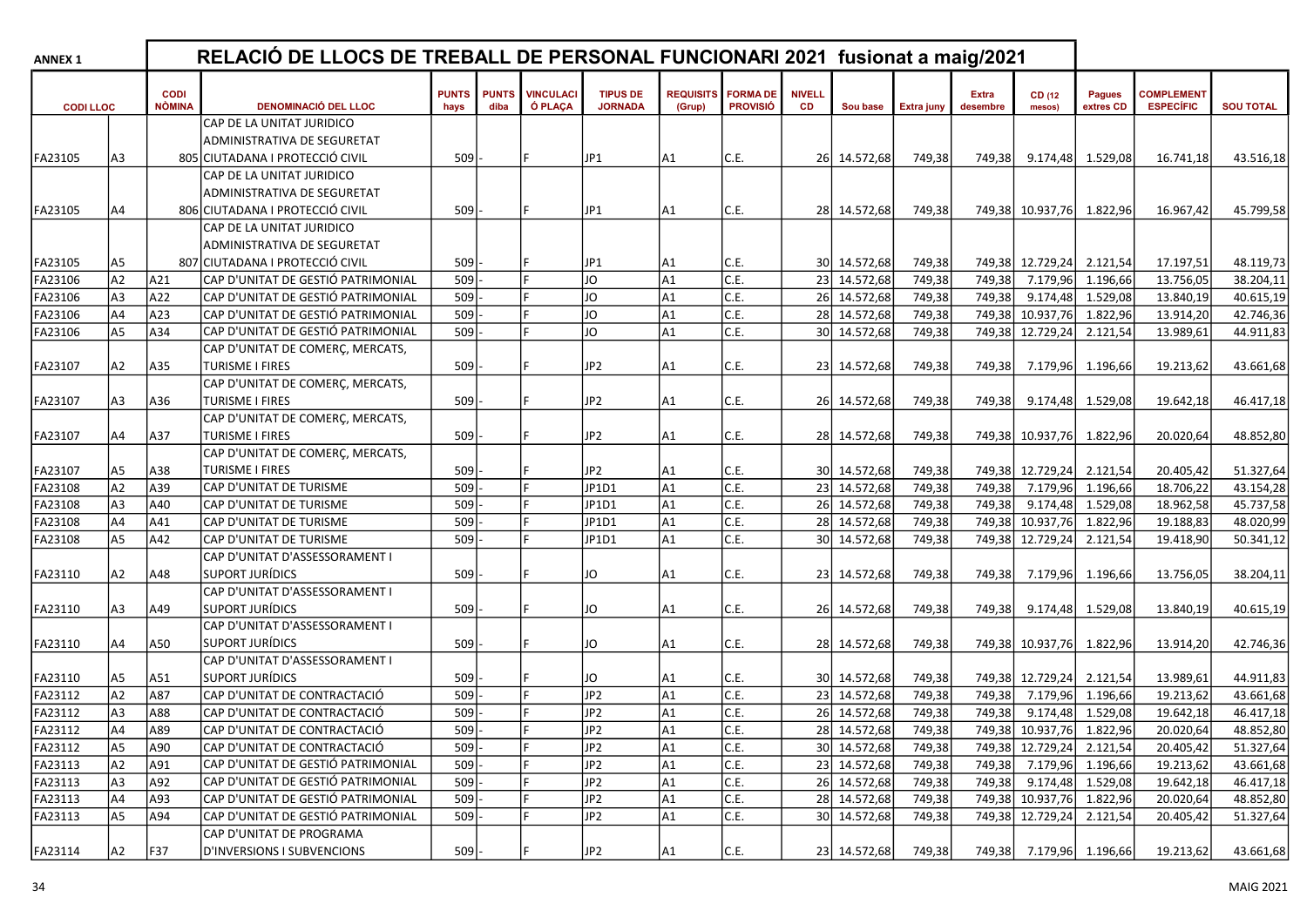| <b>ANNEX 1</b>  |                |                       | RELACIÓ DE LLOCS DE TREBALL DE PERSONAL FUNCIONARI 2021 fusionat a maig/2021        |                      |                      |                             |                                   |                            |                                    |                     |              |            |                          |                           |                            |                                       |                  |
|-----------------|----------------|-----------------------|-------------------------------------------------------------------------------------|----------------------|----------------------|-----------------------------|-----------------------------------|----------------------------|------------------------------------|---------------------|--------------|------------|--------------------------|---------------------------|----------------------------|---------------------------------------|------------------|
| <b>CODILLOC</b> |                | <b>CODI</b><br>NÒMINA | <b>DENOMINACIÓ DEL LLOC</b>                                                         | <b>PUNTS</b><br>hays | <b>PUNTS</b><br>diba | <b>VINCULACI</b><br>Ó PLAÇA | <b>TIPUS DE</b><br><b>JORNADA</b> | <b>REQUISITS</b><br>(Grup) | <b>FORMA DE</b><br><b>PROVISIÓ</b> | <b>NIVELL</b><br>CD | Sou base     | Extra juny | <b>Extra</b><br>desembre | CD (12<br>mesos)          | <b>Pagues</b><br>extres CD | <b>COMPLEMENT</b><br><b>ESPECÍFIC</b> | <b>SOU TOTAL</b> |
|                 |                |                       | CAP D'UNITAT DE PROGRAMA                                                            |                      |                      |                             |                                   |                            |                                    |                     |              |            |                          |                           |                            |                                       |                  |
| FA23114         | A3             | F38                   | D'INVERSIONS I SUBVENCIONS                                                          | 509                  |                      |                             | JP2                               | IA1                        | C.E.                               |                     | 26 14.572,68 | 749,38     | 749,38                   | 9.174,48                  | 1.529,08                   | 19.642,18                             | 46.417,18        |
|                 |                |                       | CAP D'UNITAT DE PROGRAMA                                                            |                      |                      |                             |                                   |                            |                                    |                     |              |            |                          |                           |                            |                                       |                  |
| FA23114         | A4             | F39                   | D'INVERSIONS I SUBVENCIONS                                                          | 509                  |                      |                             | JP <sub>2</sub>                   | IA1                        | C.E.                               |                     | 28 14.572,68 | 749,38     |                          | 749,38 10.937,76          | 1.822,96                   | 20.020,64                             | 48.852,80        |
|                 |                |                       | CAP D'UNITAT DE PROGRAMA                                                            |                      |                      |                             |                                   |                            |                                    |                     |              |            |                          |                           |                            |                                       |                  |
| FA23114         | A5             | F40                   | <b>D'INVERSIONS I SUBVENCIONS</b>                                                   | 509                  |                      |                             | JP <sub>2</sub>                   | A1                         | C.E.                               |                     | 30 14.572,68 | 749,38     |                          | 749,38 12.729,24          | 2.121,54                   | 20.405,42                             | 51.327,64        |
|                 |                |                       | CAP DE SECCIÓ DE LLICÈNCIES                                                         |                      |                      |                             |                                   |                            |                                    |                     |              |            |                          |                           |                            |                                       |                  |
| FA26106         | A3             | A09                   | D'ACTIVITATS                                                                        | 688                  |                      |                             | JP1D1                             | A1                         | C.E.                               |                     | 26 14.572,68 | 749,38     | 749,38                   | 9.174,48                  | 1.529,08                   | 20.247,49                             | 47.022,49        |
|                 |                |                       | CAP DE SECCIÓ DE LLICÈNCIES                                                         |                      |                      |                             |                                   |                            |                                    |                     |              |            |                          |                           |                            |                                       |                  |
| FA26106         | A4             | A10                   | D'ACTIVITATS                                                                        | 688                  |                      |                             | JP1D1                             | A1                         | C.E.                               |                     | 28 14.572,68 | 749,38     |                          | 749,38 10.937,76          | 1.822,96                   | 20.247,49                             | 49.079,65        |
|                 |                |                       | CAP DE SECCIÓ DE LLICÈNCIES                                                         |                      |                      |                             |                                   |                            |                                    |                     |              |            |                          |                           |                            |                                       |                  |
| FA26106         | A5             | A11                   | D'ACTIVITATS                                                                        | 688                  |                      |                             | JP1D1                             | A1                         | C.E.                               |                     | 30 14.572,68 | 749,38     |                          | 749,38 12.729,24          | 2.121,54                   | 20.247,49                             | 51.169,71        |
| FA26107         | A3             |                       | 808 CAP DE SECCIÓ DE CULTURA                                                        | 688                  |                      |                             | JP <sub>1</sub>                   | A <sub>1</sub>             | C.E.                               |                     | 26 14.572,68 | 749,38     | 749,38                   | 9.174,48                  | 1.529,08                   | 17.363,83                             | 44.138,83        |
| FA26107         | A4             |                       | 809 CAP DE SECCIÓ DE CULTURA                                                        | 688                  |                      |                             | JP <sub>1</sub>                   | A <sub>1</sub>             | C.E.                               | 28 l                | 14.572,68    | 749,38     |                          | 749,38 10.937,76          | 1.822,96                   | 17.590,12                             | 46.422,28        |
| FA26107         | las.           |                       | 810 CAP DE SECCIÓ DE CULTURA                                                        | 688                  |                      |                             | JP <sub>1</sub>                   | A <sub>1</sub>             | C.E.                               | 30 <sup>1</sup>     | 14.572,68    | 749,38     |                          | 749,38 12.729,24          | 2.121,54                   | 17.820,20                             | 48.742,42        |
| FA26108         | A <sub>3</sub> |                       | 811 CAP DE SECCIÓ D'OCUPACIÓ I EMPRESA                                              | 688                  |                      |                             | <b>JDE</b>                        | A <sub>1</sub>             | C.E.                               | 26                  | 14.572,68    | 749,38     | 749,38                   | 9.174,48                  | 1.529,08                   | 27.583,60                             | 54.358,60        |
| FA26108         | A4             |                       | 812 CAP DE SECCIÓ D'OCUPACIÓ I EMPRESA                                              | 688                  |                      |                             | <b>JDE</b>                        | A <sub>1</sub>             | C.E.                               | 28 <sup>1</sup>     | 14.572,68    | 749,38     |                          | 749,38 10.937,76          | 1.822,96                   | 27.809,84                             | 56.642,00        |
| FA26108         | A5             |                       | 813 CAP DE SECCIÓ D'OCUPACIÓ I EMPRESA                                              | 688                  |                      |                             | <b>JDE</b>                        | A <sub>1</sub>             | C.E.                               | 30 l                | 14.572,68    | 749,38     |                          | 749,38 12.729,24          | 2.121,54                   | 28.039,95                             | 58.962,17        |
| FA26109         | A3             |                       | 814 CAP DE SECCIÓ D'ESPORTS                                                         | 688                  |                      |                             | JP <sub>1</sub>                   | A <sub>1</sub>             | C.E.                               | 26                  | 14.572,68    | 749,38     | 749,38                   | 9.174,48                  | 1.529,08                   | 17.363,83                             | 44.138,83        |
| FA26109         | A4             |                       | 815 CAP DE SECCIÓ D'ESPORTS                                                         | 688                  |                      |                             | JP <sub>1</sub>                   | A <sub>1</sub>             | C.E.                               |                     | 28 14.572,68 | 749,38     |                          | 749,38 10.937,76          | 1.822,96                   | 17.590,12                             | 46.422,28        |
| FA26109         | A5             |                       | 816 CAP DE SECCIÓ D'ESPORTS                                                         | 688                  |                      |                             | JP1                               | A <sub>1</sub>             | C.E.                               |                     | 30 14.572,68 | 749,38     |                          | 749,38 12.729,24          | 2.121,54                   | 17.820,20                             | 48.742,42        |
|                 |                |                       | CAP DE SECCIÓ JURÍDICO<br>ADMINISTRATIVA DEL SERV. TRESORERIA I                     |                      |                      |                             |                                   |                            |                                    |                     |              |            |                          |                           |                            |                                       |                  |
| FA26110         | lA3            |                       | 817 G.TRIBUTÀRIA<br>CAP DE SECCIÓ JURÍDICO<br>ADMINISTRATIVA DEL SERV. TRESORERIA I | 688                  |                      |                             | JP1                               | A1                         | C.E.                               |                     | 26 14.572,68 | 749,38     | 749,38                   | 9.174,48                  | 1.529,08                   | 17.363,83                             | 44.138,83        |
| FA26110         | IA4            |                       | 818 G.TRIBUTÀRIA                                                                    | 688                  |                      |                             | JP1                               | IA1                        | C.E.                               |                     | 28 14.572,68 | 749,38     |                          | 749,38 10.937,76 1.822,96 |                            | 17.590,12                             | 46.422,28        |
|                 |                |                       | CAP DE SECCIÓ JURÍDICO                                                              |                      |                      |                             |                                   |                            |                                    |                     |              |            |                          |                           |                            |                                       |                  |
|                 |                |                       | ADMINISTRATIVA DEL SERV. TRESORERIA I                                               |                      |                      |                             |                                   |                            |                                    |                     |              |            |                          |                           |                            |                                       |                  |
| FA26110         | lA5            |                       | 819 G.TRIBUTÀRIA                                                                    | 688                  |                      |                             | JP1                               | lA1                        | C.E.                               |                     | 30 14.572,68 | 749,38     |                          | 749,38 12.729,24          | 2.121,54                   | 17.820,20                             | 48.742,42        |
|                 |                |                       | CAP DE SECCIÓ DE PLANEJAMENT I                                                      |                      |                      |                             |                                   |                            |                                    |                     |              |            |                          |                           |                            |                                       |                  |
| FA26111         | A3             |                       | 820 HABITATGE                                                                       | 688                  |                      |                             | JP <sub>2</sub>                   | IA1                        | C.E.                               |                     | 26 14.572,68 | 749,38     | 749,38                   | 9.174,48                  | 1.529,08                   | 20.696,30                             | 47.471,30        |
|                 |                |                       | CAP DE SECCIÓ DE PLANEJAMENT I                                                      |                      |                      |                             |                                   |                            |                                    |                     |              |            |                          |                           |                            |                                       |                  |
| FA26111         | A4             |                       | 821 HABITATGE                                                                       | 688                  |                      |                             | JP2                               | IA1                        | C.E.                               |                     | 28 14.572,68 | 749,38     |                          | 749,38 10.937,76 1.822,96 |                            | 20.922,53                             | 49.754,69        |
|                 |                |                       | CAP DE SECCIÓ DE PLANEJAMENT I                                                      |                      |                      |                             |                                   |                            |                                    |                     |              |            |                          |                           |                            |                                       |                  |
| FA26111         | A5             |                       | 822 HABITATGE                                                                       | 688                  |                      |                             | JP <sub>2</sub>                   | IA1                        | C.E.                               |                     | 30 14.572,68 | 749,38     |                          | 749,38 12.729,24 2.121,54 |                            | 21.152,62                             | 52.074,84        |
| FA26112         | A3             |                       | 994 CAP DE SECCIÓ D'ACTIVITAT ECONÒMICA                                             | 688                  |                      |                             | JP2                               | A1                         | C.E.                               |                     | 26 14.572,68 | 749,38     | 749,38                   | 9.174,48                  | 1.529,08                   | 20.696,30                             | 47.471,30        |
| FA26112         | lA4            |                       | 995 CAP DE SECCIÓ D'ACTIVITAT ECONÒMICA                                             | 688                  |                      |                             | JP <sub>2</sub>                   | A1                         | C.E.                               |                     | 28 14.572,68 | 749,38     |                          | 749,38 10.937,76          | 1.822,96                   | 20.922,53                             | 49.754,69        |
| FA26112         | A5             |                       | 996 CAP DE SECCIÓ D'ACTIVITAT ECONÒMICA                                             | 688                  |                      |                             | JP <sub>2</sub>                   | A1                         | C.E.                               |                     | 30 14.572,68 | 749,38     |                          | 749,38 12.729,24          | 2.121,54                   | 21.152,62                             | 52.074,84        |
| FA26113         | A <sub>3</sub> |                       | 826 CAP DE SECCIÓ JURÍDICA D'HABITATGE                                              | 688                  |                      |                             | JP2                               | A <sub>1</sub>             | C.E.                               |                     | 26 14.572,68 | 749,38     | 749,38                   | 9.174,48                  | 1.529,08                   | 20.696,30                             | 47.471,30        |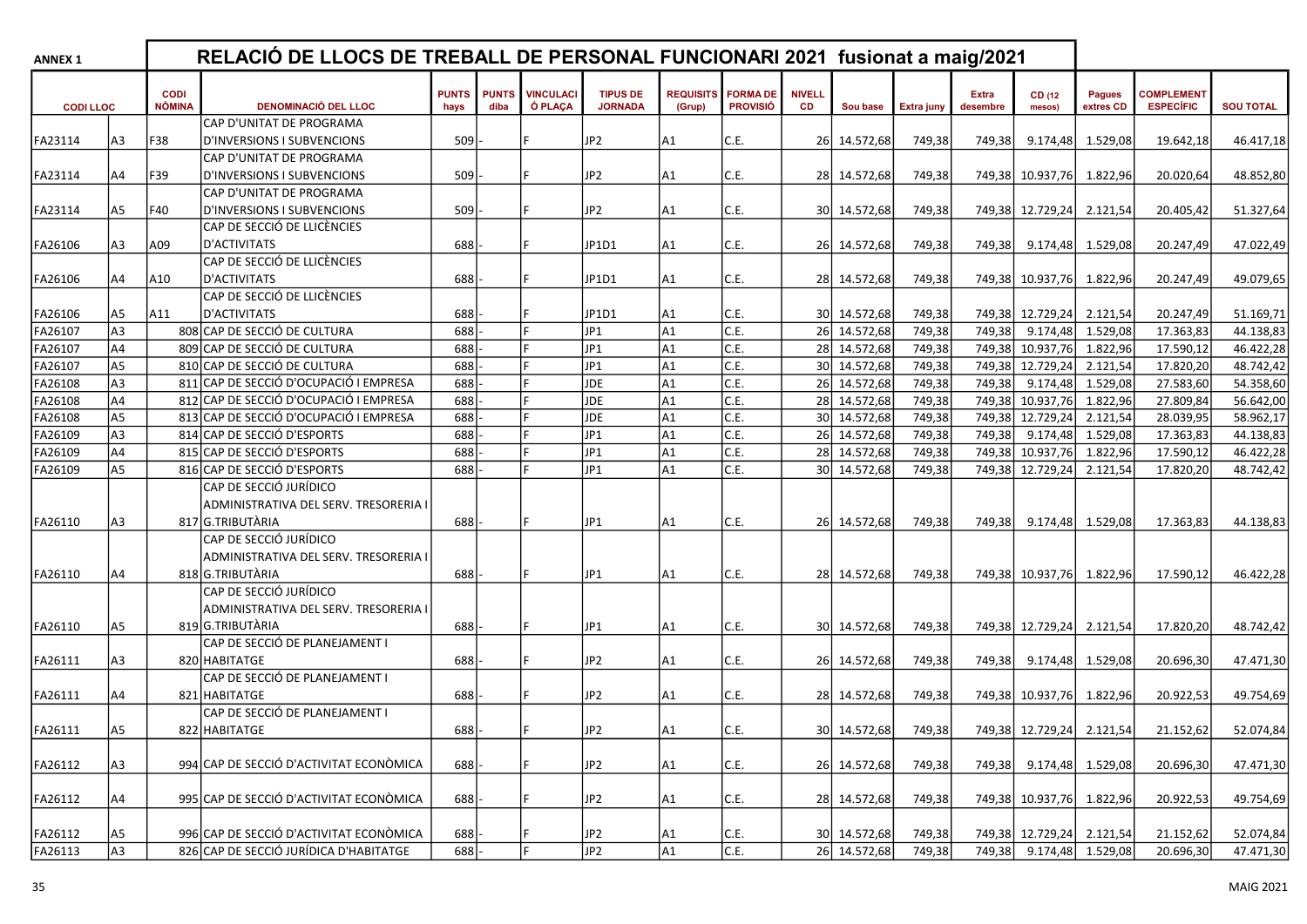| <b>PUNTS</b><br><b>PUNTS</b><br><b>VINCULACI</b><br><b>TIPUS DE</b><br><b>REQUISITS</b><br><b>FORMA DE</b><br><b>NIVELL</b><br><b>COMPLEMENT</b><br><b>CODI</b><br><b>Extra</b><br><b>Pagues</b><br>CD (12<br>NÒMINA<br><b>DENOMINACIÓ DEL LLOC</b><br>Ó PLACA<br><b>JORNADA</b><br><b>PROVISIÓ</b><br><b>ESPECÍFIC</b><br><b>SOU TOTAL</b><br><b>CODILLOC</b><br>diba<br><b>CD</b><br>Sou base<br>Extra juny<br>desembre<br>extres CD<br>hays<br>(Grup)<br>mesos)<br>JP <sub>2</sub><br>14.572,68<br>A4<br>828 CAP DE SECCIÓ JURÍDICA D'HABITATGE<br>lA1<br>28<br>749,38<br>10.937,76<br>FA26113<br>688<br>C.E.<br>749,38<br>1.822,96<br>20.922,53<br>49.754,69<br>JP <sub>2</sub><br>829 CAP DE SECCIÓ JURÍDICA D'HABITATGE<br>A <sub>1</sub><br>C.E.<br>30 14.572,68<br>FA26113<br>A5<br>688<br>749,38<br>749,38 12.729,24<br>2.121,54<br>21.152,62<br>52.074,84<br>CAP DE SECCIÓ DE PROTECCIÓ DE LA<br>JP1D2<br>C.E.<br>FA26114<br>A3<br>830 LEGALITAT<br>688<br>A <sub>1</sub><br>26 14.572,68<br>749,38<br>749,38<br>9.174,48<br>1.529,08<br>19.423,57<br>46.198,57<br>CAP DE SECCIÓ DE PROTECCIÓ DE LA<br>831 LEGALITAT<br>C.E.<br>FA26114<br>A4<br>688<br>JP1D2<br>A1<br>28 14.572,68<br>749,38<br>749,38 10.937,76<br>1.822,96<br>19.423,57<br>48.255,73<br>CAP DE SECCIÓ DE PROTECCIÓ DE LA<br>FA26114<br>A5<br>832 LEGALITAT<br>688<br>JP1D2<br>A1<br>C.E.<br>30 14.572,68<br>749,38<br>749,38 12.729,24<br>2.121,54<br>19.423,57<br>50.345,79<br>CAP DE SECCIÓ DE LLICÈNCIES D'OBRES I<br>JP <sub>2</sub><br>C.E.<br>FA26115<br>A3<br>833 REHABILITACIÓ<br>688<br>A1<br>26 14.572,68<br>749,38<br>749,38<br>9.174,48<br>1.529,08<br>20.696,30<br>47.471,30<br>CAP DE SECCIÓ DE LLICÈNCIES D'OBRES I<br>834 REHABILITACIÓ<br>688<br>JP <sub>2</sub><br>C.E.<br>28 14.572,68<br>749,38<br>749,38 10.937,76<br>1.822,96<br>20.922,53<br>49.754,69<br>FA26115<br>A4<br>lA1<br>CAP DE SECCIÓ DE LLICÈNCIES D'OBRES I<br>835 REHABILITACIÓ<br>688<br>30 14.572,68<br>2.121,54<br>FA26115<br>JP <sub>2</sub><br>C.E.<br>749,38<br>749,38 12.729,24<br>21.152,62<br>52.074,84<br>A5<br>A1<br>JP <sub>1</sub><br>836 CAP DE SECCIÓ TÈCNICA D'HABITATGE<br>688<br>la1<br>C.E.<br>26 14.572,68<br>749,38<br>749,38<br>9.174,48<br>1.529,08<br>17.363,83<br>FA26116<br>A3<br>44.138,83<br>JP1<br>la1<br>C.E.<br>28 14.572,68<br>17.590,12<br>FA26116<br>A4<br>837 CAP DE SECCIÓ TÈCNICA D'HABITATGE<br>688<br>749,38<br>749,38 10.937,76<br>1.822,96<br>46.422,28<br>JP <sub>1</sub><br>688<br>A1<br>C.E.<br>30 14.572,68<br>749,38<br>12.729,24<br>FA26116<br>A5<br>838 CAP DE SECCIÓ TÈCNICA D'HABITATGE<br>749,38<br>2.121,54<br>17.820,20<br>48.742,42<br>JP1<br>A <sub>1</sub><br>688<br>C.E.<br>26 14.572,68<br>749,38<br>749,38<br>9.174,48<br>FA26117<br>A3<br>839 CAP DE SECCIÓ DE TRESORERIA<br>1.529,08<br>17.363,83<br>44.138,83<br>840 CAP DE SECCIÓ DE TRESORERIA<br>688<br>JP1<br>A <sub>1</sub><br>C.E.<br>28<br>14.572,68<br>749,38<br>10.937,76<br>1.822,96<br>17.590,12<br>FA26117<br>AA<br>749,38<br>46.422,28<br>JPI<br>A <sub>1</sub><br>C.E.<br>30 14.572,68<br>FA26117<br>A5<br>841 CAP DE SECCIÓ DE TRESORERIA<br>688<br>749,38<br>749,38<br>12.729,24<br>2.121,54<br>17.820,20<br>48.742,42<br>CAP DE SECCIÓ DE GESTIÓ TRIBUTÀRIA I<br>842 INSPECCIÓ<br>JP <sub>2</sub><br>749,38<br>FA26118<br>A3<br>688<br>lA1<br>C.E.<br>26 14.572,68<br>749,38<br>9.174,48<br>1.529,08<br>20.696,30<br>47.471,30<br>CAP DE SECCIÓ DE GESTIÓ TRIBUTÀRIA I<br>843 INSPECCIÓ<br>JP <sub>2</sub><br>688<br>C.E.<br>28 14.572,68<br>749,38<br>749,38 10.937,76<br>1.822,96<br>20.922,53<br>FA26118<br>A4<br>A1<br>49.754,69<br>CAP DE SECCIÓ DE GESTIÓ TRIBUTÀRIA I<br>844 INSPECCIÓ<br>JP <sub>2</sub><br>A5<br>lA1<br>C.E.<br>30 14.572,68<br>749,38<br>749,38 12.729,24<br>2.121,54<br>21.152,62<br>52.074,84<br>FA26118<br>688<br>CAP DE SECCIÓ DE RESIDUS, NETEJA,<br>973 JARDINERIA I ECONOMIA CIRCULAR<br>FA26119<br>A3<br>688<br>JP1<br>A1<br>C.E.<br>26 14.572,68<br>749,38<br>749,38<br>9.174,48<br>1.529,08<br>17.363,83<br>44.138,83<br>CAP DE SECCIÓ DE RESIDUS, NETEJA,<br>FA26119<br>974 JARDINERIA I ECONOMIA CIRCULAR<br>688<br>JP1<br>A1<br>C.E.<br>28 14.572,68<br>749,38<br>749,38 10.937,76<br>1.822,96<br>17.590,12<br>46.422,28<br>A4<br>CAP DE SECCIÓ DE RESIDUS, NETEJA,<br>A5<br>975 JARDINERIA I ECONOMIA CIRCULAR<br>688<br>JP <sub>1</sub><br>C.E.<br>30 14.572,68<br>749,38<br>749,38 12.729,24<br>2.121,54<br>17.820,20<br>48.742,42<br>FA26119<br>lA1<br>JP <sub>2</sub><br>A3<br>845 CAP DE SECCIÓ DE GESTIÓ URBANÍSTICA<br>688<br>C.E.<br>26 14.572,68<br>749,38<br>9.174,48<br>1.529,08<br>20.696,30<br>FA26120<br>A1<br>749,38<br>47.471,30<br>846 CAP DE SECCIÓ DE GESTIÓ URBANÍSTICA<br>JP <sub>2</sub><br>28 14.572,68<br>749,38<br>1.822,96<br>FA26120<br>A4<br>688<br>A1<br>C.E.<br>749,38 10.937,76<br>20.922,53<br>49.754,69<br>847 CAP DE SECCIÓ DE GESTIÓ URBANÍSTICA<br>JP <sub>2</sub><br>FA26120<br>A5<br>688<br>C.E.<br>30 14.572,68<br>749,38<br>749,38 12.729,24<br>2.121,54<br>21.152,62<br>52.074,84<br>A1<br>CAP DE SECCIÓ DE TRANSPORTS,<br>ESTACIONAMENTS I QUALITAT | <b>ANNEX 1</b> |  | RELACIÓ DE LLOCS DE TREBALL DE PERSONAL FUNCIONARI 2021 fusionat a maig/2021 |  |                 |      |  |  |  |  |
|---------------------------------------------------------------------------------------------------------------------------------------------------------------------------------------------------------------------------------------------------------------------------------------------------------------------------------------------------------------------------------------------------------------------------------------------------------------------------------------------------------------------------------------------------------------------------------------------------------------------------------------------------------------------------------------------------------------------------------------------------------------------------------------------------------------------------------------------------------------------------------------------------------------------------------------------------------------------------------------------------------------------------------------------------------------------------------------------------------------------------------------------------------------------------------------------------------------------------------------------------------------------------------------------------------------------------------------------------------------------------------------------------------------------------------------------------------------------------------------------------------------------------------------------------------------------------------------------------------------------------------------------------------------------------------------------------------------------------------------------------------------------------------------------------------------------------------------------------------------------------------------------------------------------------------------------------------------------------------------------------------------------------------------------------------------------------------------------------------------------------------------------------------------------------------------------------------------------------------------------------------------------------------------------------------------------------------------------------------------------------------------------------------------------------------------------------------------------------------------------------------------------------------------------------------------------------------------------------------------------------------------------------------------------------------------------------------------------------------------------------------------------------------------------------------------------------------------------------------------------------------------------------------------------------------------------------------------------------------------------------------------------------------------------------------------------------------------------------------------------------------------------------------------------------------------------------------------------------------------------------------------------------------------------------------------------------------------------------------------------------------------------------------------------------------------------------------------------------------------------------------------------------------------------------------------------------------------------------------------------------------------------------------------------------------------------------------------------------------------------------------------------------------------------------------------------------------------------------------------------------------------------------------------------------------------------------------------------------------------------------------------------------------------------------------------------------------------------------------------------------------------------------------------------------------------------------------------------------------------------------------------------------------------------------------------------------------------------------------------------------------------------------------------------------------------------------------------------------------------------------------------------------------------------------------------------------------------------------------------------------------------------------------------------------------------------------------------------------------------------------------------------------------------------------------------------------------------------------------------------------------------------------------------------------------------------------------------------------------------------------------------------------------------------------------------------------------------------------------------------------------------|----------------|--|------------------------------------------------------------------------------|--|-----------------|------|--|--|--|--|
|                                                                                                                                                                                                                                                                                                                                                                                                                                                                                                                                                                                                                                                                                                                                                                                                                                                                                                                                                                                                                                                                                                                                                                                                                                                                                                                                                                                                                                                                                                                                                                                                                                                                                                                                                                                                                                                                                                                                                                                                                                                                                                                                                                                                                                                                                                                                                                                                                                                                                                                                                                                                                                                                                                                                                                                                                                                                                                                                                                                                                                                                                                                                                                                                                                                                                                                                                                                                                                                                                                                                                                                                                                                                                                                                                                                                                                                                                                                                                                                                                                                                                                                                                                                                                                                                                                                                                                                                                                                                                                                                                                                                                                                                                                                                                                                                                                                                                                                                                                                                                                                                                                                                       |                |  |                                                                              |  |                 |      |  |  |  |  |
|                                                                                                                                                                                                                                                                                                                                                                                                                                                                                                                                                                                                                                                                                                                                                                                                                                                                                                                                                                                                                                                                                                                                                                                                                                                                                                                                                                                                                                                                                                                                                                                                                                                                                                                                                                                                                                                                                                                                                                                                                                                                                                                                                                                                                                                                                                                                                                                                                                                                                                                                                                                                                                                                                                                                                                                                                                                                                                                                                                                                                                                                                                                                                                                                                                                                                                                                                                                                                                                                                                                                                                                                                                                                                                                                                                                                                                                                                                                                                                                                                                                                                                                                                                                                                                                                                                                                                                                                                                                                                                                                                                                                                                                                                                                                                                                                                                                                                                                                                                                                                                                                                                                                       |                |  |                                                                              |  |                 |      |  |  |  |  |
|                                                                                                                                                                                                                                                                                                                                                                                                                                                                                                                                                                                                                                                                                                                                                                                                                                                                                                                                                                                                                                                                                                                                                                                                                                                                                                                                                                                                                                                                                                                                                                                                                                                                                                                                                                                                                                                                                                                                                                                                                                                                                                                                                                                                                                                                                                                                                                                                                                                                                                                                                                                                                                                                                                                                                                                                                                                                                                                                                                                                                                                                                                                                                                                                                                                                                                                                                                                                                                                                                                                                                                                                                                                                                                                                                                                                                                                                                                                                                                                                                                                                                                                                                                                                                                                                                                                                                                                                                                                                                                                                                                                                                                                                                                                                                                                                                                                                                                                                                                                                                                                                                                                                       |                |  |                                                                              |  |                 |      |  |  |  |  |
|                                                                                                                                                                                                                                                                                                                                                                                                                                                                                                                                                                                                                                                                                                                                                                                                                                                                                                                                                                                                                                                                                                                                                                                                                                                                                                                                                                                                                                                                                                                                                                                                                                                                                                                                                                                                                                                                                                                                                                                                                                                                                                                                                                                                                                                                                                                                                                                                                                                                                                                                                                                                                                                                                                                                                                                                                                                                                                                                                                                                                                                                                                                                                                                                                                                                                                                                                                                                                                                                                                                                                                                                                                                                                                                                                                                                                                                                                                                                                                                                                                                                                                                                                                                                                                                                                                                                                                                                                                                                                                                                                                                                                                                                                                                                                                                                                                                                                                                                                                                                                                                                                                                                       |                |  |                                                                              |  |                 |      |  |  |  |  |
|                                                                                                                                                                                                                                                                                                                                                                                                                                                                                                                                                                                                                                                                                                                                                                                                                                                                                                                                                                                                                                                                                                                                                                                                                                                                                                                                                                                                                                                                                                                                                                                                                                                                                                                                                                                                                                                                                                                                                                                                                                                                                                                                                                                                                                                                                                                                                                                                                                                                                                                                                                                                                                                                                                                                                                                                                                                                                                                                                                                                                                                                                                                                                                                                                                                                                                                                                                                                                                                                                                                                                                                                                                                                                                                                                                                                                                                                                                                                                                                                                                                                                                                                                                                                                                                                                                                                                                                                                                                                                                                                                                                                                                                                                                                                                                                                                                                                                                                                                                                                                                                                                                                                       |                |  |                                                                              |  |                 |      |  |  |  |  |
|                                                                                                                                                                                                                                                                                                                                                                                                                                                                                                                                                                                                                                                                                                                                                                                                                                                                                                                                                                                                                                                                                                                                                                                                                                                                                                                                                                                                                                                                                                                                                                                                                                                                                                                                                                                                                                                                                                                                                                                                                                                                                                                                                                                                                                                                                                                                                                                                                                                                                                                                                                                                                                                                                                                                                                                                                                                                                                                                                                                                                                                                                                                                                                                                                                                                                                                                                                                                                                                                                                                                                                                                                                                                                                                                                                                                                                                                                                                                                                                                                                                                                                                                                                                                                                                                                                                                                                                                                                                                                                                                                                                                                                                                                                                                                                                                                                                                                                                                                                                                                                                                                                                                       |                |  |                                                                              |  |                 |      |  |  |  |  |
|                                                                                                                                                                                                                                                                                                                                                                                                                                                                                                                                                                                                                                                                                                                                                                                                                                                                                                                                                                                                                                                                                                                                                                                                                                                                                                                                                                                                                                                                                                                                                                                                                                                                                                                                                                                                                                                                                                                                                                                                                                                                                                                                                                                                                                                                                                                                                                                                                                                                                                                                                                                                                                                                                                                                                                                                                                                                                                                                                                                                                                                                                                                                                                                                                                                                                                                                                                                                                                                                                                                                                                                                                                                                                                                                                                                                                                                                                                                                                                                                                                                                                                                                                                                                                                                                                                                                                                                                                                                                                                                                                                                                                                                                                                                                                                                                                                                                                                                                                                                                                                                                                                                                       |                |  |                                                                              |  |                 |      |  |  |  |  |
|                                                                                                                                                                                                                                                                                                                                                                                                                                                                                                                                                                                                                                                                                                                                                                                                                                                                                                                                                                                                                                                                                                                                                                                                                                                                                                                                                                                                                                                                                                                                                                                                                                                                                                                                                                                                                                                                                                                                                                                                                                                                                                                                                                                                                                                                                                                                                                                                                                                                                                                                                                                                                                                                                                                                                                                                                                                                                                                                                                                                                                                                                                                                                                                                                                                                                                                                                                                                                                                                                                                                                                                                                                                                                                                                                                                                                                                                                                                                                                                                                                                                                                                                                                                                                                                                                                                                                                                                                                                                                                                                                                                                                                                                                                                                                                                                                                                                                                                                                                                                                                                                                                                                       |                |  |                                                                              |  |                 |      |  |  |  |  |
|                                                                                                                                                                                                                                                                                                                                                                                                                                                                                                                                                                                                                                                                                                                                                                                                                                                                                                                                                                                                                                                                                                                                                                                                                                                                                                                                                                                                                                                                                                                                                                                                                                                                                                                                                                                                                                                                                                                                                                                                                                                                                                                                                                                                                                                                                                                                                                                                                                                                                                                                                                                                                                                                                                                                                                                                                                                                                                                                                                                                                                                                                                                                                                                                                                                                                                                                                                                                                                                                                                                                                                                                                                                                                                                                                                                                                                                                                                                                                                                                                                                                                                                                                                                                                                                                                                                                                                                                                                                                                                                                                                                                                                                                                                                                                                                                                                                                                                                                                                                                                                                                                                                                       |                |  |                                                                              |  |                 |      |  |  |  |  |
|                                                                                                                                                                                                                                                                                                                                                                                                                                                                                                                                                                                                                                                                                                                                                                                                                                                                                                                                                                                                                                                                                                                                                                                                                                                                                                                                                                                                                                                                                                                                                                                                                                                                                                                                                                                                                                                                                                                                                                                                                                                                                                                                                                                                                                                                                                                                                                                                                                                                                                                                                                                                                                                                                                                                                                                                                                                                                                                                                                                                                                                                                                                                                                                                                                                                                                                                                                                                                                                                                                                                                                                                                                                                                                                                                                                                                                                                                                                                                                                                                                                                                                                                                                                                                                                                                                                                                                                                                                                                                                                                                                                                                                                                                                                                                                                                                                                                                                                                                                                                                                                                                                                                       |                |  |                                                                              |  |                 |      |  |  |  |  |
|                                                                                                                                                                                                                                                                                                                                                                                                                                                                                                                                                                                                                                                                                                                                                                                                                                                                                                                                                                                                                                                                                                                                                                                                                                                                                                                                                                                                                                                                                                                                                                                                                                                                                                                                                                                                                                                                                                                                                                                                                                                                                                                                                                                                                                                                                                                                                                                                                                                                                                                                                                                                                                                                                                                                                                                                                                                                                                                                                                                                                                                                                                                                                                                                                                                                                                                                                                                                                                                                                                                                                                                                                                                                                                                                                                                                                                                                                                                                                                                                                                                                                                                                                                                                                                                                                                                                                                                                                                                                                                                                                                                                                                                                                                                                                                                                                                                                                                                                                                                                                                                                                                                                       |                |  |                                                                              |  |                 |      |  |  |  |  |
|                                                                                                                                                                                                                                                                                                                                                                                                                                                                                                                                                                                                                                                                                                                                                                                                                                                                                                                                                                                                                                                                                                                                                                                                                                                                                                                                                                                                                                                                                                                                                                                                                                                                                                                                                                                                                                                                                                                                                                                                                                                                                                                                                                                                                                                                                                                                                                                                                                                                                                                                                                                                                                                                                                                                                                                                                                                                                                                                                                                                                                                                                                                                                                                                                                                                                                                                                                                                                                                                                                                                                                                                                                                                                                                                                                                                                                                                                                                                                                                                                                                                                                                                                                                                                                                                                                                                                                                                                                                                                                                                                                                                                                                                                                                                                                                                                                                                                                                                                                                                                                                                                                                                       |                |  |                                                                              |  |                 |      |  |  |  |  |
|                                                                                                                                                                                                                                                                                                                                                                                                                                                                                                                                                                                                                                                                                                                                                                                                                                                                                                                                                                                                                                                                                                                                                                                                                                                                                                                                                                                                                                                                                                                                                                                                                                                                                                                                                                                                                                                                                                                                                                                                                                                                                                                                                                                                                                                                                                                                                                                                                                                                                                                                                                                                                                                                                                                                                                                                                                                                                                                                                                                                                                                                                                                                                                                                                                                                                                                                                                                                                                                                                                                                                                                                                                                                                                                                                                                                                                                                                                                                                                                                                                                                                                                                                                                                                                                                                                                                                                                                                                                                                                                                                                                                                                                                                                                                                                                                                                                                                                                                                                                                                                                                                                                                       |                |  |                                                                              |  |                 |      |  |  |  |  |
|                                                                                                                                                                                                                                                                                                                                                                                                                                                                                                                                                                                                                                                                                                                                                                                                                                                                                                                                                                                                                                                                                                                                                                                                                                                                                                                                                                                                                                                                                                                                                                                                                                                                                                                                                                                                                                                                                                                                                                                                                                                                                                                                                                                                                                                                                                                                                                                                                                                                                                                                                                                                                                                                                                                                                                                                                                                                                                                                                                                                                                                                                                                                                                                                                                                                                                                                                                                                                                                                                                                                                                                                                                                                                                                                                                                                                                                                                                                                                                                                                                                                                                                                                                                                                                                                                                                                                                                                                                                                                                                                                                                                                                                                                                                                                                                                                                                                                                                                                                                                                                                                                                                                       |                |  |                                                                              |  |                 |      |  |  |  |  |
|                                                                                                                                                                                                                                                                                                                                                                                                                                                                                                                                                                                                                                                                                                                                                                                                                                                                                                                                                                                                                                                                                                                                                                                                                                                                                                                                                                                                                                                                                                                                                                                                                                                                                                                                                                                                                                                                                                                                                                                                                                                                                                                                                                                                                                                                                                                                                                                                                                                                                                                                                                                                                                                                                                                                                                                                                                                                                                                                                                                                                                                                                                                                                                                                                                                                                                                                                                                                                                                                                                                                                                                                                                                                                                                                                                                                                                                                                                                                                                                                                                                                                                                                                                                                                                                                                                                                                                                                                                                                                                                                                                                                                                                                                                                                                                                                                                                                                                                                                                                                                                                                                                                                       |                |  |                                                                              |  |                 |      |  |  |  |  |
|                                                                                                                                                                                                                                                                                                                                                                                                                                                                                                                                                                                                                                                                                                                                                                                                                                                                                                                                                                                                                                                                                                                                                                                                                                                                                                                                                                                                                                                                                                                                                                                                                                                                                                                                                                                                                                                                                                                                                                                                                                                                                                                                                                                                                                                                                                                                                                                                                                                                                                                                                                                                                                                                                                                                                                                                                                                                                                                                                                                                                                                                                                                                                                                                                                                                                                                                                                                                                                                                                                                                                                                                                                                                                                                                                                                                                                                                                                                                                                                                                                                                                                                                                                                                                                                                                                                                                                                                                                                                                                                                                                                                                                                                                                                                                                                                                                                                                                                                                                                                                                                                                                                                       |                |  |                                                                              |  |                 |      |  |  |  |  |
|                                                                                                                                                                                                                                                                                                                                                                                                                                                                                                                                                                                                                                                                                                                                                                                                                                                                                                                                                                                                                                                                                                                                                                                                                                                                                                                                                                                                                                                                                                                                                                                                                                                                                                                                                                                                                                                                                                                                                                                                                                                                                                                                                                                                                                                                                                                                                                                                                                                                                                                                                                                                                                                                                                                                                                                                                                                                                                                                                                                                                                                                                                                                                                                                                                                                                                                                                                                                                                                                                                                                                                                                                                                                                                                                                                                                                                                                                                                                                                                                                                                                                                                                                                                                                                                                                                                                                                                                                                                                                                                                                                                                                                                                                                                                                                                                                                                                                                                                                                                                                                                                                                                                       |                |  |                                                                              |  |                 |      |  |  |  |  |
|                                                                                                                                                                                                                                                                                                                                                                                                                                                                                                                                                                                                                                                                                                                                                                                                                                                                                                                                                                                                                                                                                                                                                                                                                                                                                                                                                                                                                                                                                                                                                                                                                                                                                                                                                                                                                                                                                                                                                                                                                                                                                                                                                                                                                                                                                                                                                                                                                                                                                                                                                                                                                                                                                                                                                                                                                                                                                                                                                                                                                                                                                                                                                                                                                                                                                                                                                                                                                                                                                                                                                                                                                                                                                                                                                                                                                                                                                                                                                                                                                                                                                                                                                                                                                                                                                                                                                                                                                                                                                                                                                                                                                                                                                                                                                                                                                                                                                                                                                                                                                                                                                                                                       |                |  |                                                                              |  |                 |      |  |  |  |  |
|                                                                                                                                                                                                                                                                                                                                                                                                                                                                                                                                                                                                                                                                                                                                                                                                                                                                                                                                                                                                                                                                                                                                                                                                                                                                                                                                                                                                                                                                                                                                                                                                                                                                                                                                                                                                                                                                                                                                                                                                                                                                                                                                                                                                                                                                                                                                                                                                                                                                                                                                                                                                                                                                                                                                                                                                                                                                                                                                                                                                                                                                                                                                                                                                                                                                                                                                                                                                                                                                                                                                                                                                                                                                                                                                                                                                                                                                                                                                                                                                                                                                                                                                                                                                                                                                                                                                                                                                                                                                                                                                                                                                                                                                                                                                                                                                                                                                                                                                                                                                                                                                                                                                       |                |  |                                                                              |  |                 |      |  |  |  |  |
|                                                                                                                                                                                                                                                                                                                                                                                                                                                                                                                                                                                                                                                                                                                                                                                                                                                                                                                                                                                                                                                                                                                                                                                                                                                                                                                                                                                                                                                                                                                                                                                                                                                                                                                                                                                                                                                                                                                                                                                                                                                                                                                                                                                                                                                                                                                                                                                                                                                                                                                                                                                                                                                                                                                                                                                                                                                                                                                                                                                                                                                                                                                                                                                                                                                                                                                                                                                                                                                                                                                                                                                                                                                                                                                                                                                                                                                                                                                                                                                                                                                                                                                                                                                                                                                                                                                                                                                                                                                                                                                                                                                                                                                                                                                                                                                                                                                                                                                                                                                                                                                                                                                                       |                |  |                                                                              |  |                 |      |  |  |  |  |
|                                                                                                                                                                                                                                                                                                                                                                                                                                                                                                                                                                                                                                                                                                                                                                                                                                                                                                                                                                                                                                                                                                                                                                                                                                                                                                                                                                                                                                                                                                                                                                                                                                                                                                                                                                                                                                                                                                                                                                                                                                                                                                                                                                                                                                                                                                                                                                                                                                                                                                                                                                                                                                                                                                                                                                                                                                                                                                                                                                                                                                                                                                                                                                                                                                                                                                                                                                                                                                                                                                                                                                                                                                                                                                                                                                                                                                                                                                                                                                                                                                                                                                                                                                                                                                                                                                                                                                                                                                                                                                                                                                                                                                                                                                                                                                                                                                                                                                                                                                                                                                                                                                                                       |                |  |                                                                              |  |                 |      |  |  |  |  |
|                                                                                                                                                                                                                                                                                                                                                                                                                                                                                                                                                                                                                                                                                                                                                                                                                                                                                                                                                                                                                                                                                                                                                                                                                                                                                                                                                                                                                                                                                                                                                                                                                                                                                                                                                                                                                                                                                                                                                                                                                                                                                                                                                                                                                                                                                                                                                                                                                                                                                                                                                                                                                                                                                                                                                                                                                                                                                                                                                                                                                                                                                                                                                                                                                                                                                                                                                                                                                                                                                                                                                                                                                                                                                                                                                                                                                                                                                                                                                                                                                                                                                                                                                                                                                                                                                                                                                                                                                                                                                                                                                                                                                                                                                                                                                                                                                                                                                                                                                                                                                                                                                                                                       |                |  |                                                                              |  |                 |      |  |  |  |  |
|                                                                                                                                                                                                                                                                                                                                                                                                                                                                                                                                                                                                                                                                                                                                                                                                                                                                                                                                                                                                                                                                                                                                                                                                                                                                                                                                                                                                                                                                                                                                                                                                                                                                                                                                                                                                                                                                                                                                                                                                                                                                                                                                                                                                                                                                                                                                                                                                                                                                                                                                                                                                                                                                                                                                                                                                                                                                                                                                                                                                                                                                                                                                                                                                                                                                                                                                                                                                                                                                                                                                                                                                                                                                                                                                                                                                                                                                                                                                                                                                                                                                                                                                                                                                                                                                                                                                                                                                                                                                                                                                                                                                                                                                                                                                                                                                                                                                                                                                                                                                                                                                                                                                       |                |  |                                                                              |  |                 |      |  |  |  |  |
|                                                                                                                                                                                                                                                                                                                                                                                                                                                                                                                                                                                                                                                                                                                                                                                                                                                                                                                                                                                                                                                                                                                                                                                                                                                                                                                                                                                                                                                                                                                                                                                                                                                                                                                                                                                                                                                                                                                                                                                                                                                                                                                                                                                                                                                                                                                                                                                                                                                                                                                                                                                                                                                                                                                                                                                                                                                                                                                                                                                                                                                                                                                                                                                                                                                                                                                                                                                                                                                                                                                                                                                                                                                                                                                                                                                                                                                                                                                                                                                                                                                                                                                                                                                                                                                                                                                                                                                                                                                                                                                                                                                                                                                                                                                                                                                                                                                                                                                                                                                                                                                                                                                                       |                |  |                                                                              |  |                 |      |  |  |  |  |
|                                                                                                                                                                                                                                                                                                                                                                                                                                                                                                                                                                                                                                                                                                                                                                                                                                                                                                                                                                                                                                                                                                                                                                                                                                                                                                                                                                                                                                                                                                                                                                                                                                                                                                                                                                                                                                                                                                                                                                                                                                                                                                                                                                                                                                                                                                                                                                                                                                                                                                                                                                                                                                                                                                                                                                                                                                                                                                                                                                                                                                                                                                                                                                                                                                                                                                                                                                                                                                                                                                                                                                                                                                                                                                                                                                                                                                                                                                                                                                                                                                                                                                                                                                                                                                                                                                                                                                                                                                                                                                                                                                                                                                                                                                                                                                                                                                                                                                                                                                                                                                                                                                                                       |                |  |                                                                              |  |                 |      |  |  |  |  |
|                                                                                                                                                                                                                                                                                                                                                                                                                                                                                                                                                                                                                                                                                                                                                                                                                                                                                                                                                                                                                                                                                                                                                                                                                                                                                                                                                                                                                                                                                                                                                                                                                                                                                                                                                                                                                                                                                                                                                                                                                                                                                                                                                                                                                                                                                                                                                                                                                                                                                                                                                                                                                                                                                                                                                                                                                                                                                                                                                                                                                                                                                                                                                                                                                                                                                                                                                                                                                                                                                                                                                                                                                                                                                                                                                                                                                                                                                                                                                                                                                                                                                                                                                                                                                                                                                                                                                                                                                                                                                                                                                                                                                                                                                                                                                                                                                                                                                                                                                                                                                                                                                                                                       |                |  |                                                                              |  |                 |      |  |  |  |  |
|                                                                                                                                                                                                                                                                                                                                                                                                                                                                                                                                                                                                                                                                                                                                                                                                                                                                                                                                                                                                                                                                                                                                                                                                                                                                                                                                                                                                                                                                                                                                                                                                                                                                                                                                                                                                                                                                                                                                                                                                                                                                                                                                                                                                                                                                                                                                                                                                                                                                                                                                                                                                                                                                                                                                                                                                                                                                                                                                                                                                                                                                                                                                                                                                                                                                                                                                                                                                                                                                                                                                                                                                                                                                                                                                                                                                                                                                                                                                                                                                                                                                                                                                                                                                                                                                                                                                                                                                                                                                                                                                                                                                                                                                                                                                                                                                                                                                                                                                                                                                                                                                                                                                       |                |  |                                                                              |  |                 |      |  |  |  |  |
|                                                                                                                                                                                                                                                                                                                                                                                                                                                                                                                                                                                                                                                                                                                                                                                                                                                                                                                                                                                                                                                                                                                                                                                                                                                                                                                                                                                                                                                                                                                                                                                                                                                                                                                                                                                                                                                                                                                                                                                                                                                                                                                                                                                                                                                                                                                                                                                                                                                                                                                                                                                                                                                                                                                                                                                                                                                                                                                                                                                                                                                                                                                                                                                                                                                                                                                                                                                                                                                                                                                                                                                                                                                                                                                                                                                                                                                                                                                                                                                                                                                                                                                                                                                                                                                                                                                                                                                                                                                                                                                                                                                                                                                                                                                                                                                                                                                                                                                                                                                                                                                                                                                                       |                |  |                                                                              |  |                 |      |  |  |  |  |
|                                                                                                                                                                                                                                                                                                                                                                                                                                                                                                                                                                                                                                                                                                                                                                                                                                                                                                                                                                                                                                                                                                                                                                                                                                                                                                                                                                                                                                                                                                                                                                                                                                                                                                                                                                                                                                                                                                                                                                                                                                                                                                                                                                                                                                                                                                                                                                                                                                                                                                                                                                                                                                                                                                                                                                                                                                                                                                                                                                                                                                                                                                                                                                                                                                                                                                                                                                                                                                                                                                                                                                                                                                                                                                                                                                                                                                                                                                                                                                                                                                                                                                                                                                                                                                                                                                                                                                                                                                                                                                                                                                                                                                                                                                                                                                                                                                                                                                                                                                                                                                                                                                                                       |                |  |                                                                              |  |                 |      |  |  |  |  |
|                                                                                                                                                                                                                                                                                                                                                                                                                                                                                                                                                                                                                                                                                                                                                                                                                                                                                                                                                                                                                                                                                                                                                                                                                                                                                                                                                                                                                                                                                                                                                                                                                                                                                                                                                                                                                                                                                                                                                                                                                                                                                                                                                                                                                                                                                                                                                                                                                                                                                                                                                                                                                                                                                                                                                                                                                                                                                                                                                                                                                                                                                                                                                                                                                                                                                                                                                                                                                                                                                                                                                                                                                                                                                                                                                                                                                                                                                                                                                                                                                                                                                                                                                                                                                                                                                                                                                                                                                                                                                                                                                                                                                                                                                                                                                                                                                                                                                                                                                                                                                                                                                                                                       |                |  |                                                                              |  |                 |      |  |  |  |  |
|                                                                                                                                                                                                                                                                                                                                                                                                                                                                                                                                                                                                                                                                                                                                                                                                                                                                                                                                                                                                                                                                                                                                                                                                                                                                                                                                                                                                                                                                                                                                                                                                                                                                                                                                                                                                                                                                                                                                                                                                                                                                                                                                                                                                                                                                                                                                                                                                                                                                                                                                                                                                                                                                                                                                                                                                                                                                                                                                                                                                                                                                                                                                                                                                                                                                                                                                                                                                                                                                                                                                                                                                                                                                                                                                                                                                                                                                                                                                                                                                                                                                                                                                                                                                                                                                                                                                                                                                                                                                                                                                                                                                                                                                                                                                                                                                                                                                                                                                                                                                                                                                                                                                       |                |  |                                                                              |  |                 |      |  |  |  |  |
|                                                                                                                                                                                                                                                                                                                                                                                                                                                                                                                                                                                                                                                                                                                                                                                                                                                                                                                                                                                                                                                                                                                                                                                                                                                                                                                                                                                                                                                                                                                                                                                                                                                                                                                                                                                                                                                                                                                                                                                                                                                                                                                                                                                                                                                                                                                                                                                                                                                                                                                                                                                                                                                                                                                                                                                                                                                                                                                                                                                                                                                                                                                                                                                                                                                                                                                                                                                                                                                                                                                                                                                                                                                                                                                                                                                                                                                                                                                                                                                                                                                                                                                                                                                                                                                                                                                                                                                                                                                                                                                                                                                                                                                                                                                                                                                                                                                                                                                                                                                                                                                                                                                                       |                |  |                                                                              |  |                 |      |  |  |  |  |
|                                                                                                                                                                                                                                                                                                                                                                                                                                                                                                                                                                                                                                                                                                                                                                                                                                                                                                                                                                                                                                                                                                                                                                                                                                                                                                                                                                                                                                                                                                                                                                                                                                                                                                                                                                                                                                                                                                                                                                                                                                                                                                                                                                                                                                                                                                                                                                                                                                                                                                                                                                                                                                                                                                                                                                                                                                                                                                                                                                                                                                                                                                                                                                                                                                                                                                                                                                                                                                                                                                                                                                                                                                                                                                                                                                                                                                                                                                                                                                                                                                                                                                                                                                                                                                                                                                                                                                                                                                                                                                                                                                                                                                                                                                                                                                                                                                                                                                                                                                                                                                                                                                                                       |                |  |                                                                              |  |                 |      |  |  |  |  |
|                                                                                                                                                                                                                                                                                                                                                                                                                                                                                                                                                                                                                                                                                                                                                                                                                                                                                                                                                                                                                                                                                                                                                                                                                                                                                                                                                                                                                                                                                                                                                                                                                                                                                                                                                                                                                                                                                                                                                                                                                                                                                                                                                                                                                                                                                                                                                                                                                                                                                                                                                                                                                                                                                                                                                                                                                                                                                                                                                                                                                                                                                                                                                                                                                                                                                                                                                                                                                                                                                                                                                                                                                                                                                                                                                                                                                                                                                                                                                                                                                                                                                                                                                                                                                                                                                                                                                                                                                                                                                                                                                                                                                                                                                                                                                                                                                                                                                                                                                                                                                                                                                                                                       |                |  |                                                                              |  |                 |      |  |  |  |  |
|                                                                                                                                                                                                                                                                                                                                                                                                                                                                                                                                                                                                                                                                                                                                                                                                                                                                                                                                                                                                                                                                                                                                                                                                                                                                                                                                                                                                                                                                                                                                                                                                                                                                                                                                                                                                                                                                                                                                                                                                                                                                                                                                                                                                                                                                                                                                                                                                                                                                                                                                                                                                                                                                                                                                                                                                                                                                                                                                                                                                                                                                                                                                                                                                                                                                                                                                                                                                                                                                                                                                                                                                                                                                                                                                                                                                                                                                                                                                                                                                                                                                                                                                                                                                                                                                                                                                                                                                                                                                                                                                                                                                                                                                                                                                                                                                                                                                                                                                                                                                                                                                                                                                       |                |  |                                                                              |  |                 |      |  |  |  |  |
|                                                                                                                                                                                                                                                                                                                                                                                                                                                                                                                                                                                                                                                                                                                                                                                                                                                                                                                                                                                                                                                                                                                                                                                                                                                                                                                                                                                                                                                                                                                                                                                                                                                                                                                                                                                                                                                                                                                                                                                                                                                                                                                                                                                                                                                                                                                                                                                                                                                                                                                                                                                                                                                                                                                                                                                                                                                                                                                                                                                                                                                                                                                                                                                                                                                                                                                                                                                                                                                                                                                                                                                                                                                                                                                                                                                                                                                                                                                                                                                                                                                                                                                                                                                                                                                                                                                                                                                                                                                                                                                                                                                                                                                                                                                                                                                                                                                                                                                                                                                                                                                                                                                                       |                |  |                                                                              |  |                 |      |  |  |  |  |
|                                                                                                                                                                                                                                                                                                                                                                                                                                                                                                                                                                                                                                                                                                                                                                                                                                                                                                                                                                                                                                                                                                                                                                                                                                                                                                                                                                                                                                                                                                                                                                                                                                                                                                                                                                                                                                                                                                                                                                                                                                                                                                                                                                                                                                                                                                                                                                                                                                                                                                                                                                                                                                                                                                                                                                                                                                                                                                                                                                                                                                                                                                                                                                                                                                                                                                                                                                                                                                                                                                                                                                                                                                                                                                                                                                                                                                                                                                                                                                                                                                                                                                                                                                                                                                                                                                                                                                                                                                                                                                                                                                                                                                                                                                                                                                                                                                                                                                                                                                                                                                                                                                                                       |                |  |                                                                              |  |                 |      |  |  |  |  |
|                                                                                                                                                                                                                                                                                                                                                                                                                                                                                                                                                                                                                                                                                                                                                                                                                                                                                                                                                                                                                                                                                                                                                                                                                                                                                                                                                                                                                                                                                                                                                                                                                                                                                                                                                                                                                                                                                                                                                                                                                                                                                                                                                                                                                                                                                                                                                                                                                                                                                                                                                                                                                                                                                                                                                                                                                                                                                                                                                                                                                                                                                                                                                                                                                                                                                                                                                                                                                                                                                                                                                                                                                                                                                                                                                                                                                                                                                                                                                                                                                                                                                                                                                                                                                                                                                                                                                                                                                                                                                                                                                                                                                                                                                                                                                                                                                                                                                                                                                                                                                                                                                                                                       |                |  |                                                                              |  |                 |      |  |  |  |  |
|                                                                                                                                                                                                                                                                                                                                                                                                                                                                                                                                                                                                                                                                                                                                                                                                                                                                                                                                                                                                                                                                                                                                                                                                                                                                                                                                                                                                                                                                                                                                                                                                                                                                                                                                                                                                                                                                                                                                                                                                                                                                                                                                                                                                                                                                                                                                                                                                                                                                                                                                                                                                                                                                                                                                                                                                                                                                                                                                                                                                                                                                                                                                                                                                                                                                                                                                                                                                                                                                                                                                                                                                                                                                                                                                                                                                                                                                                                                                                                                                                                                                                                                                                                                                                                                                                                                                                                                                                                                                                                                                                                                                                                                                                                                                                                                                                                                                                                                                                                                                                                                                                                                                       |                |  |                                                                              |  |                 |      |  |  |  |  |
|                                                                                                                                                                                                                                                                                                                                                                                                                                                                                                                                                                                                                                                                                                                                                                                                                                                                                                                                                                                                                                                                                                                                                                                                                                                                                                                                                                                                                                                                                                                                                                                                                                                                                                                                                                                                                                                                                                                                                                                                                                                                                                                                                                                                                                                                                                                                                                                                                                                                                                                                                                                                                                                                                                                                                                                                                                                                                                                                                                                                                                                                                                                                                                                                                                                                                                                                                                                                                                                                                                                                                                                                                                                                                                                                                                                                                                                                                                                                                                                                                                                                                                                                                                                                                                                                                                                                                                                                                                                                                                                                                                                                                                                                                                                                                                                                                                                                                                                                                                                                                                                                                                                                       |                |  |                                                                              |  |                 |      |  |  |  |  |
|                                                                                                                                                                                                                                                                                                                                                                                                                                                                                                                                                                                                                                                                                                                                                                                                                                                                                                                                                                                                                                                                                                                                                                                                                                                                                                                                                                                                                                                                                                                                                                                                                                                                                                                                                                                                                                                                                                                                                                                                                                                                                                                                                                                                                                                                                                                                                                                                                                                                                                                                                                                                                                                                                                                                                                                                                                                                                                                                                                                                                                                                                                                                                                                                                                                                                                                                                                                                                                                                                                                                                                                                                                                                                                                                                                                                                                                                                                                                                                                                                                                                                                                                                                                                                                                                                                                                                                                                                                                                                                                                                                                                                                                                                                                                                                                                                                                                                                                                                                                                                                                                                                                                       |                |  |                                                                              |  |                 |      |  |  |  |  |
| 688<br>848 AMBIENTAL<br>26 14.572,68<br>749,38<br>749,38 9.174,48 1.529,08<br>20.696,30<br>47.471,30<br>A3<br>A1                                                                                                                                                                                                                                                                                                                                                                                                                                                                                                                                                                                                                                                                                                                                                                                                                                                                                                                                                                                                                                                                                                                                                                                                                                                                                                                                                                                                                                                                                                                                                                                                                                                                                                                                                                                                                                                                                                                                                                                                                                                                                                                                                                                                                                                                                                                                                                                                                                                                                                                                                                                                                                                                                                                                                                                                                                                                                                                                                                                                                                                                                                                                                                                                                                                                                                                                                                                                                                                                                                                                                                                                                                                                                                                                                                                                                                                                                                                                                                                                                                                                                                                                                                                                                                                                                                                                                                                                                                                                                                                                                                                                                                                                                                                                                                                                                                                                                                                                                                                                                      | FA26121        |  |                                                                              |  | JP <sub>2</sub> | C.E. |  |  |  |  |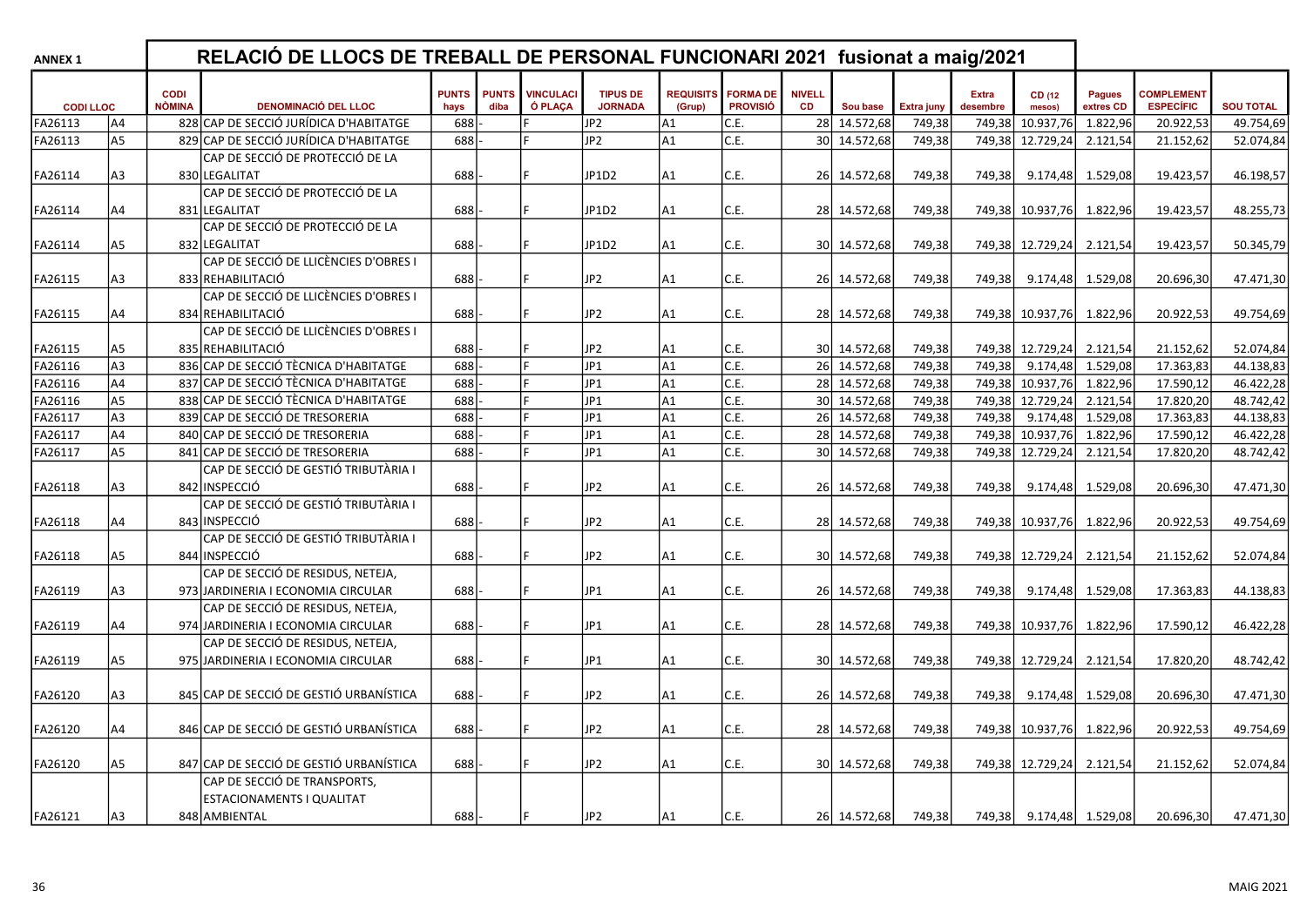| <b>ANNEX 1</b>  |                      |                              | RELACIÓ DE LLOCS DE TREBALL DE PERSONAL FUNCIONARI 2021 fusionat a maig/2021 |                      |                      |                             |                                    |                            |                                    |                     |                              |                  |                          |                              |                            |                                       |                  |
|-----------------|----------------------|------------------------------|------------------------------------------------------------------------------|----------------------|----------------------|-----------------------------|------------------------------------|----------------------------|------------------------------------|---------------------|------------------------------|------------------|--------------------------|------------------------------|----------------------------|---------------------------------------|------------------|
| <b>CODILLOC</b> |                      | <b>CODI</b><br><b>NÒMINA</b> | <b>DENOMINACIÓ DEL LLOC</b>                                                  | <b>PUNTS</b><br>hays | <b>PUNTS</b><br>diba | <b>VINCULACI</b><br>Ó PLACA | <b>TIPUS DE</b><br><b>JORNADA</b>  | <b>REQUISITS</b><br>(Grup) | <b>FORMA DE</b><br><b>PROVISIÓ</b> | <b>NIVELL</b><br>CD | Sou base                     | Extra juny       | <b>Extra</b><br>desembre | CD (12<br>mesos)             | <b>Pagues</b><br>extres CD | <b>COMPLEMENT</b><br><b>ESPECÍFIC</b> | <b>SOU TOTAL</b> |
|                 |                      |                              | CAP DE SECCIÓ DE TRANSPORTS,                                                 |                      |                      |                             |                                    |                            |                                    |                     |                              |                  |                          |                              |                            |                                       |                  |
|                 |                      |                              | <b>ESTACIONAMENTS I QUALITAT</b>                                             |                      |                      |                             |                                    |                            |                                    |                     |                              |                  |                          |                              |                            |                                       |                  |
| FA26121         | A4                   |                              | 849 AMBIENTAL                                                                | 688                  |                      |                             | JP <sub>2</sub>                    | A1                         | C.E.                               |                     | 28 14.572,68                 | 749,38           |                          | 749,38 10.937,76             | 1.822,96                   | 20.922,53                             | 49.754,69        |
|                 |                      |                              | CAP DE SECCIÓ DE TRANSPORTS,                                                 |                      |                      |                             |                                    |                            |                                    |                     |                              |                  |                          |                              |                            |                                       |                  |
|                 |                      |                              | <b>ESTACIONAMENTS I QUALITAT</b>                                             |                      |                      |                             |                                    |                            |                                    |                     |                              |                  |                          |                              |                            |                                       |                  |
| FA26121         | A5                   |                              | 850 AMBIENTAL                                                                | 688                  |                      |                             | JP <sub>2</sub>                    | A1.                        | C.E.                               |                     | 30 14.572,68                 | 749,38           |                          | 749,38 12.729,24             | 2.121,54                   | 21.152,62                             | 52.074,84        |
| FA26122         | A <sub>3</sub>       |                              | 851 CAP DE SECCIÓ DE RECAPTACIÓ                                              | 688                  |                      |                             | <b>JDE</b>                         | A <sub>1</sub>             | C.E.                               |                     | 26 14.572,68                 | 749,38           | 749,38                   | 9.174,48                     | 1.529,08                   | 27.583,60                             | 54.358,60        |
| FA26122         | A4                   |                              | 852 CAP DE SECCIÓ DE RECAPTACIÓ                                              | 688                  |                      |                             | <b>JDE</b>                         | A <sub>1</sub>             | C.E.                               |                     | 28 14.572,68                 | 749,38           | 749,38                   | 10.937,76                    | 1.822,96                   | 27.809,84                             | 56.642,00        |
| FA26122         | A <sub>5</sub>       |                              | 853 CAP DE SECCIÓ DE RECAPTACIÓ                                              | 688                  |                      |                             | <b>JDE</b>                         | A1                         | C.E.                               |                     | 30 14.572,68                 | 749,38           |                          | 749,38 12.729,24             | 2.121,54                   | 28.039,95                             | 58.962,17        |
| FA26123         | A <sub>3</sub>       |                              | 854 CAP DE SECCIÓ DE RECURSOS HUMANS                                         | 688                  |                      |                             | <b>JDE</b>                         | A1                         | C.E.                               |                     | 26 14.572,68                 | 749,38           | 749,38                   | 9.174,48                     | 1.529,08                   | 27.583,60                             | 54.358,60        |
| FA26123         | A4                   |                              | 855 CAP DE SECCIÓ DE RECURSOS HUMANS                                         | 688                  |                      |                             | <b>JDE</b>                         | A1                         | C.E.                               |                     | 28 14.572,68                 | 749,38           | 749,38                   | 10.937,76                    | 1.822,96                   | 27.809,84                             | 56.642,00        |
| FA26123         | A <sub>5</sub>       |                              | 856 CAP DE SECCIÓ DE RECURSOS HUMANS                                         | 688                  |                      |                             | <b>JDE</b>                         | lA1                        | C.E.                               |                     | 30 14.572,68                 | 749,38           |                          | 749,38 12.729,24             | 2.121,54                   | 28.039,95                             | 58.962,17        |
|                 |                      |                              | CAP DE SECCIÓ DE PROJECTES D'EDIFICIS                                        |                      |                      |                             |                                    |                            |                                    |                     |                              |                  |                          |                              |                            |                                       |                  |
| FA26124         | A <sub>3</sub>       |                              | 857 PÚBLICS                                                                  | 688                  |                      |                             | JP <sub>2</sub>                    | lA1                        | C.E.                               |                     | 26 14.572,68                 | 749,38           | 749,38                   | 9.174,48                     | 1.529,08                   | 20.696,30                             | 47.471,30        |
|                 |                      |                              | CAP DE SECCIÓ DE PROJECTES D'EDIFICIS                                        |                      |                      |                             |                                    |                            |                                    |                     |                              |                  |                          |                              |                            |                                       |                  |
| FA26124         | A4                   |                              | 858 PÚBLICS                                                                  | 688                  |                      |                             | JP <sub>2</sub>                    | A1                         | C.E.                               |                     | 28 14.572,68                 | 749,38           |                          | 749,38 10.937,76             | 1.822,96                   | 20.922,53                             | 49.754,69        |
|                 |                      |                              | CAP DE SECCIÓ DE PROJECTES D'EDIFICIS                                        |                      |                      |                             |                                    |                            |                                    |                     |                              |                  |                          |                              |                            |                                       |                  |
| FA26124         | A <sub>5</sub>       |                              | 859 PÚBLICS                                                                  | 688                  |                      |                             | JP <sub>2</sub><br>JP <sub>2</sub> | lA1                        | C.E.                               |                     | 30 14.572,68                 | 749,38           |                          | 749,38 12.729,24             | 2.121,54                   | 21.152,62                             | 52.074,84        |
| FA26125         | A <sub>3</sub><br>A4 |                              | 860 CAP DE SECCIÓ DE PROJECTES<br>861 CAP DE SECCIÓ DE PROJECTES             | 688<br>688           |                      |                             | JP <sub>2</sub>                    | A <sub>1</sub><br>A1       | C.E.<br>C.E.                       |                     | 26 14.572,68                 | 749,38           | 749,38                   | 9.174,48<br>749,38 10.937,76 | 1.529,08                   | 20.696,30                             | 47.471,30        |
| FA26125         | A <sub>5</sub>       |                              | 862 CAP DE SECCIÓ DE PROJECTES                                               | 688                  |                      |                             | JP <sub>2</sub>                    | A1                         | C.E.                               |                     | 28 14.572,68<br>30 14.572,68 | 749,38<br>749,38 |                          | 749,38 12.729,24             | 1.822,96                   | 20.922,53                             | 49.754,69        |
| FA26125         |                      |                              | CAP DE SECCIÓ JURÍDICO                                                       |                      |                      |                             |                                    |                            |                                    |                     |                              |                  |                          |                              | 2.121,54                   | 21.152,62                             | 52.074,84        |
|                 |                      |                              | ADMINISTRATIVA DE SEGURETAT                                                  |                      |                      |                             |                                    |                            |                                    |                     |                              |                  |                          |                              |                            |                                       |                  |
|                 |                      |                              | CIUTADANA, EMERGÈNCIES I PROTECCIÓ                                           |                      |                      |                             |                                    |                            |                                    |                     |                              |                  |                          |                              |                            |                                       |                  |
| FA26126         | A <sub>3</sub>       |                              | 863 CIVIL                                                                    | 688                  |                      |                             | JDE                                | lA1                        | C.E.                               |                     | 26 14.572,68                 | 749,38           | 749,38                   |                              | $9.174,48$ 1.529,08        | 27.583,60                             | 54.358,60        |
|                 |                      |                              | CAP DE SECCIÓ JURÍDICO                                                       |                      |                      |                             |                                    |                            |                                    |                     |                              |                  |                          |                              |                            |                                       |                  |
|                 |                      |                              | ADMINISTRATIVA DE SEGURETAT                                                  |                      |                      |                             |                                    |                            |                                    |                     |                              |                  |                          |                              |                            |                                       |                  |
|                 |                      |                              | CIUTADANA, EMERGÈNCIES I PROTECCIÓ                                           |                      |                      |                             |                                    |                            |                                    |                     |                              |                  |                          |                              |                            |                                       |                  |
| FA26126         | A4                   |                              | 864 CIVIL                                                                    | 688                  |                      |                             | <b>JDE</b>                         | lA1                        | C.E.                               |                     | 28 14.572,68                 | 749,38           |                          | 749,38 10.937,76             | 1.822,96                   | 27.809,84                             | 56.642,00        |
|                 |                      |                              | CAP DE SECCIÓ JURÍDICO                                                       |                      |                      |                             |                                    |                            |                                    |                     |                              |                  |                          |                              |                            |                                       |                  |
|                 |                      |                              | ADMINISTRATIVA DE SEGURETAT                                                  |                      |                      |                             |                                    |                            |                                    |                     |                              |                  |                          |                              |                            |                                       |                  |
|                 |                      |                              | CIUTADANA, EMERGÈNCIES I PROTECCIÓ                                           |                      |                      |                             |                                    |                            |                                    |                     |                              |                  |                          |                              |                            |                                       |                  |
| FA26126         | A5                   |                              | 976 CIVIL                                                                    | 688                  |                      |                             | JDE                                | lA1                        | C.E.                               |                     | 30 14.572,68                 | 749,38           |                          | 749,38 12.729,24             | 2.121,54                   | 28.039,95                             | 58.962,17        |
|                 |                      |                              |                                                                              |                      |                      |                             |                                    |                            |                                    |                     |                              |                  |                          |                              |                            |                                       |                  |
| FA26127         | A <sub>3</sub>       | A69                          | CAP DE L'OFICINA JURÍDICA DE LLICÈNCIES                                      | 802                  |                      |                             | JDE                                | A1                         | C.E.                               |                     | 26 14.572,68                 | 749,38           | 749,38                   | 9.174,48                     | 1.529,08                   | 30.668,16                             | 57.443,16        |
|                 |                      |                              |                                                                              |                      |                      |                             |                                    |                            |                                    |                     |                              |                  |                          |                              |                            |                                       |                  |
| FA26127         | lA4                  | A70                          | CAP DE L'OFICINA JURÍDICA DE LLICÈNCIES                                      | 802                  |                      | F                           | <b>JDE</b>                         | A <sub>1</sub>             | C.E.                               |                     | 28 14.572,68                 | 749,38           |                          | 749,38 10.937,76 1.822,96    |                            | 30.755,95                             | 59.588,11        |
|                 |                      |                              |                                                                              |                      |                      |                             |                                    |                            |                                    |                     |                              |                  |                          |                              |                            |                                       |                  |
| FA26127         | la5                  | A71                          | CAP DE L'OFICINA JURÍDICA DE LLICÈNCIES                                      | 802                  |                      |                             | <b>JDE</b>                         | A1                         | C.E.                               |                     | 30 14.572,68                 | 749,38           |                          | 749,38 12.729,24             | 2.121,54                   | 30.845,12                             | 61.767,34        |
|                 |                      |                              | CAP DE SECCIÓ D'ASSESSORIA JURÍDICA I                                        |                      |                      |                             |                                    |                            |                                    |                     |                              |                  |                          |                              |                            |                                       |                  |
| FA26128         | A <sub>3</sub>       |                              | 932 PROCEDIMENT ADMINISTRATIU                                                | 688                  |                      |                             | <b>JDE</b>                         | A1                         | C.E.                               |                     | 26 14.572,68                 | 749,38           | 749,38                   |                              | 9.174,48 1.529,08          | 27.583,60                             | 54.358,60        |
|                 |                      |                              | CAP DE SECCIÓ D'ASSESSORIA JURÍDICA I                                        |                      |                      |                             |                                    |                            |                                    |                     |                              |                  |                          |                              |                            |                                       |                  |
| FA26128         | A4                   |                              | 933 PROCEDIMENT ADMINISTRATIU                                                | 688                  |                      |                             | <b>JDE</b>                         | A <sub>1</sub>             | C.E.                               |                     | 28 14.572,68                 | 749,38           |                          | 749,38 10.937,76 1.822,96    |                            | 27.809,84                             | 56.642,00        |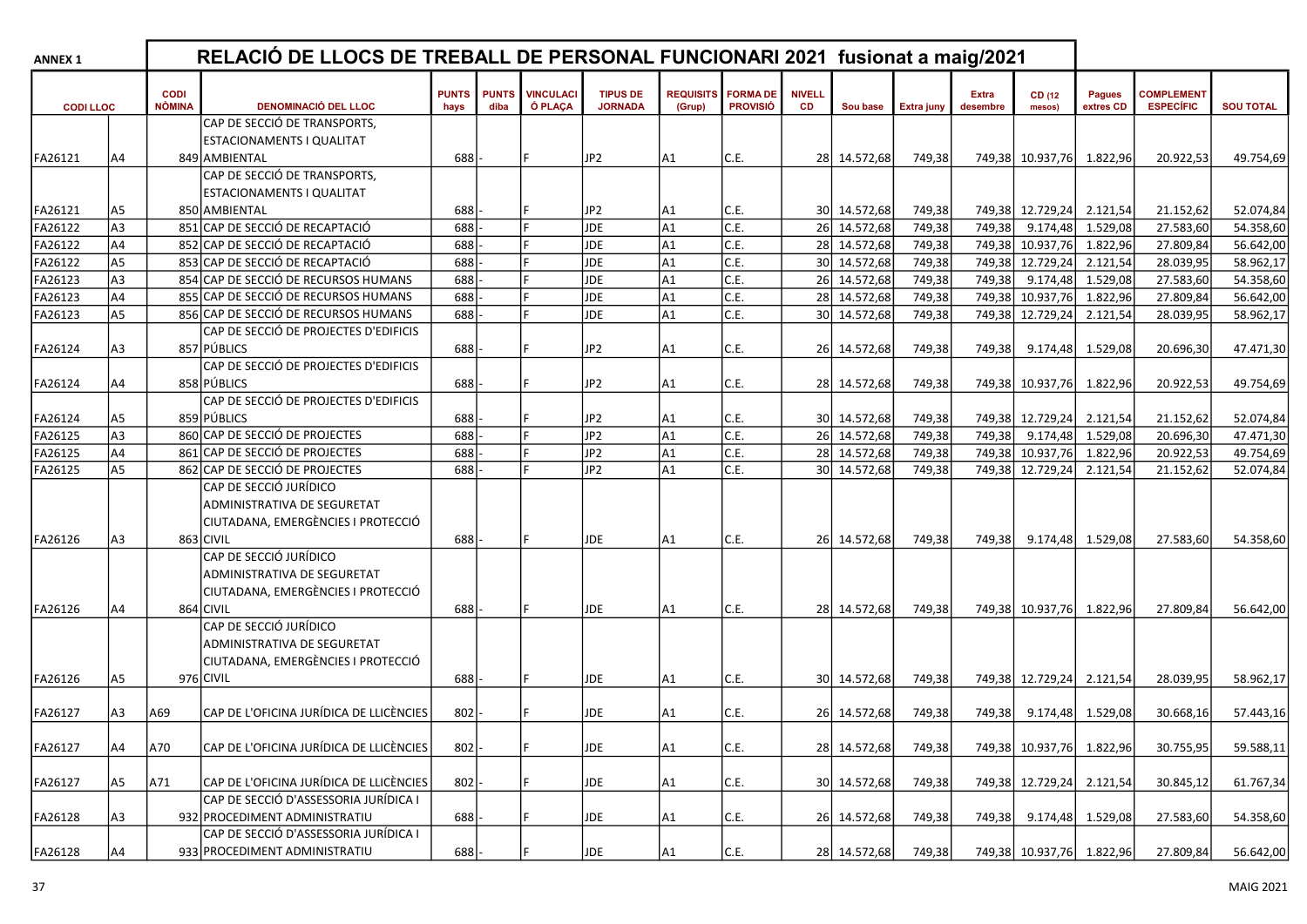| <b>ANNEX 1</b>  |                |                              |                                                                                 |                      | RELACIÓ DE LLOCS DE TREBALL DE PERSONAL FUNCIONARI 2021 fusionat a maig/2021 |                             |                                   |                            |                                    |                            |              |                   |                          |                           |                            |                                       |                  |
|-----------------|----------------|------------------------------|---------------------------------------------------------------------------------|----------------------|------------------------------------------------------------------------------|-----------------------------|-----------------------------------|----------------------------|------------------------------------|----------------------------|--------------|-------------------|--------------------------|---------------------------|----------------------------|---------------------------------------|------------------|
| <b>CODILLOC</b> |                | <b>CODI</b><br><b>NÒMINA</b> | <b>DENOMINACIÓ DEL LLOC</b>                                                     | <b>PUNTS</b><br>hays | <b>PUNTS</b><br>diba                                                         | <b>VINCULACI</b><br>Ó PLACA | <b>TIPUS DE</b><br><b>JORNADA</b> | <b>REQUISITS</b><br>(Grup) | <b>FORMA DE</b><br><b>PROVISIÓ</b> | <b>NIVELL</b><br><b>CD</b> | Sou base     | <b>Extra juny</b> | <b>Extra</b><br>desembre | CD (12<br>mesos)          | <b>Pagues</b><br>extres CD | <b>COMPLEMENT</b><br><b>ESPECÍFIC</b> | <b>SOU TOTAL</b> |
|                 |                |                              | CAP DE SECCIÓ D'ASSESSORIA JURÍDICA I                                           |                      |                                                                              |                             |                                   |                            |                                    |                            |              |                   |                          |                           |                            |                                       |                  |
| FA26128         | A5             |                              | 934 PROCEDIMENT ADMINISTRATIU                                                   | 688                  |                                                                              |                             | <b>JDE</b>                        | A1                         | C.E.                               |                            | 30 14.572,68 | 749,38            |                          | 749,38 12.729,24          | 2.121,54                   | 28.039,95                             | 58.962,17        |
|                 |                |                              |                                                                                 |                      |                                                                              |                             |                                   |                            |                                    |                            |              |                   |                          |                           |                            |                                       |                  |
|                 |                |                              | CAP DE SECCIÓ DE CONTRACTACIÓ,                                                  |                      |                                                                              |                             |                                   |                            |                                    |                            |              |                   |                          |                           |                            |                                       |                  |
| FA26129         | A <sub>3</sub> |                              | 935 PATRIMONI I PROGRAMA D'INVERSIONS                                           | 802                  |                                                                              |                             | <b>JDE</b>                        | A1                         | C.E.                               |                            | 26 14.572,68 | 749,38            | 749,38                   | 9.174,48                  | 1.529,08                   | 30.668,16                             | 57.443,16        |
|                 |                |                              | CAP DE SECCIÓ DE CONTRACTACIÓ,                                                  |                      |                                                                              |                             |                                   |                            |                                    |                            |              |                   |                          |                           |                            |                                       |                  |
| FA26129         | A4             |                              | 936 PATRIMONI I PROGRAMA D'INVERSIONS                                           | 802                  |                                                                              |                             | <b>JDE</b>                        | A1                         | C.E.                               |                            | 28 14.572,68 | 749,38            |                          | 749,38 10.937,76          | 1.822,96                   | 30.755,95                             | 59.588,11        |
|                 |                |                              | CAP DE SECCIÓ DE CONTRACTACIÓ,                                                  |                      |                                                                              |                             |                                   |                            |                                    |                            |              |                   |                          |                           |                            |                                       |                  |
| FA26129         | A <sub>5</sub> |                              | 937 PATRIMONI I PROGRAMA D'INVERSIONS                                           | 802                  |                                                                              |                             | <b>JDE</b>                        | A1                         | C.E.                               |                            | 30 14.572,68 | 749,38            |                          | 749,38 12.729,24          | 2.121,54                   | 30.845,12                             | 61.767,34        |
|                 |                |                              | CAP DE SECCIÓ DE L'OFICINA DE SUPORT                                            |                      |                                                                              |                             |                                   |                            |                                    |                            |              |                   |                          |                           |                            |                                       |                  |
| FA26130         | A <sub>3</sub> |                              | 938 JURÍDIC DELS SERVEIS A LES PERSONES                                         | 802                  |                                                                              |                             | <b>JDE</b>                        | A1                         | C.E.                               |                            | 26 14.572,68 | 749,38            | 749,38                   | 9.174,48                  | 1.529,08                   | 30.668,16                             | 57.443,16        |
| FA26130         | A4             |                              | CAP DE SECCIÓ DE L'OFICINA DE SUPORT<br>939 JURÍDIC DELS SERVEIS A LES PERSONES | 802                  |                                                                              |                             | <b>JDE</b>                        | A1                         | C.E.                               |                            | 28 14.572,68 | 749,38            |                          | 749,38 10.937,76 1.822,96 |                            | 30.755,95                             | 59.588,11        |
|                 |                |                              |                                                                                 |                      |                                                                              |                             |                                   |                            |                                    |                            |              |                   |                          |                           |                            |                                       |                  |
| FA26130         | A <sub>5</sub> |                              | CAP DE SECCIÓ DE L'OFICINA DE SUPORT<br>940 JURÍDIC DELS SERVEIS A LES PERSONES | 802                  |                                                                              |                             | <b>JDE</b>                        | A1                         | C.E.                               |                            | 30 14.572,68 | 749,38            |                          | 749,38 12.729,24          | 2.121,54                   | 30.845,12                             | 61.767,34        |
| FA26131         | A <sub>3</sub> | A14                          | CAP DE SECCIÓ DE SERVEIS URBANS                                                 | 688                  |                                                                              |                             | <b>JDE</b>                        | $\overline{A1}$            | C.E.                               |                            | 26 14.572,68 | 749,38            | 749,38                   | 9.174,48                  | 1.529,08                   | 27.583,60                             | 54.358,60        |
| FA26131         | A <sub>4</sub> | A <sub>15</sub>              | CAP DE SECCIÓ DE SERVEIS URBANS                                                 | 688                  |                                                                              |                             | <b>JDE</b>                        | A <sub>1</sub>             | C.E.                               |                            | 28 14.572,68 | 749,38            | 749,38                   | 10.937,76                 | 1.822,96                   | 27.809,84                             | 56.642,00        |
|                 | A <sub>5</sub> | A16                          | CAP DE SECCIÓ DE SERVEIS URBANS                                                 | 688                  |                                                                              |                             | <b>JDE</b>                        | A <sub>1</sub>             | C.E.                               |                            | 30 14.572,68 | 749,38            | 749,38                   | 12.729,24                 |                            |                                       | 58.962,17        |
| FA26131         |                |                              | CAP DE SECCIÓ D'INDÚSTRIA, COMERÇ I                                             |                      |                                                                              |                             |                                   |                            |                                    |                            |              |                   |                          |                           | 2.121,54                   | 28.039,95                             |                  |
| FA26132         | A <sub>3</sub> | A17                          | <b>TURISME</b>                                                                  | 688                  |                                                                              |                             | JP1D2                             | A1                         | C.E.                               |                            | 26 14.572,68 | 749,38            | 749,38                   | 9.174,48                  | 1.529,08                   | 19.423,57                             | 46.198,57        |
| FA26132         | A4             | A18                          | CAP DE SECCIÓ D'INDÚSTRIA, COMERÇ I<br><b>TURISME</b>                           | 688                  |                                                                              |                             | JP1D2                             | A1                         | C.E.                               |                            | 28 14.572,68 | 749,38            |                          | 749,38 10.937,76          | 1.822,96                   | 19.423,57                             | 48.255,73        |
| FA26132         | A5             | A19                          | CAP DE SECCIÓ D'INDÚSTRIA, COMERÇ I<br><b>TURISME</b>                           | 688                  |                                                                              |                             | JP1D2                             | A1                         | C.E.                               |                            | 30 14.572,68 | 749,38            |                          | 749,38 12.729,24          | 2.121,54                   | 19.423,57                             | 50.345,79        |
|                 |                |                              | CAP DE SECCIÓ DE SECRETARIA GENERAL I                                           |                      |                                                                              |                             |                                   |                            |                                    |                            |              |                   |                          |                           |                            |                                       |                  |
| FA26133         | A <sub>3</sub> | A95                          | <b>SERVEIS JURÍDICS</b>                                                         | 688                  |                                                                              |                             | <b>JPD</b>                        | A1                         | C.E.                               |                            | 26 14.572,68 | 749,38            | 749,38                   | 9.174,48                  | 1.529,08                   | 23.623,27                             | 50.398,27        |
| FA26133         | A4             | A96                          | CAP DE SECCIÓ DE SECRETARIA GENERAL I<br><b>SERVEIS JURÍDICS</b>                | 688                  |                                                                              |                             | <b>JPD</b>                        | lA1                        | C.E.                               |                            | 28 14.572,68 | 749,38            |                          | 749,38 10.937,76          | 1.822,96                   | 23.849,51                             | 52.681,67        |
|                 |                |                              | CAP DE SECCIÓ DE SECRETARIA GENERAL I                                           |                      |                                                                              |                             |                                   |                            |                                    |                            |              |                   |                          |                           |                            |                                       |                  |
| FA26133         | A <sub>5</sub> | A97                          | <b>SERVEIS JURÍDICS</b>                                                         | 688                  |                                                                              |                             | <b>JPD</b>                        | lA1                        | C.E.                               | 30 <sup>1</sup>            | 14.572,68    | 749,38            | 749,38                   | 12.729,24                 | 2.121,54                   | 24.079,60                             | 55.001,82        |
| FA26134         | A <sub>3</sub> | A98                          | CAP DE SECCIÓ D'ENSENYAMENT                                                     | 688                  |                                                                              |                             | JP1D1                             | $\overline{A1}$            | C.E.                               |                            | 26 14.572,68 | 749,38            | 749,38                   | 9.174,48                  | 1.529,08                   | 20.247,49                             | 47.022,49        |
| FA26134         | A <sub>4</sub> | A99                          | CAP DE SECCIÓ D'ENSENYAMENT                                                     | 688                  |                                                                              |                             | JP1D1                             | A1                         | C.E.                               | 28                         | 14.572,68    | 749,38            | 749,38                   | 10.937,76                 | 1.822,96                   | 20.247,49                             | 49.079,65        |
| FA26134         | A <sub>5</sub> | FO <sub>1</sub>              | CAP DE SECCIÓ D'ENSENYAMENT                                                     | 688                  |                                                                              |                             | JP1D1                             | A1                         | C.E.                               |                            | 30 14.572,68 | 749,38            |                          | 749,38 12.729,24          | 2.121,54                   | 20.247,49                             | 51.169,71        |
|                 |                |                              | CAP DE SECCIÓ DE RESIDUS, NETEJA,                                               |                      |                                                                              |                             |                                   |                            |                                    |                            |              |                   |                          |                           |                            |                                       |                  |
| FA26135         | A <sub>3</sub> | F <sub>02</sub>              | JARDINERIA I ECONOMIA CIRCULAR                                                  | 688                  |                                                                              |                             | JP2                               | lA1                        | C.E.                               |                            | 26 14.572,68 | 749,38            | 749,38                   | 9.174,48                  | 1.529,08                   | 20.696,30                             | 47.471,30        |
|                 |                |                              | CAP DE SECCIÓ DE RESIDUS, NETEJA,                                               |                      |                                                                              |                             |                                   |                            |                                    |                            |              |                   |                          |                           |                            |                                       |                  |
| FA26135         | A4             | F <sub>03</sub>              | JARDINERIA I ECONOMIA CIRCULAR                                                  | 688                  |                                                                              |                             | JP <sub>2</sub>                   | lA1                        | C.E.                               |                            | 28 14.572,68 | 749,38            |                          | 749,38 10.937,76 1.822,96 |                            | 20.922,53                             | 49.754,69        |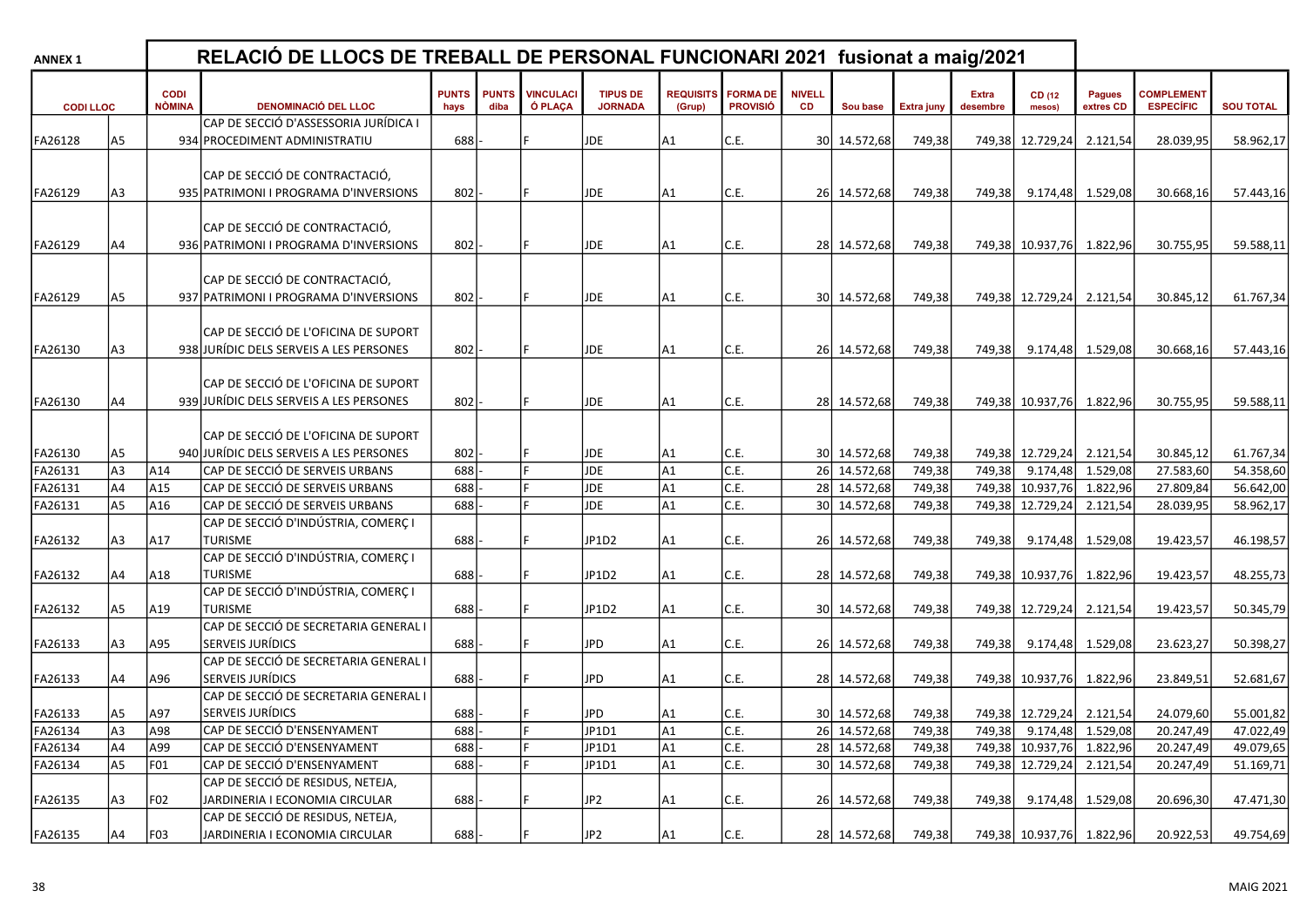| <b>ANNEX 1</b> |                 |                 | RELACIÓ DE LLOCS DE TREBALL DE PERSONAL FUNCIONARI 2021 fusionat a maig/2021                                                               |                      |                      |                             |                                   |                            |                                    |                     |              |                   |                   |                           |                            |                                       |                  |
|----------------|-----------------|-----------------|--------------------------------------------------------------------------------------------------------------------------------------------|----------------------|----------------------|-----------------------------|-----------------------------------|----------------------------|------------------------------------|---------------------|--------------|-------------------|-------------------|---------------------------|----------------------------|---------------------------------------|------------------|
|                | <b>CODILLOC</b> |                 | <b>NÒMINA</b><br><b>DENOMINACIÓ DEL LLOC</b>                                                                                               | <b>PUNTS</b><br>hays | <b>PUNTS</b><br>diba | <b>VINCULACI</b><br>Ó PLACA | <b>TIPUS DE</b><br><b>JORNADA</b> | <b>REQUISITS</b><br>(Grup) | <b>FORMA DE</b><br><b>PROVISIÓ</b> | <b>NIVELL</b><br>CD | Sou base     | <b>Extra juny</b> | Extra<br>desembre | CD (12<br>mesos)          | <b>Pagues</b><br>extres CD | <b>COMPLEMENT</b><br><b>ESPECÍFIC</b> | <b>SOU TOTAL</b> |
|                |                 |                 | CAP DE SECCIÓ DE RESIDUS, NETEJA,                                                                                                          |                      |                      |                             |                                   |                            |                                    |                     |              |                   |                   |                           |                            |                                       |                  |
| FA26135        | las.            | F04             | JARDINERIA I ECONOMIA CIRCULAR                                                                                                             | 688                  |                      |                             | JP2                               | A1                         | C.E.                               |                     | 30 14.572,68 | 749,38            |                   | 749,38 12.729,24          | 2.121,54                   | 21.152,62                             | 52.074,84        |
|                |                 |                 | CAP DE SECCIÓ DE FISCALITZACIÓ I                                                                                                           |                      |                      |                             |                                   |                            |                                    |                     |              |                   |                   |                           |                            |                                       |                  |
| FA26136        | lA3             | F05             | <b>CONTROL</b>                                                                                                                             | 688                  |                      |                             | <b>JPD</b>                        | A1                         | C.E.                               |                     | 26 14.572,68 | 749,38            | 749,38            | 9.174,48                  | 1.529,08                   | 23.623,27                             | 50.398,27        |
|                |                 |                 | CAP DE SECCIÓ DE FISCALITZACIÓ I                                                                                                           |                      |                      |                             |                                   |                            |                                    |                     |              |                   |                   |                           |                            |                                       |                  |
| FA26136        | lA4             | F06             | <b>CONTROL</b>                                                                                                                             | 688                  |                      |                             | <b>JPD</b>                        | A1                         | C.E.                               |                     | 28 14.572,68 | 749,38            |                   | 749,38 10.937,76          | 1.822,96                   | 23.849,51                             | 52.681,67        |
|                |                 |                 | CAP DE SECCIÓ DE FISCALITZACIÓ I                                                                                                           |                      |                      |                             |                                   |                            |                                    |                     |              |                   |                   |                           |                            |                                       |                  |
| FA26136        | las.            | F07             | <b>CONTROL</b>                                                                                                                             | 688                  |                      |                             | <b>JPD</b>                        | A1                         | C.E.                               |                     | 30 14.572,68 | 749,38            |                   | 749,38 12.729,24 2.121,54 |                            | 24.079,60                             | 55.001,82        |
| FA26137        | lA3             | FO8             | CAP DE LA SECCIÓ DE SERVEIS JURÍDICS<br>CENTRALS I DE L'OFICINA D'INTERVENCIÓ I<br>IMPULS ADMINISTRATIU DE L'ACTIVITAT<br><b>ECONOMICA</b> | 802                  |                      |                             | <b>JDE</b>                        | A1.                        | C.E.                               |                     | 26 14.572,68 | 749,38            | 749,38            |                           | $9.174,48$ 1.529,08        | 30.668,16                             | 57.443,16        |
| FA26137        | lA4             | F09             | CAP DE LA SECCIÓ DE SERVEIS JURÍDICS<br>CENTRALS I DE L'OFICINA D'INTERVENCIÓ I<br>IMPULS ADMINISTRATIU DE L'ACTIVITAT<br>ECONÒMICA        | 802                  |                      |                             | <b>JDE</b>                        | A1                         | C.E.                               |                     | 28 14.572,68 | 749,38            |                   | 749,38 10.937,76 1.822,96 |                            | 30.755,95                             | 59.588,11        |
|                | A <sub>5</sub>  |                 | CAP DE LA SECCIÓ DE SERVEIS JURÍDICS<br>CENTRALS I DE L'OFICINA D'INTERVENCIÓ I<br>IMPULS ADMINISTRATIU DE L'ACTIVITAT<br><b>ECONOMICA</b> | 802                  |                      |                             | <b>JDE</b>                        |                            |                                    |                     |              |                   |                   |                           |                            |                                       |                  |
| FA26137        |                 | F10             | CAP DE SECCIÓ                                                                                                                              |                      |                      |                             |                                   | A1                         | C.E.                               |                     | 30 14.572,68 | 749,38            |                   | 749,38 12.729,24 2.121,54 |                            | 30.845,12                             | 61.767,34        |
| FA26138        | lA3             | F47             | JURIDICOADMINISTRATIVA DEL SERVEI DE<br>DESENVOLUPAMENT LOCAL<br>CAP DE SECCIÓ                                                             | 688                  |                      |                             | JP1                               | A1                         | C.E.                               |                     | 26 14.572,68 | 749,38            | 749,38            |                           | 9.174,48 1.529,08          | 17.363,83                             | 44.138,83        |
|                |                 |                 | JURIDICOADMINISTRATIVA DEL SERVEI DE                                                                                                       |                      |                      |                             |                                   |                            |                                    |                     |              |                   |                   |                           |                            |                                       |                  |
| FA26138        | lA4             | F48             | DESENVOLUPAMENT LOCAL                                                                                                                      | 688                  |                      |                             | JP1                               | A1                         | C.E.                               |                     | 28 14.572,68 | 749,38            |                   | 749,38 10.937,76          | 1.822,96                   | 17.590,12                             | 46.422,28        |
| FA26138        | las             | F49             | CAP DE SECCIÓ<br>JURIDICOADMINISTRATIVA DEL SERVEI DE<br>DESENVOLUPAMENT LOCAL                                                             | 688                  |                      |                             | JP1                               | A1                         | C.E.                               |                     | 30 14.572,68 | 749,38            |                   | 749,38 12.729,24          | 2.121,54                   | 17.820,20                             | 48.742,42        |
|                |                 |                 | CAP DE SECCIÓ DE PROJECTES D'ESPAI                                                                                                         |                      |                      |                             |                                   |                            |                                    |                     |              |                   |                   |                           |                            |                                       |                  |
| FA26139        | lA3             | F50             | PÚBLICS                                                                                                                                    | 688                  |                      |                             | JP1                               | A1                         | C.E.                               |                     | 26 14.572,68 | 749,38            | 749,38            | 9.174,48                  | 1.529,08                   | 17.363,83                             | 44.138,83        |
|                |                 |                 | CAP DE SECCIÓ DE PROJECTES D'ESPAI                                                                                                         |                      |                      |                             |                                   |                            |                                    |                     |              |                   |                   |                           |                            |                                       |                  |
| FA26139        | lA4             | F51             | PÚBLICS                                                                                                                                    | 688                  |                      |                             | JP1                               | A1                         | C.E.                               |                     | 28 14.572,68 | 749,38            |                   | 749,38 10.937,76          | 1.822,96                   | 17.590,12                             | 46.422,28        |
|                |                 |                 | CAP DE SECCIÓ DE PROJECTES D'ESPAI                                                                                                         |                      |                      |                             |                                   |                            |                                    |                     |              |                   |                   |                           |                            |                                       |                  |
| FA26139        | las.            | F <sub>52</sub> | PÚBLICS                                                                                                                                    | 688                  |                      |                             | JP1                               | A1                         | C.E.                               |                     | 30 14.572,68 | 749,38            |                   | 749,38 12.729,24          | 2.121,54                   | 17.820,20                             | 48.742,42        |
| FA26140        | lA3             | F53             | CAP DE SECCIÓ DE CONTRACTACIÓ,<br>PATRIMONI I PROGRAMA D'INVERSIONS                                                                        | 688                  |                      |                             | JP <sub>2</sub>                   | A1                         | C.E.                               |                     | 26 14.572,68 | 749,38            |                   | 749,38 9.174,48 1.529,08  |                            | 20.696,30                             | 47.471,30        |
|                |                 |                 |                                                                                                                                            |                      |                      |                             |                                   |                            |                                    |                     |              |                   |                   |                           |                            |                                       |                  |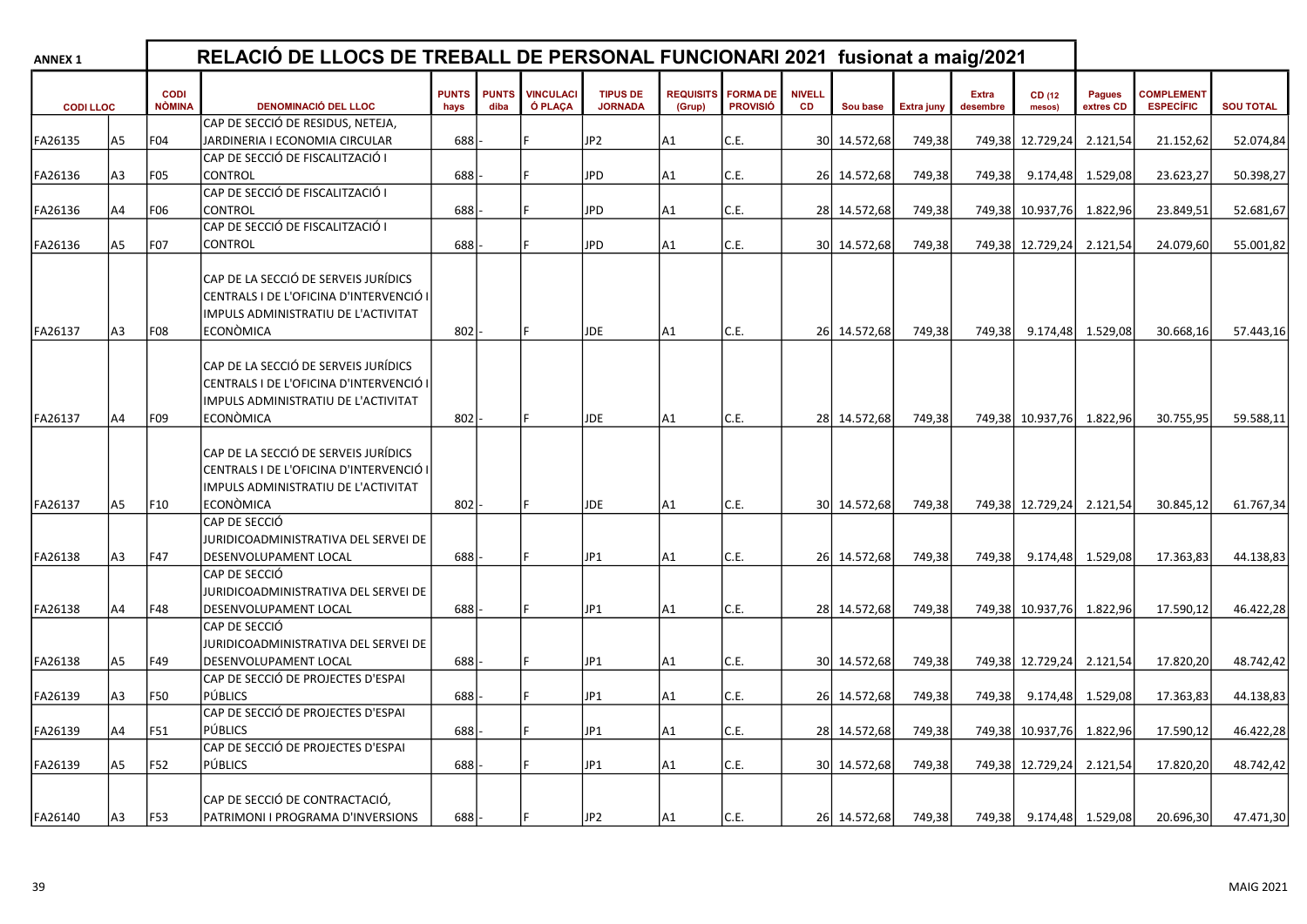| <b>ANNEX 1</b>  |                |                              | RELACIÓ DE LLOCS DE TREBALL DE PERSONAL FUNCIONARI 2021 fusionat a maig/2021 |                      |                      |                             |                                   |                            |                                    |                     |              |                   |                          |                           |                            |                                       |                  |
|-----------------|----------------|------------------------------|------------------------------------------------------------------------------|----------------------|----------------------|-----------------------------|-----------------------------------|----------------------------|------------------------------------|---------------------|--------------|-------------------|--------------------------|---------------------------|----------------------------|---------------------------------------|------------------|
| <b>CODILLOC</b> |                | <b>CODI</b><br><b>NÒMINA</b> | <b>DENOMINACIÓ DEL LLOC</b>                                                  | <b>PUNTS</b><br>hays | <b>PUNTS</b><br>diba | <b>VINCULACI</b><br>Ó PLAÇA | <b>TIPUS DE</b><br><b>JORNADA</b> | <b>REQUISITS</b><br>(Grup) | <b>FORMA DE</b><br><b>PROVISIÓ</b> | <b>NIVELL</b><br>CD | Sou base     | <b>Extra juny</b> | <b>Extra</b><br>desembre | CD (12<br>mesos)          | <b>Pagues</b><br>extres CD | <b>COMPLEMENT</b><br><b>ESPECÍFIC</b> | <b>SOU TOTAL</b> |
| FA26140         | A4             | F54                          | CAP DE SECCIÓ DE CONTRACTACIÓ,<br>PATRIMONI I PROGRAMA D'INVERSIONS          | 688                  |                      |                             | JP2                               | A1                         | C.E.                               |                     | 28 14.572,68 | 749,38            |                          | 749,38 10.937,76 1.822,96 |                            | 20.922,53                             | 49.754,69        |
|                 |                |                              |                                                                              |                      |                      |                             |                                   |                            |                                    |                     |              |                   |                          |                           |                            |                                       |                  |
| FA26140         | A5             | F55                          | CAP DE SECCIÓ DE CONTRACTACIÓ,<br>PATRIMONI I PROGRAMA D'INVERSIONS          | 688                  |                      |                             | JP <sub>2</sub>                   | A1                         | C.E.                               |                     | 30 14.572,68 | 749,38            |                          | 749,38 12.729,24 2.121,54 |                            | 21.152,62                             | 52.074,84        |
| FA29116         | A4             | A61                          | CAP DE SERVEI DE CONTRACTACIÓ,<br>PATRIMONI I INVERSIONS                     | 1259                 |                      |                             | <b>JDE</b>                        | A1                         | L.D.                               |                     | 29 14.572,68 | 749,38            |                          | 749,38 11.417,52          | 1.902,92                   | 38.565,09                             | 67.956,97        |
| FA29116         | A5             | A62                          | CAP DE SERVEI DE CONTRACTACIÓ,<br>PATRIMONI I INVERSIONS                     | 1259                 |                      |                             | JDE                               | A1                         | L.D.                               |                     | 30 14.572,68 | 749,38            |                          | 749,38 12.729,24          | 2.121,54                   | 38.733,26                             | 69.655,48        |
| FA29117         | A4             | A63                          | CAP DE SERVEI DE DESENVOLUPAMENT<br>LOCAL                                    | 1259                 |                      |                             | JDE                               | lA1                        | L.D.                               |                     | 29 14.572,68 | 749,38            |                          | 749,38 11.417,52 1.902,92 |                            | 38.565,09                             | 67.956,97        |
|                 |                |                              | CAP DE SERVEI DE DESENVOLUPAMENT                                             |                      |                      |                             |                                   |                            |                                    |                     |              |                   |                          |                           |                            |                                       |                  |
| FA29117         | A5             | A64                          | LOCAL<br>CAP DE SERVEI DE COOPERACIÓ EN                                      | 1259                 |                      |                             | JDE                               | lA1                        | L.D.                               |                     | 30 14.572,68 | 749,38            |                          | 749,38 12.729,24          | 2.121,54                   | 38.733,26                             | 69.655,48        |
|                 |                |                              | L'ADMINISTRACIÓ ELECTRÒNICA, LA<br>TRANSPARÈNCIA I LA PROTECCIÓ DE           |                      |                      |                             |                                   |                            |                                    |                     |              |                   |                          |                           |                            |                                       |                  |
| FA29118         | A4             |                              | 868 DADES<br>CAP DE SERVEI DE COOPERACIÓ EN                                  | 1259                 |                      |                             | JDE                               | lA1                        | L.D.                               |                     | 29 14.572,68 | 749,38            |                          | 749,38 11.417,52          | 1.902,92                   | 38.565,09                             | 67.956,97        |
|                 |                |                              | L'ADMINISTRACIÓ ELECTRÒNICA, LA<br>TRANSPARÈNCIA I LA PROTECCIÓ DE           |                      |                      |                             |                                   |                            |                                    |                     |              |                   |                          |                           |                            |                                       |                  |
| FA29118         | A5             |                              | 869 DADES                                                                    | 1259                 |                      |                             | <b>JDE</b>                        | lA1                        | L.D.                               |                     | 30 14.572,68 | 749,38            |                          | 749,38 12.729,24 2.121,54 |                            | 38.733,26                             | 69.655,48        |
| FA29119         | A4             | A65                          | CAP DE SERVEI DE PROJECTES URBANS I<br><b>INFRAESTRUCTURES TERRITORIALS</b>  | 1259                 |                      |                             | JP <sub>2</sub>                   | A1                         | L.D.                               |                     | 29 14.572,68 | 749,38            |                          | 749,38 11.417,52          | 1.902,92                   | 28.000,42                             | 57.392,30        |
| FA29119         | A <sub>5</sub> | A66                          | CAP DE SERVEI DE PROJECTES URBANS I<br>INFRAESTRUCTURES TERRITORIALS         | 1259                 |                      |                             | JP2                               | lA1                        | L.D.                               |                     | 30 14.572,68 | 749,38            |                          | 749,38 12.729,24 2.121,54 |                            | 28.295,45                             | 59.217,67        |
| FA29120         | A4             | A67                          | CAP DE SERVEI D'URBANISME                                                    | 1259                 |                      |                             | JP <sub>2</sub>                   | A <sub>1</sub>             | L.D.                               |                     | 29 14.572,68 | 749,38            |                          | 749,38 11.417,52          | 1.902,92                   | 28.000,42                             | 57.392,30        |
| FA29120         | A <sub>5</sub> | A68                          | CAP DE SERVEI D'URBANISME                                                    | 1259                 |                      |                             | JP <sub>2</sub>                   | A <sub>1</sub>             | L.D.                               |                     | 30 14.572,68 | 749,38            |                          | 749,38 12.729,24          | 2.121,54                   | 28.295,45                             | 59.217,67        |
| FA29121         | A4             |                              | CAP DE SERVEI DE MEDI AMBIENT I<br>874 SOSTENIBILITAT                        | 1259                 |                      |                             | <b>JDE</b>                        | lA1                        | L.D.                               |                     | 29 14.572,68 | 749,38            |                          | 749,38 11.417,52          | 1.902,92                   | 38.565,09                             | 67.956,97        |
|                 |                |                              | CAP DE SERVEI DE MEDI AMBIENT I                                              |                      |                      |                             |                                   |                            |                                    |                     |              |                   |                          |                           |                            |                                       |                  |
| FA29121         | A5             |                              | 875 SOSTENIBILITAT<br>CAP DE SERVEI DE TECNOLOGIES I                         | 1259                 |                      |                             | JDE                               | lA1                        | L.D.                               |                     | 30 14.572,68 | 749,38            |                          | 749,38 12.729,24          | 2.121,54                   | 38.733,26                             | 69.655,48        |
| FA29122         | A4             |                              | 876 SISTEMES D'INFORMACIÓ                                                    | 1259                 |                      |                             | JDE.                              | A1                         | L.D.                               |                     | 29 14.572,68 | 749,38            |                          | 749,38 11.417,52 1.902,92 |                            | 38.565,09                             | 67.956,97        |
|                 |                |                              | CAP DE SERVEI DE TECNOLOGIES I                                               |                      |                      |                             |                                   |                            |                                    |                     |              |                   |                          |                           |                            |                                       |                  |
| FA29122         | A <sub>5</sub> |                              | 877 SISTEMES D'INFORMACIÓ                                                    | $1259$ -             |                      |                             | <b>JDE</b>                        | lA1                        | L.D.                               |                     | 30 14.572,68 | 749,38            |                          | 749,38 12.729,24 2.121,54 |                            | 38.733,26                             | 69.655,48        |
| FA29123         | A4             |                              | 928 CAP DE SERVEI DE DRETS SOCIALS                                           | 1259                 |                      | ١F                          | <b>JDE</b>                        | A <sub>1</sub>             | L.D.                               |                     | 29 14.572,68 | 749,38            |                          | 749,38 11.417,52 1.902,92 |                            | 38.565,09                             | 67.956,97        |
| FA29123         | A <sub>5</sub> |                              | 929 CAP DE SERVEI DE DRETS SOCIALS<br>CAP DE SERVEI D'ORGANITZACIÓ I         | 1259                 |                      |                             | <b>JDE</b>                        | A <sub>1</sub>             | L.D.                               |                     | 30 14.572,68 | 749,38            |                          | 749,38 12.729,24          | 2.121,54                   | 38.733,26                             | 69.655,48        |
| FA29124         | A4             |                              | 878 RECURSOS HUMANS                                                          | 1352                 |                      |                             | JDE.                              | A1                         | L.D.                               |                     | 29 14.572,68 | 749,38            |                          | 749,38 11.417,52 1.902,92 |                            | 41.082,41                             | 70.474,29        |
|                 |                |                              | CAP DE SERVEI D'ORGANITZACIÓ I                                               |                      |                      |                             |                                   |                            |                                    |                     |              |                   |                          |                           |                            |                                       |                  |
| FA29124         | A5             |                              | 879 RECURSOS HUMANS                                                          | 1352                 |                      |                             | JDE                               | A1                         | L.D.                               |                     | 30 14.572,68 | 749,38            |                          | 749,38 12.729,24 2.121,54 |                            | 41.250,57                             | 72.172,79        |
| FA29125         | А4             |                              | 880 CAP DE SERVEI DEL TERRITORI                                              | 1352                 |                      |                             | <b>JDE</b>                        | A <sub>1</sub>             | L.D.                               |                     | 29 14.572,68 | 749,38            |                          | 749,38 11.417,52 1.902,92 |                            | 41.082,41                             | 70.474,29        |